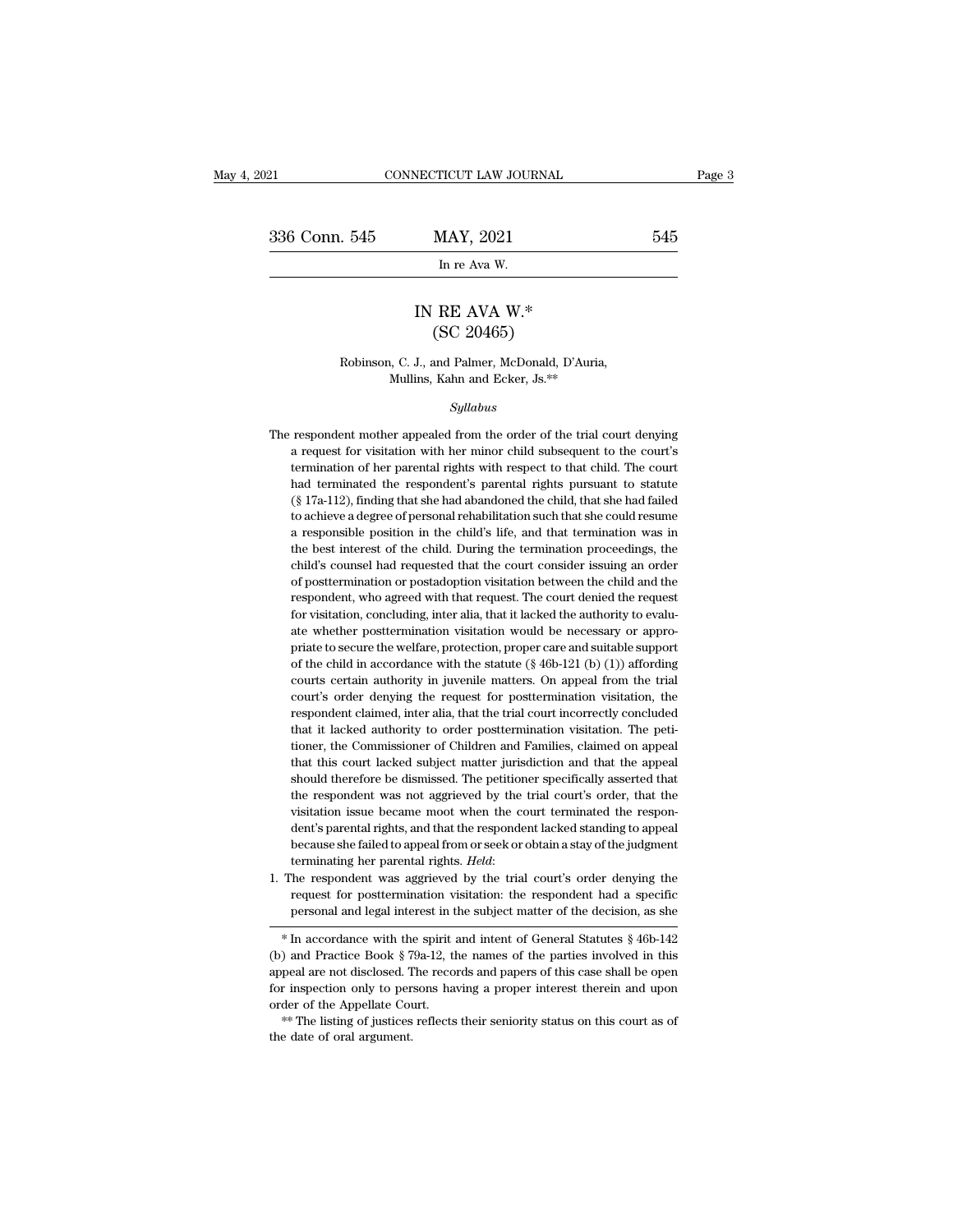|     | CONNECTICUT LAW JOURNAL                                                                                                                         | May 4, 2021   |
|-----|-------------------------------------------------------------------------------------------------------------------------------------------------|---------------|
| 546 | MAY, 2021                                                                                                                                       | 336 Conn. 545 |
|     | In re Ava W.                                                                                                                                    |               |
|     | was a party to the underlying litigation who had requested that the court<br>act pursuant to its common-law authority; moreover, the respondent |               |

336 Conn. 545<br>
In re Ava W.<br>
Was a party to the underlying litigation who had requested that the court<br>
act pursuant to its common-law authority; moreover, the respondent<br>
suffered an injury as a result of the court's deci Suffered an injury as a result of the court's decision, and the court<br>suffered an injury as a result of the court's decision, and the court's decision, and the court's termination of her parental rights did not eliminate t In re Ava W.<br>
Was a party to the underlying litigation who had requested that the court<br>
act pursuant to its common-law authority; moreover, the respondent<br>
suffered an injury as a result of the court's decision, and the c In re Ava W.<br>
Was a party to the underlying litigation who had requested that t<br>
act pursuant to its common-law authority; moreover, the res<br>
suffered an injury as a result of the court's decision, and the<br>
termination of was a party to the underlying litigation who had requested that the court<br>act pursuant to its common-law authority; moreover, the respondent<br>suffered an injury as a result of the court's decision, and the court's<br>terminati

- act pursuant to its common-law authority; moreover, the respondent suffered an injury as a result of the court's decision, and the court's termination of her parental rights did not eliminate the potential harm of being de suffered an injury as a result of the court's decision, and the court's termination of her parental rights did not eliminate the potential harm of being denied posttermination visitation with the child.<br>The petitioner coul termination of her parental rights did not eliminate the potential harm<br>of being denied posttermination visitation with the child.<br>he petitioner could not prevail on her claim that the issue of posttermina-<br>tion visitation of being denied posttermination visitation with the child.<br>he petitioner could not prevail on her claim that the issue of posttermina-<br>tion visitation was rendered moot by virtue of the trial court's termina-<br>tion of the r lacked authority to order posttermination visitation, the interests of the parties were adverse, this court was capable of adjudicating whether the trial court had authority to order posttermination visitation, and a deter tion visitation was rendered moot by virtue of the trial court's termination of the respondent's parental rights, as a live controversy existed between the petitioner and the respondent as to whether the trial court lacked tion of the respondent's parental rights, as a live controversy existed<br>between the petitioner and the respondent as to whether the trial court<br>lacked authority to order posttermination visitation, the interests of the<br>par between the petitioner and the respondent as to whether the trial court lacked authority to order posttermination visitation, the interests of the parties were adverse, this court was capable of adjudicating whether the tr lacked authority to order posttermination visitation, the interests of the parties were adverse, this court was capable of adjudicating whether the trial court had authority to order posttermination visitation, and a deter parties were adverse, this court was capa<br>the trial court had authority to order post<br>determination regarding the issue could re:<br>respondent; moreover, no intervening circ<br>the pendency of the appeal that resolved<br>visitatio the trial court had authority to order posttermination visitation, and a determination regarding the issue could result in practical relief for the respondent; moreover, no intervening circumstance had arisen during the pe determination regarding the issue could result in practical relief for the respondent; moreover, no intervening circumstance had arisen during the pendency of the appeal that resolved the issue of posttermination visitatio
- respondent; moreover, no intervening circumstance had arisen during<br>the pendency of the appeal that resolved the issue of posttermination<br>visitation or rendered it insignificant.<br>he respondent did not lack standing to appe the pendency of the appeal that resolved the issue of posttermination visitation or rendered it insignificant.<br>The respondent did not lack standing to appeal from the trial court's posttermination visitation order on the g visitation or rendered it insignificant.<br>The respondent did not lack standing to appeal from the trial court's<br>posttermination visitation order on the ground that she did not appeal<br>from or seek or obtain a stay of the jud The respondent did not lack standing to appeal from the trial court's posttermination visitation order on the ground that she did not appeal from or seek or obtain a stay of the judgment terminating her parental rights: th posttermination visitation order on the ground that she did not appeal<br>from or seek or obtain a stay of the judgment terminating her parental<br>rights: the respondent was not required to seek or obtain a stay of the<br>terminat from or seek or obtain a stay of the judgment terminating her parental<br>rights: the respondent was not required to seek or obtain a stay of the<br>termination judgment because she did not seek to delay enforcement<br>of that judg rights: the respondent was not required to seek or obtain a stay of the termination judgment because she did not seek to delay enforcement of that judgment, and requiring her to seek or obtain such a stay would serve no pu termination judgment because she did not seek to delay enforcement<br>of that judgment, and requiring her to seek or obtain such a stay would<br>serve no purpose, as her acceptance of the trial court's determination<br>that termina of that judgment, and requiring her to seek or obtain such a stay would<br>serve no purpose, as her acceptance of the trial court's determination<br>that termination was in the child's best interest did not foreclose the<br>possibi serve no purpose, as her acceptance of the trial court's determination that termination was in the child's best interest did not foreclose the possibility that posttermination visitation might potentially be appropriate to that termination was in the child's best interest did not foreclose the possibility that posttermination visitation might potentially be appropriate to secure the child's welfare, protection, proper care and suitable suppo possibility that posttermination visitation might potentially be appro-<br>priate to secure the child's welfare, protection, proper care and suitable<br>support; moreover, requiring the respondent to seek a stay would encour-<br>ag priate to secure the child's welfare, protection, proper care<br>support; moreover, requiring the respondent to seek a stay w<br>age further litigation, waste judicial resources, and thwart<br>ensuring the welfare of the child, and support; moreover, requiring the respondent to seek a stay would encourage further litigation, waste judicial resources, and thwart the goal of ensuring the welfare of the child, and the controversy centered exclusively o age further litigation, waste judicial resources, and thwart the goal of<br>ensuring the welfare of the child, and the controversy centered exclu-<br>sively on whether the trial court had the authority to order posttermina-<br>tion
- ensuring the welfare of the child, and the controversy centered exclusively on whether the trial court had the authority to order posttermination visitation between the respondent and the child.<br>he trial court incorrectly sively on whether the trial court had the authority to order posttermination visitation between the respondent and the child.<br>he trial court incorrectly concluded that it lacked the authority to order posttermination visit tion visitation between the respondent and the child.<br>he trial court incorrectly concluded that it lacked the authority to order<br>posttermination visitation: the trial court had the authority under  $\S$  46b-<br>121 (b) (1) to the trial court incorrectly concluded that it lacked the authority to order post<br>termination visitation: the trial court had the authority under<br> $\S$ 46b-121 (b) (1) to issue a post<br>termination visitation order, as long as posttermination visitation: the trial court had the authority under § 46b-121 (b) (1) to issue a posttermination visitation order, as long as it found such visitation necessary or appropriate to secure the child's welfare, 121 (b) (1) to issue a posttermination visitation order, as long as it found such visitation necessary or appropriate to secure the child's welfare, the scope of the statute extended to adults who owed some legal duty to such visitation necessary or appropriate to secure the child's welfare,<br>the scope of the statute extended to adults who owed some legal duty<br>to the child and was not limited to biological parents, the statute did<br>not expre the scope of the statute extended to adults who owed some legal duty<br>to the child and was not limited to biological parents, the statute did<br>not expressly abrogate the court's authority to regulate visitation, and<br>case law to the child and was not limited to biological parents, the statute did<br>not expressly abrogate the court's authority to regulate visitation, and<br>case law and the statute's lack of limiting language supported the court's<br>a not expressly abrogate the court's authority to regulate visitation, and<br>case law and the statute's lack of limiting language supported the court's<br>authority to issue an order of posttermination visitation; moreover  $\S 17$ case law and the statute's lack of limiting language supported the court's authority to issue an order of posttermination visitation; moreover  $\S$  17-112a (b) through (h), which the trial court relied on to deny posttermi authority to issue an order of posttermination visitation; moreover § 17-112a (b) through (h), which the trial court relied on to deny posttermination visitation, and which was intended by the legislature to accomplish co 112a (b) through (h), which the trial court relied on to deny posttermination visitation, and which was intended by the legislature to accomplish cooperative postadoption agreements between genetic parents and intended ad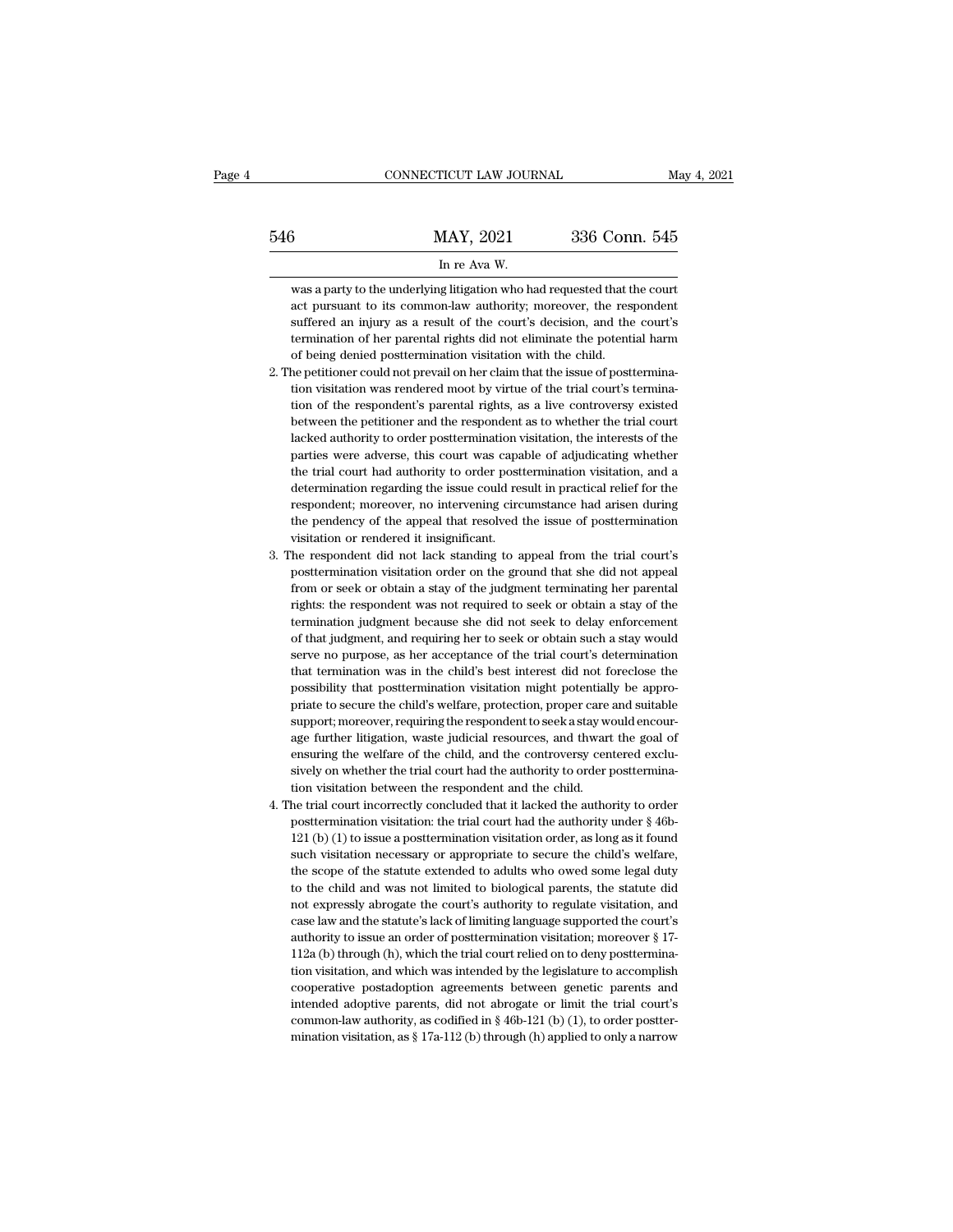| 021           | CONNECTICUT LAW JOURNAL                                                                                                                                    |     | Page 5 |
|---------------|------------------------------------------------------------------------------------------------------------------------------------------------------------|-----|--------|
| 336 Conn. 545 | MAY, 2021                                                                                                                                                  | 547 |        |
|               | In re Ava W.                                                                                                                                               |     |        |
|               | subset of termination proceedings, rather than the wide range of termina-<br>tion circumstances that included those in the present case.                   |     |        |
|               | 5. The petitioner could not prevail on her claim that the trial court's denial<br>of posttermination visitation should be upheld on the alternative ground |     |        |

In re Ava W.<br>
subset of termination proceedings, rather than the wide range of termina-<br>
tion circumstances that included those in the present case.<br>
the petitioner could not prevail on her claim that the trial court's den In re Ava W.<br>
subset of termination proceedings, rather than the wide range of termina-<br>
tion circumstances that included those in the present case.<br>
the petitioner could not prevail on her claim that the trial court's den subset of termination proceedings, rather than the wide range of termination circumstances that included those in the present case.<br>he petitioner could not prevail on her claim that the trial court's denial<br>of postterminat tion circumstances that included those in the present case.<br>he petitioner could not prevail on her claim that the trial court's denial<br>of posttermination visitation should be upheld on the alternative ground<br>that the court the petitioner could not prevail on her claim that the trial court's denial of posttermination visitation should be upheld on the alternative ground that the court correctly determined that such visitation would not be in of posttermination visitation should be upheld on the alternative ground that the court correctly determined that such visitation would not be in the child's best interest, as the trial court, having believed that it lack that the court correctly determined that such visitation would not be<br>in the child's best interest, as the trial court, having believed that it<br>lacked authority to order visitation, declined to consider whether visita-<br>tio in the child's best interest, as the trial court, having believed that it lacked authority to order visitation, declined to consider whether visitation would be necessary or appropriate to secure the welfare, protection, lacked authority to order visitation, declined to consider whether visita-<br>tion would be necessary or appropriate to secure the welfare, protection,<br>proper care and suitable support for the child in accordance with § 46btion. proper care and suitable support for the child in accordance with § 46bvisitation was reversed and the case was remanded for a dispositional<br>hearing at which the trial court is to consider the merits of ordering visita-<br>tion. <br>  $(One\;justice\;concurring\;separately)$ <br> <br> Argued May 4—officially released August 10

Argued May 4—officially released August 10, 2020\*\*\*<br>*Procedural History*<br>Petition by the Commissioner of Children and Fami-Frame of Children and Fami-<br>
(One justice concurring separately)<br>
Argued May 4—officially released August 10, 2020\*\*\*<br>
Procedural History<br>
Petition by the Commissioner of Children and Fami-<br>
s to terminate the respondents' (One justice concurring separately)<br>
Argued May 4—officially released August 10, 2020\*\*\*<br>
Procedural History<br>
Petition by the Commissioner of Children and Fami-<br>
lies to terminate the respondents' parental rights with<br>
re Argued May 4—officially released August 10, 2020<sup>\*\*\*</sup><br>Procedural History<br>Petition by the Commissioner of Children and Fami-<br>lies to terminate the respondents' parental rights with<br>respect to their minor child, brought to t Procedural History<br>Procedural History<br>Petition by the Commissioner of Children and Fami-<br>lies to terminate the respondents' parental rights with<br>respect to their minor child, brought to the Superior<br>Court in the judicial d *Procedural History*<br>Petition by the Commissioner of Children and Fami-<br>lies to terminate the respondents' parental rights with<br>respect to their minor child, brought to the Superior<br>Court in the judicial district of Hartfo Petition by the Commissioner of Children and Fami-<br>lies to terminate the respondents' parental rights with<br>respect to their minor child, brought to the Superior<br>Court in the judicial district of Hartford, Juvenile Mat-<br>te Petition by the Commissioner of Children and Fami-<br>lies to terminate the respondents' parental rights with<br>respect to their minor child, brought to the Superior<br>Court in the judicial district of Hartford, Juvenile Mat-<br>te lies to terminate the respondents' parental rights with<br>respect to their minor child, brought to the Superior<br>Court in the judicial district of Hartford, Juvenile Mat-<br>ters, and tried to the court, *C. Taylor*, *J.*; judg respect to their minor child, brought to the Superior<br>Court in the judicial district of Hartford, Juvenile Mat-<br>ters, and tried to the court, *C. Taylor*, *J.*; judgment ter-<br>minating the respondents' parental rights; the Court in the judicial district of Hartford, Juvenile Matters, and tried to the court, *C. Taylor*, *J*.; judgment terminating the respondents' parental rights; thereafter, the court denied the request by the minor child an *chief* the court denied the request by the minor child and the respondent mother for posttermination visitation between the minor child and the respondent mother, and the respondent mother appealed. *Reversed*; *further p* the respondent mother for posttermination visitation<br>between the minor child and the respondent mother, and<br>the respondent mother appealed. *Reversed*; further pro-<br>ceedings.<br>Albert J. Oneto IV, assigned counsel, with whom between the minor child and the responde<br>the respondent mother appealed. *Reverse*<br>ceedings.<br>Albert J. Oneto IV, assigned counsel, v<br>the brief, was *Stacy L. Schleif*, assigned<br>the appellant (respondent mother).<br>Evan O'Roa

*Evan O'Roark*, assigned counsel, with whom, on<br>*Evan J. Oneto IV*, assigned counsel, with whom, on<br>a brief, was *Stacy L. Schleif*, assigned counsel, for<br>e appellant (respondent mother).<br>*Evan O'Roark*, assistant attorney

eveatings.<br>
Albert J. Oneto IV, assigned counsel, with whom, on<br>
the brief, was *Stacy L. Schleif*, assigned counsel, for<br>
the appellant (respondent mother).<br> *Evan O'Roark*, assistant attorney general, with whom<br>
were *Be* Albert J. Oneto IV, assigned counsel, with whom, on<br>the brief, was *Stacy L. Schleif*, assigned counsel, for<br>the appellant (respondent mother).<br>Evan O'Roark, assistant attorney general, with whom<br>were Benjamin Zivyon, assi the brief, was *Stacy L. Schleif*, assigned counsel, for<br>the appellant (respondent mother).<br> $Evan O'Roark$ , assistant attorney general, with whom<br>were *Benjamin Zivyon*, assistant attorney general, and,<br>on the brief, *William T* were *Benjamin Zivyon*, assistant attorney general, and, on the brief, *William Tong*, attorney general, for the appellee (petitioner).<br> **EXECUTE:**  $\frac{1}{100}$  and  $\frac{1}{2020}$ , the date that this decision was released as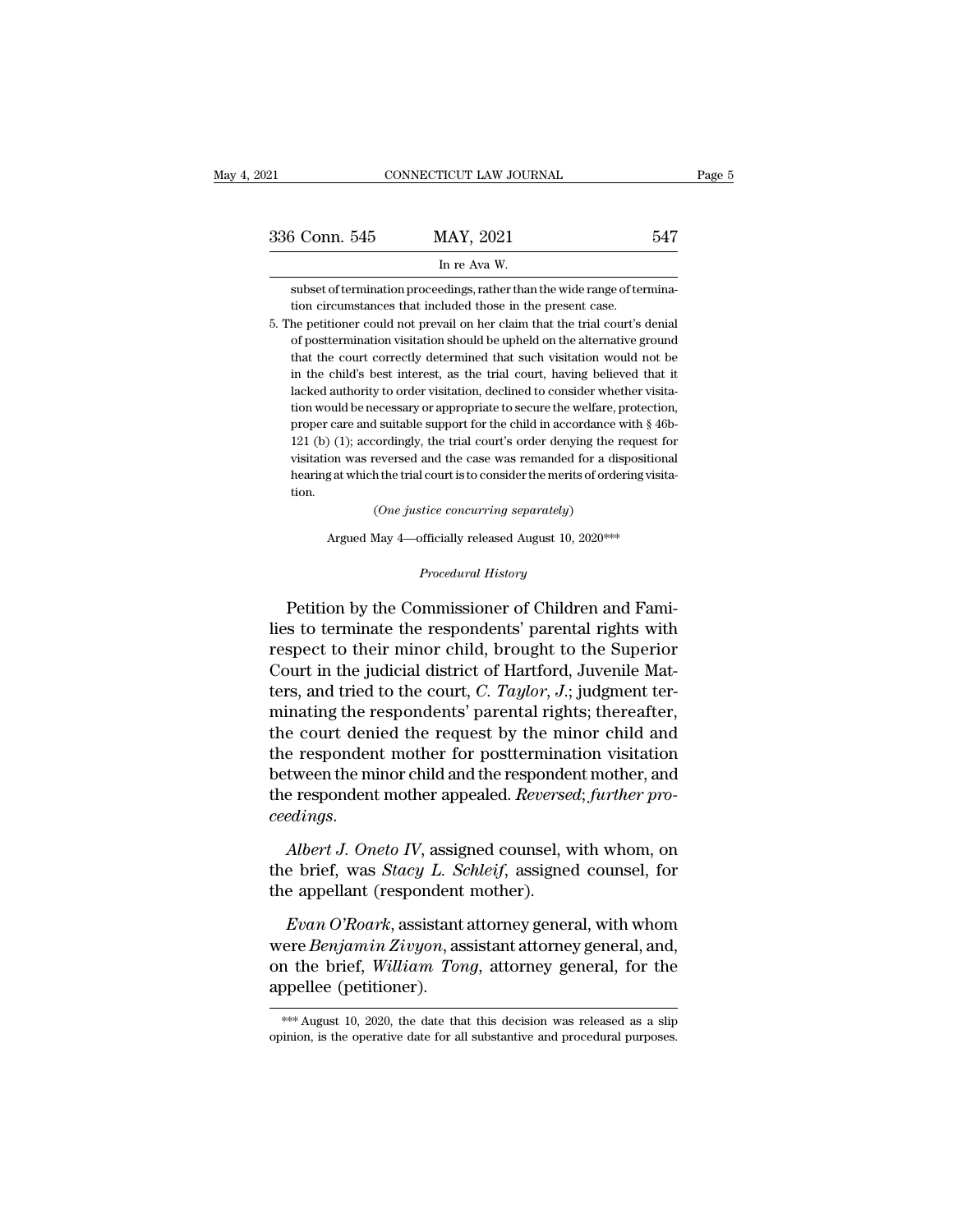|     | CONNECTICUT LAW JOURNAL | May 4, 2021   |
|-----|-------------------------|---------------|
| 548 | MAY, 2021               | 336 Conn. 545 |
|     | In re Ava W.            |               |
|     | Opinion                 |               |

MAY, 2021 336 Conn. 545<br>
In re Ava W.<br>
Opinion<br>
D'AURIA, J. In this certified appeal, we must decide<br>
whether a trial court has the legal authority to order post-<br>
termination visitation between a parent and the parent's<br> baby MAY, 2021 336 Conn. baby<br>
In re Ava W.<br>
Opinion<br>
D'AURIA, J. In this certified appeal, we must decide<br>
whether a trial court has the legal authority to order post-<br>
termination visitation between a parent and the par minor child at the time the court considers the trial<br>
minor child at the time the court considers termination visitation between a parent and the parent's<br>
minor child at the time the court considers termination<br>
of pare  $\frac{1}{2}$  opinion<br>D'AURIA, J. In this certified appeal, we must decide<br>whether a trial court has the legal authority to order post-<br>termination visitation between a parent and the parent's<br>minor child at the time the cour D'AURIA, J. In this certified appeal, we must decide<br>whether a trial court has the legal authority to order post-<br>termination visitation between a parent and the parent's<br>minor child at the time the court considers termin D'AURIA, J. In this certified appeal, we must decide<br>whether a trial court has the legal authority to order post-<br>termination visitation between a parent and the parent's<br>minor child at the time the court considers termina whether a trial court has the legal authority to order post-<br>termination visitation between a parent and the parent's<br>minor child at the time the court considers termination<br>of parental rights pursuant to General Statutes termination visitation between a parent and the parent's<br>minor child at the time the court considers termination<br>of parental rights pursuant to General Statutes § 17a-<br>112 (j). The respondent, Kiarah P., challenges the tri minor child at the time the court considers termination<br>of parental rights pursuant to General Statutes § 17a-<br>112 (j). The respondent, Kiarah P., challenges the trial<br>court's determination that it lacked authority to orde of parental rights pursuant to General Statutes § 17a-<br>112 (j). The respondent, Kiarah P., challenges the trial<br>court's determination that it lacked authority to order<br>visitation between her and her minor daughter, Ava W. 112 (j). The respondent, Kiarah P., challenges the trial court's determination that it lacked authority to order visitation between her and her minor daughter, Ava W., upon ordering termination of the respondent's parenta court's determination that it lacked authority to order<br>visitation between her and her minor daughter, Ava W.,<br>upon ordering termination of the respondent's parental<br>rights.<sup>1</sup>The respondent claims that the trial court sho visitation between her and her minor daughter, Avayon ordering termination of the respondent's pararights.<sup>1</sup>The respondent claims that the trial court shave considered her request for posttermination vion under its broad on ordering ermination of the responseries parental<br>fhts.<sup>1</sup> The respondent claims that the trial court should<br>we considered her request for posttermination visita-<br>on under its broad authority to enter "any order," pur-<br>a rights. The respondent enams and the and courtshout<br>have considered her request for posttermination visita-<br>tion under its broad authority to enter "any order," pur-<br>suant to General Statutes § 46b-121 (b) (1), so long as

response that the requirement of the trial control in the order serves the best interest of the child.<br>In response, the petitioner, the Commissioner of Children and Families, makes three arguments: (1) the respondent lack suant to General Statutes § 46b-121 (b) (1), so long as<br>the order serves the best interest of the child.<br>In response, the petitioner, the Commissioner of Chil-<br>dren and Families, makes three arguments: (1) the<br>respondent the order serves the best interest of the child.<br>In response, the petitioner, the Commissioner of Children and Families, makes three arguments: (1) the respondent lacks standing to challenge the trial court's order regard In response, the petitioner, the Commissioner of Children and Families, makes three arguments: (1) the respondent lacks standing to challenge the trial court's order regarding visitation because the court terminated her pa In response, the petitioner, the Commissioner of Children and Families, makes three arguments: (1) the respondent lacks standing to challenge the trial court's order regarding visitation because the court terminated her pa dren and Families, makes three arguments: (1) the<br>respondent lacks standing to challenge the trial court's<br>order regarding visitation because the court terminated<br>her parental rights; (2) the trial court correctly deter-<br>m respondent lacks standing to challenge the trial court's<br>order regarding visitation because the court terminated<br>her parental rights; (2) the trial court correctly deter-<br>mined that, as a matter of law, it lacked the autho order regarding visitation because the court terminated<br>her parental rights; (2) the trial court correctly deter-<br>mined that, as a matter of law, it lacked the authority to<br>issue an order for posttermination contact; and (  $\mu$  parental rights), (2) are trial court correcting actor<br>ined that, as a matter of law, it lacked the authority to<br>sue an order for posttermination contact; and (3) even<br>the trial court had the authority to order postt hurded and, as a finally of allem and mother issue an order for posttermination contact; and (3) even<br>if the trial court had the authority to order posttermina-<br>tion visitation, it correctly determined that posttermina-<br>ti

field and the authority to order posttermination visitation, it correctly determined that posttermination visitation would not be in the child's best interest.<br>We agree with the respondent that the jurisdictional hurdles o dion visitation, it correctly determined that posttermination visitation would not be in the child's best interest.<br>We agree with the respondent that the jurisdictional<br>hurdles of aggrievement and mootness have been satistion visitation, a correctly accommined that postecularity<br>tion visitation would not be in the child's best interest.<br>We agree with the respondent that the jurisdictional<br>hurdles of aggrievement and mootness have been sati We agree with the respondent that the jurisdictional<br>hurdles of aggrievement and mootness have been satis-<br>fied and do not defeat this court's subject matter juris-<br>diction to adjudicate this appeal. We also agree with<br>the We agree with the respondent that the jurisdictional<br>hurdles of aggrievement and mootness have been satis-<br>fied and do not defeat this court's subject matter juris-<br>diction to adjudicate this appeal. We also agree with<br>th iction to adjudicate this appeal. We also agree with<br>the respondent that a trial court has authority to issue a<br>osttermination visitation order that is requested within<br>the context of a termination proceeding, so long as i the respondent that a trial court has authority to issue a posttermination visitation order that is requested within the context of a termination proceeding, so long as it  $\frac{1}{1}$  Counsel for the minor child supports th

posttermination visitation order that is requested within<br>the context of a termination proceeding, so long as it<br><sup>1</sup>Counsel for the minor child supports the respondent's appeal and has<br>joined the respondent's brief. The tr The context of a termination proceeding, so lon <br><sup>1</sup>Counsel for the minor child supports the respondent's appeal<br>joined the respondent's brief. The trial court also terminated the<br>rights of the respondent father. Because t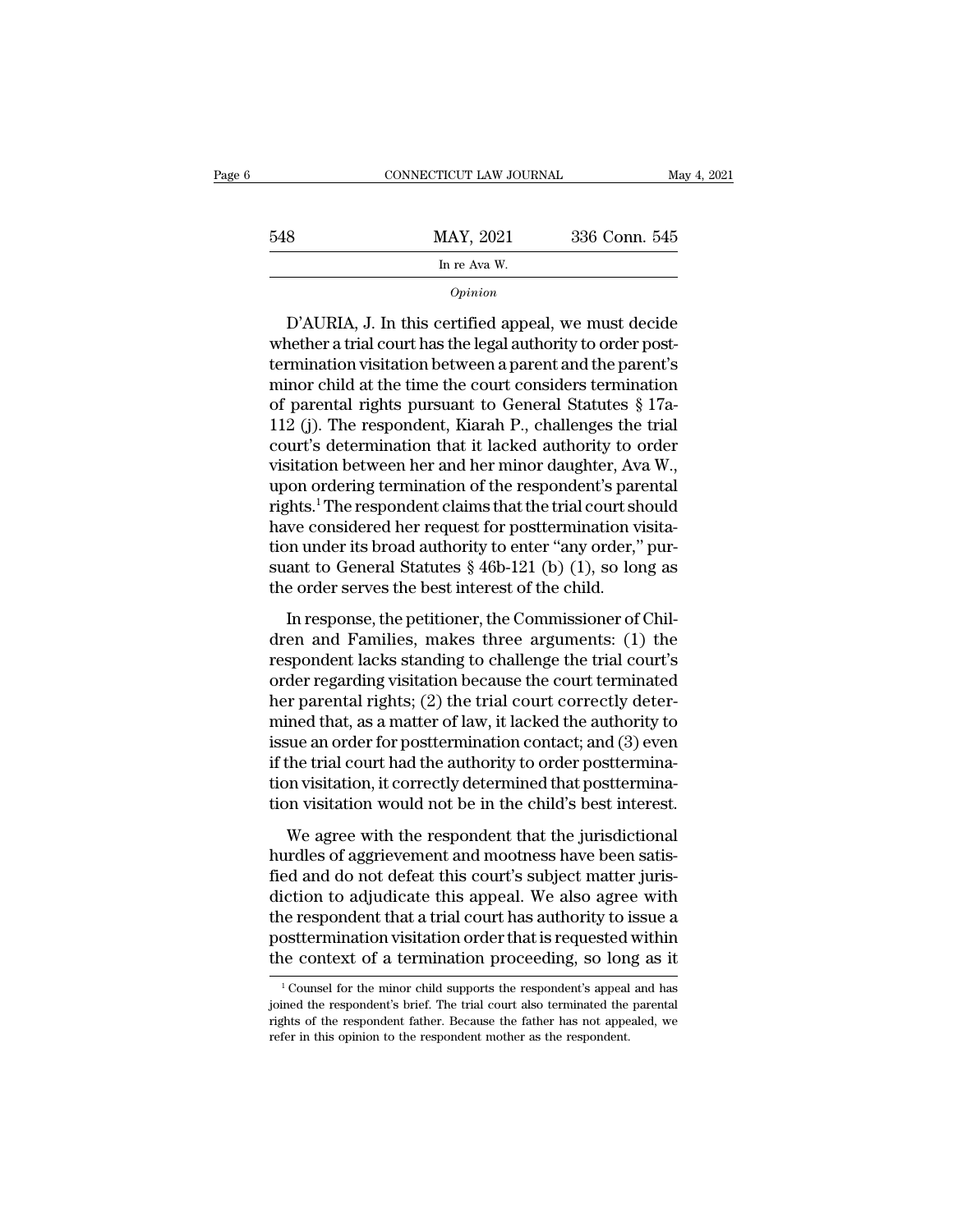| 021           | CONNECTICUT LAW JOURNAL                                                                                                                                                    | Page 7 |
|---------------|----------------------------------------------------------------------------------------------------------------------------------------------------------------------------|--------|
| 336 Conn. 545 | MAY, 2021                                                                                                                                                                  | 549    |
|               | In re Ava W.                                                                                                                                                               |        |
|               | is necessary or appropriate to secure the welfare, pro-<br>tection, proper care and suitable support of the child.<br>That authority dorives from the court's broad common |        |

336 Conn. 545 MAY, 2021 549<br>
In re Ava W.<br>
is necessary or appropriate to secure the welfare, pro-<br>
tection, proper care and suitable support of the child.<br>
That authority derives from the court's broad common-<br>
law author 336 Conn. 545 MAY, 2021 549<br>
In re Ava W.<br>
is necessary or appropriate to secure the welfare, pro-<br>
tection, proper care and suitable support of the child.<br>
That authority derives from the court's broad common-<br>
law autho 336 Conn. 545 MAY, 2021 549<br>
In re Ava W.<br>
is necessary or appropriate to secure the welfare, pro-<br>
tection, proper care and suitable support of the child.<br>
That authority derives from the court's broad common-<br>
law autho In re Ava W.<br>
In re Ava W.<br>
is necessary or appropriate to secure the welfare, pro-<br>
tection, proper care and suitable support of the child.<br>
That authority derives from the court's broad common-<br>
law authority over juven In re Ava W.<br>
is necessary or appropriate to secure the welfare, pro-<br>
tection, proper care and suitable support of the child.<br>
That authority derives from the court's broad common-<br>
law authority over juvenile matters an is necessary or appropriate to secure the welfare, pro-<br>tection, proper care and suitable support of the child.<br>That authority derives from the court's broad common-<br>law authority over juvenile matters and the legislature tection, proper care and suitable support of the child.<br>That authority derives from the court's broad common-<br>law authority over juvenile matters and the legislature's<br>enactment of § 46b-121 (b) (1) codifying that author-That authority derives from the court's broad common-<br>law authority over juvenile matters and the legislature's<br>enactment of § 46b-121 (b) (1) codifying that author-<br>ity. The trial court in the present case incorrectly de law authority over juvenile matters and the legislature's<br>enactment of § 46b-121 (b) (1) codifying that author-<br>ity. The trial court in the present case incorrectly deter-<br>mined that it lacked authority to consider a postt enactment of § 46b-121 (b) (1) codifying that author-<br>ity. The trial court in the present case incorrectly deter-<br>mined that it lacked authority to consider a posttermi-<br>nation visitation order on the basis of the respond ity. The trial court in the present case incorrectly deter-<br>mined that it lacked authority to consider a posttermi-<br>nation visitation order on the basis of the respondent's<br>failure to satisfy the statutory requirements of mined that it lacked authority to consider a posttermination visitation order on the basis of the respondent's failure to satisfy the statutory requirements of  $\S 17a-112$  (b) through (h). Section 17a-112 (b) governs "coo nation visitation order on the basis of the respondent's<br>failure to satisfy the statutory requirements of § 17a-112<br>(b) through (h). Section 17a-112 (b) governs "coopera-<br>tive postadoption agreement[s]" under which parents failure to satisfy the statutory requirements of § 17a-112<br>(b) through (h). Section 17a-112 (b) governs "cooperative postadoption agreement[s]" under which parents<br>voluntarily relinquish their parental rights and intended<br> (b) through (h). Section 17a-112 (b) governs "cooperative postadoption agreement[s]" under which parents<br>voluntarily relinquish their parental rights and intended<br>adoptive parents willingly enter into a postadoption con-<br> tive postadoption agreement[s]" under which parents<br>voluntarily relinquish their parental rights and intended<br>adoptive parents willingly enter into a postadoption con-<br>tact agreement. The present case does not fall within<br> voluntarily relinquish their parental rights and intended<br>adoptive parents willingly enter into a postadoption con-<br>tact agreement. The present case does not fall within<br>that category of circumstances, and the respondent's adoptive parents willingly enter into a postadoption contact agreement. The present case does not fall within<br>that category of circumstances, and the respondent's<br>failure to satisfy those requirements did not deprive<br>the t tact agreement. The present case does not fall within<br>that category of circumstances, and the respondent's<br>failure to satisfy those requirements did not deprive<br>the trial court of authority to consider posttermination<br>visi that category of circumstances, and the respondent's<br>failure to satisfy those requirements did not deprive<br>the trial court of authority to consider posttermination<br>visitation pursuant to its broad authority under § 46b-121 failure to satisfy those requirements did not deprive<br>the trial court of authority to consider posttermination<br>visitation pursuant to its broad authority under § 46b-121<br>(b) (1). Therefore, the trial court incorrectly dete the trial court of authority to consider posttermination<br>visitation pursuant to its broad authority under § 46b-121<br>(b) (1). Therefore, the trial court incorrectly determined<br>that it lacked authority to evaluate whether po visitation pursuant to its broad authority under § 46b-121<br>(b) (1). Therefore, the trial court incorrectly determined<br>that it lacked authority to evaluate whether posttermi-<br>nation visitation would be necessary or appropri (b) (1). Therefore, the trial court incorrectly determined<br>that it lacked authority to evaluate whether posttermi-<br>nation visitation would be necessary or appropriate to<br>secure the welfare, protection, proper care and suit that it lacked authority to evaluate whether posttermination visitation would be necessary or appropriate to secure the welfare, protection, proper care and suitable support of the child. Accordingly, we reverse the trial nation visitation would be necessary or appropriate to<br>secure the welfare, protection, proper care and suitable<br>support of the child. Accordingly, we reverse the trial<br>court's order denying the request of the minor child<br> secure the welfare, protection, proper care and suitable<br>support of the child. Accordingly, we reverse the trial<br>court's order denying the request of the minor child<br>and the respondent mother for posttermination visita-<br>t support of the child. Accordingly, we reverse the trial<br>court's order denying the request of the minor child<br>and the respondent mother for posttermination visita-<br>tion with the respondent and remand the case with dir-<br>ect court's order denying the request of the minor child<br>and the respondent mother for posttermination visita-<br>tion with the respondent and remand the case with dir-<br>ection to consider the request consistent with the stan-<br>da and the respondent mother for posttermination visitation with the respondent and remand the case with direction to consider the request consistent with the standard we now establish. Specifically, trial courts have author tion with the respondent and remand the case with direction to consider the request consistent with the standard we now establish. Specifically, trial courts have authority pursuant to  $\S$  46b-121 (b) (1) to consider moti ection to consider the request consistent with the standard we now establish. Specifically, trial courts have authority pursuant to § 46b-121 (b) (1) to consider motions for posttermination visitation within the context of dard we now  $\epsilon$ <br>authority purs<br>motions for po<br>text of a term<br>visitation if nee<br>fare, protectio<br>the child. % xt of a termination proceeding and can order such<br>sitation if necessary or appropriate to secure the wel-<br>re, protection, proper care and suitable support of<br>e child.<br>I<br>The following facts, as found by the trial court or visitation if necessary or appropriate to secure the welfare, protection, proper care and suitable support of the child.<br>
I<br>
The following facts, as found by the trial court or contained in the record, and procedural histo

I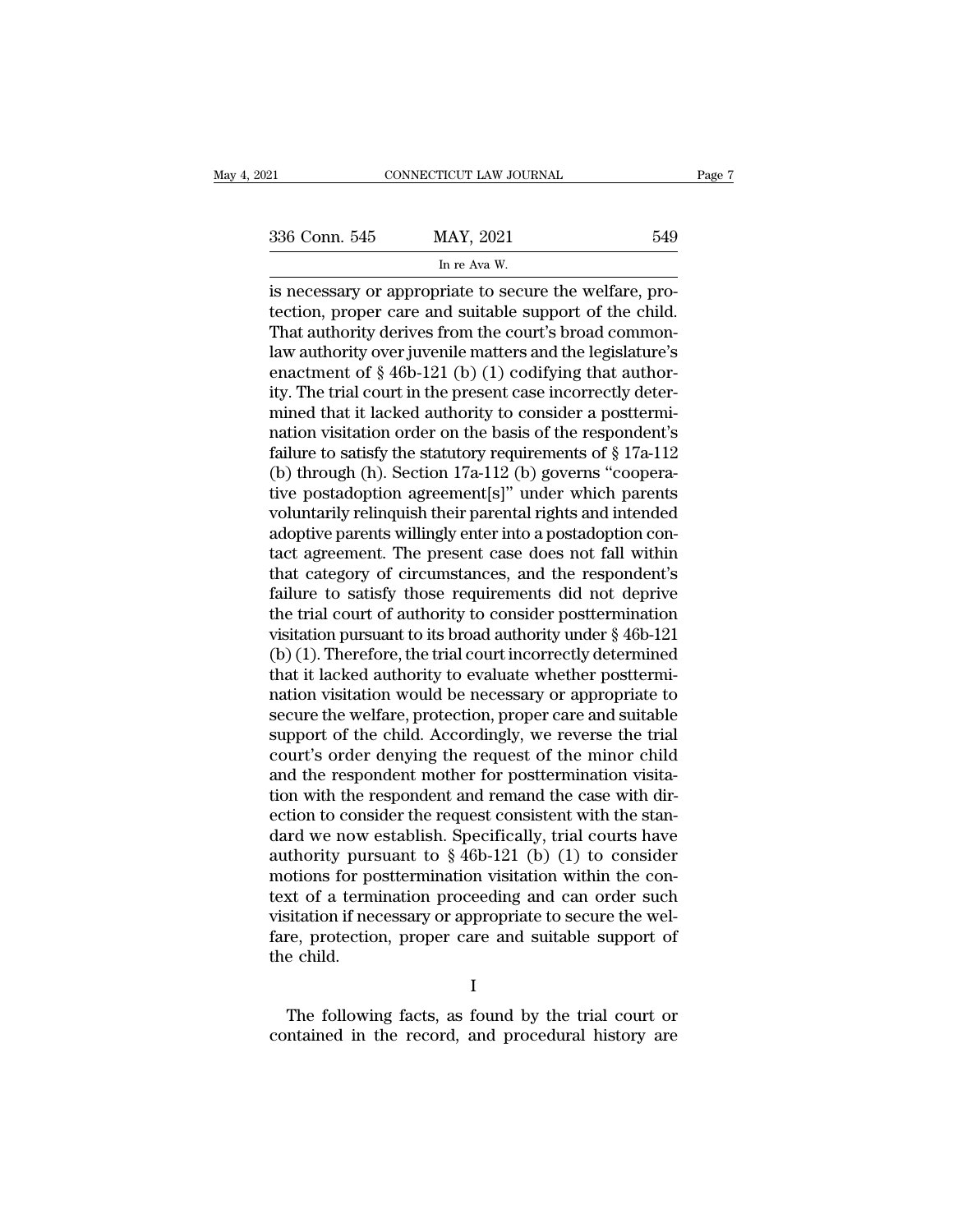|     | CONNECTICUT LAW JOURNAL                               |               | May 4, 2021 |
|-----|-------------------------------------------------------|---------------|-------------|
|     |                                                       |               |             |
| 550 | MAY, 2021                                             | 336 Conn. 545 |             |
|     | In re Ava W.                                          |               |             |
|     | undisputed. The respondent gave hirth to the child in |               |             |

CONNECTICUT LAW JOURNAL May 4, 2021<br>550 MAY, 2021 336 Conn. 545<br>In re Ava W.<br>undisputed. The respondent gave birth to the child in<br>the fall of 2017, and, while in the hospital, the child<br>tosted positive for enjates and req the fall of 2017, and, while in the hospital, the child in the fall of 2017, and, while in the hospital, the child tested positive for opiates and required treatment for withdrawal. To ensure the child's safety, the positi  $\frac{\text{MAX, 2021}}{\text{In re Ava W.}}$ <br>
In re Ava W.<br>
undisputed. The respondent gave birth to the child in<br>
the fall of 2017, and, while in the hospital, the child<br>
tested positive for opiates and required treatment for<br>
withdrawal.  $\frac{\text{MAX}}{\text{In re Ava W}}$ <br>
In re Ava W.<br>
undisputed. The respondent gave birth to the child in<br>
the fall of 2017, and, while in the hospital, the child<br>
tested positive for opiates and required treatment for<br>
withdrawal. To ensu In re Ava W.<br>
In re Ava W.<br>
undisputed. The respondent gave birth to the child in<br>
the fall of 2017, and, while in the hospital, the child<br>
tested positive for opiates and required treatment for<br>
withdrawal. To ensure the In re Ava W.<br>
undisputed. The respondent gave birth to the child in<br>
the fall of 2017, and, while in the hospital, the child<br>
tested positive for opiates and required treatment for<br>
withdrawal. To ensure the child's safet undisputed. The respondent gave birth to the child in<br>the fall of 2017, and, while in the hospital, the child<br>tested positive for opiates and required treatment for<br>withdrawal. To ensure the child's safety, the petitioner<br> the fall of 2017, and, while in the hospital, the child<br>tested positive for opiates and required treatment for<br>withdrawal. To ensure the child's safety, the petitioner<br>moved for an order of temporary custody and petitioned tested positive for opiates and required treatment for<br>withdrawal. To ensure the child's safety, the petitioner<br>moved for an order of temporary custody and petitioned<br>the trial court for a finding of neglect. The trial cou withdrawal. To ensure the child's safety, the petitioner<br>moved for an order of temporary custody and petitioned<br>the trial court for a finding of neglect. The trial court<br>issued an ex parte order removing the child from her moved for an order of temporary custody and petitioned<br>the trial court for a finding of neglect. The trial court<br>issued an ex parte order removing the child from her<br>parents' custody and vesting temporary custody of her<br>wi the trial court for a finding of neglect. The trial court<br>issued an ex parte order removing the child from her<br>parents' custody and vesting temporary custody of her<br>with the petitioner. The petitioner placed the child with issued an ex parte order removing the child from her<br>parents' custody and vesting temporary custody of her<br>with the petitioner. The petitioner placed the child with<br>the paternal aunt, and the court issued specific steps fo parents' custody and vesting temporary custody of her<br>with the petitioner. The petitioner placed the child with<br>the paternal aunt, and the court issued specific steps for<br>the respondent to take to regain custody of the chi with the petitioner. The petitioner placed the child with<br>the paternal aunt, and the court issued specific steps for<br>the respondent to take to regain custody of the child. The<br>trial court then held a hearing on the order o the paternal aunt, and the court issued specific steps for<br>the respondent to take to regain custody of the child. The<br>trial court then held a hearing on the order of temporary<br>custody at which both parents agreed to sustai the respondent to take to regain custody of the child. The<br>trial court then held a hearing on the order of temporary<br>custody at which both parents agreed to sustain the<br>order but entered pro forma denials as to the neglect trial court then held a hearing on the order of tempora<br>custody at which both parents agreed to sustain tl<br>order but entered pro forma denials as to the negle<br>allegations. The trial court again issued specific stel<br>for the Blocky at which boat parents agreed to statum the<br>der but entered pro forma denials as to the neglect<br>egations. The trial court again issued specific steps<br>r the respondent to take to regain custody of the child,<br>cluding d child neglections. The trial court again issued specific steps<br>for the respondent to take to regain custody of the child,<br>including drug treatment, individual therapy, parenting<br>classes, and supportive housing for transien

and the respondent to take to regain assued specific steps<br>for the respondent to take to regain custody of the child,<br>including drug treatment, individual therapy, parenting<br>classes, and supportive housing for transience.<br> dent to take to regain custody of the child,<br>including drug treatment, individual therapy, parenting<br>classes, and supportive housing for transience.<br>In early January, 2018, the trial court adjudicated the<br>child neglected, dentically distributed to complete the final specific steps, parameters of the child neglected, committing her to the petitioner. The trial court also issued final specific steps for the respondent to take to regain custod In early January, 2018, the trial court adjudicated the<br>child neglected, committing her to the petitioner. The<br>trial court also issued final specific steps for the respon-<br>dent to take to regain custody of the child. The r In early January, 2018, the trial court adjudicated the<br>child neglected, committing her to the petitioner. The<br>trial court also issued final specific steps for the respon-<br>dent to take to regain custody of the child. The r child neglected, committing her to the petitioner. The<br>trial court also issued final specific steps for the respon-<br>dent to take to regain custody of the child. The respon-<br>dent failed to comply fully with the final specif trial court also issued final specific steps for the respondent to take to regain custody of the child. The respondent failed to comply fully with the final specific steps and was in and out of jail in connection with vari dent to take to regain custody of the child. The respondent failed to comply fully with the final specific steps<br>and was in and out of jail in connection with various<br>offenses. While incarcerated, she maintained visitation dent failed to comply fully with the final specific steps<br>and was in and out of jail in connection with various<br>offenses. While incarcerated, she maintained visitation<br>with the child but, for the majority of the time she and was in and out of jail in connection with various<br>offenses. While incarcerated, she maintained visitation<br>with the child but, for the majority of the time she was<br>not incarcerated, she failed to maintain visitation.<br>T offenses. While incarcerated, she maintained visitation<br>with the child but, for the majority of the time she was<br>not incarcerated, she failed to maintain visitation.<br>Toward the end of 2018, she was arrested and incarcer-<br>a with the child but, for the majority of the time she was<br>not incarcerated, she failed to maintain visitation.<br>Toward the end of 2018, she was arrested and incarcer-<br>ated again. In November, 2018, the petitioner filed a pet not incarcerated, she failed to maintain visitation.<br>Toward the end of 2018, she was arrested and incarcer-<br>ated again. In November, 2018, the petitioner filed a peti-<br>tion to terminate the respondent's parental rights, a Toward the end of 2018, she was arrested and incarcer-<br>ated again. In November, 2018, the petitioner filed a peti-<br>tion to terminate the respondent's parental rights, alleg-<br>ing, inter alia, that, pursuant to § 17a-112 (j ated again. In November, 2018, the petitioner filed a petition to terminate the respondent's parental rights, alleging, inter alia, that, pursuant to § 17a-112 (j) (3) (B), she had failed to achieve a sufficient degree of tion to terminate the respondent's parental rights, alleging, inter alia, that, pursuant to  $\S 17a-112$  (j) (3) (B), she had failed to achieve a sufficient degree of personal rehabilitation as would encourage the belief t ing, inter alia, that, pursuant to  $\S 17a-112$  (j) (3) (B),<br>she had failed to achieve a sufficient degree of personal<br>rehabilitation as would encourage the belief that, within<br>a reasonable time, considering the child's ag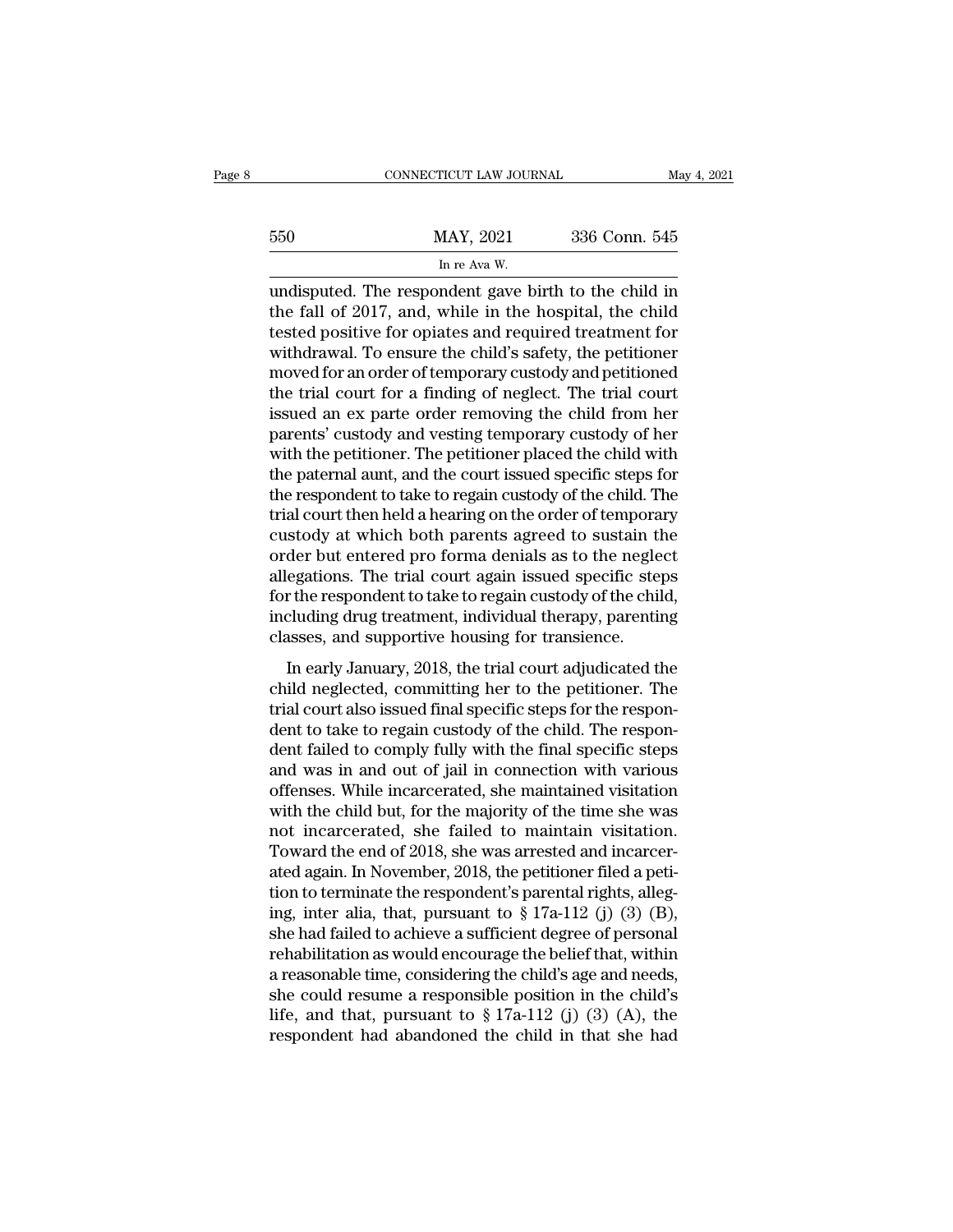| 121           | CONNECTICUT LAW JOURNAL                                                                                                                                                   | Page 9 |
|---------------|---------------------------------------------------------------------------------------------------------------------------------------------------------------------------|--------|
|               |                                                                                                                                                                           |        |
| 336 Conn. 545 | MAY, 2021                                                                                                                                                                 | 551    |
|               | In re Ava W.                                                                                                                                                              |        |
|               | failed to maintain a reasonable degree of interest in or<br>concern or responsibility for the child's welfare.                                                            |        |
|               | The record indicates that, at some point prior to the<br>commencement of the termination hearing, the respon-<br>dont had indicated a willingness to consent to the termi |        |

336 Conn. 545 MAY, 2021 551<br>
In re Ava W.<br>
failed to maintain a reasonable degree of interest in or<br>
concern or responsibility for the child's welfare.<br>
The record indicates that, at some point prior to the<br>
commencement In re Ava W.<br>
failed to maintain a reasonable degree of interest in or<br>
concern or responsibility for the child's welfare.<br>
The record indicates that, at some point prior to the<br>
commencement of the termination hearing, th failed to maintain a reasonable degree of interest in or<br>concern or responsibility for the child's welfare.<br>The record indicates that, at some point prior to the<br>commencement of the termination hearing, the respon-<br>dent ha rance to manual a reasonable degree of interest in or<br>concern or responsibility for the child's welfare.<br>The record indicates that, at some point prior to the<br>commencement of the termination hearing, the respon-<br>dent had i The record indicates that, at some point prior to the commencement of the termination hearing, the respondent had indicated a willingness to consent to the termination of her parental rights. At the outset of the hearing, The record indicates that, at some point prior to the commencement of the termination hearing, the respondent had indicated a willingness to consent to the termination of her parental rights. At the outset of the hearing, commencement of the termination hearing, the respondent had indicated a willingness to consent to the termination of her parental rights. At the outset of the hearing, the trial court therefore canvassed the respondent to dent had indicated a willingness to consent to the termi-<br>nation of her parental rights. At the outset of the hear-<br>ing, the trial court therefore canvassed the respondent<br>to confirm that she was in fact voluntarily and wi nation of her parental rights. At the outset of the hear-<br>ing, the trial court therefore canvassed the respondent<br>to confirm that she was in fact voluntarily and willingly<br>consenting to the termination of her parental righ ing, the trial court therefore canvassed the respondent<br>to confirm that she was in fact voluntarily and willingly<br>consenting to the termination of her parental rights.<br>The court asked whether she had had enough time to<br>spe to confirm that she was in fact voluntarily and willingly<br>consenting to the termination of her parental rights.<br>The court asked whether she had had enough time to<br>speak with her attorney about her decision to consent,<br>and consenting to the termination of her parental rights.<br>The court asked whether she had had enough time to<br>speak with her attorney about her decision to consent,<br>and she replied that she did not think so, causing the<br>trial c The court asked whether she had had enough time to<br>speak with her attorney about her decision to consent,<br>and she replied that she did not think so, causing the<br>trial court to reject her consent and to proceed to trial.<br>Du speak with her attorney about her decision to consent,<br>and she replied that she did not think so, causing the<br>trial court to reject her consent and to proceed to trial.<br>During the trial, a social worker with the Department and she replied that she did not think so, causing the<br>trial court to reject her consent and to proceed to trial.<br>During the trial, a social worker with the Department of<br>Children and Families (department), Darryen B. Grip trial court to reject her consent and to proceed to trial.<br>During the trial, a social worker with the Department of<br>Children and Families (department), Darryen B. Gripes,<br>who had been assigned to the child, testified that During the trial, a social worker with the Department of<br>Children and Families (department), Darryen B. Gripes,<br>who had been assigned to the child, testified that she<br>had observed a strengthening bond between the respon-<br>d Children and Families (department), Darryen B. Gripes,<br>who had been assigned to the child, testified that she<br>had observed a strengthening bond between the respondent<br>and the child during visits when the respondent<br>was inc who had been assigned to the child, testified that she<br>had observed a strengthening bond between the respon-<br>dent and the child during visits when the respondent<br>was incarcerated. Gripes also testified that the fre-<br>quency had observed a strengthening bond between the respondent and the child during visits when the respondent was incarcerated. Gripes also testified that the frequency of the visits had helped establish that bond and that the dent and the child during visits when the respondent<br>was incarcerated. Gripes also testified that the fre-<br>quency of the visits had helped establish that bond and<br>that the respondent's presence had been a positive rela-<br>ti was incarcerated. Gripes also testified that the frequency of the visits had helped establish that bond and that the respondent's presence had been a positive relationship in the child's life. In light of that bond, counse quency of the visits had helped establish that<br>that the respondent's presence had been a po<br>tionship in the child's life. In light of that bor<br>for the child asked the trial court to conside<br>of posttermination or postadopti at the respondent's presence had been a positive rela-<br>
inship in the child's life. In light of that bond, counsel<br>
r the child asked the trial court to consider an order<br>
posttermination or postadoption visitation between for the child asked the trial court to consider an order<br>for the child asked the trial court to consider an order<br>of posttermination or postadoption visitation between<br>the child and the respondent. The trial court directed

for the child asked the that court to consider an order<br>of posttermination or postadoption visitation between<br>the child and the respondent. The trial court directed the<br>parties to submit briefs on the issue.<sup>2</sup><br>Subsequentl or posternmation or postatoption visitation between<br>the child and the respondent. The trial court directed the<br>parties to submit briefs on the issue.<sup>2</sup><br>Subsequently, the trial court issued a memorandum<br>of decision regardi Fraction. In the single sponsor and the response of parties to submit briefs on the issue.<sup>2</sup><br>Subsequently, the trial court issued a memorandum<br>of decision regarding the termination of the respon-<br>dent's parental rights an parties to submit briefs of the issue.<br>Subsequently, the trial court issued a memorandum<br>of decision regarding the termination of the respon-<br>dent's parental rights and then, in a separate memoran-<br>dum of decision, denied Subsequently, the trial court issued a memorandum<br>of decision regarding the termination of the respon-<br>dent's parental rights and then, in a separate memoran-<br>dum of decision, denied the request for posttermination<br>visita um of decision, denied the request for posttermination<br>sitation. In its decision terminating the respondent's<br>arental rights, the court found, by clear and convincing<br>vidence, that the petitioner had established the statuvisitation. In its decision terminating the respondent's parental rights, the court found, by clear and convincing evidence, that the petitioner had established the statu-<br><sup>2</sup> Although the child's counsel initially reques

parental rights, the court found, by clear and convincing<br>evidence, that the petitioner had established the statu-<br><sup>2</sup> Although the child's counsel initially requested posttermination visita-<br>tion, the respondent filed her evidence, the selection of the response of the responsion, in which selecting the selection of the selection of the selection of the selection of the selection of the selection of the selection of the selection of the sele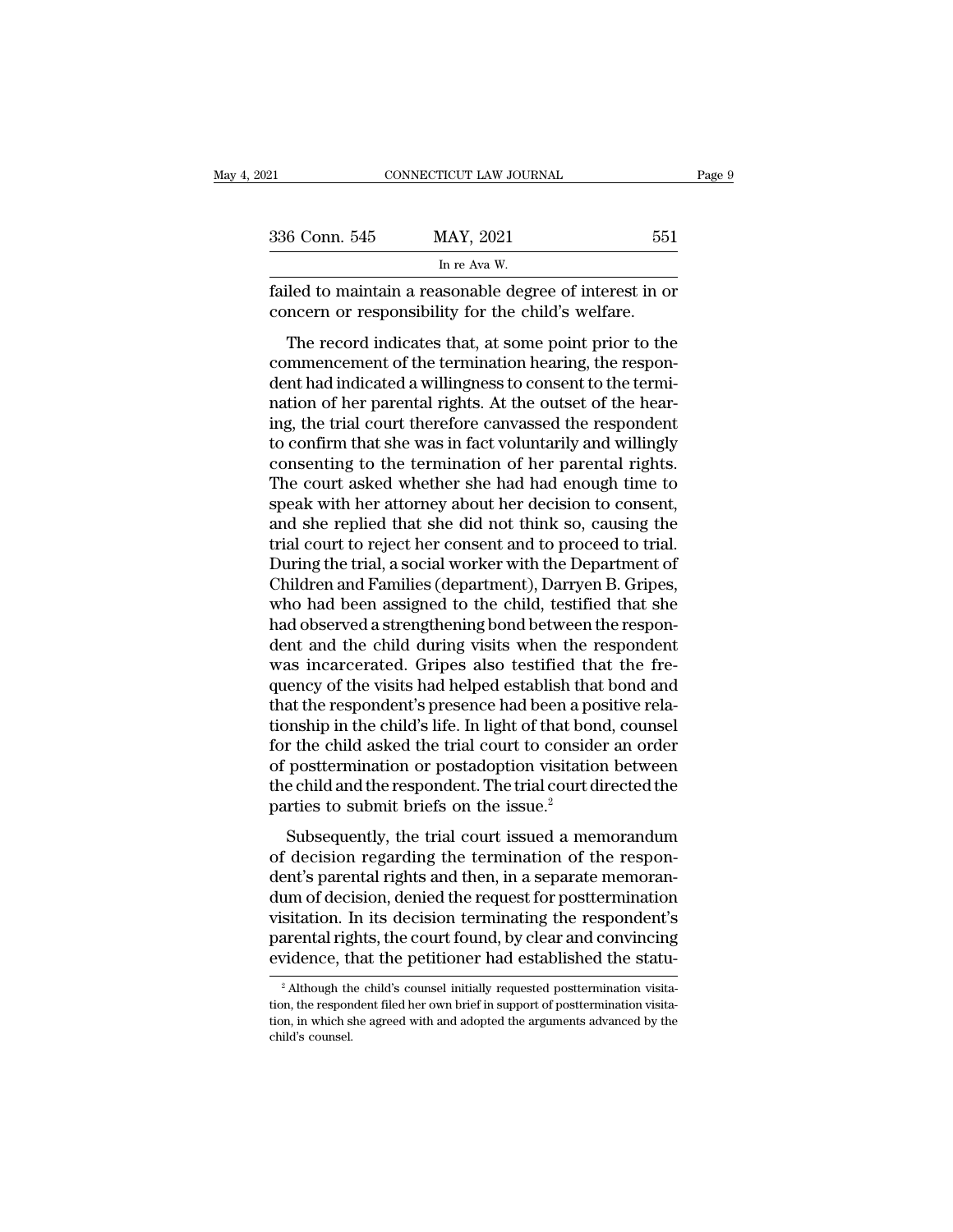|     | CONNECTICUT LAW JOURNAL                              | May 4, 2021   |
|-----|------------------------------------------------------|---------------|
| 552 | MAY, 2021                                            | 336 Conn. 545 |
|     | In re Ava W.                                         |               |
|     | tory grounds for termination and accordingly granted |               |

CONNECTICUT LAW JOURNAL May 4, 2021<br>552 MAY, 2021 336 Conn. 545<br>In re Ava W.<br>The Ava W.<br>The petition for termination and, accordingly, granted<br>the petition for termination of the respondent's parental<br>rights <sup>3</sup> In its soc MAY, 2021 336 Conn. 545<br>
In re Ava W.<br>
tory grounds for termination and, accordingly, granted<br>
the petition for termination of the respondent's parental<br>
rights.<sup>3</sup> In its second decision, regarding the respondent's<br>
reque  $\frac{\text{MAX, 2021}}{\text{In re Ava W.}}$ <br>
In re Ava W.<br>
tory grounds for termination and, accordingly, granted<br>
the petition for termination of the respondent's parental<br>
rights.<sup>3</sup> In its second decision, regarding the respondent's<br>
re  $\frac{\text{MAX}}{\text{Inv} \cdot \text{Conv}}$  and  $\frac{\text{Var} \cdot \text{Var} \cdot \text{Var} \cdot \text{Var} \cdot \text{Var}}{\text{Inv} \cdot \text{prox} \cdot \text{Var} \cdot \text{Var} \cdot \text{Var} \cdot \text{Var} \cdot \text{Var} \cdot \text{Var} \cdot \text{Var} \cdot \text{Var} \cdot \text{Var} \cdot \text{Var} \cdot \text{Var} \cdot \text{Var} \cdot \text{Var} \cdot \text{Var} \cdot \text{Var} \cdot \text{Var} \cdot \text{Var} \cdot \text{Var} \cdot \text{Var} \cdot \text{Var} \cdot \text{Var}$ For a set of the set of the court of the petition for termination and, accordingly, granted<br>the petition for termination of the respondent's parental<br>rights.<sup>3</sup> In its second decision, regarding the respondent's<br>request f In re Ava W.<br>
tory grounds for termination and, accordingly, granted<br>
the petition for termination of the respondent's parental<br>
rights.<sup>3</sup> In its second decision, regarding the respondent's<br>
request for posttermination v tory grounds for termination and, accordingly, granted<br>the petition for termination of the respondent's parental<br>rights.<sup>3</sup> In its second decision, regarding the respondent's<br>request for posttermination visitation with the the petition for termination of the respondent's parental<br>rights.<sup>3</sup> In its second decision, regarding the respondent's<br>request for posttermination visitation with the child,<sup>4</sup> the<br>court determined that it would not order rights.<sup>3</sup> In its second decision, regarding the respondent's<br>request for posttermination visitation with the child,<sup>4</sup> the<br>court determined that it would not order posttermina-<br>tion visitation because (1) the parties did request for posttermination visitation with the child,<sup>4</sup> the<br>court determined that it would not order posttermina-<br>tion visitation because (1) the parties did not enter into<br>a cooperative postadoption agreement, (2) the court determined that it would not order posttermination visitation because (1) the parties did not enter into a cooperative postadoption agreement, (2) the court had "not determined whether postadoption contact is in the tion visitation because (1) the partion<br>a cooperative postadoption agree:<br>had "not determined whether post<br>in the best interest of the child," an<br>presumption that the child has cont<br>parent whose rights were terminate<br>tive cooperative postadoption agreement, (2) the court<br>d "not determined whether postadoption contact is<br>the best interest of the child," and (3) there was "no<br>esumption that the child has contact with a biological<br>rent whose r had "not determined whether postadoption contact is<br>in the best interest of the child," and (3) there was "no<br>presumption that the child has contact with a biological<br>parent whose rights were terminated, absent a coopera-<br>

In the best interest of the child," and (3) there was "no<br>presumption that the child has contact with a biological<br>parent whose rights were terminated, absent a coopera-<br>tive postadoption agreement."<br>Following the judgment presumption that the child has contact with a biological<br>parent whose rights were terminated, absent a coopera-<br>tive postadoption agreement."<br>Following the judgment, the respondent appealed to<br>the Appellate Court but did n parent whose rights were terminated, absent a cooperative postadoption agreement."<br>Following the judgment, the respondent appealed to<br>the Appellate Court but did not contest the trial court's<br>termination of her parental ri tive postadoption agreement."<br>Following the judgment, the respondent appealed to<br>the Appellate Court but did not contest the trial court's<br>termination of her parental rights. Rather, she challenged<br>only the trial court's d Following the judgment, the respondent appealed to<br>the Appellate Court but did not contest the trial court's<br>termination of her parental rights. Rather, she challenged<br>only the trial court's decision declining to order pos the Appellate Court but did not contest the trial court's<br>termination of her parental rights. Rather, she challenged<br>only the trial court's decision declining to order postter-<br>mination visitation. The petitioner moved to termination of her parental rights. Rather, she challenged<br>only the trial court's decision declining to order postter-<br>mination visitation. The petitioner moved to dismiss the<br>respondent's appeal as to the posttermination only the trial court's decision declining to order postter-<br>mination visitation. The petitioner moved to dismiss the<br>respondent's appeal as to the posttermination visitation<br>issue on the ground that the respondent lacked s mination visitation. The petitioner moved to dismiss the respondent's appeal as to the posttermination visitation issue on the ground that the respondent lacked standing because she was not aggrieved by the trial court's o respondent's appeal as to the posttermination visitation<br>issue on the ground that the respondent lacked standing<br>because she was not aggrieved by the trial court's order.<br>The Appellate Court denied the petitioner's motion<br> issue on the ground that the respondent lacked standing<br>because she was not aggrieved by the trial court's order.<br>The Appellate Court denied the petitioner's motion<br>without prejudice, permitting the petitioner to raise th because she was not aggrieved by the trial court's order.<br>The Appellate Court denied the petitioner's motion<br>without prejudice, permitting the petitioner to raise the<br>jurisdictional issue in her brief on the merits. After The Appellate Court denied the petitioner's motion<br>without prejudice, permitting the petitioner to raise the<br>jurisdictional issue in her brief on the merits. After the<br>parties filed their briefs and the appeal was submitt arties filed their briefs and the appeal was submitted<br>or decision, the Appellate Court notified this court of<br>s "opinion that the appeal is appropriate for Supreme<br>ourt review" pursuant to Practice Book  $\S 65-2.5$  We<br> $\frac$ for decision, the Appellate Court notified this court of<br>its "opinion that the appeal is appropriate for Supreme<br>Court review" pursuant to Practice Book § 65-2.<sup>5</sup> We<br><sup>3</sup> Specifically, the trial court determined that the

its "opinion that the appeal is appropriate for Supreme<br>Court review" pursuant to Practice Book § 65-2.<sup>5</sup> We<br><sup>3</sup> Specifically, the trial court determined that the department had made<br>reasonable efforts to locate and main Court review" pursuant to Practice Book § 65-2.<sup>5</sup> We<br><sup>3</sup> Specifically, the trial court determined that the department had made<br>reasonable efforts to locate and maintain contact with the respondent; see<br>General Statutes § COUTT FEVIEW PUTSUALTE TO FTACTICE BOOK 8 09-2. We<br>
<sup>3</sup> Specifically, the trial court determined that the department had made<br>
reasonable efforts to locate and maintain contact with the respondent; see<br>
General Statutes § <sup>3</sup> Specifically, the trial court determined that the department had made reasonable efforts to locate and maintain contact with the respondent; see General Statutes § 17a-112 (j) (3) (A); the respondent had failed to ach reasonable efforts to locate and maintain contact with the respondent; see<br>General Statutes § 17a-112 (j) (1); the respondent had abandoned the child;<br>see General Statutes § 17a-112 (j) (3) (A); the respondent had failed see General Statutes § 17a-112 (j) (3) (A); the respondent had failed to achieve a sufficient degree of personal rehabilitation; see General Statutes § 17a-112 (j) (3) (B); and termination of the respondent's parental rig active a sufficient degree of personal rehabilitation; see General Statutes § 17a-112 (j) (3) (B); and termination of the respondent's parental rights was in the best interest of the child. See General Statutes § 17a-112

A real of the best interest of the child. See General Statutes  $\S 17a-112$  (j) (2).<br>
<sup>4</sup> We use the term "posttermination" visitation to refer to any visitation<br>
ordered after parental rights have been terminated, irrespe

<sup>%</sup> ordered after parental rights have been terminated, irrespective of whether that visitation occurs preadoption or postadoption.<br>  $\frac{5}{16}$  Practice Book § 65-2 provides in relevant part: "If, at any time before the fin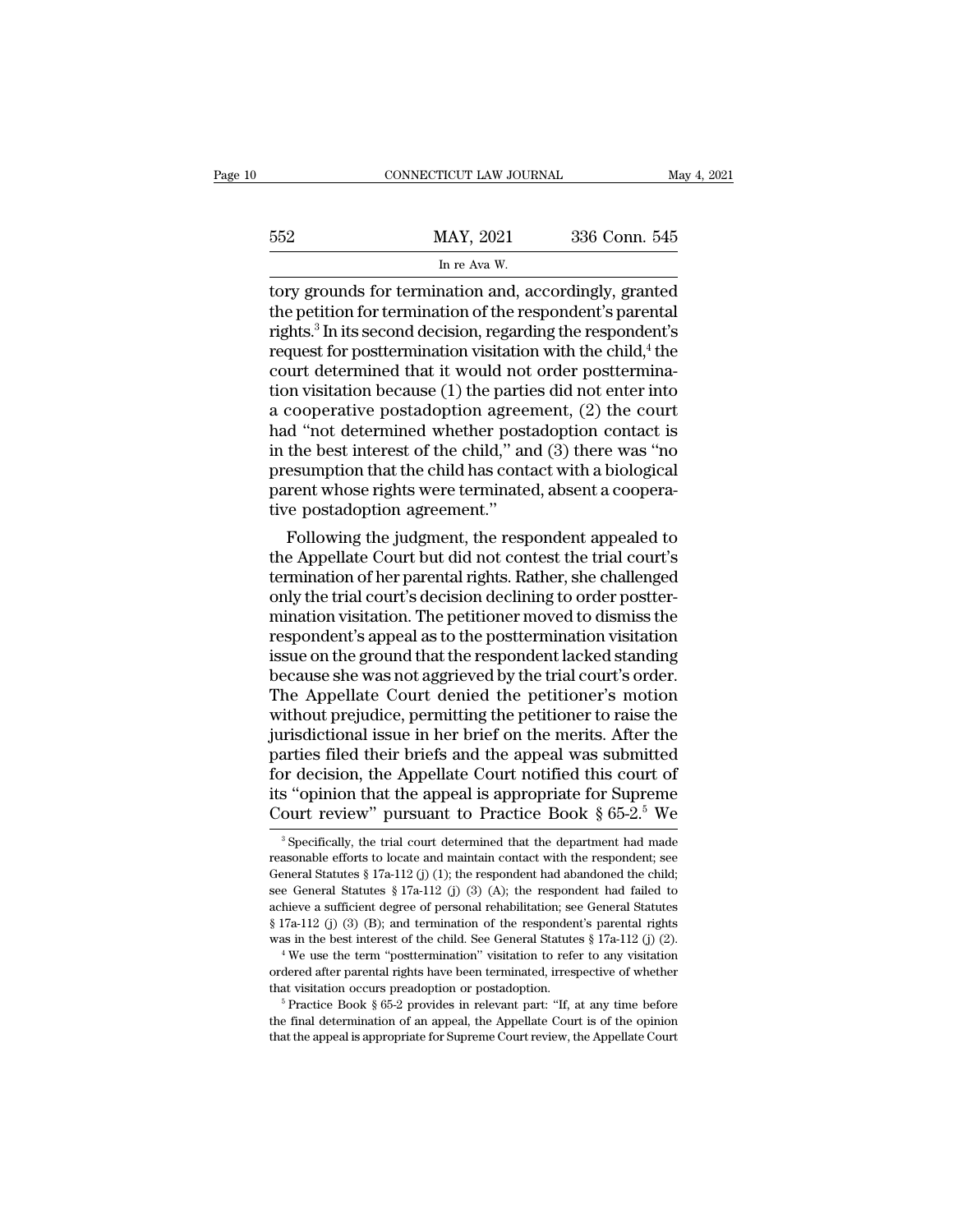| 021               | CONNECTICUT LAW JOURNAL                                                                                               | Page 11 |
|-------------------|-----------------------------------------------------------------------------------------------------------------------|---------|
| 336 Conn. 545     | MAY, 2021                                                                                                             | 553     |
|                   | In re Ava W.                                                                                                          |         |
| (c). <sup>6</sup> | agreed and transferred the appeal to this court pursuant<br>to that rule of practice and General Statutes $\S 51-199$ |         |

 $(c).<sup>6</sup>$ In re Ava W.<br>
Treed and transferred the appeal to this court pursuant<br>
that rule of practice and General Statutes  $\S 51-199$ <br>  $\frac{\text{II}}{\text{O}}$ <br>
On appeal to this court, the petitioner reasserts her<br>
gument for dismissal of

II

agreed and transferred the appeal to this court pursuant<br>to that rule of practice and General Statutes  $\S 51-199$ <br>(c).<br> $\Pi$ <br>On appeal to this court, the petitioner reasserts her<br>argument for dismissal of the respondent's to that rule of practice and General Statutes § 51-199<br>
(c).<sup>6</sup><br>
II<br>
On appeal to this court, the petitioner reasserts her<br>
argument for dismissal of the respondent's appeal on<br>
the ground that the respondent lacks standin (c).<sup>6</sup><br>II<br>On appeal to this court, the petitioner reasserts her<br>argument for dismissal of the respondent's appeal on<br>the ground that the respondent lacks standing to chal-<br>lenge the trial court's order regarding postterm II<br>
On appeal to this court, the petitioner reasserts her<br>
argument for dismissal of the respondent's appeal on<br>
the ground that the respondent lacks standing to chal-<br>
lenge the trial court's order regarding postterminati II<br>
On appeal to this court, the petitioner reasserts her<br>
argument for dismissal of the respondent's appeal on<br>
the ground that the respondent lacks standing to chal-<br>
lenge the trial court's order regarding postterminati On appeal to this court, the petitioner reasserts her argument for dismissal of the respondent's appeal on the ground that the respondent lacks standing to challenge the trial court's order regarding posttermination visita argument for dismissal of the respondent's appeal on<br>the ground that the respondent lacks standing to chal-<br>lenge the trial court's order regarding posttermination<br>visitation. According to the petitioner, the respondent<br>la the ground that the respondent lacks standing to challenge the trial court's order regarding posttermination visitation. According to the petitioner, the respondent lacks standing for three reasons. First, she was not aggr lenge the trial court's order regarding posttermination<br>visitation. According to the petitioner, the respondent<br>lacks standing for three reasons. First, she was not<br>aggrieved by the trial court's order declining to grant<br>p visitation. According to the petitioner, the respondent lacks standing for three reasons. First, she was not aggrieved by the trial court's order declining to grant posttermination visitation with her child in connection w lacks standing for three reasons. First, she was not aggrieved by the trial court's order declining to grant posttermination visitation with her child in connection with the termination of parental rights proceeding. Secon aggrieved by the trial court's order declining to grant<br>posttermination visitation with her child in connection<br>with the termination of parental rights proceeding. Sec-<br>ond, when the trial court terminated the respondent's posttermination visitation with her child in connection<br>with the termination of parental rights proceeding. Sec-<br>ond, when the trial court terminated the respondent's<br>parental rights, the parental relationship was com-<br>ple with the termination of parental rights proceeding. Second, when the trial court terminated the respondent's<br>parental rights, the parental relationship was completely severed, thereby rendering the visitation issue<br>moot. T ond, when the trial court terminated the respondent's<br>parental rights, the parental relationship was com-<br>pletely severed, thereby rendering the visitation issue<br>moot. Third, the respondent did not move to stay the<br>trial c parental rights, the parental relationship was completely severed, thereby rendering the visitation issue moot. Third, the respondent did not move to stay the trial court's judgment of termination and chose not to challeng pletely severed, thereb<br>moot. Third, the respo<br>trial court's judgment<br>challenge the terminat<br>reasons, the petitioner<br>ject matter jurisdiction<br>should dismiss it.<br>"We begin by notin oot. Third, the respondent did not move to stay the<br>al court's judgment of termination and chose not to<br>allenge the termination on appeal. For all of these<br>asons, the petitioner argues that this court lacks sub-<br>ct matter trial court's judgment of termination and chose not to<br>challenge the termination on appeal. For all of these<br>reasons, the petitioner argues that this court lacks sub-<br>ject matter jurisdiction over this appeal and that we<br>s

challenge the termination on appeal. For all of these<br>reasons, the petitioner argues that this court lacks sub-<br>ject matter jurisdiction over this appeal and that we<br>should dismiss it.<br>"We begin by noting that both aggriev reasons, the petitioner argues that this court lacks subject matter jurisdiction over this appeal and that we<br>should dismiss it.<br>"We begin by noting that both aggrievement and<br>mootness implicate the court's subject matter exercise that the should dismiss it.<br>
"We begin by noting that both aggrievement and<br>
mootness implicate the court's subject matter jurisdic-<br>
tion. . . . Because [a] possible absence of subject mat-<br>
ter jurisdiction mus should dismiss it.<br>
"We begin by noting that both aggrievement and<br>
mootness implicate the court's subject matter jurisdic-<br>
tion. . . . Because [a] possible absence of subject mat-<br>
ter jurisdiction must be addressed and "We begin by noting that both aggrievement and<br>mootness implicate the court's subject matter jurisdic-<br>tion....Because [a] possible absence of subject mat-<br>ter jurisdiction must be addressed and decided when-<br>ever the iss mootness implicate the court's subject matter jurisdiction. . . . Because [a] possible absence of subject matter jurisdiction must be addressed and decided whenever the issue is raised . . . on appeal . . . we must addres tion. . . . Because [a] possible absence of subject matter jurisdiction must be addressed and decided when-<br>ever the issue is raised . . . on appeal . . . we must<br>address whether the petitioner has overcome both hur-<br>dles ter jurisdiction must be addressed and decided when-<br>ever the issue is raised . . . on appeal . . . we must<br>address whether the petitioner has overcome both hur-<br>dles to appellate review. A determination regarding a<br>trial dles to appellate review. A determination regarding a<br>trial court's subject matter jurisdiction presents a ques-<br>tion of law, and . . . we exercise plenary review."<br>(Citations omitted; internal quotation marks omitted.)<br>ma If the Supreme Court is subject matter jurisdiction presents a question of law, and . . . we exercise plenary review."<br>
(Citations omitted; internal quotation marks omitted.)<br>
may notify the Supreme Court of the reasons w tion of law, and . . . we exercise plenary review."<br>(Citations omitted; internal quotation marks omitted.)<br>may notify the Supreme Court of the reasons why transfer is appropriate.<br>If the Supreme Court transfers the case t

The Court may notify the Supreme Court of the reasons why transfer is appropriate.<br>If the Supreme Court transfers the case to itself, the appellate clerk shall<br>promptly notify the parties. . . ."<br><sup>6</sup> General Statutes § 51may notify the Supreme Court of the reasons where the Supreme Court transfers the case to itself promptly notify the parties. . . ."<br> $\degree$  (General Statutes § 51-199 (c) provides in relection."<br>Court may transfer to itself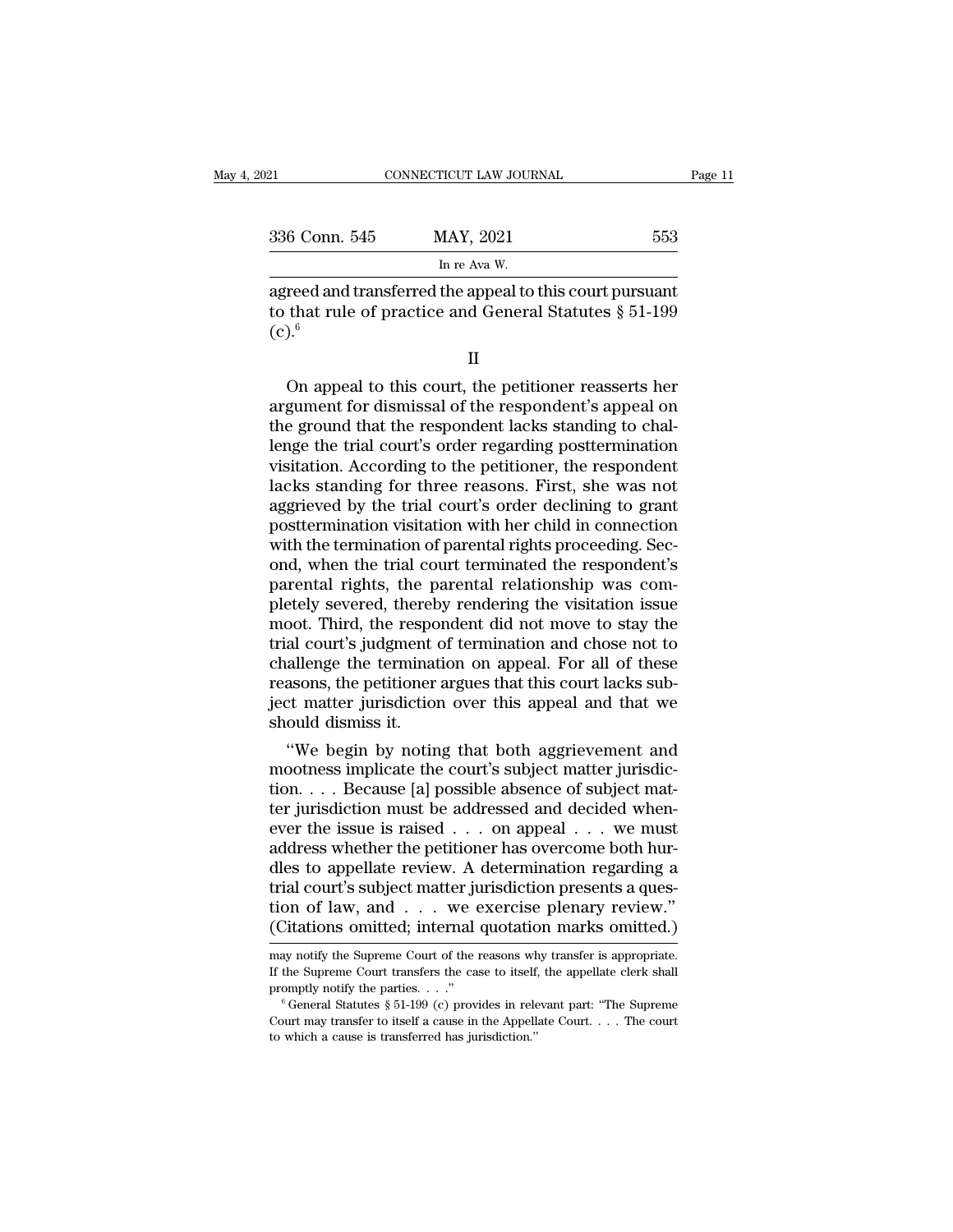|     | CONNECTICUT LAW JOURNAL                                  | May 4, 2021   |
|-----|----------------------------------------------------------|---------------|
| 554 | MAY, 2021                                                | 336 Conn. 545 |
|     | In re Ava W.                                             |               |
|     | <i>In re Allison G</i> 276 Conn 146 155–56 883 A 2d 1226 |               |

*In re Allison G.*, 276 Conn. 146, 155–56, 883 A.2d 1226<br>*In re Allison G.*, 276 Conn. 146, 155–56, 883 A.2d 1226<br>*In re Allison G.*, 276 Conn. 146, 155–56, 883 A.2d 1226<br>(2005). "[A]lthough it is a critical prerequisite t (2005).  $\frac{1}{2}$  MAY, 2021 336 Conn. 545<br>  $\frac{1}{2}$  In re Allison G., 276 Conn. 146, 155–56, 883 A.2d 1226<br>
(2005). "[A]lthough it is a critical prerequisite to any court's involvement in a case, we repeatedly have held<br> 554 MAY, 2021 336 Conn. 545<br>
In re Allison G., 276 Conn. 146, 155–56, 883 A.2d 1226<br>
(2005). "[A]lthough it is a critical prerequisite to any<br>
court's involvement in a case, we repeatedly have held<br>
that, when a decision 554 MAY, 2021 336 Conn. 545<br>
In re Allison G., 276 Conn. 146, 155–56, 883 A.2d 1226<br>
(2005). "[A]lthough it is a critical prerequisite to any<br>
court's involvement in a case, we repeatedly have held<br>
that, when a decision MAY, 2021 336 Conn. 545<br>
In re Auison G., 276 Conn. 146, 155–56, 883 A.2d 1226<br>
(2005). "[A]lthough it is a critical prerequisite to any<br>
court's involvement in a case, we repeatedly have held<br>
that, when a decision as to In re Allison G., 276 Conn. 146, 155–56, 883 A.2d 1226<br>(2005). "[A]lthough it is a critical prerequisite to any<br>court's involvement in a case, we repeatedly have held<br>that, when a decision as to whether a court has subjec *In re Allison G.*, 276 Conn. 146, 155–56, 883 A.2d 1226 (2005). "[A]lthough it is a critical prerequisite to any court's involvement in a case, we repeatedly have held that, when a decision as to whether a court has subj (2005). "[A]lthough it is a critical prerequisite to any court's involvement in a case, we repeatedly have held that, when a decision as to whether a court has subject matter jurisdiction is required, every presumption fa court's involvement in a case, we repeatedly have held<br>that, when a decision as to whether a court has subject<br>matter jurisdiction is required, every presumption favor-<br>ing jurisdiction should be indulged." (Internal quota g jurisdiction should be indulged." (Internal quotation<br>arks omitted.) In re Matthew F., 297 Conn. 673, 689,<br>A.3d 248 (2010), overruled in part on other grounds<br>In re Jose B., 303 Conn. 569, 34 A.3d 975 (2012).<br>A<br>The foll

A

marks omitted.) In re Matthew F., 297 Conn. 673, 689,<br>4 A.3d 248 (2010), overruled in part on other grounds<br>by In re Jose B., 303 Conn. 569, 34 A.3d 975 (2012).<br>A<br>The following legal principles guide our inquiry into<br>whet 4 A.3d 248 (2010), overruled in part on other grounds<br>by  $In$   $re$  Jose  $B$ ., 303 Conn. 569, 34 A.3d 975 (2012).<br>A<br>The following legal principles guide our inquiry into<br>whether the respondent has been aggrieved by the trial by  $In$   $re$  Jose  $B$ ., 303 Conn. 569, 34 A.3d 975 (2012).<br>
A<br>
The following legal principles guide our inquiry into<br>
whether the respondent has been aggrieved by the trial<br>
court's order denying her posttermination visitat A<br>
The following legal principles guide our inquiry into<br>
whether the respondent has been aggrieved by the trial<br>
court's order denying her posttermination visitation<br>
with the child and, consequently, whether this court<br> The following legal principles guide our inquiry into<br>whether the respondent has been aggrieved by the trial<br>court's order denying her posttermination visitation<br>with the child and, consequently, whether this court<br>hasapp The following legal principles guide our inquiry into<br>whether the respondent has been aggrieved by the trial<br>court's order denying her posttermination visitation<br>with the child and, consequently, whether this court<br>hasappe whether the respondent has been aggrieved by the trial<br>court's order denying her posttermination visitation<br>with the child and, consequently, whether this court<br>hasappellate jurisdiction over her appeal from the trial<br>cour court's order denying her posttermination visitation<br>with the child and, consequently, whether this court<br>hasappellate jurisdiction over her appeal from the trial<br>court's denial of her request for posttermination visita-<br> with the child and, consequently, whether this court<br>hasappellate jurisdiction over her appeal from the trial<br>court's denial of her request for posttermination visita-<br>tion. General Statutes § 52-263 grants the right of a hasappellate jurisdiction over her appeal from the trial<br>court's denial of her request for posttermination visita-<br>tion. General Statutes § 52-263 grants the right of appeal<br>to a party who is "aggrieved by the decision of court's denial of her request for posttermination visitation. General Statutes § 52-263 grants the right of appeal<br>to a party who is "aggrieved by the decision of the court<br>or judge upon any question or questions of law a tion. General Statutes § 52-263 grants the right of appeal<br>to a party who is "aggrieved by the decision of the court<br>or judge upon any question or questions of law arising in<br>the trial . . . . " "Aggrievement, in essence, to a party who is "aggrieved by the decision of the court<br>or judge upon any question or questions of law arising in<br>the trial . . . . " "Aggrievement, in essence, is appellate<br>standing." *Marine Midland Bank* v. *Ahern*, or judge upon any question or questions of law arising in<br>the trial  $\ldots$ ." "Aggrievement, in essence, is appellate<br>standing." *Marine Midland Bank v. Ahern*, 51 Conn.<br>App. 790, 797, 724 A.2d 537 (1999), appeal dismissed, the trial . . . . " "Aggrievement, in essence, is appellate standing." *Marine Midland Bank v. Ahern*, 51 Conn. App. 790, 797, 724 A.2d 537 (1999), appeal dismissed, 252 Conn. 151, 745 A.2d 189 (2000). "It is axiomatic th standing." *Marine Midland Bank v. Ahern*, 51 Conn.<br>App. 790, 797, 724 A.2d 537 (1999), appeal dismissed,<br>252 Conn. 151, 745 A.2d 189 (2000). "It is axiomatic that<br>aggrievement is a basic requirement of standing, just<br>as App. 790, 797, 724 A.2d 537 (1999), appeal dismissed,<br>252 Conn. 151, 745 A.2d 189 (2000). "It is axiomatic that<br>aggrievement is a basic requirement of standing, just<br>as standing is a fundamental requirement of jurisdic-<br>t 252 Conn. 151, 745 A.2d 189 (2000). "It is axiomatic that<br>aggrievement is a basic requirement of standing, just<br>as standing is a fundamental requirement of jurisdic-<br>tion. . . . There are two general types of aggrievement, aggrievement is a basic requirement of standing, just<br>as standing is a fundamental requirement of jurisdic-<br>tion. . . . There are two general types of aggrievement,<br>namely, classical and statutory; either type will estab-<br> as standing is a fundamental requirement of jurisdiction. . . . There are two general types of aggrievement, namely, classical and statutory; either type will establish standing, and each has its own unique features." (In tion. . . . There are two general types of aggrievement,<br>namely, classical and statutory; either type will estab-<br>lish standing, and each has its own unique features."<br>(Internal quotation marks omitted.) *Perry v. Perry*, namely, classical and statutory; either type will establish standing, and each has its own unique features."<br>(Internal quotation marks omitted.) *Perry v. Perry*, 312<br>Conn. 600, 620, 95 A.3d 500 (2014). "The test for deter lish standing, and each has its own unique features."<br>(Internal quotation marks omitted.) *Perry* v. *Perry*, 312<br>Conn. 600, 620, 95 A.3d 500 (2014). "The test for deter-<br>mining [classical] aggrievement encompasses a well (Internal quotation marks omitted.) *Perry* v. *Perry*, 312 Conn. 600, 620, 95 A.3d 500 (2014). "The test for determining [classical] aggrievement encompasses a well settled twofold determination: first, the party claimin Conn. 600, 620, 95 A.3d 500 (2014). "The test for determining [classical] aggrievement encompasses a well settled twofold determination: first, the party claiming aggrievement must demonstrate a specific personal and legal mining [classical] aggrievement encompasses a well set-<br>tled twofold determination: first, the party claiming<br>aggrievement must demonstrate a specific personal and<br>legal interest in the subject matter of the decision, as<br>d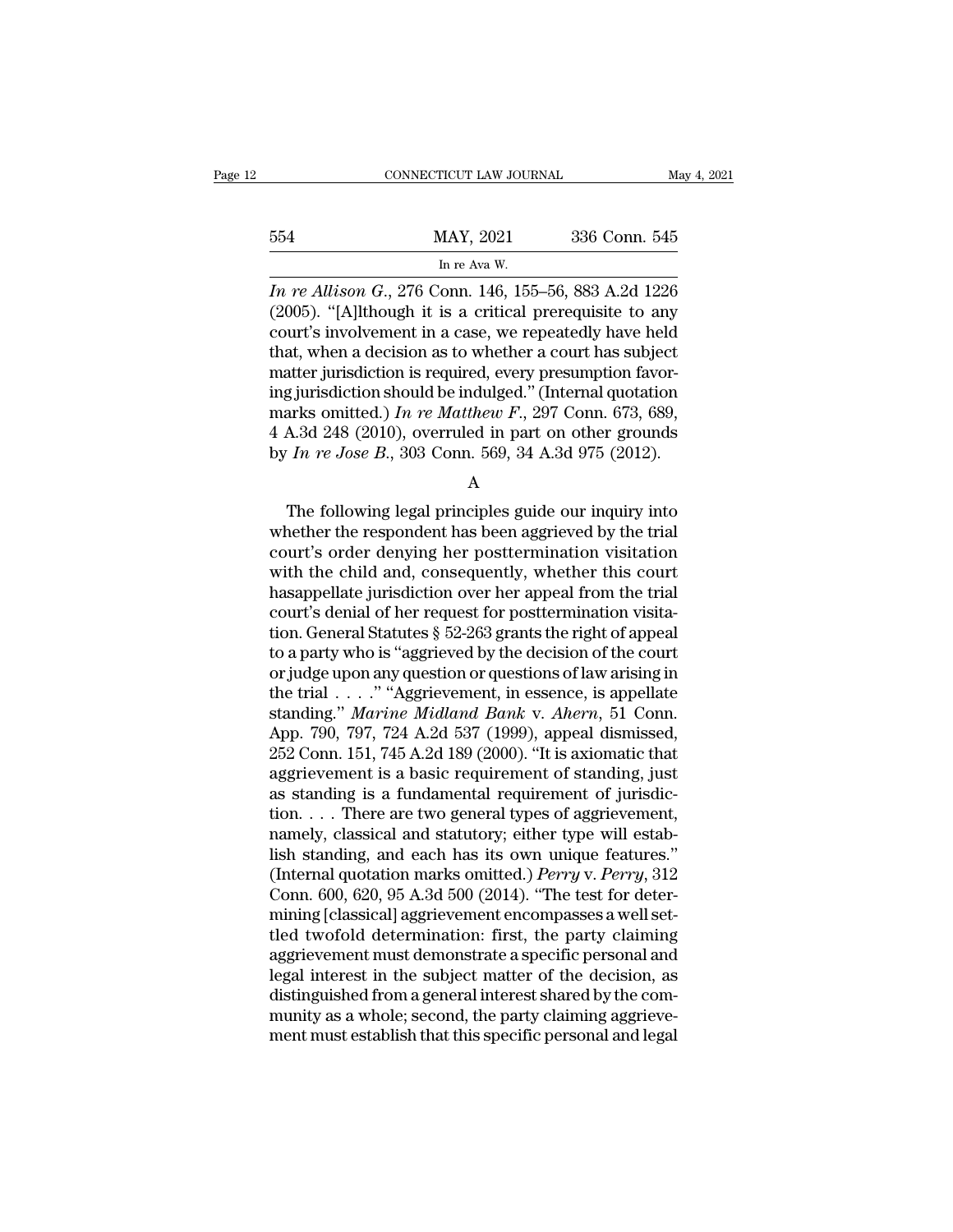| 2021          | CONNECTICUT LAW JOURNAL                                                                                                                                            | Page 13 |
|---------------|--------------------------------------------------------------------------------------------------------------------------------------------------------------------|---------|
| 336 Conn. 545 | MAY, 2021                                                                                                                                                          | 555     |
|               | In re Ava W.                                                                                                                                                       |         |
|               | interest has been specially and injuriously affected by<br>the decision." (Internal quotation marks omitted.) In<br>re $\lambda$ llicen $C$ supra $276$ Copp $157$ |         |

336 Conn. 545 MAY, 2021 555<br>
In re Ava W.<br>
interest has been specially and injuriously affected by<br>
the decision." (Internal quotation marks omitted.) *In*<br> *re Allison G.*, supra, 276 Conn. 157. <sup>236</sup> Conn. 545 MAY, 2021<br> *in re Ava W.*<br>
interest has been specially and injuriousl<br>
the decision." (Internal quotation marks<br> *re Allison G.*, supra, 276 Conn. 157.<br>
Standing for purposes of bringing an  $\frac{1}{2}$  is the set of MAY, 2021<br>
In re Ava W.<br>
In re Ava W.<br>
Lerest has been specially and injuriously affected by<br>
e decision." (Internal quotation marks omitted.) *In*<br> *Allison G.*, supra, 276 Conn. 157.<br>
Standing fo

In re Ava W.<br>
interest has been specially and injuriously affected by<br>
the decision." (Internal quotation marks omitted.) In<br>
re Allison G., supra, 276 Conn. 157.<br>
Standing for purposes of bringing an action differs<br>
from interest has been specially and injuriously affected by<br>the decision." (Internal quotation marks omitted.) In<br>re Allison G., supra, 276 Conn. 157.<br>Standing for purposes of bringing an action differs<br>from the aggrievement the decision." (Internal quotation marks omitted.) In<br>the decision." (Internal quotation marks omitted.) In<br>re Allison G., supra, 276 Conn. 157.<br>Standing for purposes of bringing an action differs<br>from the aggrievement req *icut Associated Builders & Contractors, Inc. icut Associated Builders* from the aggrievement requirement for appellate review under § 52-263. A party who fails to establish standing and to pursue the action before the t Standing for purposes of bringing an action differs<br>from the aggrievement requirement for appellate review<br>under § 52-263. A party who fails to establish standing and<br>to pursue the action before the trial court; e.g., *Con* from the aggrievement requirement for appellate review<br>under § 52-263. A party who fails to establish standing and<br>to pursue the action before the trial court; e.g., *Connect-<br>icut Associated Builders & Contractors, Inc.* under § 52-263. A party who fails to establish standing and<br>to pursue the action before the trial court; e.g., *Connect-*<br>icut Associated Builders & Contractors, Inc. v. Anson,<br>Superior Court, judicial district of Hartfor to pursue the action before the trial court; e.g., *Connect-*<br>icut Associated Builders & Contractors, Inc. v. Anson,<br>Superior Court, judicial district of Hartford-New Britain<br>at Hartford, Docket No. CV-98-0579841-S (Octobe icut Associated Builders & Contractors, Inc. v. Anson,<br>Superior Court, judicial district of Hartford-New Britain<br>at Hartford, Docket No. CV-98-0579841-S (October 26,<br>1998) (23 Conn. L. Rptr. 1, 5) (trial court granted defe Superior Court, judicial district of Hartford-New Britain<br>at Hartford, Docket No. CV-98-0579841-S (October 26,<br>1998) (23 Conn. L. Rptr. 1, 5) (trial court granted defen-<br>dants' motion to dismiss because plaintiffs failed t at Hartford, Docket No. CV-98-0579841-S (October 26,<br>1998) (23 Conn. L. Rptr. 1, 5) (trial court granted defen-<br>dants' motion to dismiss because plaintiffs failed to dem-<br>onstrate requisite conditions for standing), aff'd, 1998) (23 Conn. L. Rptr. 1, 5) (trial court granted defendants' motion to dismiss because plaintiffs failed to demonstrate requisite conditions for standing), aff'd, 251 Conn. 202, 740 A.2d 804 (1999); is aggrieved by the dants' motion to dismiss because plaintiffs failed to demonstrate requisite conditions for standing), aff'd, 251<br>Conn. 202, 740 A.2d 804 (1999); is aggrieved by the trial<br>court's determination and can then seek review of t onstrate requisite conditions for standing), aff'd, 251<br>Conn. 202, 740 A.2d 804 (1999); is aggrieved by the trial<br>court's determination and can then seek review of that<br>judgment on appeal. See, e.g., *Connecticut Associate* Conn. 202, 740 A.2d 804 (1999); is aggrieved by the trial<br>court's determination and can then seek review of that<br>judgment on appeal. See, e.g., *Connecticut Associated*<br>Builders & Contractors v. Anson, 251 Conn. 202, 206,<br> court's determination and can then seek review of that<br>judgment on appeal. See, e.g., *Connecticut Associated*<br>*Builders & Contractors v. Anson*, 251 Conn. 202, 206,<br>740 A.2d 804 (1999) (plaintiffs appealed from judgment<br>o judgment on appeal. See, e.g., *Connecticut Associated*<br>Builders & Contractors v. Anson, 251 Conn. 202, 206,<br>740 A.2d 804 (1999) (plaintiffs appealed from judgment<br>of trial court dismissing claims for lack of standing). Th Builders & Contractors v. Anson, 251 Conn. 202, 206,<br>740 A.2d 804 (1999) (plaintiffs appealed from judgment<br>of trial court dismissing claims for lack of standing). The<br>question of whether the trial court correctly determin of these principles in mind, we turn to the elements<br>trial court dismissing claims for lack of standing). The<br>estion of whether the trial court correctly determined<br>nether the party lacked standing to bring the action<br>the of and code distinsion generator of standing). The<br>question of whether the trial court correctly determined<br>whether the party lacked standing to bring the action<br>in the first place is the merits question for the reviewing<br>

mether the party lacked standing to bring the action<br>in the first place is the merits question for the reviewing<br>court—not a question of appellate aggrievement.<br>With these principles in mind, we turn to the elements<br>of app menter are party factor standing to string the dealer<br>in the first place is the merits question for the reviewing<br>court—not a question of appellate aggrievement.<br>With these principles in mind, we turn to the elements<br>of ap the most place is are morte question for an eventing<br>court—not a question of appellate aggrievement.<br>With these principles in mind, we turn to the elements<br>of appellate aggrievement as applied to the present<br>case. The resp With these principles in mind, we turn to the elements<br>of appellate aggrievement as applied to the present<br>case. The respondent clearly satisfies both require-<br>ments of appellate aggrievement—her interest is dis-<br>tinguishe With these principles in mind, we turn to the elements<br>of appellate aggrievement as applied to the present<br>case. The respondent clearly satisfies both require-<br>ments of appellate aggrievement—her interest is dis-<br>tinguishe reppendic aggreevented as applied to the present<br>se. The respondent clearly satisfies both require-<br>ents of appellate aggrievement—her interest is dis-<br>iguished from a general interest shared by the com-<br>unity, and the tri the subject matter of the decision of the community, and the trial court's denial of her request for posttermination visitation injuriously affected her.<br>First, she has a specific personal and legal interest in the subject

ments of appenate aggreventers for the methods is also<br>tinguished from a general interest shared by the com-<br>munity, and the trial court's denial of her request for<br>posttermination visitation injuriously affected her.<br>Firs munity, and the trial court's denial of her request for<br>munity, and the trial court's denial of her request for<br>posttermination visitation injuriously affected her.<br>First, she has a specific personal and legal interest in<br> manay, and are trial courts dental of her request for<br>posttermination visitation injuriously affected her.<br>First, she has a specific personal and legal interest in<br>the subject matter of the decision, as distinguished from<br> First, she has a specific personal and legal interest in<br>the subject matter of the decision, as distinguished from<br>a general interest shared by the community, because she<br>was a party to the underlying litigation who reques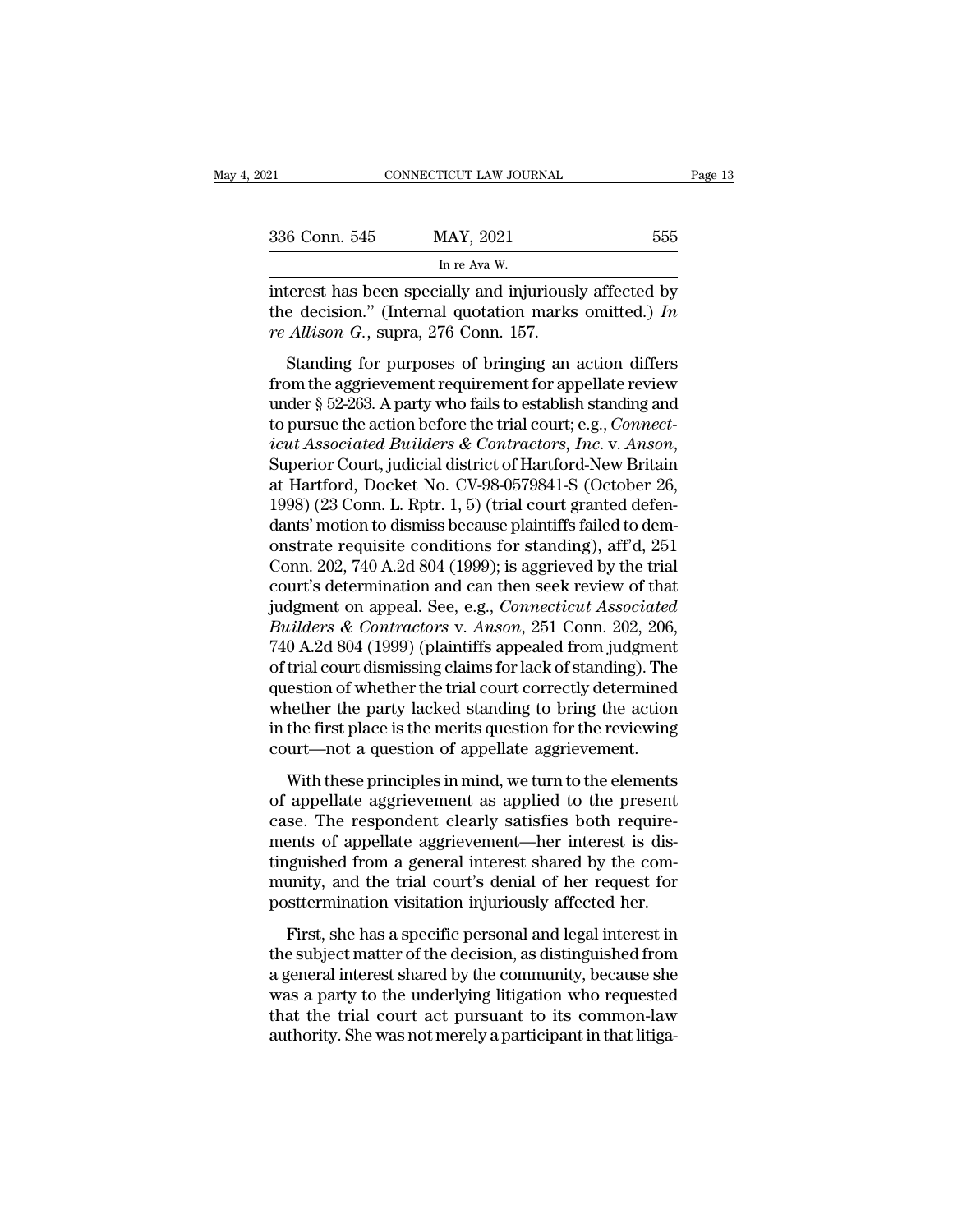|     | CONNECTICUT LAW JOURNAL                                        |               | May 4, 2021 |
|-----|----------------------------------------------------------------|---------------|-------------|
|     |                                                                |               |             |
| 556 | MAY, 2021                                                      | 336 Conn. 545 |             |
|     | In re Ava W.                                                   |               |             |
|     | tion, See <i>Hartford Distributors, Inc. v. Liguor Control</i> |               |             |

tion. See *Hartford Distributors, Inc. v. <i>Liquor Control*<br>Commission, 177 Conn. 616, 620, 419 A.2d 346 (1979)<br>Commission, 177 Conn. 616, 620, 419 A.2d 346 (1979) *Commission, 177 Commission, a* a party or a participant in the heating hefore an edministrative agency does not in MAY, 2021 336 Conn. 545<br>
In re Ava W.<br>
In re Ava W.<br>
ion. See *Hartford Distributors, Inc.* v. *Liquor Control*<br> *Commission, 177 Conn. 616, 620, 419 A.2d 346 (1979)*<br>
("[m]ere status, however, as a party or a participant  $\frac{\text{MAX, 2021}}{\text{In re Ava W.}}$ <br>
In re Ava W.<br>
tion. See *Hartford Distributors, Inc.* v. *Liquor Control Commission*, 177 Conn. 616, 620, 419 A.2d 346 (1979)<br>
("[m]ere status, however, as a party or a participant in a hearing and of itself constitute aggrievement for the purposes of appellate review"). She was the respondent in a hearing before an administrative agency does not in and of itself constitute aggrievement for the purposes of appel m re Ava w.<br>
tion. See *Hartford Distributors*, *Inc.* v. *Liquor Control*<br> *Commission*, 177 Conn. 616, 620, 419 A.2d 346 (1979)<br>
("[m]ere status, however, as a party or a participant in<br>
a hearing before an administrativ tion. See *Hartford Distributors*, *Inc.* v. *Liquor Control*<br>*Commission*, 177 Conn. 616, 620, 419 A.2d 346 (1979)<br>("[m]ere status, however, as a party or a participant in<br>a hearing before an administrative agency does no Commission, 177 Conn. 616, 620, 419 A.2d 346 (1979)<br>("[m]ere status, however, as a party or a participant in<br>a hearing before an administrative agency does not in<br>and of itself constitute aggrievement for the purposes<br>of ("[m]ere status, however, as a party or a participant in<br>a hearing before an administrative agency does not in<br>and of itself constitute aggrievement for the purposes<br>of appellate review"). She was the respondent in a pro-<br> a hearing before an administrative agency does not in<br>and of itself constitute aggrievement for the purposes<br>of appellate review"). She was the respondent in a pro-<br>ceeding in which the petitioner sought to terminate her<br>p and of itself constitute aggrievement for the purposes<br>of appellate review"). She was the respondent in a pro-<br>ceeding in which the petitioner sought to terminate her<br>parental rights. In the course of that proceeding, she of appellate review"). She was the respondent in a proceeding in which the petitioner sought to terminate her<br>parental rights. In the course of that proceeding, she<br>requested that the trial court permit and order post-<br>ter reeding in which the petitioner sought to terminate her<br>parental rights. In the course of that proceeding, she<br>requested that the trial court permit and order post-<br>termination visitation with her child. In that way, she<br>o parental rights. In the course of that proceeding, she<br>requested that the trial court permit and order post-<br>termination visitation with her child. In that way, she<br>occupies a position similar to other parties who have<br>req requested that the trial court permit and order post-<br>termination visitation with her child. In that way, she<br>occupies a position similar to other parties who have<br>requested relief that a trial court has denied. See *Argen* termination visitation with her child. In that way, she<br>occupies a position similar to other parties who have<br>requested relief that a trial court has denied. See Argent<br>Mortgage Co., LLC v. Huertas, 288 Conn. 568, 581–82,<br> occupies a position similar to other parties who have<br>requested relief that a trial court has denied. See *Argent*<br>Mortgage Co., LLC v. Huertas, 288 Conn. 568, 581–82,<br>953 A.2d 868 (2008) (concluding that trial court shoul plaintiff).  $3$  A.2d 868 (2008) (concluding that trial court should<br>ave dismissed as moot defendant's motion to open fore-<br>osure judgment, instead of denying motion, because<br>fendant filed motion five months after title vested in<br>aint For the dismissed as moot defendant's motion to open fore-<br>closure judgment, instead of denying motion, because<br>defendant filed motion five months after title vested in<br>plaintiff).<br>In fact, whether a trial court correctly

Finally distinguished as these defendants modern to sperifice<br>closure judgment, instead of denying motion, because<br>defendant filed motion five months after title vested in<br>plaintiff).<br>In fact, whether a trial court correc defendant filed motion five months after title vested in<br>plaintiff).<br>In fact, whether a trial court correctly concludes that<br>it lacks authority to act is an issue often raised on<br>appeal, without discussion as to whether t aggrieved. See, e.g., *Kim* v. *Magnotta*, 249 Conn. 94, 96–97, 733 A.2d 809 (1999) ("The specific question is whether a trial court correctly concludes that it lacks authority to act is an issue often raised on appeal, wi In fact, whether a trial court correctly concludes that<br>it lacks authority to act is an issue often raised on<br>appeal, without discussion as to whether the appel-<br>lant, upon being denied the relief requested, has been<br>aggr In fact, whether a trial court correctly concludes that<br>it lacks authority to act is an issue often raised on<br>appeal, without discussion as to whether the appel-<br>lant, upon being denied the relief requested, has been<br>aggr it lacks authority to act is an issue often raised on<br>appeal, without discussion as to whether the appel-<br>lant, upon being denied the relief requested, has been<br>aggrieved. See, e.g., *Kim v. Magnotta*, 249 Conn. 94,<br>96–97 appeal, without discussion as to whether the appellant, upon being denied the relief requested, has been aggrieved. See, e.g.,  $Kim$  v.  $Magnotta$ , 249 Conn. 94, 96–97, 733 A.2d 809 (1999) ("The specific question is whether a tri lant, upon being denied the relief requested, has been<br>aggrieved. See, e.g., *Kim v. Magnotta*, 249 Conn. 94,<br>96–97, 733 A.2d 809 (1999) ("The specific question is<br>whether a trial court  $\dots$  has the authority to set the<br>j aggrieved. See, e.g., *Kim v. Magnotta*, 249 Conn. 94, 96–97, 733 A.2d 809 (1999) ("The specific question is whether a trial court . . . has the authority to set the judgment aside after the expiration of the four month li 96–97, 733 A.2d 809 (1999) ("The specific question is<br>whether a trial court . . . has the authority to set the<br>judgment aside after the expiration of the four month<br>limitation period contained in [General Statutes] § 52-<br>2 whether a trial court . . . has the authority to set the<br>judgment aside after the expiration of the four month<br>limitation period contained in [General Statutes] § 52-<br>212a. We conclude that the trial court has discretion judgment aside after the expiration of the four month<br>limitation period contained in [General Statutes]  $\S$  52-<br>212a. We conclude that the trial court has discretion to<br>exercise such authority." (Footnote omitted.)); *McL* limitation period contained in [General Statutes] § 52-<br>212a. We conclude that the trial court has discretion to<br>exercise such authority." (Footnote omitted.)); McLough-<br> $lin$  v. McLoughlin, 157 Conn. App. 568, 570, 118 A.3 212a. We conclude that the trial court has discretion to<br>exercise such authority." (Footnote omitted.)); McLough-<br> $lin$  v. McLoughlin, 157 Conn. App. 568, 570, 118 A.3d<br>64 (2015) (Appellate Court reviewed plaintiff's claim<br> exercise such authority." (Footnote omitted.)); *McLough-*<br>lin v. *McLoughlin*, 157 Conn. App. 568, 570, 118 A.3d<br>64 (2015) (Appellate Court reviewed plaintiff's claim<br>that trial court lacked authority to distribute disput lin v. McLoughlin, 157 Conn. App. 568, 570, 118 A.3d 64 (2015) (Appellate Court reviewed plaintiff's claim that trial court lacked authority to distribute disputed personal property to defendant postjudgment). The respond 64 (2015) (Appellate Court reviewed plaintiff's claim<br>that trial court lacked authority to distribute disputed<br>personal property to defendant postjudgment). The<br>respondent in the present case is the proper party to<br>reques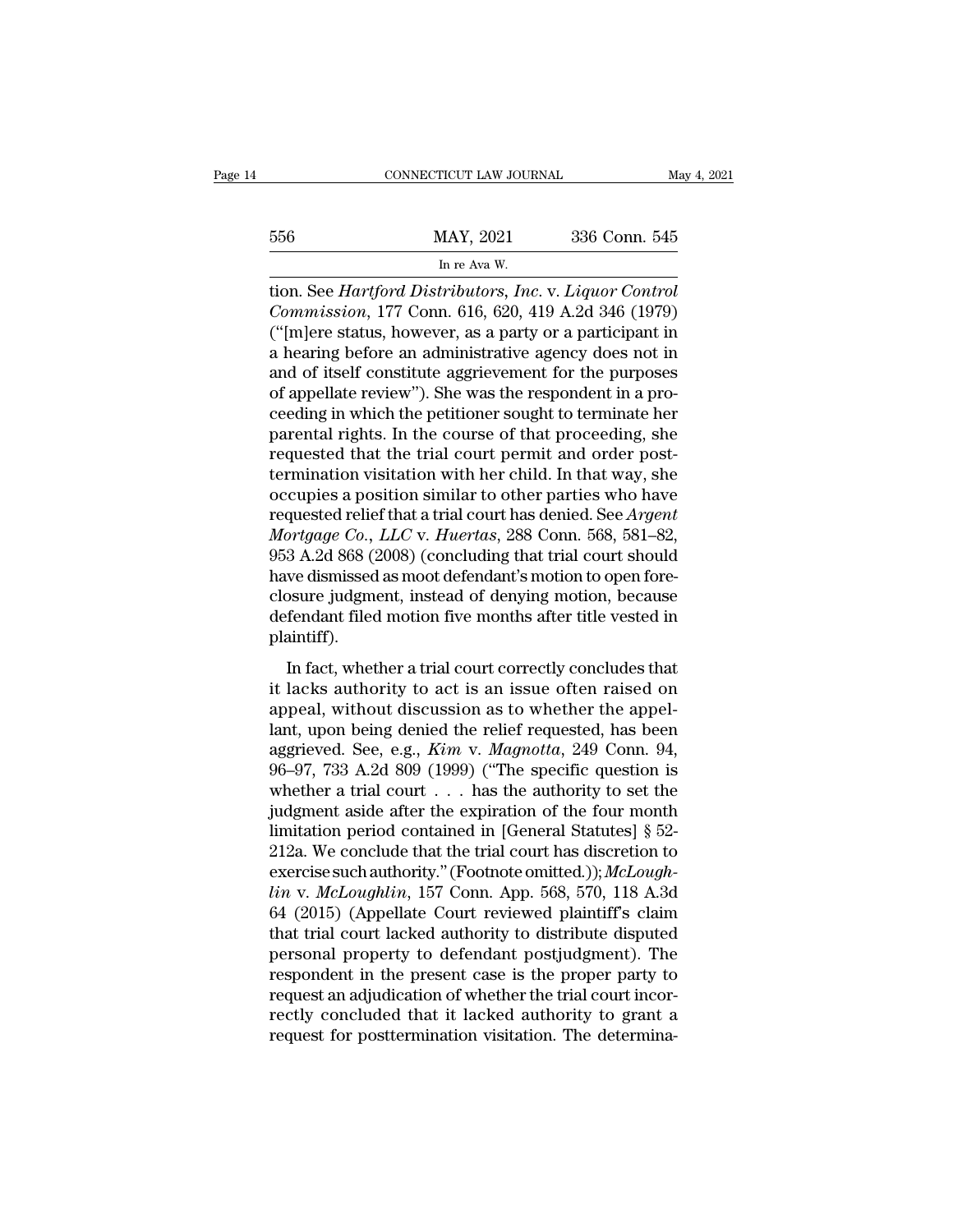| 21            | CONNECTICUT LAW JOURNAL                                                                                                                                                           | Page 15 |
|---------------|-----------------------------------------------------------------------------------------------------------------------------------------------------------------------------------|---------|
| 336 Conn. 545 | MAY, 2021                                                                                                                                                                         | 557     |
|               | In re Ava W.                                                                                                                                                                      |         |
|               | tion as to whether the respondent has a legally protected<br>interest in posttermination visitation, and whether the<br>trial court has invaded that interest is the merits quest |         |

336 Conn. 545 MAY, 2021 557<br>
In re Ava W.<br>
tion as to whether the respondent has a legally protected<br>
interest in posttermination visitation, and whether the<br>
trial court has invaded that interest, is the merits ques-<br>
tio 336 Conn. 545 MAY, 2021 557<br>
In re Ava W.<br>
tion as to whether the respondent has a legally protected<br>
interest in posttermination visitation, and whether the<br>
trial court has invaded that interest, is the merits ques-<br>
ti 336 Conn. 545 MAY, 2021 557<br>
In re Ava W.<br>
tion as to whether the respondent has a legally protected<br>
interest in posttermination visitation, and whether the<br>
trial court has invaded that interest, is the merits ques-<br>
tio  $\frac{1}{2}$  in re Ava W.<br>
In re Ava W.<br>
In an as to whether the respondent has a legally protected<br>
terest in posttermination visitation, and whether the<br>
al court has invaded that interest, is the merits ques-<br>
point and t tion as to whether the respondent has a legally protected<br>interest in posttermination visitation, and whether the<br>trial court has invaded that interest, is the merits ques-<br>tion and the question we ultimately must answer.<br>

interest in posttermination visitation, and whether the<br>trial court has invaded that interest, is the merits ques-<br>tion and the question we ultimately must answer.<br>Second, the respondent suffered an injury as a result<br>of t metrics in posternmation visitation, and whencer are<br>trial court has invaded that interest, is the merits ques-<br>tion and the question we ultimately must answer.<br>Second, the respondent suffered an injury as a result<br>of the and court has invaded that interest, is the interns question and the question we ultimately must answer.<br>Second, the respondent suffered an injury as a result<br>of the trial court's decision because the trial court denied<br>he Second, the respondent suffered an injury as a result<br>of the trial court's decision because the trial court denied<br>her request for posttermination visitation. Her claim<br>that the trial court incorrectly concluded that it la Second, the respondent suffered an injury as a result<br>of the trial court's decision because the trial court denied<br>her request for posttermination visitation. Her claim<br>that the trial court incorrectly concluded that it la of the trial court's decision because the trial court denied<br>her request for posttermination visitation. Her claim<br>that the trial court incorrectly concluded that it lacked<br>authority to grant posttermination visitation con her request for posttermination visitation. Her claim<br>that the trial court incorrectly concluded that it lacked<br>authority to grant posttermination visitation constitutes<br>a real and present harm. The trial court's terminati that the trial court incorrectly concluded that it lacked<br>authority to grant posttermination visitation constitutes<br>a real and present harm. The trial court's termination<br>of her parental rights does not eliminate that pote authority to grant posttermination visitation constitutes<br>a real and present harm. The trial court's termination<br>of her parental rights does not eliminate that potential<br>harm of being denied posttermination visitation with a real and present harm. The trial court's termination<br>of her parental rights does not eliminate that potential<br>harm of being denied posttermination visitation with<br>the child, if, indeed, the court has authority to order i of her parental rights does not eliminate that potential<br>harm of being denied posttermination visitation with<br>the child, if, indeed, the court has authority to order it,<br>which is the merits. We conclude that the respondent harm of being denied posttermination visitation with<br>the child, if, indeed, the court has authority to order it,<br>which is the merits. We conclude that the respondent<br>satisfies both the specific interest and specific injury the child, if, indeed, the court has authority to order it,<br>which is the merits. We conclude that the respondent<br>satisfies both the specific interest and specific injury<br>prongs to overcome the aggrievement hurdle to appelwhich is the merits. We conclude that the respondent<br>satisfies both the specific interest and specific injury<br>prongs to overcome the aggrievement hurdle to appel-<br>late review. The petitioner's argument that the termina-<br>ti satisfies both t<br>prongs to over<br>late review. The<br>tion of parenta<br>dent's ability t<br>characterized<br>now turn. In addition to her aggrievement argument, the peti-<br>In addition to her aggrievement argument, the peti-<br>In addition to her aggrievement argument, the peti-<br>In addition to her aggrievement argument, the peti-<br>Die contends t

B

dent's ability to bring this appeal is more properly<br>characterized as an issue of mootness, to which we<br>now turn.<br>B<br>In addition to her aggrievement argument, the peti-<br>tioner contends that the respondent lacks standing<br>bec characterized as an issue of mootness, to which we<br>now turn.<br>B<br>In addition to her aggrievement argument, the peti-<br>tioner contends that the respondent lacks standing<br>because the trial court's termination of the respondent' B<br>
B<br>
In addition to her aggrievement argument, the petitioner contends that the respondent lacks standing<br>
because the trial court's termination of the respondent's<br>
parental rights rendered the visitation issue moot.<br>
Ac B<br>
In addition to her aggrievement argument, the peti-<br>
tioner contends that the respondent lacks standing<br>
because the trial court's termination of the respondent's<br>
parental rights rendered the visitation issue moot.<br>
Ac In addition to her aggrievement argument, the petitioner contends that the respondent lacks standing<br>because the trial court's termination of the respondent's<br>parental rights rendered the visitation issue moot.<br>According t In addition to her aggrievement argument, the petitioner contends that the respondent lacks standing<br>because the trial court's termination of the respondent's<br>parental rights rendered the visitation issue moot.<br>According t tioner contends that the respondent lacks standing<br>because the trial court's termination of the respondent's<br>parental rights rendered the visitation issue moot.<br>According to the petitioner, within the context of child<br>prot because the trial court's termination of the respondent's<br>parental rights rendered the visitation issue moot.<br>According to the petitioner, within the context of child<br>protection cases, aggrievement, standing, and mootness<br> parental rights rendered the visitation issue moot.<br>According to the petitioner, within the context of child<br>protection cases, aggrievement, standing, and mootness<br>"sometimes turn on whether the respondent parent's<br>parenta According to the petitioner, within the context of child<br>protection cases, aggrievement, standing, and mootness<br>"sometimes turn on whether the respondent parent's<br>parental rights are intact or have been terminated."<br>Termi protection cases, aggrievement, standing, and mootness<br>
"sometimes turn on whether the respondent parent's<br>
parental rights are intact or have been terminated."<br>
Termination of parental rights is a "complete severance<br>
by "sometimes turn on whether the respondent parent's<br>parental rights are intact or have been terminated."<br>Termination of parental rights is a "complete severance<br>by court order of the legal relationship, with all its rights parental rights are intact or have been terminated."<br>Termination of parental rights is a "complete severance<br>by court order of the legal relationship, with all its rights<br>and responsibilities, between the child and the ch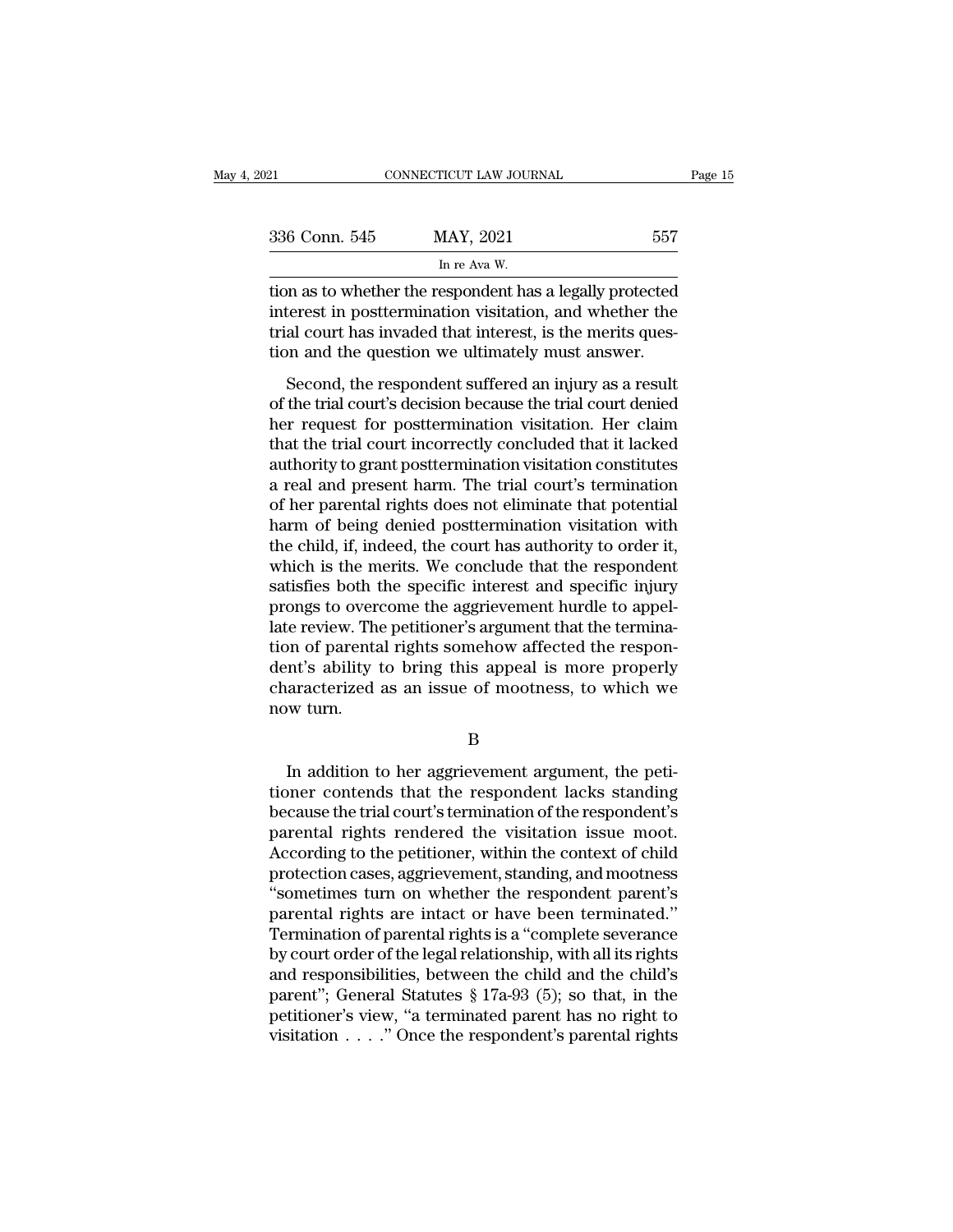|     | CONNECTICUT LAW JOURNAL                                                                                                                                                     | May 4, 2021   |
|-----|-----------------------------------------------------------------------------------------------------------------------------------------------------------------------------|---------------|
| 558 | MAY, 2021                                                                                                                                                                   | 336 Conn. 545 |
|     | In re Ava W.                                                                                                                                                                |               |
|     | had been terminated, the petitioner argues, the respon-<br>dent no longer had a right to visit with the child and,<br>thus had no specific personal and legal interest that |               |

MAY, 2021 336 Conn. 545<br>
In re Ava W.<br>
had been terminated, the petitioner argues, the respondent no longer had a right to visit with the child and,<br>
thus, had no specific, personal and legal interest that<br>
was adversely a  $\frac{\text{MAX, } 2021}{\text{In } \text{re Ava W.}}$ <br>
had been terminated, the petitioner argues, the respondent no longer had a right to visit with the child and,<br>
thus, had no specific, personal and legal interest that<br>
was adversely affecte MAY, 2021 336 Conn. 545<br>
In re Ava W.<br>
had been terminated, the petitioner argues, the respondent no longer had a right to visit with the child and,<br>
thus, had no specific, personal and legal interest that<br>
was adversely In re Ava W.<br>
In re Ava W.<br>
had been terminated, the petitioner argues, the respondent no longer had a right to visit with the child and,<br>
thus, had no specific, personal and legal interest that<br>
was adversely affected by Im re Ava W.<br>
had been terminated, the petitioner argues, the respondent no longer had a right to visit with the child and,<br>
thus, had no specific, personal and legal interest that<br>
was adversely affected by the trial cour had been terminated, the petitioner argues, the respondent no longer had a right to visit with the child and, thus, had no specific, personal and legal interest that was adversely affected by the trial court's failure to o dent no longer had a right to visit with the child and, thus, had no specific, personal and legal interest that was adversely affected by the trial court's failure to order posttermination visitation. Therefore, the petiti thus, had no specific, personal and legal inte<br>was adversely affected by the trial court's failure<br>posttermination visitation. Therefore, the p-<br>contends, the issue of posttermination visitati<br>longer an actual controversy, as adversely anected by the that court's randie to order<br>
stetermination visitation. Therefore, the petitioner<br>
ntends, the issue of posttermination visitation is no<br>
nger an actual controversy, and the question of whether posttermination visitation. Therefore, the petitioner<br>contends, the issue of posttermination visitation is no<br>longer an actual controversy, and the question of whether<br>the trial court properly declined to order posttermina

contenus, the issue of posttermination visitation is no<br>longer an actual controversy, and the question of whether<br>the trial court properly declined to order posttermina-<br>tion visitation is moot. We do not agree.<br>"Mootness folger an actual confloversy, and the question of whether<br>the trial court properly declined to order posttermina-<br>tion visitation is moot. We do not agree.<br>"Mootness is a question of justiciability that must be<br>determined tion visitation is moot. We do not agree.<br>
"Mootness is a question of justiciability that must be<br>
determined as a threshold matter because it implicates<br>
[this] court's subject matter jurisdiction. . . . Because<br>
courts a "Mootness is a question of justiciability that must be<br>determined as a threshold matter because it implicates<br>[this] court's subject matter jurisdiction. . . . Because<br>courts are established to resolve actual controversie "Mootness is a question of justiciability that must be<br>determined as a threshold matter because it implicates<br>(this] court's subject matter jurisdiction. . . . Because<br>courts are established to resolve actual controversie determined as a threshold matter because it implicates<br>[this] court's subject matter jurisdiction. . . . Because<br>courts are established to resolve actual controversies,<br>before a claimed controversy is entitled to a resolut [this] court's subject matter jurisdiction. . . . Because<br>courts are established to resolve actual controversies,<br>before a claimed controversy is entitled to a resolution<br>on the merits it must be justiciable. . . . Justic courts are established to resolve actual controversies,<br>before a claimed controversy is entitled to a resolution<br>on the merits it must be justiciable.... Justiciability<br>requires (1) that there be an actual controversy bet before a claimed controversy is entitled to a resolution<br>on the merits it must be justiciable. . . . Justiciability<br>requires (1) that there be an actual controversy between<br>or among the parties to the dispute . . . (2) th on the merits it must be justiciable. . . . Justiciability<br>requires (1) that there be an actual controversy between<br>or among the parties to the dispute . . . (2) that the<br>interests of the parties be adverse . . . (3) that requires (1) that there be an actual controversy between<br>or among the parties to the dispute . . . (2) that the<br>interests of the parties be adverse . . . (3) that the<br>matter in controversy be capable of being adjudicated<br> or among the parties to the dispute . . . (2) that the<br>interests of the parties be adverse . . . (3) that the<br>matter in controversy be capable of being adjudicated<br>by judicial power . . . and (4) that the determination<br>of interests of the parties be adverse . . . (3) that the<br>matter in controversy be capable of being adjudicated<br>by judicial power . . . and (4) that the determination<br>of the controversy will result in practical relief to the matter in controversy be capable of being adjudicated<br>by judicial power . . . and (4) that the determination<br>of the controversy will result in practical relief to the<br>complainant. . . . A case is considered moot if [the<br>t by judicial power . . . and (4) that the determination<br>of the controversy will result in practical relief to the<br>complainant. . . . A case is considered moot if [the<br>trial] court cannot grant the appellant any practical<br>r of the controversy will result in practical relief to the complainant. . . . A case is considered moot if [the trial] court cannot grant the appellant any practical relief through its disposition of the merits." (Internal complainant. . . . A case is considered moot if [the<br>trial] court cannot grant the appellant any practical<br>relief through its disposition of the merits." (Internal<br>quotation marks omitted.) In re Egypt E., 322 Conn.<br>231, trial] court cannot grant the appellant any practical<br>relief through its disposition of the merits." (Internal<br>quotation marks omitted.) In re Egypt E., 322 Conn.<br>231, 241, 140 A.3d 210 (2016). "Mootness presents a<br>circum relief through its disposition of the merits." (Internal<br>quotation marks omitted.) *In re Egypt E*., 322 Conn.<br>231, 241, 140 A.3d 210 (2016). "Mootness presents a<br>circumstance wherein the issue before the court has<br>been re otation marks omitted:) The Eggpt E., 322 Cont.<br>1, 241, 140 A.3d 210 (2016). "Mootness presents a<br>cumstance wherein the issue before the court has<br>en resolved or had lost its significance because [of]<br>change in the condit 251, 241, 140 A.5d 210 (2010). Moothess presents a<br>circumstance wherein the issue before the court has<br>been resolved or had lost its significance because [of]<br>a change in the condition of affairs between the parties."<br>*Bo* 

enculture wherein the issue before the court has<br>been resolved or had lost its significance because [of]<br>a change in the condition of affairs between the parties."<br>Boisvert v. Gavis, 332 Conn. 115, 139, 210 A.3d 1 (2019).<br> been resolved of had lost its significance because [of]<br>a change in the condition of affairs between the parties."<br>*Boisvert* v. *Gavis*, 332 Conn. 115, 139, 210 A.3d 1 (2019).<br>One example of a circumstance in which courts *a* change in the condition or analis between the parties.<br> *Boisvert* v. *Gavis*, 332 Conn. 115, 139, 210 A.3d 1 (2019).<br>
One example of a circumstance in which courts have<br>
determined that the termination of parental rig Dotsvert v. Gaves, 332 Collit. 113, 139, 210 A.3d 1 (2019).<br>
One example of a circumstance in which courts have<br>
determined that the termination of parental rights may<br>
render moot a parent's motion for visitation arises One example of a circumstance in which courts have<br>determined that the termination of parental rights may<br>render moot a parent's motion for visitation arises when<br>motions for *pre*termination visitation, or motions to mod-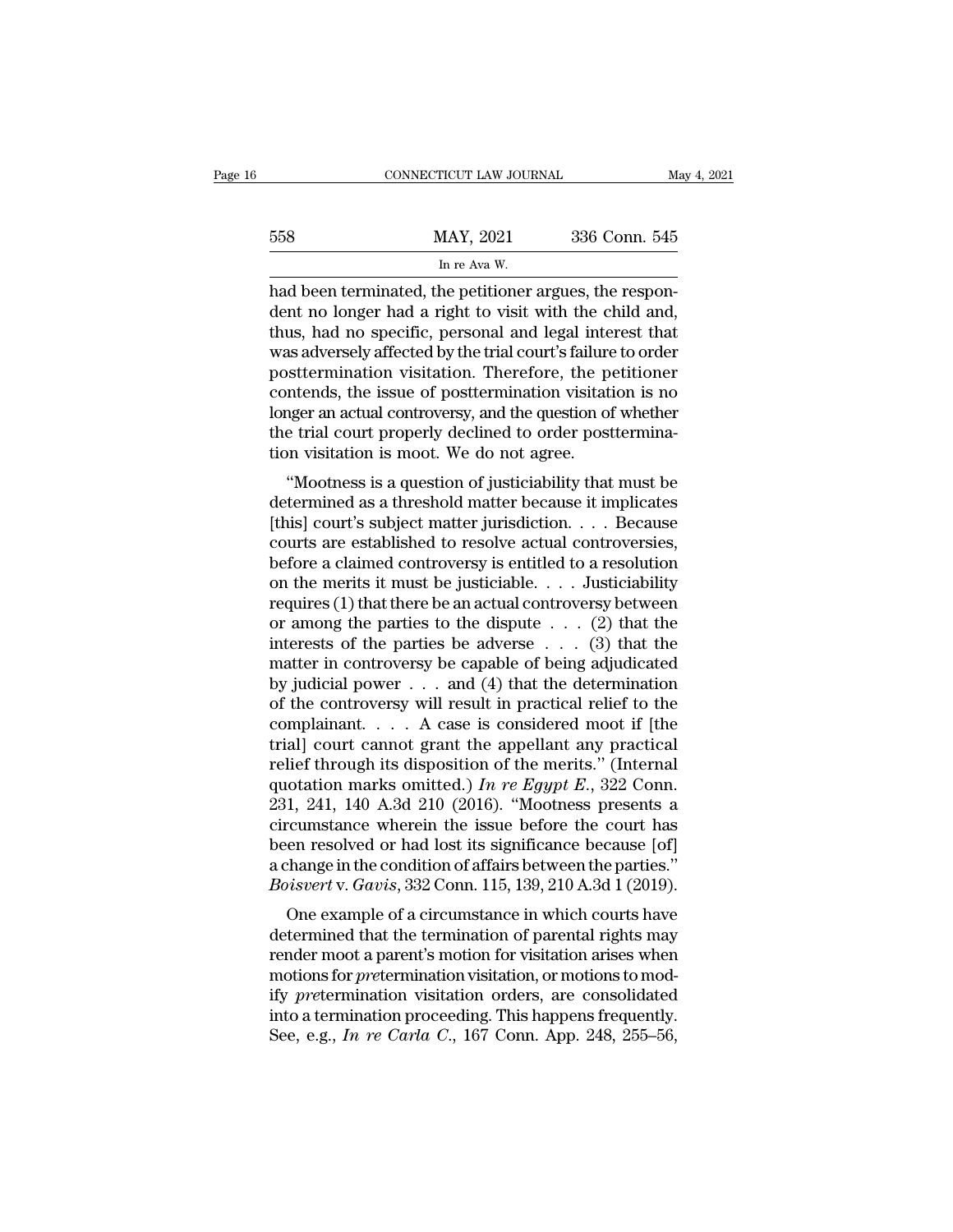ricut law jour<br>MAY, 2021<br>In re Ava W.<br>Tial court co ERECTIVE CONNECTICUT LAW JOURNAL Page 17<br>
336 Conn. 545 MAY, 2021 559<br>
In re Ava W.<br>
143 A.3d 677 (2016) (trial court consolidated father's<br>
pretermination motion for visitation with mother's peti-336 Conn. 545 MAY, 2021 559<br>
In re Ava W.<br>
143 A.3d 677 (2016) (trial court consolidated father's pretermination motion for visitation with mother's peti-<br>
tion for termination of his parental rights); In re Destiny<br>
R 134 1336 Conn. 545 MAY, 2021 559<br>
In re Ava W.<br>
143 A.3d 677 (2016) (trial court consolidated father's<br>
pretermination motion for visitation with mother's peti-<br>
tion for termination of his parental rights); *In re Destiny*<br>
R <sup>836</sup> Conn. 545 MAY, 2021 559<br>
In re Ava W.<br>
<sup>I</sup> The Ava W.<br>
143 A.3d 677 (2016) (trial court consolidated father's<br>
pretermination motion for visitation with mother's peti-<br>
tion for termination of his parental rights); In re Ava W.<br>
In re Ava W.<br>
143 A.3d 677 (2016) (trial court consolidated father's<br>
pretermination motion for visitation with mother's peti-<br>
tion for termination of his parental rights); In re Destiny<br>
R., 134 Conn. App. In re Ava W.<br>
143 A.3d 677 (2016) (trial court consolidated father's<br>
pretermination motion for visitation with mother's peti-<br>
tion for termination of his parental rights); In re Destiny<br>
R., 134 Conn. App. 625, 633–34, 143 A.3d 677 (2016) (trial court consolidated father's<br>pretermination motion for visitation with mother's peti-<br>tion for termination of his parental rights); *In re Destiny*<br> $R$ , 134 Conn. App. 625, 633–34, 39 A.3d 727 (t pretermination motion for visitation with mother's petition for termination of his parental rights); *In re Destiny*  $R$ , 134 Conn. App. 625, 633–34, 39 A.3d 727 (trial court consolidated respondent's motion for modificati tion for termination of his parental rights); *In re Destiny*  $R$ , 134 Conn. App. 625, 633–34, 39 A.3d 727 (trial court consolidated respondent's motion for modification with termination of parental rights trial), cert. d R., 134 Conn. App. 625, 633–34, 39 A.3d 727 (trial court consolidated respondent's motion for modification with termination of parental rights trial), cert. denied, 304 Conn. 932, 43 A.3d 660 (2012). The petitioner, in her consolidated respondent's motion for modification with<br>termination of parental rights trial), cert. denied, 304<br>Conn. 932, 43 A.3d 660 (2012). The petitioner, in her<br>brief, highlights cases in which courts have determined termination of parental rights trial), cert. denied, 304<br>Conn. 932, 43 A.3d 660 (2012). The petitioner, in her<br>brief, highlights cases in which courts have determined<br>that, when the statutory grounds for termination exist Conn. 932, 43 A.3d 660 (2012). The petitioner, in her brief, highlights cases in which courts have determined that, when the statutory grounds for termination exist and termination is in the child's best interest, any cons brief, highlights cases in which courts have determined<br>that, when the statutory grounds for termination exist<br>and termination is in the child's best interest, any con-<br>solidated pretermination motions seeking immediate<br>vi that, when the statutory grounds for termination exist<br>and termination is in the child's best interest, any con-<br>solidated pretermination motions seeking immediate<br>visitation or modification of existing visitation orders<br> and termination is in the child's best interest, any consolidated pretermination motions seeking immediate visitation or modification of existing visitation orders are rendered moot. See, e.g., *In re Victor D.*, Docket N solidated pretermination motions seeking immediate<br>visitation or modification of existing visitation orders<br>are rendered moot. See, e.g., *In re Victor D.*, Docket No.<br>CP-10-007160-A, 2014 WL 7461459, \*57 (Conn. Super.<br>No visitation or modification of existing visitation orders<br>are rendered moot. See, e.g., *In re Victor D.*, Docket No.<br>CP-10-007160-A, 2014 WL 7461459, \*57 (Conn. Super.<br>November 7, 2014) ("[h]aving terminated the father's<br>p are rendered moot. See, e.g., *In re Victor D.*, Docket No.<br>CP-10-007160-A, 2014 WL 7461459, \*57 (Conn. Super.<br>November 7, 2014) ("[h]aving terminated the father's<br>parental rights, the motion for overnight visitation and<br>a CP-10-007160-A, 2014 WL 7461459, \*57 (Conn. Super.<br>November 7, 2014) ("[h]aving terminated the father's<br>parental rights, the motion for overnight visitation and<br>any outstanding motions relative to visitation are now<br>moot" November 7, 2014) ("[h]aving terminated the father's parental rights, the motion for overnight visitation and any outstanding motions relative to visitation are now moot"); *In re Nayya M.*, Docket No. CP-10-012977-A, 201 parental rights, the motion for overnight visitation and<br>any outstanding motions relative to visitation are now<br>moot"); *In re Nayya M*., Docket No. CP-10-012977-A,<br>2012 WL 2855816, \*31 (Conn. Super. June 7, 2012) ("[a]s<br>t any outstanding motions relative to visitation are now<br>moot"); In re Nayya M., Docket No. CP-10-012977-A,<br>2012 WL 2855816, \*31 (Conn. Super. June 7, 2012) ("[a]s<br>the court has determined to terminate the [parents']<br>rights moot"); *In re Nayya M.*, Docket No. CP-10-012977-A, 2012 WL 2855816, \*31 (Conn. Super. June 7, 2012) ("[a]s the court has determined to terminate the [parents'] rights . . . the motion to cease their visitation is arguab 2012 WL 2855816, \*31 (Conn. Super. June 7, 2012) ("[a]s<br>the court has determined to terminate the [parents']<br>rights . . . the motion to cease their visitation is argua-<br>bly moot"); *In re Daniel C*., 1999 WL 558102, \*1 n. the court has determined to terminate the [parents']<br>rights . . . the motion to cease their visitation is argua-<br>bly moot"); *In re Daniel C*., 1999 WL 558102, \*1 n.2<br>(Conn. Super. July 22, 1999) ("[b]ecause the court<br>gra rights . . . the motion to cease their visitat<br>bly moot"); *In re Daniel C*., 1999 WL 55<br>(Conn. Super. July 22, 1999) ("[b]ecaus<br>grants the petitions for termination of par<br>the motion for unsupervised visitation is ren<br>an Find the Bandel C., 1999 WE 558162,  $\cdot$  1.1.2<br>
fonn. Super. July 22, 1999) ("[b]ecause the court<br>
ants the petitions for termination of parental rights,<br>
e motion for unsupervised visitation is rendered moot<br>
d therefore (Colum. super. July 22, 1999) (pecause the court<br>grants the petitions for termination of parental rights,<br>the motion for unsupervised visitation is rendered moot<br>and therefore denied based on mootness"), aff'd, 63<br>Conn. A

grants the petholis for termination of parental rights,<br>the motion for unsupervised visitation is rendered moot<br>and therefore denied based on mootness"), aff'd, 63<br>Conn. App. 339, 776 A.2d 487 (2001).<br>This court never has the motion for unsupervised visitation is rendered moot<br>and therefore denied based on mootness"), aff'd, 63<br>Conn. App. 339, 776 A.2d 487 (2001).<br>This court never has explained why pretermination<br>visitation motions become m and therefore<br>Conn. App. 339<br>This court n<br>visitation motio<br>of parental right<br>we do so.<br>Parents' right This court never has explained why pretermination<br>sitation motions become moot upon the termination<br>parental rights. To resolve the petitioner's jurisdic-<br>nal challenge in the present case, it is helpful that<br>e do so.<br>Pare This court never has explained wity preternination<br>visitation motions become moot upon the termination<br>of parental rights. To resolve the petitioner's jurisdic-<br>tional challenge in the present case, it is helpful that<br>we

visitation motions become moot upon the termination<br>of parental rights. To resolve the petitioner's jurisdic-<br>tional challenge in the present case, it is helpful that<br>we do so.<br>Parents' right to visitation with their child or parental rights. To resorve the petritorier's jurisdictional challenge in the present case, it is helpful that we do so.<br>Parents' right to visitation with their child is founded<br>on both the constitutional protection aff we do so.<br>
Parents' right to visitation with their child is founded<br>
on both the constitutional protection afforded parents<br>
to direct their child's upbringing; see, e.g., *Boisvert v.*<br> *Gavis*, supra, 332 Conn. 131; and,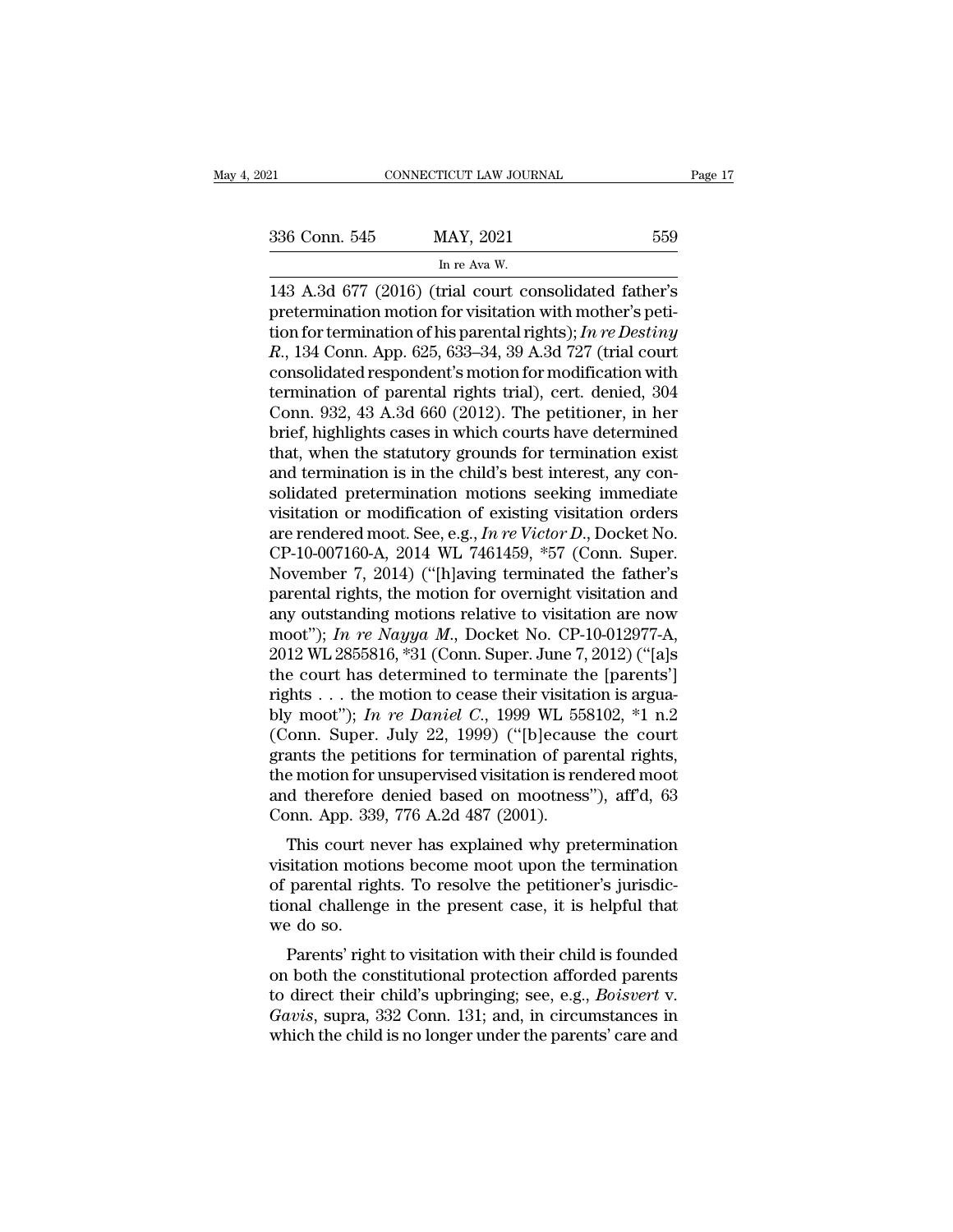|     | CONNECTICUT LAW JOURNAL                                                  |               | May 4, 2021 |
|-----|--------------------------------------------------------------------------|---------------|-------------|
|     |                                                                          |               |             |
| 560 | MAY, 2021                                                                | 336 Conn. 545 |             |
|     | In re Ava W.<br>custody their statutory right to visitation. See General |               |             |

connecticut LAW JOURNAL May 4, 20<br>
MAY, 2021 336 Conn. 545<br>
In re Ava W.<br>
custody, their statutory right to visitation. See General<br>
Statutes § 17a-10a. Section 17a-10a (a) directs the peti-Statutes § 17a-10a. Section 17a-10a (a) directs the petitioner to "ensure" that children "placed in the care and custody of the commissioner for all provided visitions. 560 MAY, 2021 336 Conn. 545<br>
In re Ava W.<br>
custody, their statutory right to visitation. See General<br>
Statutes § 17a-10a. Section 17a-10a (a) directs the peti-<br>
tioner to "ensure" that children "placed in the care and<br>
cu 560 MAY, 2021 336 Conn. 545<br>
In re Ava W.<br>
custody, their statutory right to visitation. See General<br>
Statutes § 17a-10a. Section 17a-10a (a) directs the peti-<br>
tioner to "ensure" that children "placed in the care and<br>
cu In re Ava W.<br>
The Ava W.<br>
Custody, their statutory right to visitation. See General<br>
Statutes § 17a-10a. Section 17a-10a (a) directs the peti-<br>
tioner to "ensure" that children "placed in the care and<br>
custody of the comm In re Ava W.<br>
custody, their statutory right to visitation. See General<br>
Statutes § 17a-10a. Section 17a-10a (a) directs the peti-<br>
tioner to "ensure" that children "placed in the care and<br>
custody of the commissioner . . custody, their statutory right to visitation. See General<br>Statutes § 17a-10a. Section 17a-10a (a) directs the peti-<br>tioner to "ensure" that children "placed in the care and<br>custody of the commissioner  $\dots$  [are] provided Statutes § 17a-10a. Section 17a-10a (a) directs the petitioner to "ensure" that children "placed in the care and custody of the commissioner . . . [are] provided visitation with . . . parents and siblings . . . . " It fol tioner to "ensure" that children "placed in the care and<br>custody of the commissioner . . . [are] provided visi-<br>tation with . . . parents and siblings . . . ." It follows<br>that, when the court has terminated parental right custody of the commissioner . . . [are] provided visitation with . . . parents and siblings . . . ." It follows<br>that, when the court has terminated parental rights, the<br>constitutional right to direct the child's upbringing that, when the court has terminated parental rights, the constitutional right to direct the child's upbringing, as well as the statutory right to visitation, no longer exists because the parent-child relationship has been constitutional right to direct the child's upbringing, as<br>well as the statutory right to visitation, no longer exists<br>because the parent-child relationship has been severed.<br>See General Statutes § 17a-93 (5);<sup>7</sup> cf. *Boisv* well as the statutory right to visitation, no longer exists<br>because the parent-child relationship has been severed.<br>See General Statutes § 17a-93 (5);<sup>7</sup> cf. *Boisvert* v. *Gavis*,<br>supra, 139–40. Therefore, pretermination nation. E General statutes y 17a-95 (5), CI. *Botsvert v. Gavis*,<br>pra, 139–40. Therefore, pretermination motions seek-<br>g immediate visitation or modification of existing vis-<br>tion orders, premised on these constitutional and<br>atuto supra, 155–40. Therefore, pretermination motions seek-<br>ing immediate visitation or modification of existing vis-<br>itation orders, premised on these constitutional and<br>statutory rights, are rendered moot by an order of termi

itation orders, premised on these constitutional and<br>statutory rights, are rendered moot by an order of termi-<br>nation.<br>The petitioner analogizes the present case to those<br>cases in which a pretermination motion for visitati tration orders, premised on these constructional and<br>statutory rights, are rendered moot by an order of termi-<br>nation.<br>The petitioner analogizes the present case to those<br>cases in which a pretermination motion for visitati statutory rights, are rendered moot by an order or termination.<br>The petitioner analogizes the present case to those<br>cases in which a pretermination motion for visitation<br>is consolidated within the termination hearing and v The petitioner analogizes the present case to those<br>cases in which a pretermination motion for visitation<br>is consolidated within the termination hearing and visi-<br>tation is rendered moot upon the termination of paren-<br>tal The petitioner analogizes the present case to those<br>cases in which a pretermination motion for visitation<br>is consolidated within the termination hearing and visi-<br>tation is rendered moot upon the termination of paren-<br>tal cases in which a pretermination motion for visitation<br>is consolidated within the termination hearing and visi-<br>tation is rendered moot upon the termination of paren-<br>tal rights. We disagree with the petitioner that the ana is consolidated within the termination hearing and visitation is rendered moot upon the termination of parental rights. We disagree with the petitioner that the analogy is apt. The respondent in the present case did not se tation is rendered moot upon the termination of parental rights. We disagree with the petitioner that the anal-<br>ogy is apt. The respondent in the present case did not<br>seek an order of visitation or modification of an exist tal rights. We disagree with the petitioner that the anal-<br>ogy is apt. The respondent in the present case did not<br>seek an order of visitation or modification of an existing<br>visitation order during the pendency of the litig ogy is apt. The respondent in the present case did not<br>seek an order of visitation or modification of an existing<br>visitation order during the pendency of the litigation on<br>the basis of her constitutional or statutory right seek an order of visitation or modification of an existing<br>visitation order during the pendency of the litigation on<br>the basis of her constitutional or statutory right to visita-<br>tion as a parent. Rather, counsel for the c visitation order during the pendency of the litigation on<br>the basis of her constitutional or statutory right to visita-<br>tion as a parent. Rather, counsel for the child requested<br>that the trial court consider whether some o the basis of her constitutional or statutory right to visitation as a parent. Rather, counsel for the child requested that the trial court consider whether some or any form of contact with the respondent, *posttermination* tion as a parent. Rather, counsel for the child requested<br>that the trial court consider whether some or any form<br>of contact with the respondent, *posttermination* and in<br>light of the extinguishment of the respondent's pare that the trial court consider whether some or any form<br>of contact with the respondent, *posttermination* and in<br>light of the extinguishment of the respondent's parental<br>rights, would be in the best interest of the child. ghts, would be in the best interest of the child. That<br>istinction, in and of itself, transforms the nature of<br>ie respondent's position. She does not seek to enforce<br>er rights as a parent to continued visitation. To the<br> $\$ distinction, in and of itself, transforms the nature of<br>the respondent's position. She does not seek to enforce<br>her rights as a parent to continued visitation. To the<br> $\frac{1}{16}$  reneral Statutes § 17a-93 (5) provides: "Te

the respondent's position. She does not seek to enforce<br>her rights as a parent to continued visitation. To the<br> $\frac{1}{3}$  feeneral Statutes § 17a-93 (5) provides: "Termination of parental rights'<br>means the complete severan her rights as a parent to continued visitation. To the  $\frac{1}{16}$  feneral Statutes § 17a-93 (5) provides: " Termination of parental rights' means the complete severance by court order of the legal relationship, with all i The rights as a parent to continued visitation. To the rights  $\frac{1}{2}$  of General Statutes § 17a-93 (5) provides: "Termination of parental rights" means the complete severance by court order of the legal relationship, wi means the complete severance by court order of the legal relationship, with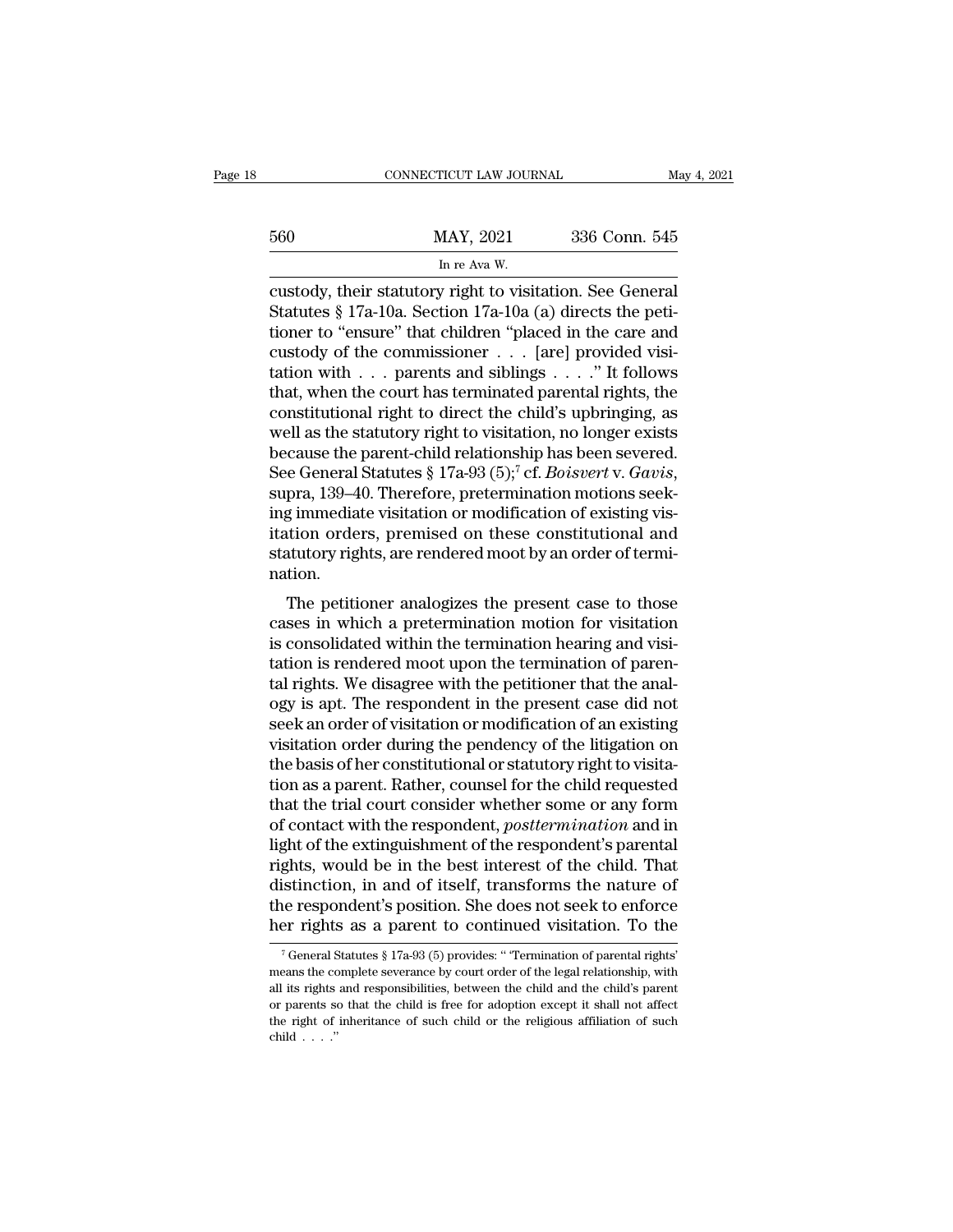| 2021          | CONNECTICUT LAW JOURNAL                                                                                                                                                                    | Page 19 |
|---------------|--------------------------------------------------------------------------------------------------------------------------------------------------------------------------------------------|---------|
|               |                                                                                                                                                                                            |         |
| 336 Conn. 545 | MAY, 2021                                                                                                                                                                                  | 561     |
|               | In re Ava W.                                                                                                                                                                               |         |
|               | contrary, she is in the same position as any other litigant<br>who is aggrieved by the trial court's resolution of a<br>motion for equitable relief. See part II $\Lambda$ of this enjoing |         |

336 Conn. 545 MAY, 2021 561<br>
In re Ava W.<br>
contrary, she is in the same position as any other litigant<br>
who is aggrieved by the trial court's resolution of a<br>
motion for equitable relief. See part II A of this opinion<br>
(ci 336 Conn. 545 MAY, 2021 561<br>
In re Ava W.<br>
contrary, she is in the same position as any other litigant<br>
who is aggrieved by the trial court's resolution of a<br>
motion for equitable relief. See part II A of this opinion<br>
(c  $\frac{336 \text{ Conn. } 545}{\text{In re Ava W.}}$ <br>  $\frac{561}{\text{contrary, she is in the same position as any other litigant}}$ <br>
who is aggrieved by the trial court's resolution of a<br>
motion for equitable relief. See part II A of this opinion<br>
(citing cases in which Appellate Court review In re Ava W.<br>
Contrary, she is in the same position as any other litigant<br>
who is aggrieved by the trial court's resolution of a<br>
motion for equitable relief. See part II A of this opinion<br>
(citing cases in which Appellat in re Ava W.<br>
contrary, she is in the same position as any other litigant<br>
who is aggrieved by the trial court's resolution of a<br>
motion for equitable relief. See part II A of this opinion<br>
(citing cases in which Appellate contrary, she is in the same position as any other who is aggrieved by the trial court's resolution for equitable relief. See part II A of this (citing cases in which Appellate Court review court decisions on motions for e Nevertheless, the petitioner urges this court of the periodic form of equitable relief. See part II A of this opinion<br>titing cases in which Appellate Court reviewed trial<br>aurt decisions on motions for equitable relief). T (citing cases in which Appellate Court reviewed trial<br>court decisions on motions for equitable relief). The<br>issue has not been rendered moot on the basis of the ter-<br>mination of the parent-child relationship.<br>Nevertheless,

(clearly cases in which rippendic count fevrewed that<br>court decisions on motions for equitable relief). The<br>issue has not been rendered moot on the basis of the ter-<br>mination of the parent-child relationship.<br>Nevertheless issue has not been rendered moot on the basis of the termination of the parent-child relationship.<br>Nevertheless, the petitioner urges this court to rely<br>on  $In$   $re$   $Candace$   $H$ ,  $259$   $Conn$ .  $523$ ,  $790$   $A.2d$   $1164$ <br> $(2002)$ mination of the parent-child relationship.<br>
Nevertheless, the petitioner urges this court to rely<br>
on *In re Candace H.*, 259 Conn. 523, 790 A.2d 1164<br>
(2002), for "the inescapable conclusion that, once the<br>
[respondent] Nevertheless, the petitioner urges this court to rely<br>on *In re Candace H.*, 259 Conn. 523, 790 A.2d 1164<br>(2002), for "the inescapable conclusion that, once the<br>[respondent] mother's parental rights were terminated,<br>there Nevertheless, the petitioner urges this court to rely<br>on  $In$   $re$   $Candace$   $H$ ., 259 Conn. 523, 790 A.2d 1164<br>(2002), for "the inescapable conclusion that, once the<br>[respondent] mother's parental rights were terminated,<br>there on *In re Candace H.*, 259 Conn. 523, 790 A.2d 1164 (2002), for "the inescapable conclusion that, once the [respondent] mother's parental rights were terminated, there no longer was any practical relief the court could af (2002), for "the inescapable conclusion that, once the [respondent] mother's parental rights were terminated, there no longer was any practical relief the court could afford her regarding visitation because she no longer [respondent] mother's parental rights were terminated, there no longer was any practical relief the court could afford her regarding visitation because she no longer had a right to visit the child." But  $In re$   $Candace$   $H$ . is there no longer was any practical relief the court could<br>afford her regarding visitation because she no longer<br>had a right to visit the child." But  $In re\text{ Candace } H$ . is<br>factually and procedurally different from the present<br>ca afford her regarding visitation because she no longer<br>had a right to visit the child." But  $In$   $re$   $Candace$   $H$ . is<br>factually and procedurally different from the present<br>case and is much more analogous to the cases discussed had a right to visit the child." But  $In re$   $Ca$  factually and procedurally different from case and is much more analogous to the case previously, in which a pretermination motio tion is consolidated with the termination rig se and is much more analogous to the cases discussed<br>eviously, in which a pretermination motion for visita-<br>on is consolidated with the termination of parental<br>ghts hearing and visitation is rendered moot upon the<br>urt's te for visitation is consolidated with the termination motion for visita-<br>tion is consolidated with the termination of parental<br>rights hearing and visitation is rendered moot upon the<br>court's termination of parental rights.<br>

previously, in which a precedual model is visitation is consolidated with the termination of parental rights.<br>
In *In re Candace H*., the respondent mother moved<br>
for visitation while the child remained in the petitioner' rights hearing and visitation is rendered moot upon the<br>court's termination of parental rights.<br>In *In re Candace H*., the respondent mother moved<br>for visitation while the child remained in the petitioner's<br>custody and pr trial court's termination of parental rights.<br>
In *In re Candace H*., the respondent mother moved<br>
for visitation while the child remained in the petitioner's<br>
custody and prior to the petitioner's seeking the termi-<br>
nat In *In re Candace H*., the respondent mother moved<br>for visitation while the child remained in the petitioner's<br>custody and prior to the petitioner's seeking the termi-<br>nation of the mother's parental rights. Id., 525. The In *In re Candace H*., the respondent mother moved<br>for visitation while the child remained in the petitioner's<br>custody and prior to the petitioner's seeking the termi-<br>nation of the mother's parental rights. Id., 525. The for visitation while the child remained in the petitioner's custody and prior to the petitioner's seeking the termination of the mother's parental rights. Id., 525. The trial court denied the motion for visitation, finding custody and prior to the petitioner's seeking the termination of the mother's parental rights. Id., 525. The trial court denied the motion for visitation, finding that visitation was not in the child's best interest. Id. H nation of the mother's parental rights. Id., 525. The<br>trial court denied the motion for visitation, finding that<br>visitation was not in the child's best interest. Id. How-<br>ever, at that time, the trial court did not bar fut trial court denied the motion for visitation, finding that<br>visitation was not in the child's best interest. Id. How-<br>ever, at that time, the trial court did not bar future vis-<br>itation entirely but concluded that the petit visitation was no<br>ever, at that time<br>itation entirely by<br>discretion, togetl<br>mit future visita<br>the *petitioner* dinterest. Id.<br>Then, before t Et, as that then, the that court did not star factor the<br>tion entirely but concluded that the petitioner, in her<br>scretion, together with the foster parents, might per-<br>it future visitation with the respondent, as long as<br>e discretion, together with the foster parents, might permit future visitation with the respondent, as long as<br>the *petitioner* determined it to be in the child's best<br>interest. Id.<br>Then, before the petitioner initiated the

abelied to the Hostel partition, the Hostel particles, the Appelmit future visitation with the respondent, as long as the *petitioner* determined it to be in the child's best interest. Id.<br>Then, before the petitioner initi Find Traditioner determined it to be in the child's best<br>the *petitioner* determined it to be in the child's best<br>interest. Id.<br>Then, before the petitioner initiated the termination<br>of parental rights proceeding, the respo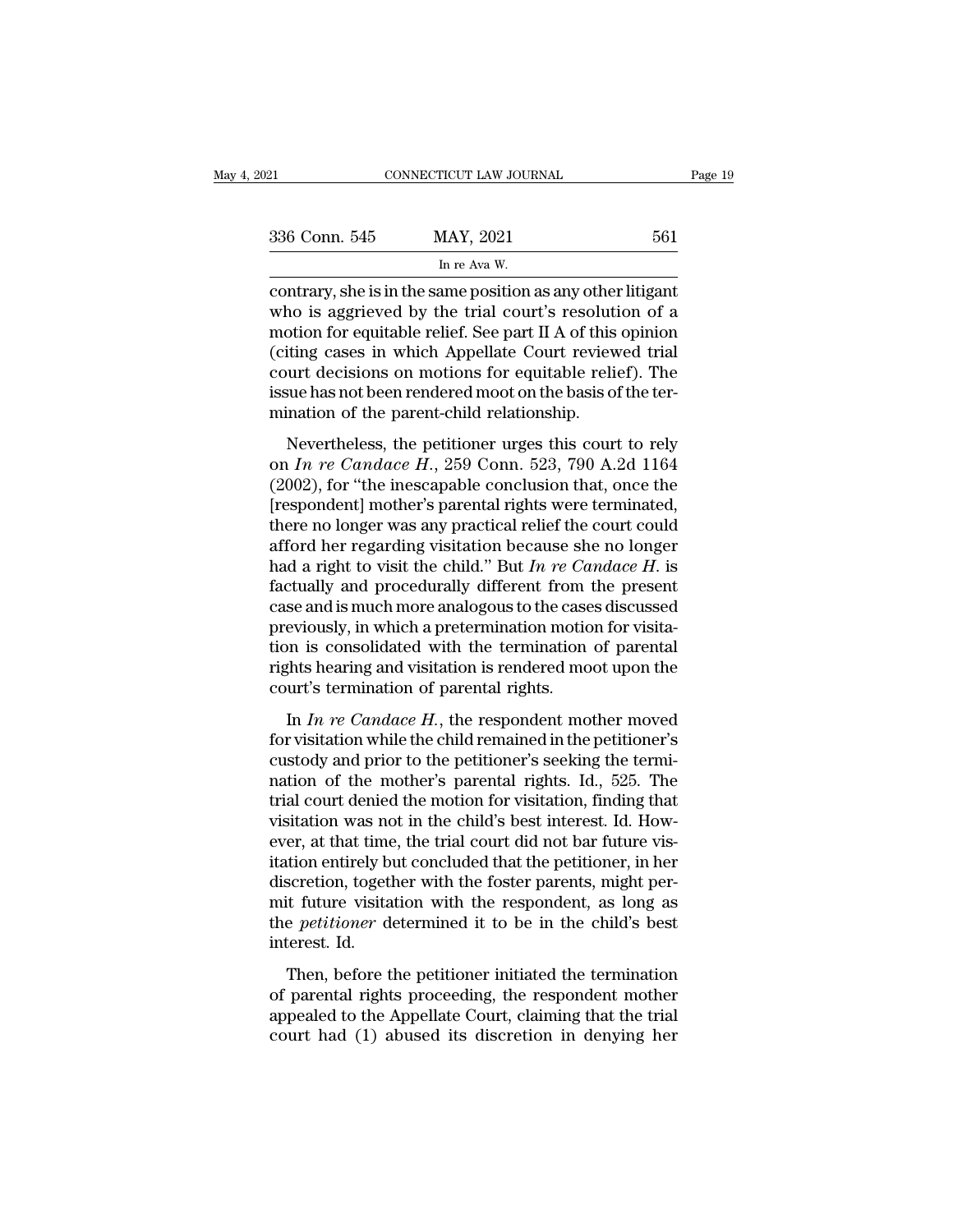|     | CONNECTICUT LAW JOURNAL | May 4, 2021   |
|-----|-------------------------|---------------|
| 562 | MAY, 2021               | 336 Conn. 545 |
|     | In re Ava W.            |               |

562 MAY, 2021 336 Conn. 545<br>
In re Ava W.<br>
motion for visitation, and (2) impermissibly delegated<br>
to the petitioner and the child's foster parents the respon-<br>
sibility for determining whether visitation was in the<br>
chil  $\frac{\text{MAX, 2021}}{\text{In re Ava W.}}$  336 Conn. 545<br>
In re Ava W.<br>
motion for visitation, and (2) impermissibly delegated<br>
to the petitioner and the child's foster parents the respon-<br>
sibility for determining whether visitation was MAY, 2021 336 Conn. 545<br>
In re Ava W.<br>
motion for visitation, and (2) impermissibly delegated<br>
to the petitioner and the child's foster parents the respon-<br>
sibility for determining whether visitation was in the<br>
child's b  $\frac{1}{2}$  In re Ava W.<br>
In re Ava W.<br>
motion for visitation, and (2) impermissibly delegated<br>
to the petitioner and the child's foster parents the respon-<br>
sibility for determining whether visitation was in the<br>
child's b In re Ava W.<br>
motion for visitation, and (2) impermissibly delegated<br>
to the petitioner and the child's foster parents the respon-<br>
sibility for determining whether visitation was in the<br>
child's best interest. In re Cand motion for visitation, and (2) impermissibly delegated<br>to the petitioner and the child's foster parents the respon-<br>sibility for determining whether visitation was in the<br>child's best interest. In re Candace H., 63 Conn. increase the petitioner and the enderstock patents are responsitive for determining whether visitation was in the ild's best interest. In re Candace H., 63 Conn. App. 493, 4, 776 A.2d 1180 (2001). The Appellate Court affir child's best interest. In re Candace H., 63 Conn. App. 493, 494, 776 A.2d 1180 (2001). The Appellate Court affirmed<br>the judgment as to the denial of visitation and reversed<br>the judgment on the issue of delegation. Id., 50

and socialized. The comatace H, so cold. Tipp. 100, 494, 776 A.2d 1180 (2001). The Appellate Court affirmed the judgment as to the denial of visitation and reversed the judgment on the issue of delegation. Id., 504.<br>The *p* to it, it of the period of the denial of visitation and reversed<br>the judgment as to the denial of visitation and reversed<br>the judgment on the issue of delegation. Id., 504.<br>The *petitioner* then sought certification to ap the judgment as to the definal of visitation and reversed<br>the judgment on the issue of delegation. Id., 504.<br>The *petitioner* then sought certification to appeal to<br>this court, which was granted, and the sole issue on<br>app The *petitioner* then sought certification to appeal to<br>this court, which was granted, and the sole issue on<br>appeal became whether the trial court properly dele-<br>gated to the petitioner and the foster parents the court's<br> The *petitioner* then sought certification to appeal to<br>this court, which was granted, and the sole issue on<br>appeal became whether the trial court properly dele-<br>gated to the petitioner and the foster parents the court's<br>i this court, which was granted, and the sole issue on<br>appeal became whether the trial court properly dele-<br>gated to the petitioner and the foster parents the court's<br>independent obligation to determine and further the<br>chil appeal became whether the trial court properly delegated to the petitioner and the foster parents the court's<br>independent obligation to determine and further the<br>child's best interest regarding visitation.<sup>8</sup> In re Candac gated to the petitioner and the foster parents the court's<br>independent obligation to determine and further the<br>child's best interest regarding visitation.<sup>8</sup> In re Candace<br>H., supra, 259 Conn. 525–26. While that certified independent obligation to determine and further the child's best interest regarding visitation.<sup>8</sup> In re Candace H., supra, 259 Conn. 525–26. While that certified appeal was pending, however, the mother voluntarily consen child's best interest regarding visitation.<sup>8</sup> In re Candace H., supra, 259 Conn. 525–26. While that certified appeal<br>was pending, however, the mother voluntarily consented to the termination of her parental rights. Id.,<br> H., supra, 259 Conn. 525–26. While that certified appeal<br>was pending, however, the mother voluntarily con-<br>sented to the termination of her parental rights. Id.,<br>526. This court then dismissed the mother's appeal as<br>moot, was pending, however, the mother voluntarily consented to the termination of her parental rights. Id., 526. This court then dismissed the mother's appeal as moot, explaining briefly that, "[w]hen, during the pendency of an sented to the termination of her parental rights. I<br>526. This court then dismissed the mother's appeal<br>moot, explaining briefly that, "[w]hen, during the po<br>dency of an appeal, events have occurred that preclu<br>an appellat oot, explaining briefly that, "[w]hen, during the pen-<br>ncy of an appeal, events have occurred that preclude<br>appellate court from granting any practical relief<br>rough its disposition of the merits, a case has become<br>poot." ( choot, explaining brienty that, [w]nent, during the pendency of an appeal, events have occurred that preclude<br>an appellate court from granting any practical relief<br>through its disposition of the merits, a case has become<br>

an appellate court from granting any practical relief<br>through its disposition of the merits, a case has become<br>moot." (Internal quotation marks omitted.) Id.<br>Clearly, the circumstances in *In re Candace H*. had<br>changed du through its disposition of the merits, a case has become<br>moot." (Internal quotation marks omitted.) Id.<br>Clearly, the circumstances in  $In re\ Candace\ H$ . had<br>changed during the pendency of the appeal in a way<br>that mooted the visi moot." (Internal quotation marks omitted.) Id.<br>
Clearly, the circumstances in *In re Candace H*. had<br>
changed during the pendency of the appeal in a way<br>
that mooted the visitation issues on appeal in that case.<br>
The resp Clearly, the circumstances in  $In$   $re$   $Candace$   $H$ . had changed during the pendency of the appeal in a way that mooted the visitation issues on appeal in that case. The respondent mother had voluntarily relinquished her pare Clearly, the circumstances in  $In$   $re$   $Candace$   $H$ . had<br>changed during the pendency of the appeal in a way<br>that mooted the visitation issues on appeal in that case.<br>The respondent mother had voluntarily relinquished her<br>pare changed during the pendency of the appeal in a way<br>that mooted the visitation issues on appeal in that case.<br>The respondent mother had voluntarily relinquished her<br>parental rights, severing the parent-child relationship<br>an that mooted the visitation issues on appeal in that case.<br>The respondent mother had voluntarily relinquished her<br>parental rights, severing the parent-child relationship<br>and thus extinguishing her constitutional and statuto The respondent mother had voluntarily relinquished her<br>parental rights, severing the parent-child relationship<br>and thus extinguishing her constitutional and statutory<br>rights to a pendente lite order of visitation. Id. As i ghts to a pendente lite order of visitation. Id. As in<br>the cases involving pretermination visitation discussed<br>reviously—which also were based on constitutional<br>indistatutory rights to visitation—the respondent moth-<br> $\frac{1$ the cases involving pretermination visitation discussed<br>previously—which also were based on constitutional<br>and statutory rights to visitation—the respondent moth-<br><sup>8</sup>This court granted certification on this issue: "Did the

previously—which also were based on constitutional<br>and statutory rights to visitation—the respondent moth-<br><sup>8</sup>This court granted certification on this issue: "Did the Appellate Court<br>properly conclude that the trial court and statutory rights to visitation—the respondent moth—<br><sup>8</sup> This court granted certification on this issue: "Did the Appellate Court<br>properly conclude that the trial court impermissibly delegated to the [depart-<br>ment] the <sup>8</sup> This court granted certification on this issue: "Did the Appellate Court properly conclude that the trial court impermissibly delegated to the [department] the responsibility of determining, in the future, whether vis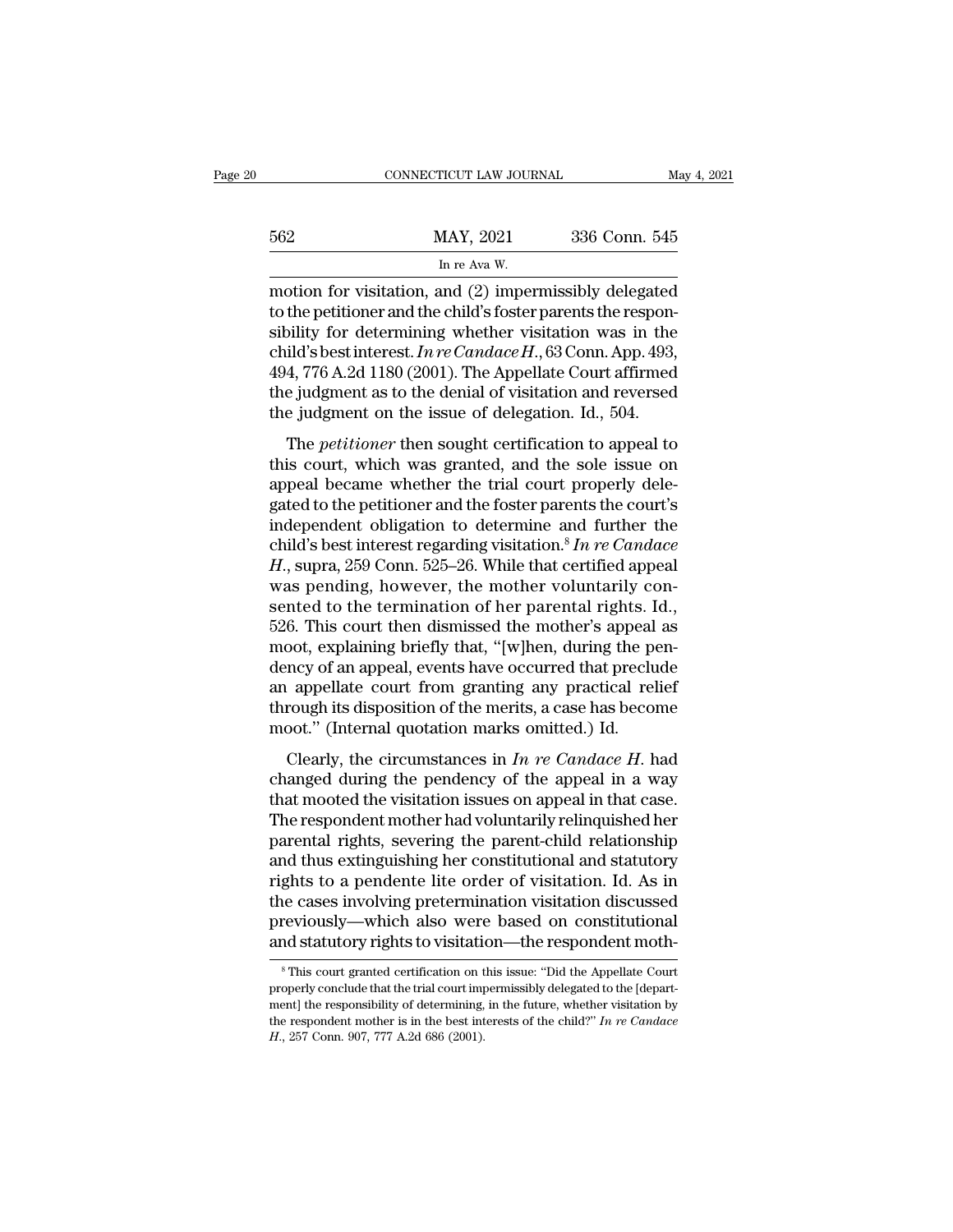| )21           | CONNECTICUT LAW JOURNAL                                                                                                                                                         | Page 21 |
|---------------|---------------------------------------------------------------------------------------------------------------------------------------------------------------------------------|---------|
|               |                                                                                                                                                                                 |         |
| 336 Conn. 545 | MAY, 2021                                                                                                                                                                       | 563     |
|               | In re Ava W.                                                                                                                                                                    |         |
|               | er's assertion in In re Candace H. of a right to visitation<br>and, concomitantly, the petitioner's appeal, in which<br>the notitioner claimed the outbority to manage that yis |         |

336 Conn. 545 MAY, 2021 563<br>
In re Ava W.<br>
er's assertion in *In re Candace H*. of a right to visitation<br>
and, concomitantly, the petitioner's appeal, in which<br>
the petitioner claimed the authority to manage that vis-<br>
it 336 Conn. 545 MAY, 2021 563<br>
In re Ava W.<br>
er's assertion in *In re Candace H*. of a right to visitation<br>
and, concomitantly, the petitioner's appeal, in which<br>
the petitioner claimed the authority to manage that vis-<br>
it 336 Conn. 545 MAY, 2021 563<br>
In re Ava W.<br>
er's assertion in *In re Candace H*. of a right to visitation<br>
and, concomitantly, the petitioner's appeal, in which<br>
the petitioner claimed the authority to manage that vis-<br>
it In real and W.<br>
The Real W.<br>
The Real W.<br>
The rendered mode and the petitioner's appeal, in which<br>
the petitioner claimed the authority to manage that vis-<br>
itation upon the court's delegation of it to her—were<br>
rendered In re Ava W.<br>
er's assertion in *In re Candace H*. of a right to visitation<br>
and, concomitantly, the petitioner's appeal, in which<br>
the petitioner claimed the authority to manage that vis-<br>
itation upon the court's delega er's assertion in *In re Candace H*. of a right to visitation<br>and, concomitantly, the petitioner's appeal, in which<br>the petitioner claimed the authority to manage that vis-<br>itation upon the court's delegation of it to her and, concomitantly, the petitioner's appeal, in which<br>the petitioner claimed the authority to manage that vis-<br>itation upon the court's delegation of it to her—were<br>rendered moot when the respondent mother consented<br>to the the petitioner claimed the authority to manage that visitation upon the court's delegation of it to her—were<br>rendered moot when the respondent mother consented<br>to the termination of her parental rights. See *In re Victor*<br> itation upon the court's delegation of it to her—were<br>rendered moot when the respondent mother consented<br>to the termination of her parental rights. See In re Victor<br>D., supra, 2014 WL 7461459, \*57; In re Nayya M., supra,<br> rendered moot when the respondent mother consented<br>to the termination of her parental rights. See In re Victor<br>D., supra, 2014 WL 7461459, \*57; In re Nayya M., supra,<br>2012 WL 2855816, \*31; In re Daniel C., supra, 1999 WL<br> to the termination of her parental rights. See *In re Victor*<br>D., supra, 2014 WL 7461459, \*57; *In re Nayya M*., supra,<br>2012 WL 2855816, \*31; *In re Daniel C.*, supra, 1999 WL<br>558102, supra, \*1 n.2. The request for postte D., supra, 2014 WL 7461459, \*57; In re Nayya M., supra, 2012 WL 2855816, \*31; In re Daniel C., supra, 1999 WL<br>558102, supra, \*1 n.2. The request for posttermination<br>visitation at issue in the present case does not fall wi 2012 WL 2855816, \*31; *In re Daniel C.*, supra, 1999 WL<br>558102, supra, \*1 n.2. The request for posttermination<br>visitation at issue in the present case does not fall within<br>the ambit of the cases just described because the 558102, supra, \*1 n.2. The request for posttermination visitation at issue in the present case does not fall within the ambit of the cases just described because the visitation sought is not premised on the parent's consti visitation at issue in the<br>the ambit of the cases j<br>tion sought is not prem<br>or statutory rights. Ra<br>like the request of the<br>the welfare, protectio<br>port of the child.<br>In light of our clarif In sought is not premised on the parent's constitutional<br>
statutory rights. Rather, the respondent's request,<br>
ce the request of the child, could seek only to secure<br>
e welfare, protection, proper care and suitable sup-<br>
p or statutory rights. Rather, the respondent's request,<br>like the request of the child, could seek only to secure<br>the welfare, protection, proper care and suitable sup-<br>port of the child.<br>In light of our clarification as to

if the request of the child, could seek only to secure<br>the welfare, protection, proper care and suitable sup-<br>port of the child.<br>In light of our clarification as to when a termination<br>of parental rights renders an appeal in the welfare, protection, proper care and suitable support of the child.<br>In light of our clarification as to when a termination<br>of parental rights renders an appeal regarding visitation<br>moot, we turn back to the justicia 241. We conclude that these requirements have been satisfied because (1) there is an actual live conclude that these requirements have been satisfied because (1) there is an actual live controversy between the present cas In light of our clarification as to when a termination<br>of parental rights renders an appeal regarding visitation<br>moot, we turn back to the justiciability requirements<br>in the present case. See In re Egypt E., supra, 322 Co In light of our clarification as to when a termination<br>of parental rights renders an appeal regarding visitation<br>moot, we turn back to the justiciability requirements<br>in the present case. See In re Egypt E., supra, 322 Co of parental rights renders an appeal regarding visitation<br>moot, we turn back to the justiciability requirements<br>in the present case. See  $In re Egypt E$ , supra, 322 Conn.<br>241. We conclude that these requirements have been<br>satisfie moot, we turn back to the justiciability requirements<br>in the present case. See *In re Egypt E*., supra, 322 Conn.<br>241. We conclude that these requirements have been<br>satisfied because (1) there is an actual live controvers in the present case. See *In re Egypt E*., supra, 322 Conn.<br>241. We conclude that these requirements have been<br>satisfied because (1) there is an actual live controversy<br>between the respondent and the petitioner as to whet 241. We conclude that these requirements have been satisfied because (1) there is an actual live controversy between the respondent and the petitioner as to whether the trial court correctly determined that it lacked autho satisfied because (1) there is an actual live controversy<br>between the respondent and the petitioner as to whether<br>the trial court correctly determined that it lacked author-<br>ity to order posttermination visitation, (2) the between the respondent and the petitioner as to whether<br>the trial court correctly determined that it lacked author-<br>ity to order posttermination visitation, (2) the parties'<br>interests are adverse, the respondent asserting the trial court correctly determined that it lacked authority to order posttermination visitation, (2) the parties'<br>interests are adverse, the respondent asserting that the<br>trial court has authority to order postterminati ity to order posttermination visitation, (2) the parties'<br>interests are adverse, the respondent asserting that the<br>trial court has authority to order posttermination visi-<br>tation and the petitioner asserting that the trial interests are adverse, the respondent asserting that the<br>trial court has authority to order posttermination visi-<br>tation and the petitioner asserting that the trial court<br>correctly determined that it lacked authority to is trial court has authority to order posttermination visitation and the petitioner asserting that the trial court<br>correctly determined that it lacked authority to issue<br>such an order, (3) this court is capable of adjudicatin tation and the petitioner asserting that the trial court<br>correctly determined that it lacked authority to issue<br>such an order, (3) this court is capable of adjudicating<br>whether the trial court had authority to order postte correctly determined that it lacked authority to issue<br>such an order, (3) this court is capable of adjudicating<br>whether the trial court had authority to order posttermi-<br>nation visitation, and (4) our determination of whet such an order, (3) this court is capable of adjudicating<br>whether the trial court had authority to order posttermi-<br>nation visitation, and (4) our determination of whether<br>the trial court correctly concluded that it lacked whether the trial court had authority to order posttermination visitation, and (4) our determination of whether<br>the trial court correctly concluded that it lacked author-<br>ity to order posttermination visitation could resul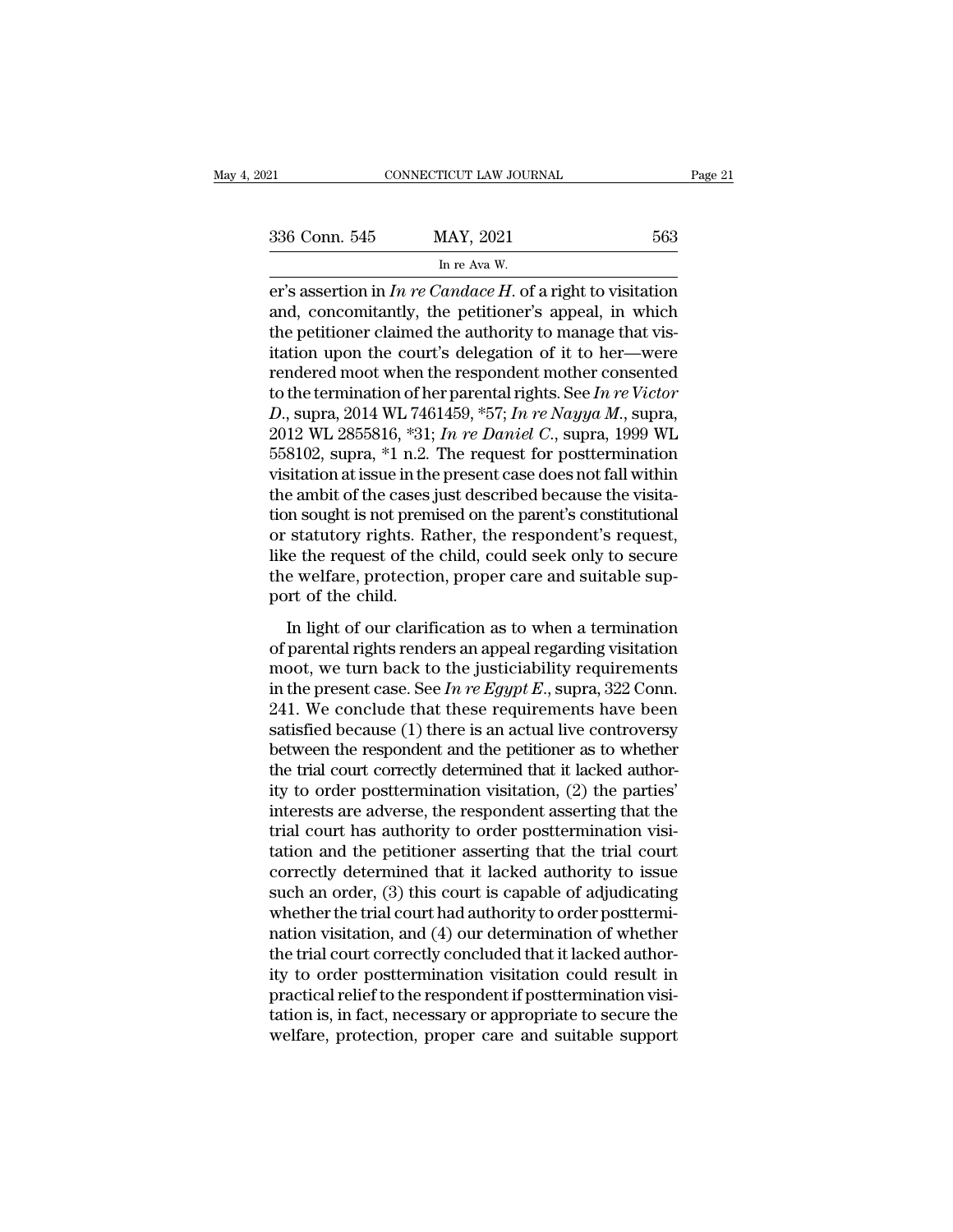|     | CONNECTICUT LAW JOURNAL                                    |               | May 4, 2021 |
|-----|------------------------------------------------------------|---------------|-------------|
| 564 | MAY, 2021                                                  | 336 Conn. 545 |             |
|     | In re Ava W.                                               |               |             |
|     | of the child. See id. Finally, no intervening circumstance |               |             |

CONNECTICUT LAW JOURNAL May 4, 2021<br>564 MAY, 2021 336 Conn. 545<br>In re Ava W.<br>of the child. See id. Finally, no intervening circumstance<br>has arisen during the pendency of the appeal that has<br>resolved the issue of posttermin MAY, 2021 336 Conn. 545<br>
In re Ava W.<br>
of the child. See id. Finally, no intervening circumstance<br>
has arisen during the pendency of the appeal that has<br>
resolved the issue of posttermination visitation or ren-MAY, 2021 336 Conn. 545<br>
In re Ava W.<br>
of the child. See id. Finally, no intervening circumstance<br>
has arisen during the pendency of the appeal that has<br>
resolved the issue of posttermination visitation or ren-<br>
dered it i MAY, 2021 336 Conn. 545<br>
In re Ava W.<br>
of the child. See id. Finally, no intervening circumstance<br>
has arisen during the pendency of the appeal that has<br>
resolved the issue of posttermination visitation or ren-<br>
dered it i Finance Controller Controller<br>
of the child. See id. Finance Assume the presolved the issue of podered it insignificant. Assue is not moot. Last, the petitioner asserts that the respondent lacks<br>
Solved the issue of posttermination visitation or ren-<br>
The respondent lacks<br>
Suart, the petitioner asserts that the respondent lacks<br>
anding to appeal from the postt

resolved the issue of posttermination visitation or rendered it insignificant. Accordingly, we conclude that the<br>issue is not moot.<br>C<br>Last, the petitioner asserts that the respondent lacks<br>standing to appeal from the postt dered it insignificant. Accordingly, we conclude that the<br>issue is not moot.<br>C<br>Last, the petitioner asserts that the respondent lacks<br>standing to appeal from the posttermination visitation<br>order because "actions . . . in j issue is not moot.<br>
C<br>
Last, the petitioner asserts that the respondent lacks<br>
standing to appeal from the posttermination visitation<br>
order because "actions . . . in juvenile matters" are<br>
not automatically stayed pursua C<br>
Last, the petitioner asserts that the respondent lacks<br>
standing to appeal from the posttermination visitation<br>
order because "actions . . . in juvenile matters" are<br>
not automatically stayed pursuant to Practice Book<br> Last, the petitioner asserts that the respondent lacks<br>standing to appeal from the posttermination visitation<br>order because "actions  $\ldots$  in juvenile matters" are<br>not automatically stayed pursuant to Practice Book<br> $\S$  6 Last, the petitioner asserts that the respondent lacks<br>standing to appeal from the posttermination visitation<br>order because "actions  $\ldots$  in juvenile matters" are<br>not automatically stayed pursuant to Practice Book<br>§ 61-1 standing to appeal from the posttermination visitation<br>order because "actions . . . in juvenile matters" are<br>not automatically stayed pursuant to Practice Book<br> $\S 61-11$ ,<sup>9</sup> and the respondent failed to seek or to obtain<br> order because "actions . . . in juvenile matters" are<br>not automatically stayed pursuant to Practice Book<br>§ 61-11,<sup>9</sup> and the respondent failed to seek or to obtain<br>a discretionary stay of the termination judgment pursu-<br>a not automatically stayed pursuant to Practice E<br>§ 61-11,<sup>9</sup> and the respondent failed to seek or to ob<br>a discretionary stay of the termination judgment pu<br>ant to Practice Book § 61-12.<sup>10</sup> The petitioner<br>asserts that the The provisions of the termination judgment pursulated to Practice Book § 61-12.<sup>10</sup> The petitioner also serts that the respondent lacks standing because she lied to appeal from the trial court's judgment terminating her p a discretionary stay of the termination judgment pursument and the respondent lacks standing because she failed to appeal from the trial court's judgment termination her parental rights. We are unpersuaded.<br>The provisions

and to Tractice Book § 01-12. The petriodict also<br>asserts that the respondent lacks standing because she<br>failed to appeal from the trial court's judgment terminat-<br>ing her parental rights. We are unpersuaded.<br>The provision failed to appeal from the trial court's judgment terminating her parental rights. We are unpersuaded.<br>The provisions of our rules of practice that permit a<br>parent to seek a discretionary stay of execution during<br>an appeal rance to appear nont the trial court's judgment terminating her parental rights. We are unpersuaded.<br>The provisions of our rules of practice that permit a<br>parent to seek a discretionary stay of execution during<br>an appeal o The provisions of our rules of practice that permit a<br>parent to seek a discretionary stay of execution during<br>an appeal of the trial court's judgment terminating<br>parental rights do not apply to the respondent because<br>she d The provisions of our rules of practice that permit a<br>parent to seek a discretionary stay of execution during<br>an appeal of the trial court's judgment terminating<br>parental rights do not apply to the respondent because<br>she d parent to seek a discretionary stay of execution during<br>an appeal of the trial court's judgment terminating<br>parental rights do not apply to the respondent because<br>she does not seek to delay enforcement of the termina-<br>tion an appeal of the trial court's judgment terminating<br>parental rights do not apply to the respondent because<br>she does not seek to delay enforcement of the termina-<br>tion order. By appealing, she seeks an entirely different<br>re parental rights do not apply to the respondent because<br>she does not seek to delay enforcement of the termina-<br>tion order. By appealing, she seeks an entirely different<br>remedy—the trial court's consideration of posttermina remedy—the trial court's consideration of posttermination visitation that "would be appropriate to secure the child's welfare, protection, proper care and suitable support." As we previously stated, posttermination visi-<br> tion visitation that "would be appropriate to secure the child's welfare, protection, proper care and suitable support." As we previously stated, posttermination visi-<br><sup>9</sup> Practice Book § 61-11 (a) provides in relevant pa

child's welfare, protection, proper care and suitable support." As we previously stated, posttermination visi-<br>
<sup>9</sup> Practice Book § 61-11 (a) provides in relevant part that "proceedings to enforce or carry out the judgmen support." As we previously stated, posttermination visi-<br>
<sup>9</sup> Practice Book § 61-11 (a) provides in relevant part that "proceedings to<br>
enforce or carry out the judgment or order shall be automatically stayed<br>
until the t Practice Book § 61-11 (a) provides in relevant part that "proceedings to<br><sup>9</sup> Practice Book § 61-11 (a) provides in relevant part that "proceedings to<br>force or carry out the judgment or order shall be automatically stayed<br> enforce or carry out the judgment or order shall be automatically stayed until the time to file an appeal has expired. If an appeal is filed, such proceedings shall be stayed until the final determination of the cause. . enforce or carry out the judgment or order shall be automatically stayed until the time to file an appeal has expired. If an appeal is filed, such proceedings shall be stayed until the final determination of the cause. .

proceedings shall be stayed until the final determination of the cause. . . ."<br>Section 61-11 contains several exceptions to this general rule, including<br>that "there shall be no automatic stay in actions . . . in juvenile Section 61-11 contains several exceptions to this general rule, including<br>that "there shall be no automatic stay in actions . . . in juvenile matters<br>. . . ." Practice Book § 61-11 (b).<br><sup>10</sup> Practice Book § 61-12 provides be the fill be no automatic stay in actions . . . in juvenile matters . . . " Practice Book § 61-11 (b).<br>
<sup>10</sup> Practice Book § 61-12 provides in relevant part: "In noncriminal matters in which the automatic stay provision <sup>10</sup> Practice Book § 61-12 provides in relevant part: "In noncriminal matters in which the automatic stay provisions of Section 61-11 are not applicable and in which there are no statutory stay provisions, any motion for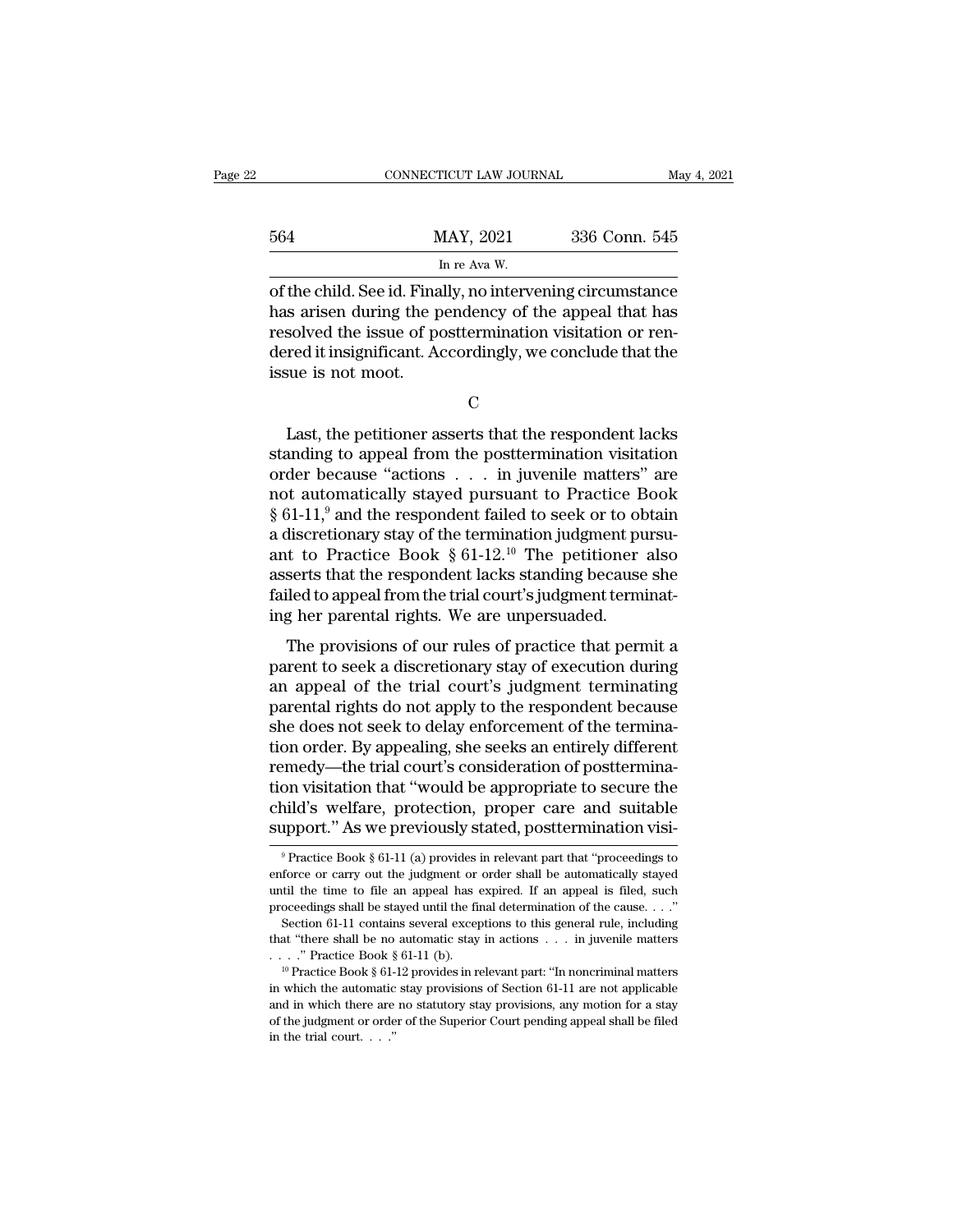| 336 Conn. 545 |  |
|---------------|--|
|               |  |

| FICUT LAW JOUF |
|----------------|
|                |
|                |
|                |
| MAY, 2021      |
| In re Ava W.   |
|                |
| rom pretern    |

EXECTIVE CONNECTICUT LAW JOURNAL Page 23<br>
336 Conn. 545 MAY, 2021 565<br>
In re Ava W.<br>
tation orders differ from pretermination visitation<br>
orders because they are not premised on an individual's<br>
constitutional or statutory 336 Conn. 545 MAY, 2021 565<br>
In re Ava W.<br>
tation orders differ from pretermination visitation<br>
orders because they are not premised on an individual's<br>
constitutional or statutory rights as a parent. Posttermination<br>
pati 336 Conn. 545 MAY, 2021 565<br>
In re Ava W.<br>
tation orders differ from pretermination visitation<br>
orders because they are not premised on an individual's<br>
constitutional or statutory rights as a parent. Posttermi-<br>
nation vi 336 Conn. 545 MAY, 2021 565<br>
In re Ava W.<br>
tation orders differ from pretermination visitation<br>
orders because they are not premised on an individual's<br>
constitutional or statutory rights as a parent. Posttermination visit In re Ava W.<br>
In re Ava W.<br>
In the Ava W.<br>
In the Ava W.<br>
In the Ava W.<br>
In the Ava W.<br>
In the Ava W.<br>
In the Ava W.<br>
In the Premised on an individual's<br>
constitutional or statutory rights as a parent. Posttermi-<br>
nation v  $\frac{1}{2}$  in re Ava w.<br>
tation orders differ from pretermination visitation<br>
orders because they are not premised on an individual's<br>
constitutional or statutory rights as a parent. Posttermi-<br>
nation visitation orders al tation orders differ from pretermination visitation<br>orders because they are not premised on an individual's<br>constitutional or statutory rights as a parent. Posttermi-<br>nation visitation orders also serve a different functio orders because they are not premised on an individual's<br>constitutional or statutory rights as a parent. Posttermi-<br>nation visitation orders also serve a different function.<br>See *Michaud* v. Wawruck, 209 Conn. 407, 413, 551 constitutional or statutory rights as a parent. Posttermination visitation orders also serve a different function.<br>See *Michaud* v. Wawruck, 209 Conn. 407, 413, 551 A.2d<br>738 (1988) ("[o]ur statutes recognize that visitati nation visitation orders also serve a different function.<br>See *Michaud* v. Wawruck, 209 Conn. 407, 413, 551 A.2d<br>738 (1988) ("[o]ur statutes recognize that visitation<br>encompasses considerations that differ from those that See *Michaud* v. Wawruck, 209 Conn. 407, 413, 551 A.2d<br>738 (1988) ("[o]ur statutes recognize that visitation<br>encompasses considerations that differ from those that<br>govern custody, guardianship or parental status"). Prior<br> 738 (1988) ("[o]ur statutes recognize that visitation<br>encompasses considerations that differ from those that<br>govern custody, guardianship or parental status"). Prior<br>to termination, the goal of visitation is reunification encompasses considerations that differ from those that<br>govern custody, guardianship or parental status"). Prior<br>to termination, the goal of visitation is reunification;<br>see General Statutes § 17a-112 (j);<sup>11</sup> and visitati govern custody, guardianship or parental status"). Prior<br>to termination, the goal of visitation is reunification;<br>see General Statutes  $\S 17a-112 (j);$ <sup>11</sup> and visitation is<br>mandated pursuant to  $\S 17a-10a$ . See part II B o to termination, the goal of visitation is reunification;<br>see General Statutes § 17a-112 (j);<sup>11</sup> and visitation is<br>mandated pursuant to § 17a-10a. See part II B of this<br>opinion. After termination, the goal is not reunific see General Statutes § 17a-112 (j);<sup>11</sup> and visitation is<br>mandated pursuant to § 17a-10a. See part II B of this<br>opinion. After termination, the goal is not reunification,<br>and visitation is not mandated pursuant to any sta mandated pursuant to  $\S$  17a-10a. See part II B of this<br>opinion. After termination, the goal is not reunification,<br>and visitation is not mandated pursuant to any statute.<br>Rather, according to the respondent, some possible opinion. After termination, the goal is not reunification,<br>and visitation is not mandated pursuant to any statute.<br>Rather, according to the respondent, some possible<br>goals of posttermination visitation could be to "main-<br>t and visitation is not mandated pursuant to any statute.<br>Rather, according to the respondent, some possible<br>goals of posttermination visitation could be to "main-<br>tain ongoing contact with a biological parent" or "to<br>preven Rather, according to the respondent, some possible<br>goals of posttermination visitation could be to "maintain ongoing contact with a biological parent" or "to<br>prevent the sudden and harmful destruction of existing<br>familial goals of posttermination visitation could be to "maintain ongoing contact with a biological parent" or "to prevent the sudden and harmful destruction of existing familial bonds important to the child's welfare." For examp tain ongoing contact with a biological parent" or "to<br>prevent the sudden and harmful destruction of existing<br>familial bonds important to the child's welfare." For<br>example, the respondent cites a case in which the Mas-<br>sac prevent the sudden and harmful destruction of existing<br>familial bonds important to the child's welfare." For<br>example, the respondent cites a case in which the Mas-<br>sachusetts Supreme Judicial Court stated that the child<br>"s familial bonds important to the child's welfare." For<br>example, the respondent cites a case in which the Mas-<br>sachusetts Supreme Judicial Court stated that the child<br>"should have postadoption (and posttermination) con-<br>tac example, the respondent cites a case in which the Massachusetts Supreme Judicial Court stated that the child<br>
"should have postadoption (and posttermination) contact with the father in the form of at least two face-to-<br>
f sachusetts Supreme Judicial Court stated that the child<br>
"should have postadoption (and posttermination) con-<br>
tact with the father in the form of at least two face-to-<br>
face visits per year  $\ldots$ ." In re Adoption of Rico "should have postadoption (and posttermination) con-<br>tact with the father in the form of at least two face-to-<br>face visits per year  $\ldots$ ." In re Adoption of Rico, 453<br>Mass. 749, 756, 905 N.E.2d 552 (2009). That kind of o tact with the father in the form of at least two face-to-<br>face visits per year . . . . " In re Adoption of Rico, 453<br>Mass. 749, 756, 905 N.E.2d 552 (2009). That kind of order<br>differs dramatically in purpose and, perhaps, Mass. 749, 756, 905 N.E.2d 552 (2009). That kind of order<br>differs dramatically in purpose and, perhaps, frequency<br>from visitation established to avoid harm to the parent-<br>child relationship should termination never occur differs dramatically in purpose and, perhaps, frequency<br>from visitation established to avoid harm to the parent-<br>child relationship should termination never occur and<br>the parent and child be reunified. See In re Daniel C. from visitation established to avoid harm to the parent-<br>child relationship should termination never occur and<br>the parent and child be reunified. See In re Daniel C.,<br>63 Conn. App. 339, 369, 776 A.2d 487 (2001) (trial cou child relationship should termination never occur and<br>the parent and child be reunified. See *In re Daniel C.*,<br>63 Conn. App. 339, 369, 776 A.2d 487 (2001) (trial court<br>ordered weekly two hour visitation under supervision rdered weekly two hour visitation under supervision<br>f department). Consequently, a rule requiring the<br>spondent in the present case to have sought a stay<br>f execution to delay enforcement of the judgment ter-<br> $\frac{11}{10}$  Ge of department). Consequently, a rule requiring the<br>respondent in the present case to have sought a stay<br>of execution to delay enforcement of the judgment ter-<br> $\frac{11}{11}$  General Statutes § 17a-112 (j) provides in relevan

respondent in the present case to have sought a stay<br>of execution to delay enforcement of the judgment ter-<br> $\frac{11}{10}$  General Statutes § 17a-112 (j) provides in relevant part: "The Superior<br>Court . . . may grant a petit Families has made reasonable efforts to locate the parent and to reunify<br>the different court . . . may grant a petition filed pursuant to this section if it finds by<br>clear and convincing evidence that (1) the Department o <sup>11</sup> General Statutes § 17a-112 (j) provides in relevant part: "The Superior Court . . . may grant a petition filed pursuant to this section if it finds by clear and convincing evidence that (1) the Department of Children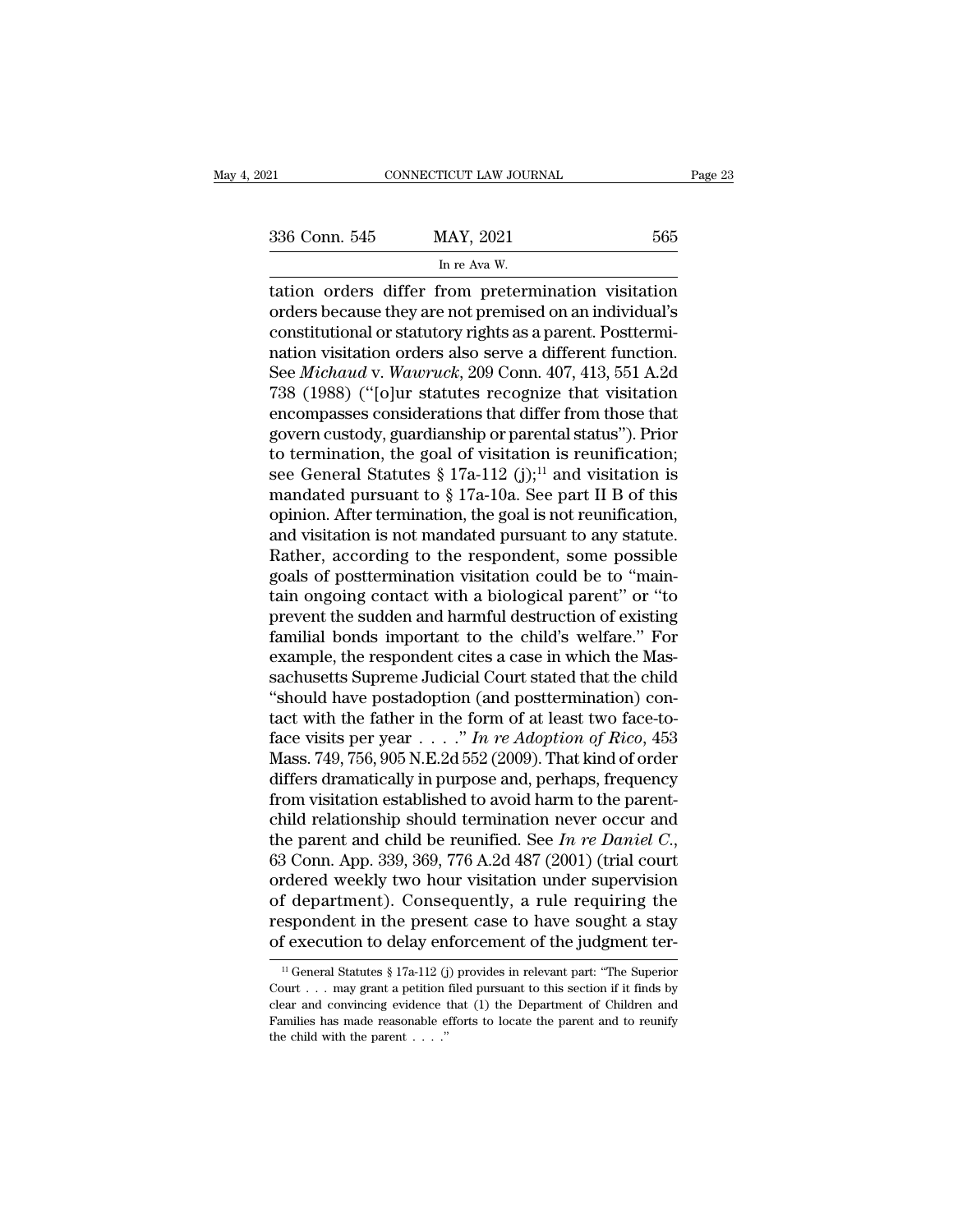|     | CONNECTICUT LAW JOURNAL | May 4, 2021   |  |
|-----|-------------------------|---------------|--|
|     |                         |               |  |
| 566 | MAY, 2021               | 336 Conn. 545 |  |
|     | In re Ava W.            |               |  |

CONNECTICUT LAW JOURNAL<br>
MAY, 2021 336 Conn. 545<br>
In re Ava W.<br>
minating her parental rights would have served no pur-<br>
pose. The respondent, by not appealing from the termination<br>
mation indepent accorded the court's dete 566 MAY, 2021 336 Conn. 545<br>
In re Ava W.<br>
minating her parental rights would have served no pur-<br>
pose. The respondent, by not appealing from the termi-<br>
mation judgment, accepted the court's determination<br>
that terminati  $\frac{\text{MAX, 2021}}{\ln \text{re Ava W.}}$ <br>
In re Ava W.<br>
minating her parental rights would have served no purpose. The respondent, by not appealing from the termination judgment, accepted the court's determination that termination—not  $\frac{\text{MAX, 2021}}{\text{In re Ava W.}}$ <br>
In re Ava W.<br>
minating her parental rights would have served no pur-<br>
pose. The respondent, by not appealing from the termi-<br>
nation judgment, accepted the court's determination<br>
that terminatio In re Ava W.<br>
In re Ava W.<br>
minating her parental rights would have served no pur-<br>
pose. The respondent, by not appealing from the termi-<br>
nation judgment, accepted the court's determination<br>
that termination—not reunific minating her parental rights would have served no purpose. The respondent, by not appealing from the termination judgment, accepted the court's determination that termination—not reunification—is in the child's best inter minating her parental rights would have served no pur-<br>pose. The respondent, by not appealing from the termi-<br>nation judgment, accepted the court's determination<br>that termination—not reunification—is in the child's<br>best in pose. The respondent, by not appealing from the termination judgment, accepted the court's determination<br>that termination—not reunification—is in the child's<br>best interest. That acknowledgment, however, does not<br>foreclose nation judgment, accepted the<br>that termination—not reunifica<br>best interest. That acknowledgm<br>foreclose the possibility that so<br>visitation—posttermination—mig<br>priate to secure the child's welf<br>care and suitable support."<br>Th st interest. That acknowledgment, however, does not<br>reclose the possibility that some alternative form of<br>sitation—posttermination—might potentially be "appro-<br>iate to secure the child's welfare, protection, proper<br>re and foreclose the possibility that some alternative form of<br>visitation—posttermination—might potentially be "appro-<br>priate to secure the child's welfare, protection, proper<br>care and suitable support."<br>The petitioner, in suppor

visitation—posttermination—might potentially be "appropriate to secure the child's welfare, protection, proper<br>care and suitable support."<br>The petitioner, in support of her position, relies on<br>an Appellate Court case,  $In re$ priate to secure the child's welfare, protection, proper<br>care and suitable support."<br>The petitioner, in support of her position, relies on<br>an Appellate Court case,  $In re Amy H., 56$  Conn. App.<br>55, 742 A.2d 372 (1999), that she c care and suitable support."<br>
The petitioner, in support of her position, relies on<br>
an Appellate Court case,  $In re Amy H., 56$  Conn. App.<br>
55, 742 A.2d 372 (1999), that she claims stands for the<br>
proposition that, "if a terminat The petitioner, in support of her position, relies on<br>an Appellate Court case, *In re Amy H*., 56 Conn. App.<br>55, 742 A.2d 372 (1999), that she claims stands for the<br>proposition that, "if a terminated parent wants to chal-The petitioner, in support of her position, relies on<br>an Appellate Court case, *In re Amy H*., 56 Conn. App.<br>55, 742 A.2d 372 (1999), that she claims stands for the<br>proposition that, "if a terminated parent wants to chalan Appellate Court case,  $In$   $re$   $Amy$   $H$ , 56 Conn. App.<br>55, 742 A.2d 372 (1999), that she claims stands for the<br>proposition that, "if a terminated parent wants to chal-<br>lenge an order of the trial court regarding visitat bb, 742 A.2d 372 (1999), that she claims stands for the<br>proposition that, "if a terminated parent wants to chal-<br>lenge an order of the trial court regarding visitation,<br>she must not only challenge the judgment terminating<br> proposition that, "if a terminated parent wants to challenge an order of the trial court regarding visitation, she must not only challenge the judgment terminating her parental rights by appealing from it, but she must al lenge an order of the trial court regarding visitation,<br>
she must not only challenge the judgment terminating<br>
her parental rights by appealing from it, but she must<br>
also obtain a stay of that judgment." In *In re Amy*<br> she must not only challenge the judgment terminating<br>her parental rights by appealing from it, but she must<br>also obtain a stay of that judgment." In *In re Amy*<br> $H$ , the trial court, upon ordering termination of the<br>respo her parental rights by appealing from it, but she must<br>also obtain a stay of that judgment." In *In re Amy*<br> $H$ ., the trial court, upon ordering termination of the<br>respondent father's parental rights, ordered, sua sponte, also obtain a stay of that judgment." In *In re Amy*<br>*H*., the trial court, upon ordering termination of the<br>respondent father's parental rights, ordered, sua sponte,<br>that "no visitation would be granted pending appellate *H*., the trial court, upon ordering termination of the<br>respondent father's parental rights, ordered, sua sponte,<br>that "no visitation would be granted pending appellate<br>resolution of the case . . . ." In re Amy H., supra, respondent father's parental rights, ordered, sua sponte,<br>that "no visitation would be granted pending appellate<br>resolution of the case . . . ." In re Amy H., supra, 61.<br>After he filed his appeal, the respondent father fa that "no visitation would be granted pending appellate<br>resolution of the case . . . ." In re Amy H., supra, 61.<br>After he filed his appeal, the respondent father failed<br>to move for a stay of execution, and the Appellate Co resolution of the case  $\ldots$  *In re Amy H.*, supra, 61.<br>After he filed his appeal, the respondent father failed<br>to move for a stay of execution, and the Appellate Court<br>therefore concluded that he could not challenge the<br> After he filed his appeal, the respondent father failed<br>to move for a stay of execution, and the Appellate Court<br>therefore concluded that he could not challenge the<br>visitation order as a result of his failure to seek a sta to move for a stay of execution, and the Appellate Court<br>therefore concluded that he could not challenge the<br>visitation order as a result of his failure to seek a stay.<br>Id. As in *In re Candace H*., the trial court's term therefore concluded that he could not challenge the<br>visitation order as a result of his failure to seek a stay.<br>Id. As in *In re Candace H*., the trial court's termination<br>of parental rights in *In re Amy H*. rendered the visitation order as a result of his failure to seek a stay.<br>Id. As in *In re Candace H*., the trial court's termination<br>of parental rights in *In re Amy H*. rendered the *preter-*<br>*mination* visitation issue moot because Id. As in *In re Candace H*., the trial court's termination<br>of parental rights in *In re Amy H*. rendered the *preter-*<br>*mination* visitation issue moot because the right to<br>continue visitation during an appeal, premised of parental rights in *In re Amy H*. rendered the *preter-*<br>mination visitation issue moot because the right to<br>continue visitation during an appeal, premised on con-<br>stitutional and statutory parental rights, was extin-<br> mination visitation issue moot because the right to<br>continue visitation during an appeal, premised on con-<br>stitutional and statutory parental rights, was extin-<br>guished when the respondent father's parental rights<br>were ter continue visitation during an appeal, premised on constitutional and statutory parental rights, was extinguished when the respondent father's parental rights were terminated and no stay of execution was entered. That concl stitutional and statutory parental rights, was extinguished when the respondent father's parental rights were terminated and no stay of execution was entered. That conclusion does not answer the question in the present cas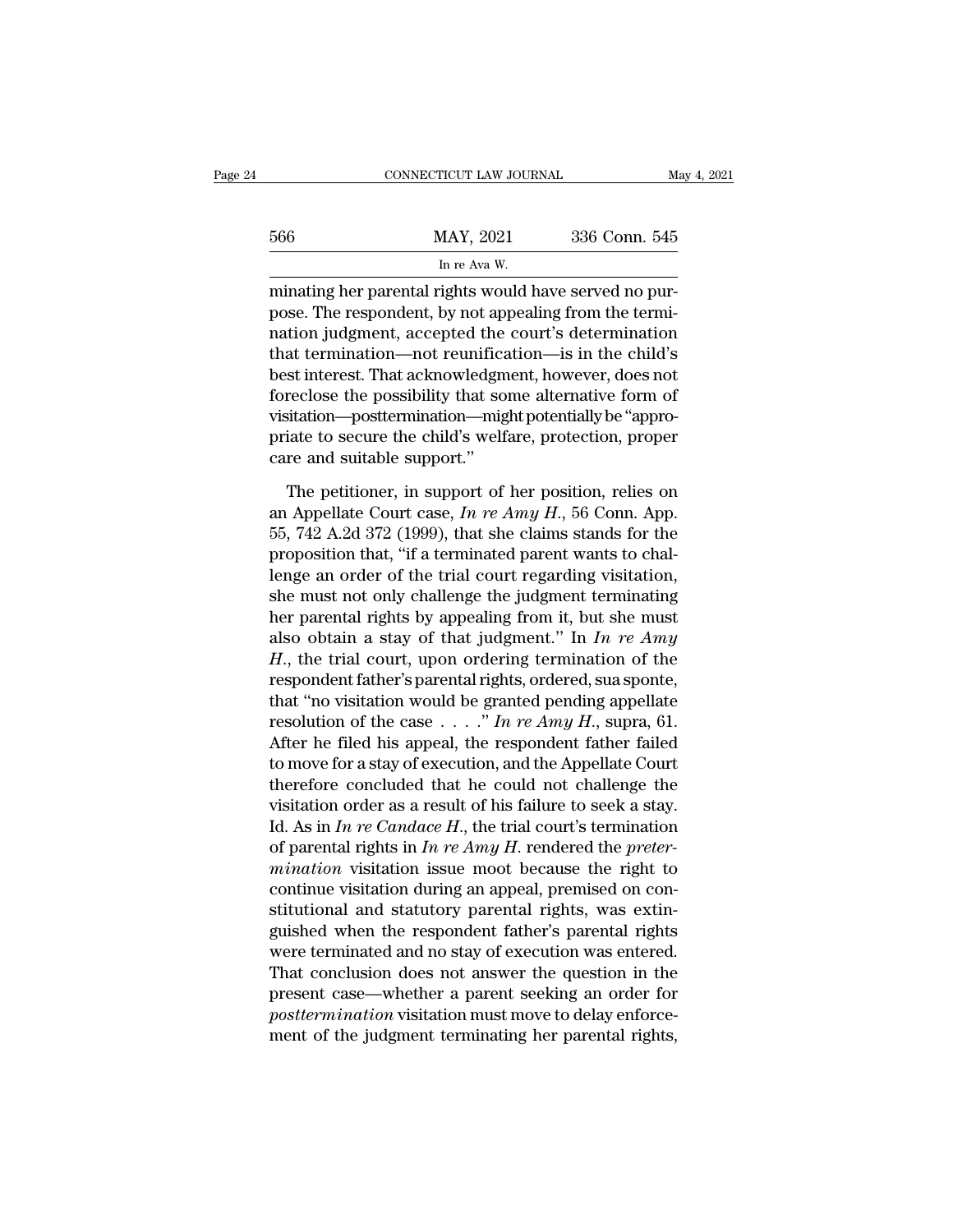| )21                | CONNECTICUT LAW JOURNAL                                                                                                                                                   | Page 25 |
|--------------------|---------------------------------------------------------------------------------------------------------------------------------------------------------------------------|---------|
|                    |                                                                                                                                                                           |         |
| 336 Conn. 545      | MAY, 2021                                                                                                                                                                 | 567     |
|                    | In re Ava W.                                                                                                                                                              |         |
| we must implement. | and In re Amy H. therefore does not dictate the rule                                                                                                                      |         |
|                    | Another reason for declining to adopt a rule requiring<br>a parent to seek a stay of the judgment of termination<br>of parantal rights is that it would apsourage further |         |

336 Conn. 545 MAY, 2021 567<br>
In re Awa W.<br>
and *In re Amy H*. therefore does not dictate the rule<br>
we must implement.<br>
Another reason for declining to adopt a rule requiring<br>
a parent to seek a stay of the judgment of ter In re Ava W.<br>
and In re Amy H. therefore does not dictate the rule<br>
we must implement.<br>
Another reason for declining to adopt a rule requiring<br>
a parent to seek a stay of the judgment of termination<br>
of parental rights is and *In re Amy H*. therefore does not dictate the rule<br>we must implement.<br>Another reason for declining to adopt a rule requiring<br>a parent to seek a stay of the judgment of termination<br>of parental rights is that it would e and *In Te Amy 11*. therefore does not dictate the rule<br>we must implement.<br>Another reason for declining to adopt a rule requiring<br>a parent to seek a stay of the judgment of termination<br>of parental rights is that it would we must implement.<br>
Another reason for declining to adopt a rule requiring<br>
a parent to seek a stay of the judgment of termination<br>
of parental rights is that it would encourage further<br>
litigation on the issue of terminat Another reason for declining to adopt a rule requiring<br>a parent to seek a stay of the judgment of termination<br>of parental rights is that it would encourage further<br>litigation on the issue of termination in cases in which<br>t a parent to seek a stay of the judgment of termination<br>of parental rights is that it would encourage further<br>litigation on the issue of termination in cases in which<br>the trial court already has determined that termination<br> of parental rights is that it would encourage further<br>litigation on the issue of termination in cases in which<br>the trial court already has determined that termination<br>is in the best interest of the child and no one dispute litigation on the issue of termination in cases in which<br>the trial court already has determined that termination<br>is in the best interest of the child and no one disputes<br>that determination. If the only relief sought on app the trial court already has determined that termination<br>is in the best interest of the child and no one disputes<br>that determination. If the only relief sought on appeal<br>is posttermination visitation, then requiring a paren is in the best interest of the child and no one disputes<br>that determination. If the only relief sought on appeal<br>is posttermination visitation, then requiring a parent to<br>seek review of the termination decision or a stay o that determination. If the only relief sought on appeal<br>is posttermination visitation, then requiring a parent to<br>seek review of the termination decision or a stay of that<br>judgment merely to preserve the possibility of pur is posttermination visitation, then requiring a parent to<br>seek review of the termination decision or a stay of that<br>judgment merely to preserve the possibility of pursuing<br>posttermination visitation wastes judicial resourc seek review of the termination decision or a stay of that<br>judgment merely to preserve the possibility of pursuing<br>posttermination visitation wastes judicial resources and<br>thwarts the ultimate goal in any juvenile matter—en judgment merely to preserve the possibility of pursuing<br>posttermination visitation wastes judicial resources and<br>thwarts the ultimate goal in any juvenile matter—ensur-<br>ing the welfare of the child. Neither the respondent posttermination visitation wastes judicial resources and<br>thwarts the ultimate goal in any juvenile matter—ensur-<br>ing the welfare of the child. Neither the respondent nor<br>counsel for the child in the present case contests t thwarts the ultimate goal in any juvenile matter—ensuring the welfare of the child. Neither the respondent nor<br>counsel for the child in the present case contests that<br>the trial court properly terminated the respondent's<br>pa ing the welfare of the child. Neither the respondent nor counsel for the child in the present case contests that<br>the trial court properly terminated the respondent's<br>parental rights. There is no dispute as to that issue, n counsel for the child in the present case contests that<br>the trial court properly terminated the respondent's<br>parental rights. There is no dispute as to that issue, no<br>justiciable controversy, and no reason to require the<br>r the trial court properly terminated the responental rights. There is no dispute as to tha<br>justiciable controversy, and no reason to r<br>respondent to appeal from that judgment. T<br>versy centers exclusively on whether the<br>had Felical Fights. There is no dispute as to that issue, no<br>sticiable controversy, and no reason to require the<br>spondent to appeal from that judgment. The contro-<br>rsy centers exclusively on whether the trial court<br>of the auth pusticiable controversy, and no reason to require the<br>respondent to appeal from that judgment. The contro-<br>versy centers exclusively on whether the trial court<br>had the authority to order posttermination visitation<br>between

For the purpose of reunification is also approximately to the purpose of reuniform is a concluded that pretermination is not in the best interest of the child, and, in many of those cases, posttermination visitation is not versy centers exclusively on whether the that could<br>had the authority to order posttermination visitation<br>between the child and the respondent.<br>We acknowledge that there are cases in which the<br>trial court has concluded tha the during to order postternination visitation<br>between the child and the respondent.<br>We acknowledge that there are cases in which the<br>trial court has concluded that pretermination visitation<br>for the purpose of reunificatio between the child and the respondent.<br>We acknowledge that there are cases in which the<br>trial court has concluded that pretermination visitation<br>for the purpose of reunification is not in the best interest<br>of the child, and We acknowledge that there are cases in which the<br>trial court has concluded that pretermination visitation<br>for the purpose of reunification is not in the best interest<br>of the child, and, in many of those cases, postterminatrial court has concluded that pretermination visitation<br>for the purpose of reunification is not in the best interest<br>of the child, and, in many of those cases, posttermina-<br>tion visitation similarly might not be appropria for the purpose of reunification is not in the best interest<br>of the child, and, in many of those cases, posttermina-<br>tion visitation similarly might not be appropriate to<br>secure the child's welfare, protection, proper care of the child, and, in many of those cases, posttermination visitation similarly might not be appropriate to secure the child's welfare, protection, proper care and suitable support. That reality does not, however, factor i tion visitation similarly might not be appropriate to<br>secure the child's welfare, protection, proper care and<br>suitable support. That reality does not, however, factor<br>into an evaluation of whether this court has jurisdicti secure the child's welfare, protection, proper care and<br>suitable support. That reality does not, however, factor<br>into an evaluation of whether this court has jurisdiction<br>over the respondent's appeal. The respondent has ov suitable support. That reality does not, however, factor<br>into an evaluation of whether this court has jurisdiction<br>over the respondent's appeal. The respondent has over-<br>come the two jurisdictional hurdles of aggrievement<br> into an evaluation of whether this court has jurisd<br>over the respondent's appeal. The respondent has<br>come the two jurisdictional hurdles of aggrieve<br>and mootness, and we retain subject matter jurisd<br>over whether the trial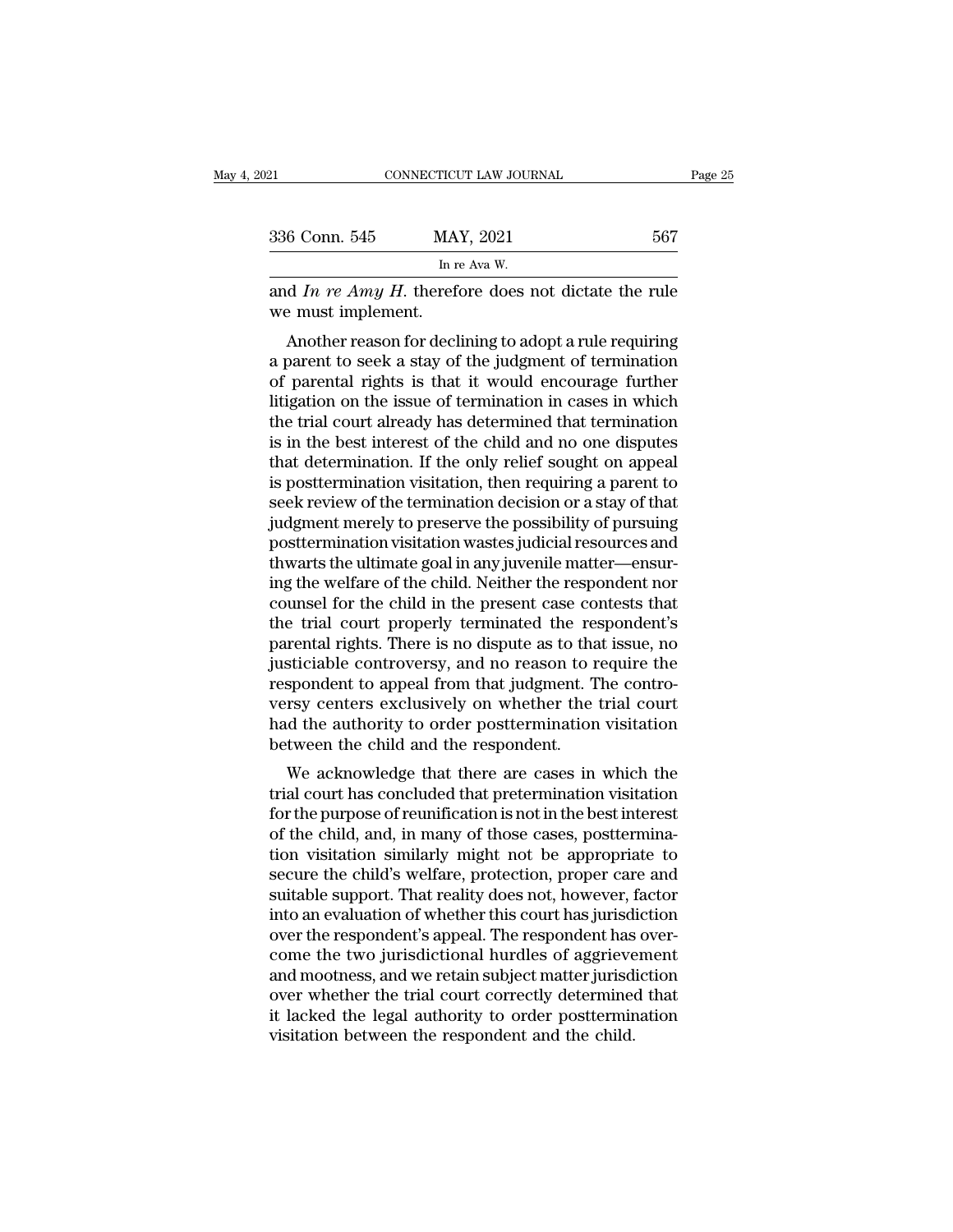|     | CONNECTICUT LAW JOURNAL | May 4, 2021   |  |
|-----|-------------------------|---------------|--|
| 568 | MAY, 2021               | 336 Conn. 545 |  |
|     | In re Ava W.            |               |  |
|     |                         |               |  |

the respondent is appeal, we turn to her argument that<br>the respondent's appeal, we turn to her argument that<br>the trial court incorrectly determined that it lacked<br>authority to order posttermination visitation pursuant  $\frac{\text{MAX, } 2021}{\text{In } \text{re Ava W.}}$ <br>
III<br>
Having concluded that this court has jurisdiction over<br>
the respondent's appeal, we turn to her argument that<br>
the trial court incorrectly determined that it lacked<br>
authority to order In re Ava W.<br>
III<br>
Having concluded that this court has jurisdiction over<br>
the respondent's appeal, we turn to her argument that<br>
the trial court incorrectly determined that it lacked<br>
authority to order posttermination vi III<br>
Having concluded that this court has jurisdiction over<br>
the respondent's appeal, we turn to her argument that<br>
the trial court incorrectly determined that it lacked<br>
authority to order posttermination visitation purs Having concluded that this court has jurisdiction over<br>the respondent's appeal, we turn to her argument that<br>the trial court incorrectly determined that it lacked<br>authority to order posttermination visitation pursuant<br>to i Having concluded that this court has jurisdiction over<br>the respondent's appeal, we turn to her argument that<br>the trial court incorrectly determined that it lacked<br>authority to order posttermination visitation pursuant<br>to the respondent's appeal, we turn to her argument that<br>the trial court incorrectly determined that it lacked<br>authority to order posttermination visitation pursuant<br>to its broad equitable powers. Specifically, the respon-<br>de the trial court incorrectly determined that it lacked<br>authority to order posttermination visitation pursuant<br>to its broad equitable powers. Specifically, the respon-<br>dent contends that (1) pursuant to common law and<br>§ 46b authority to order posttermination visitation pursuant<br>to its broad equitable powers. Specifically, the respon-<br>dent contends that (1) pursuant to common law and<br> $\S$  46b-121 (b) (1), the Superior Court is vested with the<br> to its broad equitable powers. Specifically, the respondent contends that (1) pursuant to common law and  $\S$  46b-121 (b) (1), the Superior Court is vested with the authority to issue *any* order with respect to the welfar dent contends that (1) pursuant to common law and<br>
§ 46b-121 (b) (1), the Superior Court is vested with the<br>
authority to issue *any* order with respect to the welfare<br>
of the child, (2) the trial court misapplied the law  $\S$  46b-121 (b) (1), the Superior Court is vested with the<br>authority to issue *any* order with respect to the welfare<br>of the child, (2) the trial court misapplied the law when<br>it determined that the statutory open adoptio authority to issue *any* order with respect to the welfare<br>of the child, (2) the trial court misapplied the law when<br>it determined that the statutory open adoption provi-<br>sions of § 17a-112 (b) through (h) "constituted th of the child, (2) the trial court misapplied the law when<br>it determined that the statutory open adoption provi-<br>sions of § 17a-112 (b) through (h) "constituted the only<br>permissible means by which the legislature intended<br> it determined that the statutory open adoption provisions of § 17a-112 (b) through (h) "constituted the only permissible means by which the legislature intended the Superior Court to involve itself in matters affecting pos sions of § 17a-112 (b) through (h) "constituted the only<br>permissible means by which the legislature intended<br>the Superior Court to involve itself in matters affecting<br>posttermination contact between a child and a biologi-<br> permissible means by which the legislature intended<br>the Superior Court to involve itself in matters affecting<br>posttermination contact between a child and a biologi-<br>cal parent whose rights [with respect] to the child have<br> the Superior Court to involve itself in matters affecting<br>posttermination contact between a child and a biologi-<br>cal parent whose rights [with respect] to the child have<br>been terminated," and (3) the trial court should hav posttermination contact between a child and a biological parent whose rights [with respect] to the child have<br>been terminated," and (3) the trial court should have<br>considered the posttermination request as part of the<br>term cal parent whose rights [with respect] to the child have<br>been terminated," and (3) the trial court should have<br>considered the posttermination request as part of the<br>termination of parental rights proceeding. The respon-<br>de been terminated," and (3) the trial court should have<br>considered the posttermination request as part of the<br>termination of parental rights proceeding. The respon-<br>dent asks us to reverse the order of the trial court deny-<br> considered the posttermination request as part of the<br>termination of parental rights proceeding. The respon-<br>dent asks us to reverse the order of the trial court deny-<br>ing the request for posttermination visitation and to<br> termination of parental rights proceeding. The respondent asks us to reverse the order of the trial court denying the request for posttermination visitation and to remand the case to that court "to consider whether post-<br>t dent asks us to reverse the order of the trial court deny-<br>ing the request for posttermination visitation and to<br>remand the case to that court "to consider whether post-<br>termination visitation orders would be appropriate ing the request for posttermination visitation and to<br>remand the case to that court "to consider whether post-<br>termination visitation orders would be appropriate to<br>secure the child's welfare, protection, proper care and<br> remand the case to that court "to consider whether post-<br>termination visitation orders would be appropriate to<br>secure the child's welfare, protection, proper care and<br>suitable support." We agree with the respondent that<br>t termination visitation orders would be appropriate to<br>secure the child's welfare, protection, proper care and<br>suitable support." We agree with the respondent that<br>the Superior Court has broad authority to issue postter-<br>mi secure the child's welfare, protection, proper care and<br>suitable support." We agree with the respondent that<br>the Superior Court has broad authority to issue postter-<br>mination visitation orders, that the legislature did no suitable support." We agree with the respondent that<br>the Superior Court has broad authority to issue postter-<br>mination visitation orders, that the legislature did not<br>limit that authority by enacting § 17a-112 (b) through<br> the Superior Court has broad authority to issue postter-<br>mination visitation orders, that the legislature did not<br>limit that authority by enacting  $\S 17a-112$  (b) through<br>(h), and that the trial court is best suited to de mination visitation orders, tha<br>limit that authority by enactin<br>(h), and that the trial court is b<br>in accordance with § 46b-121 (<br>mination visitation would be n<br>to secure the welfare, protectic<br>able support of the child.<br>O of the trial court is best suited to determine,<br>accordance with § 46b-121 (b) (1), whether postter-<br>ination visitation would be necessary or appropriate<br>secure the welfare, protection, proper care and suit-<br>le support of (ii), and that the that court is best suffer to determine,<br>in accordance with § 46b-121 (b) (1), whether postter-<br>mination visitation would be necessary or appropriate<br>to secure the welfare, protection, proper care and su

mination visitation would be necessary or appropriate<br>to secure the welfare, protection, proper care and suit-<br>able support of the child.<br>Our review of the trial court's construction of a stat-<br>ute's limitations on the cou Initiation visitation would be necessary of appropriate<br>to secure the welfare, protection, proper care and suit-<br>able support of the child.<br>Our review of the trial court's construction of a stat-<br>ute's limitations on the c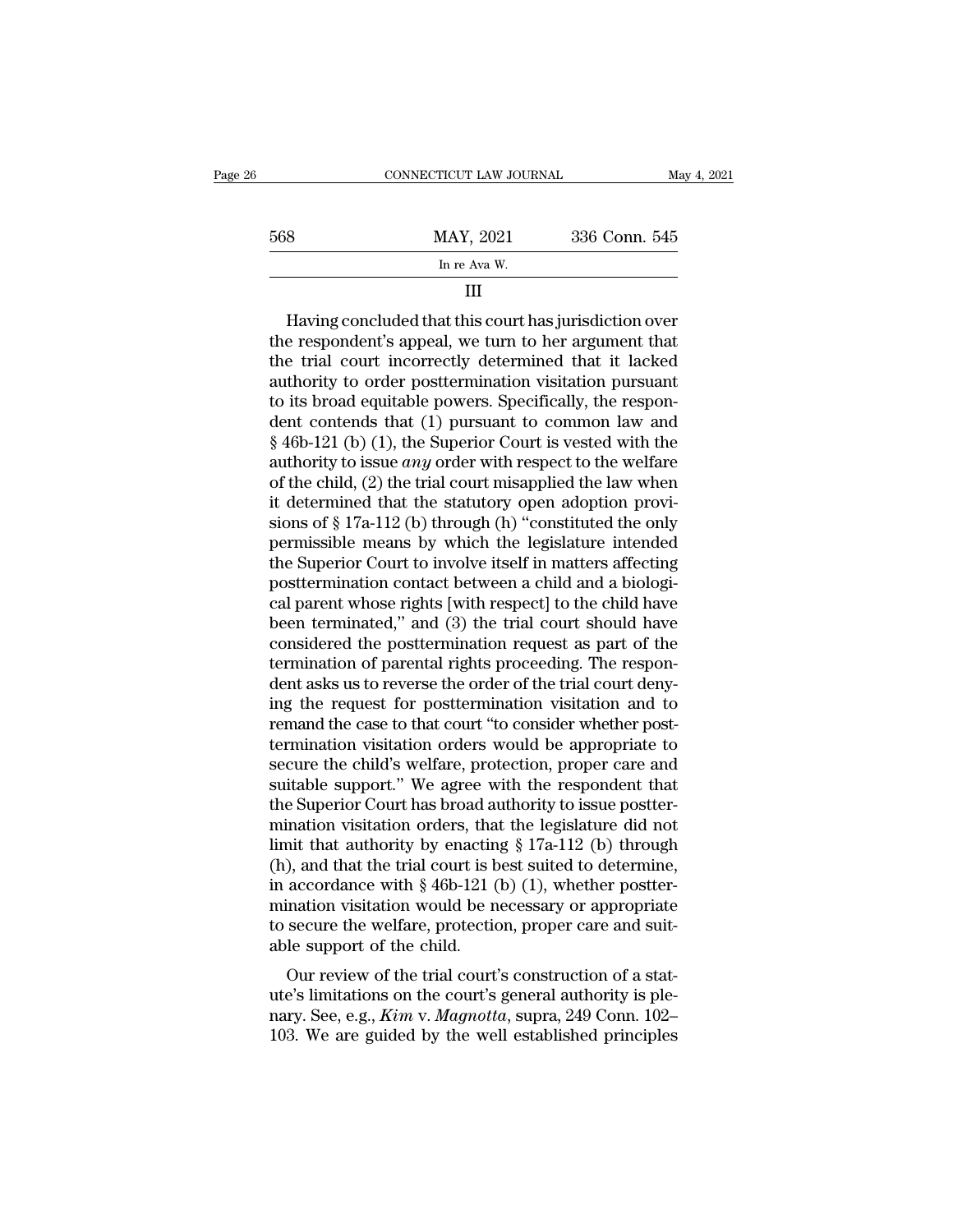| 336 Conn. 545 |  |
|---------------|--|
|               |  |

ricut law jour<br>MAY, 2021<br>In re Ava W.<br>nstruction. Se Eq. consection to the USB of Selection of Selection See, e.g., *Marchesi* v.<br>Board of Selection, 309 Conn. 608, 614–15, 72 A.3d 394 <sup>336</sup> Conn. 545 MAY, 2021 569<br>
<sup>In re Ava W.<br>
governing statutory construction. See, e.g., *Marchesi* v.<br> *Board of Selectmen*, 309 Conn. 608, 614–15, 72 A.3d 394<br>
(2013) (discussing process of ascertaining legislative<br>
in</sup> 336 Conn. 545 MAY, 2021 569<br>
In re Ava W.<br>
governing statutory construction. See, e.g., *Marchesi* v.<br> *Board of Selectmen*, 309 Conn. 608, 614–15, 72 A.3d 394<br>
(2013) (discussing process of ascertaining legislative<br>
inte 336 Conn. 545 MAY, 2021 569<br>
In re Ava W.<br>
governing statutory construction. See, e.g., *Marchesi* v.<br> *Board of Selectmen*, 309 Conn. 608, 614–15, 72 A.3d 394<br>
(2013) (discussing process of ascertaining legislative<br>
inte In re Ava W.<br>
governing statutory construction. See, e.g., *Marchesi* v.<br> *Board of Selectmen*, 309 Conn. 608, 614–15, 72 A.3d 394<br>
(2013) (discussing process of ascertaining legislative<br>
intent pursuant to General Statut in re ava w.<br>
governing statutory construction. See, e.g., *Marchesi* v.<br> *Board of Selectmen*, 309 Conn. 608, 614–15, 72 A.3d 394<br>
(2013) (discussing process of ascertaining legislative<br>
intent pursuant to General Statut governing statutory construction. See, e.g., *Marchesi* v.<br>Board of Selectmen, 309 Conn. 608, 614–15, 72 A.3d 394<br>(2013) (discussing process of ascertaining legislative<br>intent pursuant to General Statutes § 1-2z and noting Board of Selectmen, 309 Conn. 608, 614–15, 72 A.3d 394<br>(2013) (discussing process of ascertaining legislative<br>intent pursuant to General Statutes § 1-2z and noting<br>that, "[w]hen construing a statute, [o]ur fundamental<br>obj (2013) (discussing process of ascertaining legislative<br>intent pursuant to General Statutes § 1-2z and noting<br>that, "[w]hen construing a statute, [o]ur fundamental<br>objective is to ascertain and give effect to the apparent<br> intent pursuant to General Statutes § 1-2z and noting<br>that, "[w]hen construing a statute, [o]ur fundamental<br>objective is to ascertain and give effect to the apparent<br>intent of the legislature" (internal quotation marks om that, "[w]hen construing a statute, [o]ur fundamental<br>objective is to ascertain and give effect to the apparent<br>intent of the legislature" (internal quotation marks omit-<br>ted)). Additionally, to the extent that we must exa objective is to ascertain and give effect to the apparent<br>intent of the legislature" (internal quotation marks omit-<br>ted)). Additionally, to the extent that we must examine<br>our common law to determine the contours of the t intent of the legislature" (internal quotation marks omit-<br>ted)). Additionally, to the extent that we must examine<br>our common law to determine the contours of the trial<br>court's common-law authority, our review also is pleurt's common-law authority, our review also is ple-<br>ry. See, e.g., *Location Realty, Inc.* v. *Colaccino*, 287<br>pnn. 706, 724, 949 A.2d 1189 (2008) (construing statute<br>determine whether it abrogated common law).<br>A<br>We first

A

mary. See, e.g., *Location Reatty, Inc.* v. *Colaccino*, 287<br>Conn. 706, 724, 949 A.2d 1189 (2008) (construing statute<br>to determine whether it abrogated common law).<br>A<br>We first address the respondent's argument that the<br>tri Conn. 706, 724, 949 A.2d 1189 (2008) (construing statute<br>to determine whether it abrogated common law).<br>A<br>We first address the respondent's argument that the<br>trial court had the authority to issue an order for postter-<br>min to determine whether it abrogated common law).<br>
A<br>
We first address the respondent's argument that the<br>
trial court had the authority to issue an order for postter-<br>
mination visitation as long as it found it necessary or<br> A<br>We first address the respondent's argument that the<br>trial court had the authority to issue an order for postter-<br>mination visitation as long as it found it necessary or<br>appropriate to the child's welfare. We begin by lo We first address the respondent's argument that the<br>trial court had the authority to issue an order for postter-<br>mination visitation as long as it found it necessary or<br>appropriate to the child's welfare. We begin by look We first address the respondent's argument that the<br>trial court had the authority to issue an order for postter-<br>mination visitation as long as it found it necessary or<br>appropriate to the child's welfare. We begin by look trial court had the authority to issue an order for postter-<br>mination visitation as long as it found it necessary or<br>appropriate to the child's welfare. We begin by looking<br>to our courts' common-law and statutory authority mination visitation as long as it found it necessary or<br>appropriate to the child's welfare. We begin by looking<br>to our courts' common-law and statutory authority over<br>juvenile matters. Prior to the legislature's enactment appropriate to the child's welfare. We begin by looking<br>to our courts' common-law and statutory authority over<br>juvenile matters. Prior to the legislature's enactment of<br>§ 46b-121 (b) (1), our courts had broad authority ove to our courts' common-law and statutory authority over<br>juvenile matters. Prior to the legislature's enactment of<br>§ 46b-121 (b) (1), our courts had broad authority over<br>juvenile matters pursuant to the common law. See *In*<br> juvenile matters. Prior to the legislature's enactment of  $\S$  46b-121 (b) (1), our courts had broad authority over<br>juvenile matters pursuant to the common law. See *In*<br>*re Appeal of Kindis*, 162 Conn. 239, 240, 294 A.2d § 46b-121 (b) (1), our courts had broad authority over<br>juvenile matters pursuant to the common law. See *In*<br>*re Appeal of Kindis*, 162 Conn. 239, 240, 294 A.2d 316<br>(1972), citing *Cinque* v. *Boyd*, 99 Conn. 70, 82, 121 juvenile matters pursuant to the common law. See *In*<br>*re Appeal of Kindis*, 162 Conn. 239, 240, 294 A.2d 316<br>(1972), citing *Cinque* v. *Boyd*, 99 Conn. 70, 82, 121 A.<br>678 (1923); *In re Appeal of Kindis*, supra, 240 ("[ re Appeal of Kindis, 162 Conn. 239, 240, 294 A.2d 316<br>(1972), citing *Cinque v. Boyd*, 99 Conn. 70, 82, 121 A.<br>678 (1923); *In re Appeal of Kindis*, supra, 240 ("[t]he<br>authority of the state and the exercise of its jurisdi (1972), citing *Cinque* v. *Boyd*, 99 Conn. 70, 82, 121 A.<br>678 (1923); *In re Appeal of Kindis*, supra, 240 ("[t]he<br>authority of the state and the exercise of its jurisdiction<br>[over fostering care for neglected and uncare 678 (1923); *In re Appeal of Kindis*, supra, 240 ("[t]he authority of the state and the exercise of its jurisdiction [over fostering care for neglected and uncared for children] is well established in the common law"). Th authority of the state and the exercise of its jurisdiction<br>[over fostering care for neglected and uncared for chil-<br>dren] is well established in the common law"). That<br>authority dates back to early English law when childr [over fostering care for neglected and uncared for chil-<br>dren] is well established in the common law"). That<br>authority dates back to early English law when children<br>were wards of chancery and chancellors "exercised the<br>pre dren] is well established in the common law"). That<br>authority dates back to early English law when children<br>were wards of chancery and chancellors "exercised the<br>prerogative powers of the crown in caring for unfortu-<br>nate authority dates back to early English law when children<br>were wards of chancery and chancellors "exercised the<br>prerogative powers of the crown in caring for unfortu-<br>nate minors." *Cinque* v. *Boyd*, supra, 80. "Classic exa were wards of chancery and chancellors "exercised the<br>prerogative powers of the crown in caring for unfortu-<br>nate minors." *Cinque* v. *Boyd*, supra, 80. "Classic exam-<br>ples of the exercise of this power" occurred in two<br>s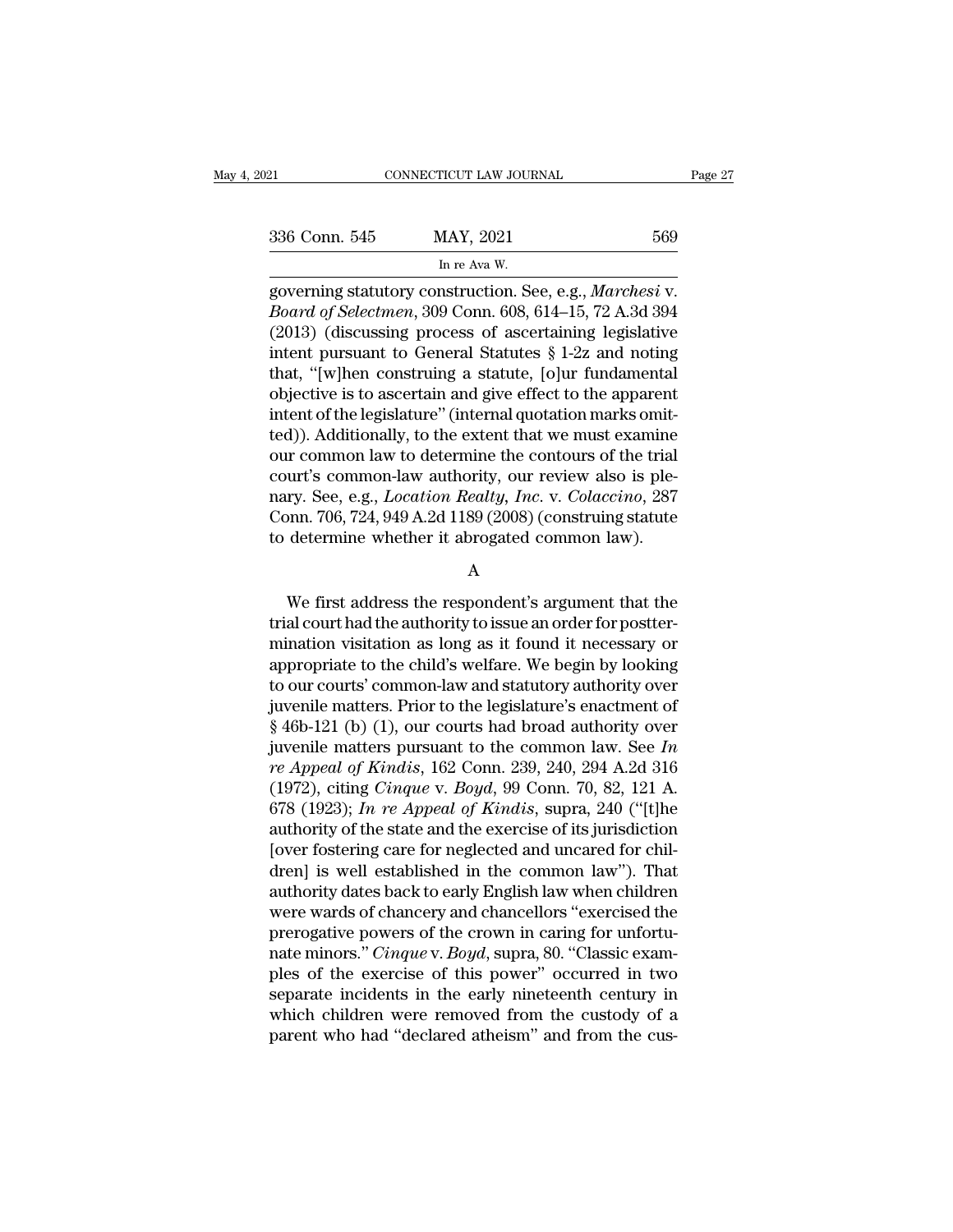|     | CONNECTICUT LAW JOURNAL                                                                        | May 4, 2021   |
|-----|------------------------------------------------------------------------------------------------|---------------|
| 570 | MAY, 2021                                                                                      | 336 Conn. 545 |
|     | In re Ava W                                                                                    |               |
|     | tody of another parent "on account of [the parent's]<br>profligate life $\ldots$ " Id., 80–81. |               |
|     | American states, from that time on, "continually                                               |               |

 $\frac{MAY}{P}$ , 2021 336 Conn. 545<br>
In re Ava W.<br>
Any of another parent "on account of [the parent's]<br>
offigate life . . . . ." Id., 80–81.<br>
American states, from that time on, "continually<br>
large[d] their protective and summ  $\frac{\text{MAX, } 2021}{\text{In } \text{re Ava W.}}$ <br>  $\frac{\text{In } \text{re Ava W.}}{\text{body of another parent "on account of [the parent's]}}$ <br>
profligate life . . . . " Id., 80–81.<br>
American states, from that time on, "continually<br>
enlarge[d] their protective and summary jurisdiction<br>
for the p In re Ava W.<br>
for the parent "on account of [the parent's]<br>
profligate life . . . . " Id., 80–81.<br>
American states, from that time on, "continually<br>
enlarge[d] their protective and summary jurisdiction<br>
for the protection tody of another parent "on account of [the parent's]<br>profligate life . . . ." Id., 80–81.<br>American states, from that time on, "continually<br>enlarge[d] their protective and summary jurisdiction<br>for the protection and care o profligate life  $\dots$ ." Id., 80–81.<br>
American states, from that time on, "continually<br>
enlarge[d] their protective and summary jurisdiction<br>
for the protection and care of individuals  $\dots$  unfor-<br>
tunate in environment  $\dots$ American states, from that time on, "continually<br>enlarge[d] their protective and summary jurisdiction<br>for the protection and care of individuals  $\dots$  unfor-<br>tunate in environment  $\dots$  [e]specially  $\dots$  with<br>regard to chil American states, from that time on, "continually<br>enlarge[d] their protective and summary jurisdiction<br>for the protection and care of individuals . . . unfor-<br>tunate in environment . . . [e]specially . . . with<br>regard to c enlarge[d] their protective and summary jurisdiction<br>for the protection and care of individuals . . . unfor-<br>tunate in environment . . . [e]specially . . . with<br>regard to children so circumstanced." Id., 81. For exam-<br>ple for the protection and care of individuals . . . unfor-<br>tunate in environment . . . [e]specially . . . with<br>regard to children so circumstanced." Id., 81. For exam-<br>ple, in 1883, this court upheld as constitutional a stat tunate in environment . . . . [e]specially . . . with<br>regard to children so circumstanced." Id., 81. For exam-<br>ple, in 1883, this court upheld as constitutional a statute<br>that granted justices of the peace the power to co regard to children so circumstanced." Id., 81. For example, in 1883, this court upheld as constitutional a statute that granted justices of the peace the power to commit to the "State Reform School . . . any boy under the that granted justices of the peace the power to commit<br>to the "State Reform School  $\ldots$  any boy under the<br>age of sixteen years, who is in danger of being brought<br>up, or is brought up, to lead an idle or vicious life."<br>(I to the "State Reform School . . . any boy under the age of sixteen years, who is in danger of being brought up, or is brought up, to lead an idle or vicious life." (Internal quotation marks omitted.) *Reynolds* v. *Howe*, age of sixteen years, who is in danger of being brought<br>up, or is brought up, to lead an idle or vicious life."<br>(Internal quotation marks omitted.) *Reynolds* v. Howe,<br>51 Conn. 472, 476 (1884), quoting Public Acts 1881, c. up, or is brought up, to lead an idle or vicious life."<br>(Internal quotation marks omitted.) *Reynolds* v. Howe,<br>51 Conn. 472, 476 (1884), quoting Public Acts 1881, c.<br>119, § 1. Responding to the objection that the statute<br> (Internal quotation marks omitted.) *Reynolds* v. Howe,<br>51 Conn. 472, 476 (1884), quoting Public Acts 1881, c.<br>119, § 1. Responding to the objection that the statute<br>deprived the father of the services of his son, the cou 51 Conn. 472, 476 (1884), quoting Public Acts 1881, c.<br>119, § 1. Responding to the objection that the statute<br>deprived the father of the services of his son, the court<br>in *Reynolds* explained that it was "the duty of the 119, § 1. Responding to the objection that the statute<br>deprived the father of the services of his son, the court<br>in *Reynolds* explained that it was "the duty of the parent<br>to bring up his children to lives of industry and deprived the father of the services of his son, the court<br>in *Reynolds* explained that it was "the duty of the parent<br>to bring up his children to lives of industry and virtue,<br>and where he neglects this duty, and is bringi in *Reynolds* explained that it was "the duty of the parent<br>to bring up his children to lives of industry and virtue,<br>and where he neglects this duty, and is bringing them<br>up to vice, he is the last one who should complain to bring up his children to lives of industry and virtue,<br>and where he neglects this duty, and is bringing them<br>up to vice, he is the last one who should complain of<br>the loss of their services." *Reynolds* v. *Howe*, supra and where he neglects this duty, and is bringing them<br>up to vice, he is the last one who should complain of<br>the loss of their services." *Reynolds* v. *Howe*, supra,<br>478. Summarizing the history of the court's authority<br>to up to vice, he is the last one who should complain of<br>the loss of their services." *Reynolds* v. *Howe*, supra,<br>478. Summarizing the history of the court's authority<br>to act in juvenile matters, this court stated: "We have<br> the loss of their services." *Reynolds* v. *Howe*, supra, 478. Summarizing the history of the court's authority to act in juvenile matters, this court stated: "We have consistently held in matters involving child custody 478. Summarizing the history of the court's authority<br>to act in juvenile matters, this court stated: "We have<br>consistently held in matters involving child custody that<br>while the rights, wishes and desires of the parents m to act in juvenile matters, this court stated: "We have<br>consistently held in matters involving child custody that<br>while the rights, wishes and desires of the parents must<br>be considered it is nevertheless the ultimate welf consistently held in matters involving child custody that<br>while the rights, wishes and desires of the parents must<br>be considered it is nevertheless the ultimate welfare of<br>the child which must control the decision of the while the rights, wishes and desires of the parents must<br>be considered it is nevertheless the ultimate welfare of<br>the child which must control the decision of the court.<br> $\dots$  In fact, the best interest of the child standa be considered it is nevertheless the ultimate welfare of<br>the child which must control the decision of the court.<br>... In fact, the best interest of the child standard is<br>implicitly incorporated into the commitment statute<br> the child which must control the decision of the court.<br>  $\ldots$  In fact, the best interest of the child standard is<br>
implicitly incorporated into the commitment statute<br>  $\ldots$  which authorizes the Juvenile Court to commit *I* In fact, the best interest of the child standard is<br>
implicitly incorporated into the commitment statute<br> *I* In the custody of a child to another if it finds that the child<br>
reeds the care, discipline or protection of implicitly incorporated into the commitment statute<br>
... which authorizes the Juvenile Court to commit the<br>
custody of a child to another if it finds that the child<br>
needs the care, discipline or protection of the state." ... which authorizes the Juvenile Court to commit the custody of a child to another if it finds that the child needs the care, discipline or protection of the state." (Citations omitted; internal quotation marks omitted.) custody of a child to another if it finds that the child<br>needs the care, discipline or protection of the state."<br>(Citations omitted; internal quotation marks omitted.)<br>In re Appeal of Kindis, supra, 162 Conn. 242–44. These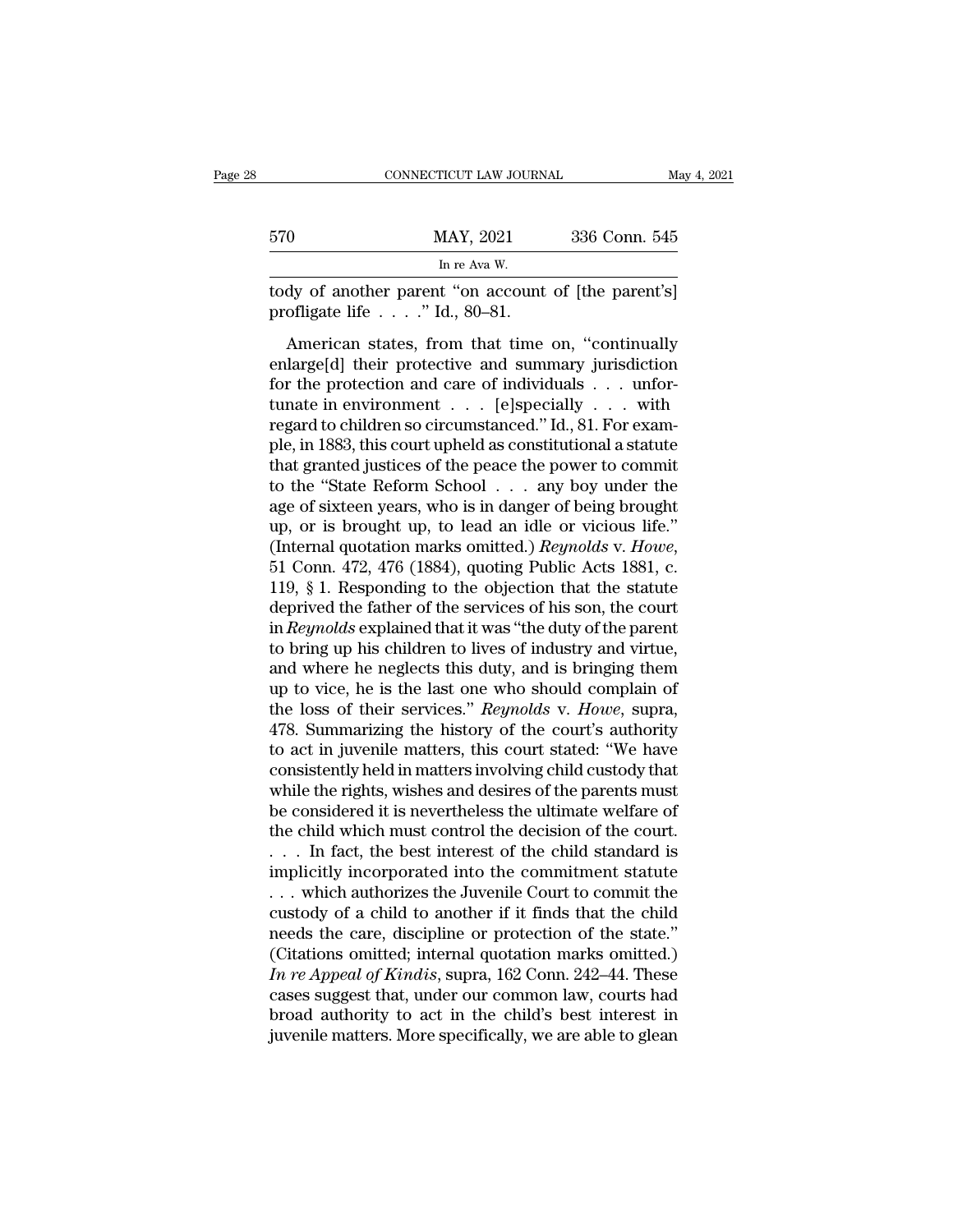# ricut LAW JOUR<br>MAY, 2021<br>In re Ava W.<br>That as part

From historical cases that, as part of their common-<br>
From historical cases that, as part of their common-<br>
law authority, our courts contemplated termination and<br>
limitation of parental rights (described at the time as 336 Conn. 545 MAY, 2021 571<br>
In re Ava W.<br>
from historical cases that, as part of their common-<br>
law authority, our courts contemplated termination and<br>
limitation of parental rights (described at the time as<br>
custody and 336 Conn. 545 MAY, 2021 571<br>
In re Ava W.<br>
from historical cases that, as part of their common-<br>
law authority, our courts contemplated termination and<br>
limitation of parental rights (described at the time as<br>
custody and Sale Conn. 545 MAY, 2021 571<br>
In re Ava W.<br>
from historical cases that, as part of their common-<br>
law authority, our courts contemplated termination and<br>
limitation of parental rights (described at the time as<br>
custody and *ward, 2021*<br> *ward, 2021*<br> *ward, 2021*<br> *ward wathority, our courts contemplated termination and limitation of parental rights (described at the time as custody and modification of custody). See, e.g., <i>Woodward's Appeal* In re Ava W.<br>
from historical cases that, as part of their common-<br>
law authority, our courts contemplated termination and<br>
limitation of parental rights (described at the time as<br>
custody and modification of custody). Se from historical cases that, as part of their common-<br>law authority, our courts contemplated termination and<br>limitation of parental rights (described at the time as<br>custody and modification of custody). See, e.g., *Wood-<br>w* law authority, our courts contemplated termination and<br>limitation of parental rights (described at the time as<br>custody and modification of custody). See, e.g., *Wood-<br>ward's Appeal*, 81 Conn. 152, 166, 70 A. 453 (1908) ("[ limitation of parental rights (described at the time as<br>custody and modification of custody). See, e.g., *Wood-<br>ward's Appeal*, 81 Conn. 152, 166, 70 A. 453 (1908) ("[par-<br>ental] rights are not absolute rights . . . [and] custody and modification of custody). See, e.g., *Wood-<br>ward's Appeal*, 81 Conn. 152, 166, 70 A. 453 (1908) ("[par-<br>ental] rights are not absolute rights . . . [and] they may<br>be modified or suspended against [a parent's] w *ward's Appeal*, 81 Conn. 152, 166, 70 A. 453 (1908) ("[parental] rights are not absolute rights . . . [and] they may<br>be modified or suspended against [a parent's] will by<br>action of the court"); *Kelsey* v. *Green*, 69 Co ental) rights are not absolute rights . . . [and] they may<br>be modified or suspended against [a parent's] will by<br>action of the court''); *Kelsey* v. *Green*, 69 Conn. 291,<br>299, 37 A. 679 (1897) ("In contentions of this kin be modified or suspended against [a parent's] will by<br>action of the court"); *Kelsey* v. *Green*, 69 Conn. 291,<br>299, 37 A. 679 (1897) ("In contentions of this kind the<br>child has the right to the protection of the court aga action of the court"); *Kelsey* v. *Green*, 69 Conn. 291, 299, 37 A. 679 (1897) ("In contentions of this kind the child has the right to the protection of the court against such misfortunes of its parents, or the influence 299, 37 A. 679 (1897) ("In contentions of this kind the child has the right to the protection of the court against such misfortunes of its parents, or the influences of such gross and immoral practices as will seriously en child has the right to the protection of the court against<br>such misfortunes of its parents, or the influences of such<br>gross and immoral practices as will seriously endanger<br>[the child's] life, health, morals or personal sa such misfortunes of its parents, or the influences of such<br>gross and immoral practices as will seriously endanger<br>[the child's] life, health, morals or personal safety. But<br>what measure of wickedness or profligacy on the p gross and immoral practices as will seriously endanger<br>[the child's] life, health, morals or personal safety. But<br>what measure of wickedness or profligacy on the part<br>of the parent will be sufficient to warrant the court t [the child's] life, health<br>what measure of wicke<br>of the parent will be su<br>deprive the parent of hi<br>must necessarily depe<br>stances of each partic<br>marks omitted.)).<br>In 1921, the legislatu nat measure of wickedness or profligacy on the part<br>the parent will be sufficient to warrant the court to<br>prive the parent of his natural right to the minor child,<br>ust necessarily depend upon the facts and circum-<br>ances of of the parent will be sufficient to warrant the court to<br>deprive the parent of his natural right to the minor child,<br>must necessarily depend upon the facts and circum-<br>stances of each particular case." (Internal quotation<br>

deprive the parent of his natural right to the minor child,<br>must necessarily depend upon the facts and circum-<br>stances of each particular case." (Internal quotation<br>marks omitted.)).<br>In 1921, the legislature passed "An Act must necessarily depend upon the facts and circum-<br>stances of each particular case." (Internal quotation<br>marks omitted.)).<br>In 1921, the legislature passed "An Act concerning<br>Juvenile Courts," through which it undertook to stances of each particular case." (Internal quotation<br>marks omitted.)).<br>In 1921, the legislature passed "An Act concerning<br>Juvenile Courts," through which it undertook to "pro-<br>vide for the proper care, custody, education marks omitted.)).<br>
In 1921, the legislature passed "An Act concerning<br>
Juvenile Courts," through which it undertook to "pro-<br>
vide for the proper care, custody, education and rearing<br>
of children under the age of sixteen, In 1921, the legislature passed "An Act concerning<br>Juvenile Courts," through which it undertook to "pro-<br>vide for the proper care, custody, education and rearing<br>of children under the age of sixteen, who are dependent,<br>unc Juvenile Courts," through which it undertook to "provide for the proper care, custody, education and rearing of children under the age of sixteen, who are dependent, uncared-for, neglected, defective or delinquent." *Cinqu* vide for the proper care, custody, education and rearing<br>of children under the age of sixteen, who are dependent,<br>uncared-for, neglected, defective or delinquent." *Cinque*<br>v. *Boyd*, supra, 99 Conn. 75–76; see Public Acts of children under the age of sixteen, who are dependent,<br>uncared-for, neglected, defective or delinquent." *Cinque*<br>v. *Boyd*, supra, 99 Conn. 75–76; see Public Acts 1921,<br>c. 336. Specifically, the act granted the juvenile uncared-for, neglected, defective or delinquent." *Cinque*<br>v. *Boyd*, supra, 99 Conn. 75–76; see Public Acts 1921,<br>c. 336. Specifically, the act granted the juvenile courts<br>the "authority to make and enforce, within their v. *Boyd*, supra, 99 Conn. 75–76; see Public Acts 1921,<br>c. 336. Specifically, the act granted the juvenile courts<br>the "authority to make and enforce, within their respec-<br>tive territorial limits, such orders directed to p c. 336. Specifically, the act granted the juvenile courts<br>the "authority to make and enforce, within their respec-<br>tive territorial limits, such orders directed to parents,<br>guardians, custodians or other adult persons, ow the "authority to make and enforce, within their respective territorial limits, such orders directed to parents, guardians, custodians or other adult persons, owing some legal duty to a child therein as it shall deem nece ome legal duty to a child therein as it shall deem nec-<br>ssary or appropriate to secure the welfare, protection,<br>roper care and suitable support of a child subject to its<br>risdiction." Public Acts 1921, c. 336, § 3.<sup>12</sup> That essary or appropriate to secure the welfare, protection,<br>proper care and suitable support of a child subject to its<br>jurisdiction." Public Acts 1921, c. 336, § 3.<sup>12</sup> That author-<br><sup>12</sup> When the legislature passed this stat

proper care and suitable support of a child subject to its<br>jurisdiction." Public Acts 1921, c. 336, § 3.<sup>12</sup> That author-<br><sup>12</sup> When the legislature passed this statute, the Juvenile Court was a sepa-<br>rate but nonconstitut proper care and sumable support of a critical range distribution." Public Acts 1921, c. 336, § 3.<sup>12</sup> That author-<br><sup>12</sup> When the legislature passed this statute, the Juvenile Court was a separate but nonconstitutional cou UNISONCLION. PUDIC ACUS 1921, C. 330, § 3.<sup>--</sup> THat attifform-<br><sup>12</sup> When the legislature passed this statute, the Juvenile Court was a separate but nonconstitutional court. "[I]n 1978, the General Assembly enacted General <sup>12</sup> When the legislature passed this statute, the Juvenile Court was a separate but nonconstitutional court. "[I]n 1978, the General Assembly enacted General Statutes § 51-164s, which merged the Juvenile Court and the Su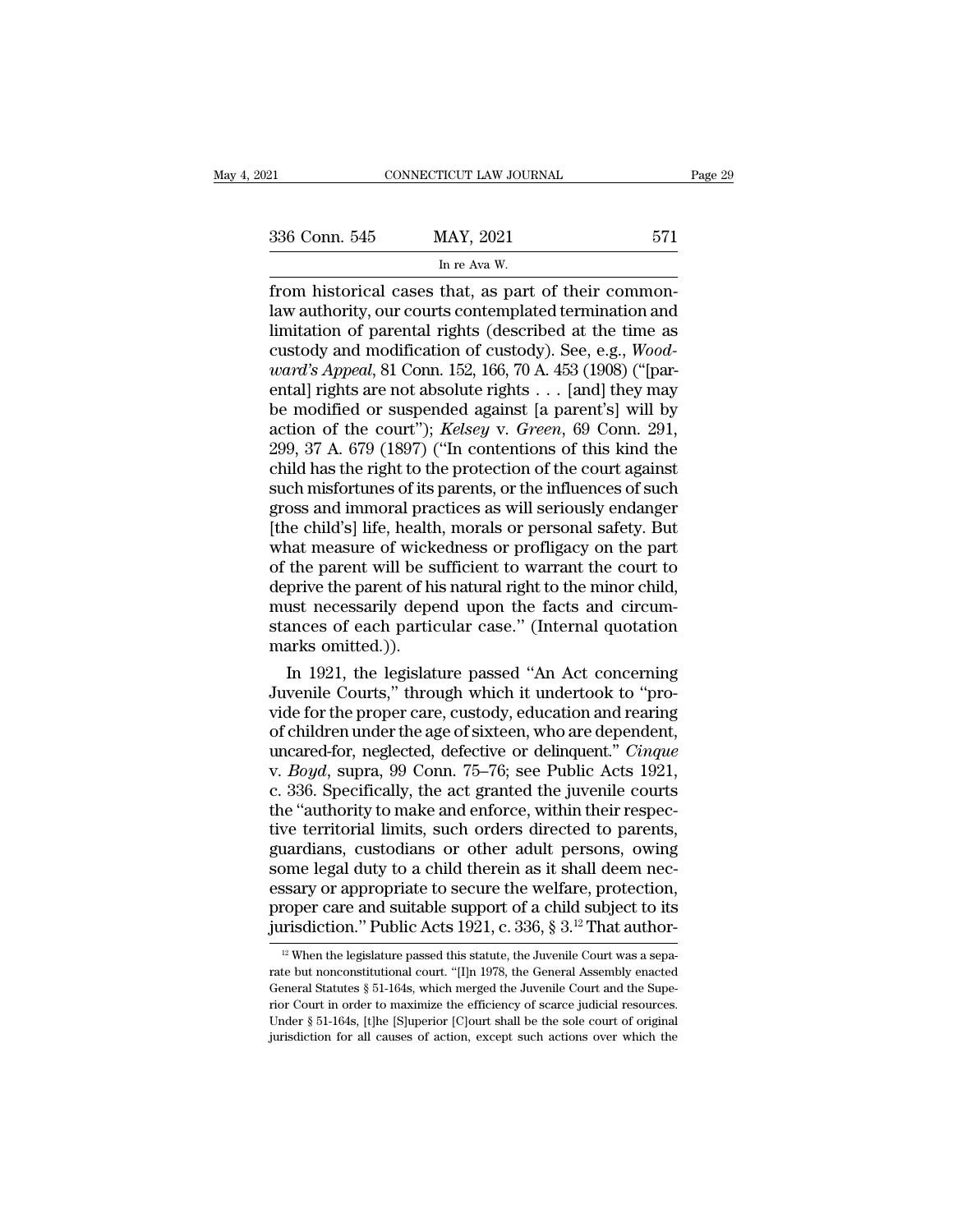|     | CONNECTICUT LAW JOURNAL                                | May 4, 2021   |
|-----|--------------------------------------------------------|---------------|
|     |                                                        |               |
| 572 | MAY, 2021                                              | 336 Conn. 545 |
|     | In re Ava W.                                           |               |
|     | ity continues to reside Jargely unchanged in the Supe- |               |

connecticut LAW JOURNAL<br>
MAY, 2021 336 Conn. 545<br>
In re Ava W.<br>
ity continues to reside, largely unchanged, in the Supe-<br>
rior Court for Juvenile Matters pursuant to §46b-121<br>
(b) (1) which provides in relevant part: " To May, 2021 336 Conn. 545<br>
In re Ava W.<br>
Ity continues to reside, largely unchanged, in the Superior Court for Juvenile Matters pursuant to § 46b-121<br>
(b) (1), which provides in relevant part: "'In juvenile<br>
matters the Supe 572 MAY, 2021 336 Conn. 545<br>
In re Ava W.<br>
ity continues to reside, largely unchanged, in the Superior Court for Juvenile Matters pursuant to § 46b-121<br>
(b) (1), which provides in relevant part: "'In juvenile<br>
matters, th MAY, 2021 336 Conn. 545<br>
In re Ava W.<br>
ity continues to reside, largely unchanged, in the Superior Court for Juvenile Matters pursuant to § 46b-121<br>
(b) (1), which provides in relevant part: "In juvenile<br>
matters, the Supe *and set of the Name Soccession*<br> *and with*<br> *and with*<br> *and with*<br> **and the Superior Court for Juvenile Matters pursuant to §46b-121<br>
(b) (1), which provides in relevant part: "The juvenile<br>
matters, the Superior Court** In re Ava W.<br>
ity continues to reside, largely unchanged, in the Superior Court for Juvenile Matters pursuant to § 46b-121<br>
(b) (1), which provides in relevant part: " 'In juvenile<br>
matters, the Superior Court shall have ity continues to reside, largely unchanged, in the Superior Court for Juvenile Matters pursuant to § 46b-121 (b) (1), which provides in relevant part: "In juvenile matters, the Superior Court shall have authority *to make* rior Court for Juvenile Matters pursuant to § 46b-121<br>
(b) (1), which provides in relevant part: "In juvenile<br>
matters, the Superior Court shall have authority *to make*<br>
and enforce such orders directed to parents<br>
guardi (b) (1), which provides in relevant part: "In juvenile matters, the Superior Court shall have authority to make and enforce such orders directed to parents  $\dots$  guardians, custodians or other adult persons owing some lega matters, the Superior Court shall have authority *to make*<br>and enforce such orders directed to parents . . . .<br>guardians, custodians or other adult persons owing<br>some legal duty to a child or youth therein, *as the court* and enforce such orders directed to parents . . . .<br>guardians, custodians or other adult persons owing<br>some legal duty to a child or youth therein, as the court<br>deems necessary or appropriate to secure the welfare,<br>protec guardians, custodians or other adult persons owing<br>some legal duty to a child or youth therein, *as the court<br>deems necessary or appropriate* to secure the welfare,<br>protection, proper care and suitable support of a child<br>o some legal duty to a child or youth therein, *as the court*<br>*deems necessary or appropriate* to secure the welfare,<br>protection, proper care and suitable support of a child<br>or youth subject to the court's jurisdiction or ot *The mas necessary or appropriate* to secure the wentare, otection, proper care and suitable support of a child youth subject to the court's jurisdiction or otherwise mmitted to or in the custody of the Commissioner Child protection, proper care and suitable support of a child<br>or youth subject to the court's jurisdiction or otherwise<br>committed to or in the custody of the Commissioner<br>of Children and Families.' " (Emphasis in original.) In

or youth subject to the court s jurisdiction or otherwise<br>committed to or in the custody of the Commissioner<br>of Children and Families.' " (Emphasis in original.) In re<br>David B., 167 Conn. App. 428, 447, 142 A.3d 1277 (201 committed to or in the custody of the Commissioner<br>of Children and Families.'" (Emphasis in original.) In re<br>David B., 167 Conn. App. 428, 447, 142 A.3d 1277 (2016).<br>A plain reading of § 46b-121 (b) (1) in its current for or Children and Families. (Emphasis in original.) *In re*<br>
David B., 167 Conn. App. 428, 447, 142 A.3d 1277 (2016).<br>
A plain reading of § 46b-121 (b) (1) in its current form<br>
quite apparently grants the Superior Court com *David B.*, 107 Conn. App. 428, 447, 142 A.5d 1277 (2010).<br>
A plain reading of § 46b-121 (b) (1) in its current form<br>
quite apparently grants the Superior Court comprehen-<br>
sive authority to issue orders in juvenile matter A plain reading of  $\S$  46b-121 (b) (1) in its current form<br>quite apparently grants the Superior Court comprehen-<br>sive authority to issue orders in juvenile matters. The<br>statute broadly enables the court to issue any order quite apparently grants the Superior Court comprehensive authority to issue orders in juvenile matters. The statute broadly enables the court to issue any order that it deems not only "necessary" but also "necessary or ap sive authority to issue orders in juvenile matters. The<br>statute broadly enables the court to issue any order<br>that it deems not only "necessary" but also "necessary<br>or appropriate  $\ldots$ ." (Emphasis added.) General Stat-<br>ut statute broadly enables the court to issue any order<br>that it deems not only "necessary" but also "necessary<br>or appropriate . . . . " (Emphasis added.) General Stat-<br>utes § 46b-121 (b) (1). The language also enables the<br>co that it deems not only "necessary" but also "necessary or appropriate . . . ." (Emphasis added.) General Stat-<br>utes § 46b-121 (b) (1). The language also enables the<br>court to issue orders directed at a broad range of actor or appropriate . . . ." (Emphasis added.) General Stat-<br>utes § 46b-121 (b) (1). The language also enables the<br>court to issue orders directed at a broad range of actors<br>and does not limit the scope of the statue to biologi utes § 46b-121 (b) (1). The language also enables the<br>court to issue orders directed at a broad range of actors<br>and does not limit the scope of the statute to biological<br>parents; rather, it extends it to any "other adult p court to issue orders directed at a broad range of actors<br>and does not limit the scope of the statute to biological<br>parents; rather, it extends it to any "other adult persons<br>owing some legal duty to a child . . . ." Gener and does not limit the scope of the statute to biological<br>parents; rather, it extends it to any "other adult persons<br>owing some legal duty to a child . . . ." General Stat-<br>utes § 46b-121 (b) (1). Although § 46b-121 (b) ( parents; rather, it extends it to any "other adult persons<br>owing some legal duty to a child . . . . " General Stat<br>utes § 46b-121 (b) (1). Although § 46b-121 (b) (1) does<br>not expressly mention orders for posttermination vi not expressly mention orders for posttermination visita-<br>tion, neither does it expressly preclude that authority.<br>In our view, a broad statutory grant of authority and a<br>"lack of limiting language . . . supports [a] conclu tion, neither does it expressly preclude that authority.<br>In our view, a broad statutory grant of authority and a "lack of limiting language  $\dots$  supports [a] conclu-<br>courts of probate have original jurisdiction, as provid

In our view, a broad statutory grant of authority and a "lack of limiting language  $\ldots$  supports [a] concluciourts of probate have original jurisdiction, as provided by statute..... [With the enactment of § 51-164s], the (Emphasis omitted; internal quotation marks omitted.) **In reduce the status** of probate have original jurisdiction, as provided by statute....<br>
(With the enactment of § 51-164s), the legislature vested in the Superior Cou courts of probate have original jurisdiction, as provided by statute. . . . . [With the enactment of § 51-164s], the legislature vested in the Superior Court the jurisdiction that had until then resided in the Juvenile Co [With the enactment of § 51-164s], the legislature vested in the Superior Court the jurisdiction that had until then resided in the Juvenile Court." (Emphasis omitted; internal quotation marks omitted.) In re Matthew F., Court the jurisdiction that had until then resided in the Juvenile Court." (Emphasis omitted, internal quotation marks omitted.) In re Matthew F., supra, 297 Conn. 690. Although the statute at that time explicitly exclude (Emphasis omitted; internal quotation marks omitted.) *In re Matthew F.*, supra, 297 Conn. 690. Although the statute at that time explicitly excluded the Juvenile Court from maintaining jurisdiction over "matters of . . . supra, 297 Conn. 690. Although the statute at that time explicitly excluded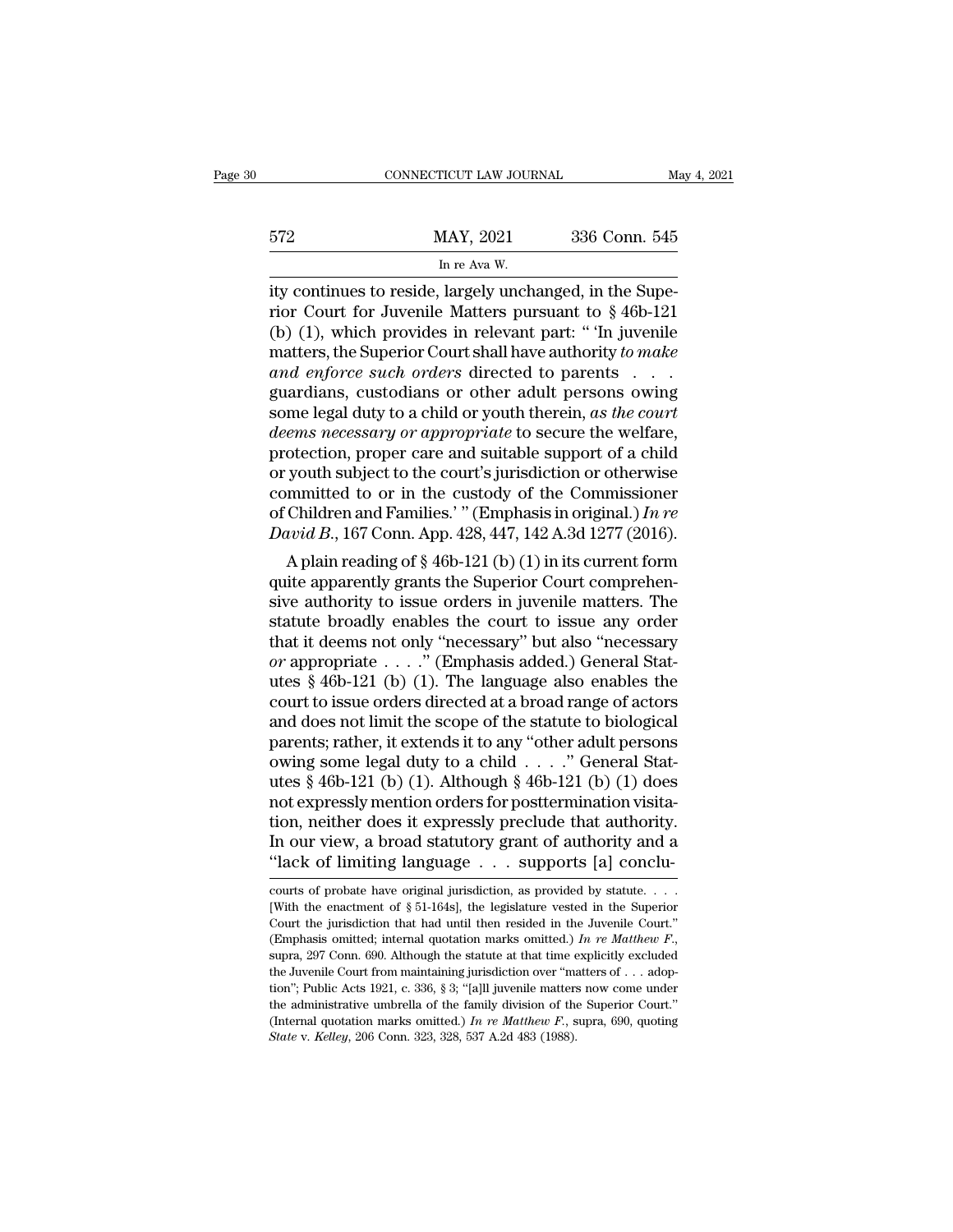| 021           | CONNECTICUT LAW JOURNAL                                                                                                                                                                     | Page 31 |
|---------------|---------------------------------------------------------------------------------------------------------------------------------------------------------------------------------------------|---------|
| 336 Conn. 545 | MAY, 2021                                                                                                                                                                                   | 573     |
|               | In re Ava W.                                                                                                                                                                                |         |
|               | sion" that the Superior Court has the authority to issue<br>such an order. <i>Marchesi</i> v. <i>Board of Selectmen</i> , supra,<br>200 Conn. 610; id., 617, 10 Construing Conoral Statutos |         |

336 Conn. 545 MAY, 2021 573<br>
In re Ava W.<br>
sion" that the Superior Court has the authority to issue<br>
such an order. *Marchesi* v. *Board of Selectmen*, supra,<br>
309 Conn. 619; id., 617–19 (construing General Statutes<br>
8.133 336 Conn. 545 MAY, 2021 573<br>
In re Ava W.<br>
sion" that the Superior Court has the authority to issue<br>
such an order. *Marchesi* v. *Board of Selectmen*, supra,<br>
309 Conn. 619; id., 617–19 (construing General Statutes<br>
§ 13 <sup>573</sup><br>
In re Ava W.<br>
In re Ava W.<br>
sion" that the Superior Court has the authority to issue<br>
such an order. *Marchesi* v. *Board of Selectmen*, supra,<br>
309 Conn. 619; id., 617–19 (construing General Statutes<br>
§ 13a-40 to g In re Ava W.<br>
Sion" that the Superior Court has the authority to issue<br>
such an order. *Marchesi* v. *Board of Selectmen*, supra,<br>
309 Conn. 619; id., 617–19 (construing General Statutes<br>
§ 13a-40 to grant Superior Court In re Ava W.<br>
sion" that the Superior Court has the authority to issue<br>
such an order. *Marchesi* v. *Board of Selectmen*, supra,<br>
309 Conn. 619; id., 617–19 (construing General Statutes<br>
§ 13a-40 to grant Superior Court sion" that the Superior Court has the authority to issue<br>such an order. *Marchesi* v. *Board of Selectmen*, supra,<br>309 Conn. 619; id., 617–19 (construing General Statutes<br>§ 13a-40 to grant Superior Court authority to condu such an order. *Marchesi* v. *Board of Selectmen*, supra,<br>309 Conn. 619; id., 617–19 (construing General Statutes<br>§ 13a-40 to grant Superior Court authority to conduct<br>trial de novo on basis of broad statutory terms and la 309 Conn. 619; id., 617–19 (construing General Statutes<br>§ 13a-40 to grant Superior Court authority to conduct<br>trial de novo on basis of broad statutory terms and lack<br>of limiting language). This conclusion is buttressed by  $\S$  13a-40 to grant Superior Court authority to conduct<br>trial de novo on basis of broad statutory terms and lack<br>of limiting language). This conclusion is buttressed by<br>the common-law backdrop against which the legislatur itation. mining language). This conclusion is buttlessed by<br>
e common-law backdrop against which the legislature<br>
acted § 46b-121 (b) (1), which similarly reflects a<br>
oad authority residing in our courts to issue orders<br>
pacting p (1) the continuon-aw backdrop against which the registature<br>enacted § 46b-121 (b) (1), which similarly reflects a<br>broad authority residing in our courts to issue orders<br>impacting parental rights, including termination and

broad authority restung in our courts to issue orders<br>
impacting parental rights, including termination and vis-<br>
itation.<br>
Appellate Court case law interpreting § 46b-121 (b)<br>
(1) supports this broad construction. In re Inipacting parental rights, including termination and visitation.<br>
Appellate Court case law interpreting § 46b-121 (b)<br>
(1) supports this broad construction. In re David B.,<br>
supra, 167 Conn. App. 448, described § 46b-121 Appellate Court case law interpreting § 46b-121 (b) (1) supports this broad construction. *In re David B.*, supra, 167 Conn. App. 448, described § 46b-121 as a "broad statutory grant of authority" sufficient to include th Appellate Court case law interpreting  $\S$  46b-121 (b)<br>(1) supports this broad construction. *In re David B*.,<br>supra, 167 Conn. App. 448, described  $\S$  46b-121 as a<br>"broad statutory grant of authority" sufficient to includ (1) supports this broad construction. *In re David B*., supra, 167 Conn. App. 448, described  $\S$  46b-121 as a "broad statutory grant of authority" sufficient to include the authority of the court to substitute a child's n supra, 167 Conn. App. 448, described § 46b-121 as a "broad statutory grant of authority" sufficient to include<br>the authority of the court to substitute a child's newly<br>appointed guardian for his previous guardian, as nece "broad statutory grant of authority" sufficient to include<br>the authority of the court to substitute a child's newly<br>appointed guardian for his previous guardian, as neces-<br>sary to protect the child's welfare. In  $In$  re Al the authority of the court to substitute a child's newly<br>appointed guardian for his previous guardian, as neces-<br>sary to protect the child's welfare. In *In re Alexandria*<br> $L$ ., 155 Conn. App. 624, 111 A.3d 904, cert. den appointed guardian for his previous guardian, as necessary to protect the child's welfare. In *In re Alexandria*  $L$ ., 155 Conn. App. 624, 111 A.3d 904, cert. denied, 316 Conn. 915, 111 A.3d 884 (2015), the Appellate Cour sary to protect the child's welfare. In *In re Alexandria L.*, 155 Conn. App. 624, 111 A.3d 904, cert. denied, 316 Conn. 915, 111 A.3d 884 (2015), the Appellate Court declined to construe the statute restrictively as to L., 155 Conn. App. 624, 111 A.3d 904, cert. denied, 316<br>Conn. 915, 111 A.3d 884 (2015), the Appellate Court<br>declined to construe the statute restrictively as to grant<br>jurisdiction to the court to make or to enforce orders Conn. 915, 111 A.3d 884 (2015), the Appellate Court<br>declined to construe the statute restrictively as to grant<br>jurisdiction to the court to make or to enforce orders<br>only after a child has been committed to or placed<br>in t declined to construe the statute restrictively as to grant<br>jurisdiction to the court to make or to enforce orders<br>only after a child has been committed to or placed<br>in the custody of the petitioner. Id., 630; see id., 632<br> jurisdiction to the court to make or to enforce orders<br>only after a child has been committed to or placed<br>in the custody of the petitioner. Id., 630; see id., 632<br>(concluding that § 46b-121 properly authorized interim<br>ord only after a child has been committed to or placed<br>in the custody of the petitioner. Id., 630; see id., 632<br>(concluding that § 46b-121 properly authorized interim<br>orders and subsequent enforcement of orders). In *In*<br>*re* in the custody of the petitioner. Id., 630; see id., 632<br>(concluding that  $§$  46b-121 properly authorized interim<br>orders and subsequent enforcement of orders). In *In*<br>*re Jeffrey C.*, 64 Conn. App. 55, 779 A.2d 765 (2001 (concluding that § 46b-121 properly authorized interim<br>orders and subsequent enforcement of orders). In *In*<br>*re Jeffrey C.*, 64 Conn. App. 55, 779 A.2d 765 (2001),<br>rev'd on other grounds, 261 Conn. 189, 802 A.2d 772<br>(200 orders and subsequent enforcement of orders). In *In*<br>*re Jeffrey C.*, 64 Conn. App. 55, 779 A.2d 765 (2001),<br>rev'd on other grounds, 261 Conn. 189, 802 A.2d 772<br>(2002), the Appellate Court, construing § 46b-121, con-<br>clu re Jeffrey C., 64 Conn. App. 55, 779 A.2d 765 (2001),<br>rev'd on other grounds, 261 Conn. 189, 802 A.2d 772<br>(2002), the Appellate Court, construing § 46b-121, con-<br>cluded "that a trial court *unquestionably* has the power<br>002), the Appellate Court, construing § 46b-121, conded "that a trial court *unquestionably* has the power to find in contempt those persons who violate ders pertaining to juvenile matters." (Citation omitd; emphasis adde (2002), the Appendie Court, Constraining  $\frac{1}{2}$  abo-121, Concluded "that a trial court *unquestionably* has the power . . . to find in contempt those persons who violate orders pertaining to juvenile matters." (Citatio

For the distribution and the power<br>
... to find in contempt those persons who violate<br>
orders pertaining to juvenile matters." (Citation omit-<br>
ted; emphasis added; footnote omitted.) Id., 60–61.<br>
Superior Court case law  $\therefore$   $\therefore$  to find in contempt those persons who violate orders pertaining to juvenile matters." (Citation omitted; emphasis added; footnote omitted.) Id., 60–61.<br>Superior Court case law also demonstrates that § 46b-<br>121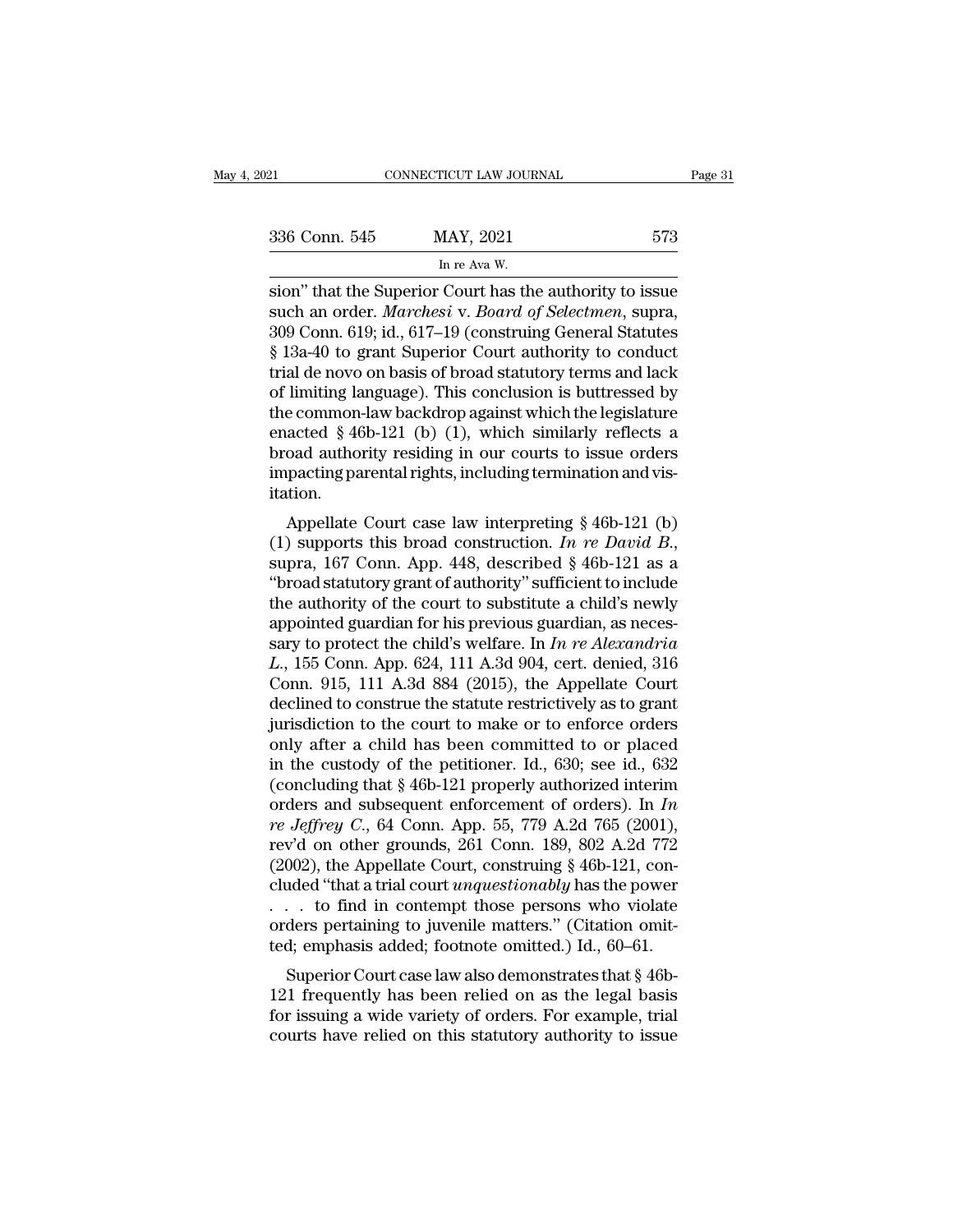|     | CONNECTICUT LAW JOURNAL                                |               | May 4, 2021 |
|-----|--------------------------------------------------------|---------------|-------------|
| 574 | MAY, 2021                                              | 336 Conn. 545 |             |
|     | In re Ava W.                                           |               |             |
|     | orders for unsupervised visitation: In re Nicholas $R$ |               |             |

cONNECTICUT LAW JOURNAL May 4, 2021<br>
MAY, 2021 336 Conn. 545<br>
In re Ava W.<br>
orders for unsupervised visitation; *In re Nicholas B*.,<br>
Docket Nos. CP-08-017705-A and CP-08-17706-A, 2010<br>
WL 392298, \*9 (Conn. Super. January 574 MAY, 2021 336 Conn. 545<br>
In re Ava W.<br>
orders for unsupervised visitation; In re Nicholas B.,<br>
Docket Nos. CP-08-017705-A and CP-08-17706-A, 2010<br>
WL 392298, \*9 (Conn. Super. January 5, 2010); to grant<br>
requests for h MAY, 2021 336 Conn. 545<br>
In re Ava W.<br>
orders for unsupervised visitation; *In re Nicholas B.*,<br>
Docket Nos. CP-08-017705-A and CP-08-17706-A, 2010<br>
WL 392298, \*9 (Conn. Super. January 5, 2010); to grant<br>
requests for hear In re Ava W.<br> **Elana H., 2001** W. The Richolas B.,<br>
Docket Nos. CP-08-017705-A and CP-08-17706-A, 2010<br>
WL 392298, \*9 (Conn. Super. January 5, 2010); to grant<br>
requests for hearings to enforce visitation orders; *In re*<br> In re Ava W.<br>
orders for unsupervised visitation; *In re Nicholas B.*,<br>
Docket Nos. CP-08-017705-A and CP-08-17706-A, 2010<br>
WL 392298, \*9 (Conn. Super. January 5, 2010); to grant<br>
requests for hearings to enforce visitati orders for unsupervised visitation; *In re Nicholas B*.,<br>Docket Nos. CP-08-017705-A and CP-08-17706-A, 2010<br>WL 392298, \*9 (Conn. Super. January 5, 2010); to grant<br>requests for hearings to enforce visitation orders; *In re<br>* Docket Nos. CP-08-017705-A and CP-08-17706-A, 2010<br>WL 392298, \*9 (Conn. Super. January 5, 2010); to grant<br>requests for hearings to enforce visitation orders; *In re*<br>*Elana H.*, 2001 WL 219641, \*2–3 (Conn. Super. February<br> requests for hearings to enforce visitation orders; *In re*<br>*Elana H.*, 2001 WL 219641, \*2–3 (Conn. Super. February<br>7, 2001); and to modify the terms of an order of tempo-<br>rary custody. *In re Aracelli G.*, 1993 WL 524944 Elana H., 2001 WL 219641, \*2–3 (Conn. Super. February<br>7, 2001); and to modify the terms of an order of tempo-<br>rary custody. In re Aracelli G., 1993 WL 524944, \*2<br>(Conn. Super. December 9, 1993). In In re Dustin C.,<br>1997 W 7, 2001); and to modify the terms of an order of temporary custody. In re Aracelli G., 1993 WL 524944, \*2 (Conn. Super. December 9, 1993). In In re Dustin C., 1997 WL 429553 (Conn. Super. July 17, 1997), the trial court c rary custody. In re Aracelli G., 1993 WL 524944, \*2<br>(Conn. Super. December 9, 1993). In In re Dustin C.,<br>1997 WL 429553 (Conn. Super. July 17, 1997), the trial<br>court cited the statute as the legal basis for issuing<br>orders (Conn. Super. December 9, 1993). In *In re Dustin C.*, 1997 WL 429553 (Conn. Super. July 17, 1997), the trial court cited the statute as the legal basis for issuing orders, including, but not limited to, an order for the 1997 WL 429553 (Conn. Super. July 17, 1997), the trial<br>court cited the statute as the legal basis for issuing<br>orders, including, but not limited to, an order for the<br>parties to appear for a case conference, an order for<br>th court cited the statute as the legal basis for issuing<br>orders, including, but not limited to, an order for the<br>parties to appear for a case conference, an order for<br>the department to provide timely and appropriate reha-<br>bi orders, including, but not limited to, an order for the parties to appear for a case conference, an order for<br>the department to provide timely and appropriate reha-<br>bilitative services, an order directing the department to parties to appear for a case conference, an order for<br>the department to provide timely and appropriate reha-<br>bilitative services, an order directing the department to<br>report all information about a conversation regarding<br>a the department to provide timely and appropriate reha-<br>bilitative services, an order directing the department to<br>report all information about a conversation regarding<br>abuse to the Office of the State's Attorney for possibl bilitative services, an order directing the department to<br>report all information about a conversation regarding<br>abuse to the Office of the State's Attorney for possible<br>investigation, an order mandating that visits or cont report all information about a conversation regarding<br>abuse to the Office of the State's Attorney for possible<br>investigation, an order mandating that visits or contacts<br>between the child and his legal guardian "be supervis abuse to the Office of the State's Attorney for possible<br>investigation, an order mandating that visits or contacts<br>between the child and his legal guardian "be supervised<br>by a person who is a statutorily mandated child abu investigation, an order mandating that visits or contacts<br>between the child and his legal guardian "be supervised<br>by a person who is a statutorily mandated child abuse<br>reporter," an order requiring the department to make<br> tween the child and his legal guardian "be supervised"<br>
a person who is a statutorily mandated child abuse<br>
porter," an order requiring the department to make<br>
rangements for a child to be tested for a sexually<br>
unsmitted by a person who is a statutorily mandated child abuse<br>reporter," an order requiring the department to make<br>arrangements for a child to be tested for a sexually<br>transmitted disease, and an order for a child to be physi-<br>ca

reporter," an order requiring the department to make<br>arrangements for a child to be tested for a sexually<br>transmitted disease, and an order for a child to be physi-<br>cally examined for evidence of sexual abuse. Id., \*6–8.<br>A arrangements for a child to be tested for a sexually<br>transmitted disease, and an order for a child to be physi-<br>cally examined for evidence of sexual abuse. Id., \*6–8.<br>Additionally, the broad grant of authority in § 46b-<br> transmitted disease, and an order for a child to be physically examined for evidence of sexual abuse. Id., \*6–8.<br>Additionally, the broad grant of authority in § 46b-<br>121 (b) (1) does not expressly abrogate the trial court cany examined for evidence of sexual abuse. Id.,  $\tau_0$ –8.<br>
Additionally, the broad grant of authority in § 46b-<br>
121 (b) (1) does not expressly abrogate the trial court's<br>
authority to regulate visitation in any way. It Additionally, the broad grant of authority in § 46b-<br>121 (b) (1) does not expressly abrogate the trial court's<br>authority to regulate visitation in any way. It does not<br>limit the trial court's authority to issue a postterm 121 (b) (1) does not expressly abrogate the trial court's<br>authority to regulate visitation in any way. It does not<br>limit the trial court's authority to issue a posttermina-<br>tion visitation order, and, therefore, our princ authority to regulate visitation in any way. It does not<br>limit the trial court's authority to issue a posttermina-<br>tion visitation order, and, therefore, our principles of<br>statutory construction require that we interpret limit the trial court's authority to issue a posttermination visitation order, and, therefore, our principles of statutory construction require that we interpret  $\S$  46b-121 as encompassing such authority. See, e.g., In r tion visitation order, and, therefore, our principles of<br>statutory construction require that we interpret § 46b-<br>121 as encompassing such authority. See, e.g., In re<br>Juvenile Appeal (85-BC), 195 Conn. 344, 353–54 n.9,<br>488 statutory construction require that we interpret  $\S$  46b-<br>121 as encompassing such authority. See, e.g., *In re*<br>Juvenile Appeal (85-BC), 195 Conn. 344, 353–54 n.9,<br>488 A.2d 790 (1985) (noting implicit authority in Genera 121 as encompassing such authority. See, e.g., In re<br>Juvenile Appeal (85-BC), 195 Conn. 344, 353–54 n.9,<br>488 A.2d 790 (1985) (noting implicit authority in General<br>Statutes (Rev. to 1985) § 46b-129 (d) to order continuing<br> Juvenile Appeal (85-BC), 195 Conn. 344, 353–54 n.9,<br>488 A.2d 790 (1985) (noting implicit authority in General<br>Statutes (Rev. to 1985) § 46b-129 (d) to order continuing<br>custody of neglected child in natural parent, although  $488$  A.2d 790 (1985) (noting implicit authority in General Statutes (Rev. to 1985)  $\S$  46b-129 (d) to order continuing custody of neglected child in natural parent, although not expressly provided for in that statute bec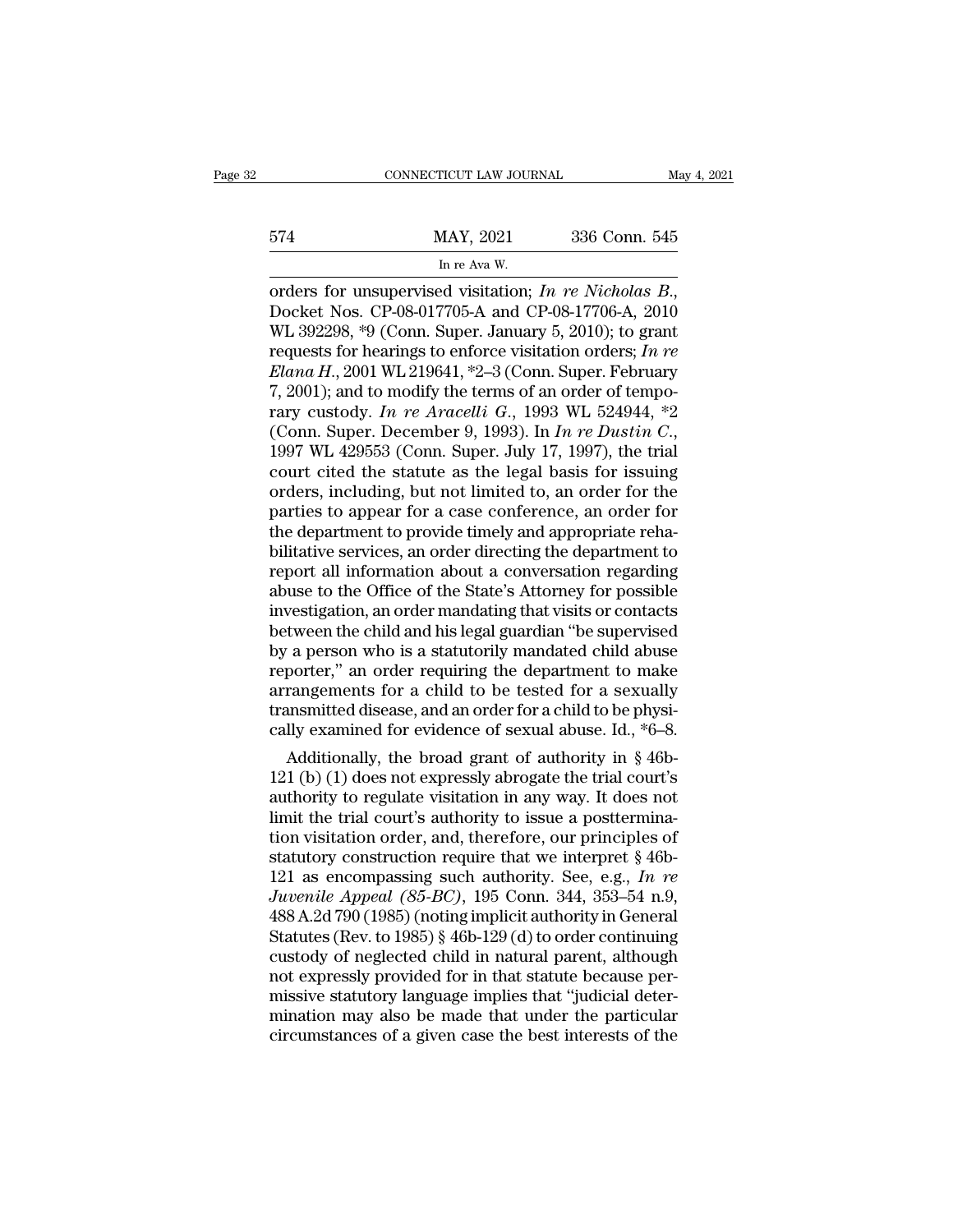| 021                  | CONNECTICUT LAW JOURNAL                                                                                                                                                                               | Page 33 |
|----------------------|-------------------------------------------------------------------------------------------------------------------------------------------------------------------------------------------------------|---------|
|                      |                                                                                                                                                                                                       |         |
| 336 Conn. 545        | MAY, 2021                                                                                                                                                                                             | 575     |
|                      | In re Ava W.                                                                                                                                                                                          |         |
| to retain custody"). | child are furthered only by permitting the natural parent                                                                                                                                             |         |
|                      | This court's decision in <i>Michaud</i> v. <i>Wawruck</i> , supra,<br>209 Conn. 407, provides an example of trial courts' author-<br>ity to issue orders regarding visitation. In <i>Michaed</i> this |         |

 $\begin{array}{lll} \text{336 Conn. } 545 & \text{MAX, } 2021 & \text{575} \ \hline \text{child are furthered only by permitting the natural parent} \ \text{total and } 575 & \text{total and } 575 \ \end{array}$ <br>
This court's decision in *Michaud v. Wawruck*, supra, 209 Conn. 407, provides an example of trial courts' author-<br>
ity to issue or In re Ava W.<br>
child are furthered only by permitting the natural parent<br>
to retain custody").<br>
This court's decision in *Michaud* v. *Wawruck*, supra,<br>
209 Conn. 407, provides an example of trial courts' author-<br>
ity to is child are furthered only by permitting the natural parent<br>to retain custody").<br>This court's decision in *Michaud* v. Wawruck, supra,<br>209 Conn. 407, provides an example of trial courts' author-<br>ity to issue orders regarding ratural patent<br>to retain custody").<br>This court's decision in *Michaud v. Wawruck*, supra,<br>209 Conn. 407, provides an example of trial courts' author-<br>ity to issue orders regarding visitation. In *Michaud*, this<br>court-consi This court's decision in *Michaud* v. Wawruck, supra, 209 Conn. 407, provides an example of trial courts' authority to issue orders regarding visitation. In *Michaud*, this court considered whether a written visitation ag This court's decision in *Michaud* v. Wawruck, supra,<br>209 Conn. 407, provides an example of trial courts' author-<br>ity to issue orders regarding visitation. In *Michaud*, this<br>court considered whether a written visitation a 209 Conn. 407, provides an example of trial courts' authority to issue orders regarding visitation. In *Michaud*, this court considered whether a written visitation agreement between the plaintiff, the minor child's genet ity to issue orders regarding visitation. In *Michaud*, this court considered whether a written visitation agreement between the plaintiff, the minor child's genetic mother, and the adoptive parents violated public policy. court considered whether a written visitation agreement between the plaintiff, the minor child's genetic mother, and the adoptive parents violated public policy.<br>See id., 408. As part of the underlying proceedings, the mot ment between the plaintiff, the minor child's genetic<br>mother, and the adoptive parents violated public policy.<br>See id., 408. As part of the underlying proceedings, the<br>mother brought an action to set aside the Probate Cour mother, and the adoptive parents violated public policy.<br>See id., 408. As part of the underlying proceedings, the<br>mother brought an action to set aside the Probate Court<br>decree that terminated her parental rights as to the See id., 408. As part of the underlying proceedings, the<br>mother brought an action to set aside the Probate Court<br>decree that terminated her parental rights as to the<br>child. Id., 408–409. The trial court then permitted the<br> mother brought an action to set aside the Probate Court<br>decree that terminated her parental rights as to the<br>child. Id., 408–409. The trial court then permitted the<br>child's foster parents, who were seeking to adopt the<br>chi decree that terminated her parental rights as to the child. Id., 408–409. The trial court then permitted the child's foster parents, who were seeking to adopt the child, to intervene. Id., 409. "The plaintiff agreed to wit child. Id., 408–409. The trial court then permitted the child's foster parents, who were seeking to adopt the child, to intervene. Id., 409. "The plaintiff agreed to withdraw her lawsuit, and to allow the adoption to go fo child's foster parents, who were seeking to adopt the child, to intervene. Id., 409. "The plaintiff agreed to withdraw her lawsuit, and to allow the adoption to go forward, in exchange for the agreement [of the foster pare child, to intervene. Id., 409. "The plaintiff agreed to<br>withdraw her lawsuit, and to allow the adoption to go<br>forward, in exchange for the agreement [of the foster<br>parents and the petitioner] to permit regular visitation<br>b withdraw her lawsuit, and to allow the adoption to go<br>forward, in exchange for the agreement [of the foster<br>parents and the petitioner] to permit regular visitation<br>between the plaintiff and the child during the child's<br>mi forward, in exchange for the agreement [of the foster<br>parents and the petitioner] to permit regular visitation<br>between the plaintiff and the child during the child's<br>minor years." Id. We acknowledged that the right to an<br>o parents and the petitioner] to permit regular visitation<br>between the plaintiff and the child during the child's<br>minor years." Id. We acknowledged that the right to an<br>open adoption is "not premised on an ongoing genetic<br>re between the plaintiff and the child during the child's<br>minor years." Id. We acknowledged that the right to an<br>open adoption is "not premised on an ongoing genetic<br>relationship that somehow survives a termination of<br>parenta minor years." Id. We acknowledged that the right to an<br>open adoption is "not premised on an ongoing genetic<br>relationship that somehow survives a termination of<br>parental rights and an adoption." Id., 412–13. Thus, we<br>did no open adoption is "not premised on an ongoing genetic<br>relationship that somehow survives a termination of<br>parental rights and an adoption." Id., 412–13. Thus, we<br>did not premise posttermination visitation on constitu-<br>tiona relationship that somehow survives a termination of<br>parental rights and an adoption." Id., 412–13. Thus, we<br>did not premise posttermination visitation on constitu-<br>tional parental rights or the legal relationship between<br>t parental rights and an adoption." Id., 412–13. Thus, we<br>did not premise posttermination visitation on constitu-<br>tional parental rights or the legal relationship between<br>the parties. See part II C of this opinion. Instead, did not premise posttermination visitation on constitutional parental rights or the legal relationship between<br>the parties. See part II C of this opinion. Instead, an open<br>adoption agreement permits "an adult who has had tional parental rights or the legal relationship between<br>the parties. See part II C of this opinion. Instead, an open<br>adoption agreement permits "an adult who has had an<br>ongoing personal relationship with the child  $\dots$  [ the parties. See part II C of this opinion. <br>
adoption agreement permits "an adult on<br>
ongoing personal relationship with the<br>
contract with adopting parents, prior t<br>
the continued right to visit with the child<br>
visitatio option agreement permits an addit who has had an<br>going personal relationship with the child . . . [to]<br>ntract with adopting parents, prior to adoption, for<br>e continued right to visit with the child, so long as that<br>sitatio ongoing personal relationship with the child  $\ldots$  [to]<br>contract with adopting parents, prior to adoption, for<br>the continued right to visit with the child, so long as that<br>visitation continues to be in the best interest o

contract with adopting parents, prior to adoption, for<br>the continued right to visit with the child, so long as that<br>visitation continues to be in the best interest of the child."<br>*Michaud v. Wawruck*, supra, 413.<br>This cour ide continued right to visit while the child, so long as that<br>visitation continues to be in the best interest of the child."<br>*Michaud v. Wawruck*, supra, 413.<br>This court in *Michaud* concluded that postadoption<br>agreements Michaud v. Wawruck, supra, 413.<br>
This court in *Michaud* concluded that postadoption<br>
agreements between a genetic mother and adoptive<br>
parents concerning visitation, even in the absence of a<br>
statute, do not violate the p This court in *Michaud* concluded that postadoption<br>agreements between a genetic mother and adoptive<br>parents concerning visitation, even in the absence of a<br>statute, do not violate the public policy of Connecticut.<br>Id., 4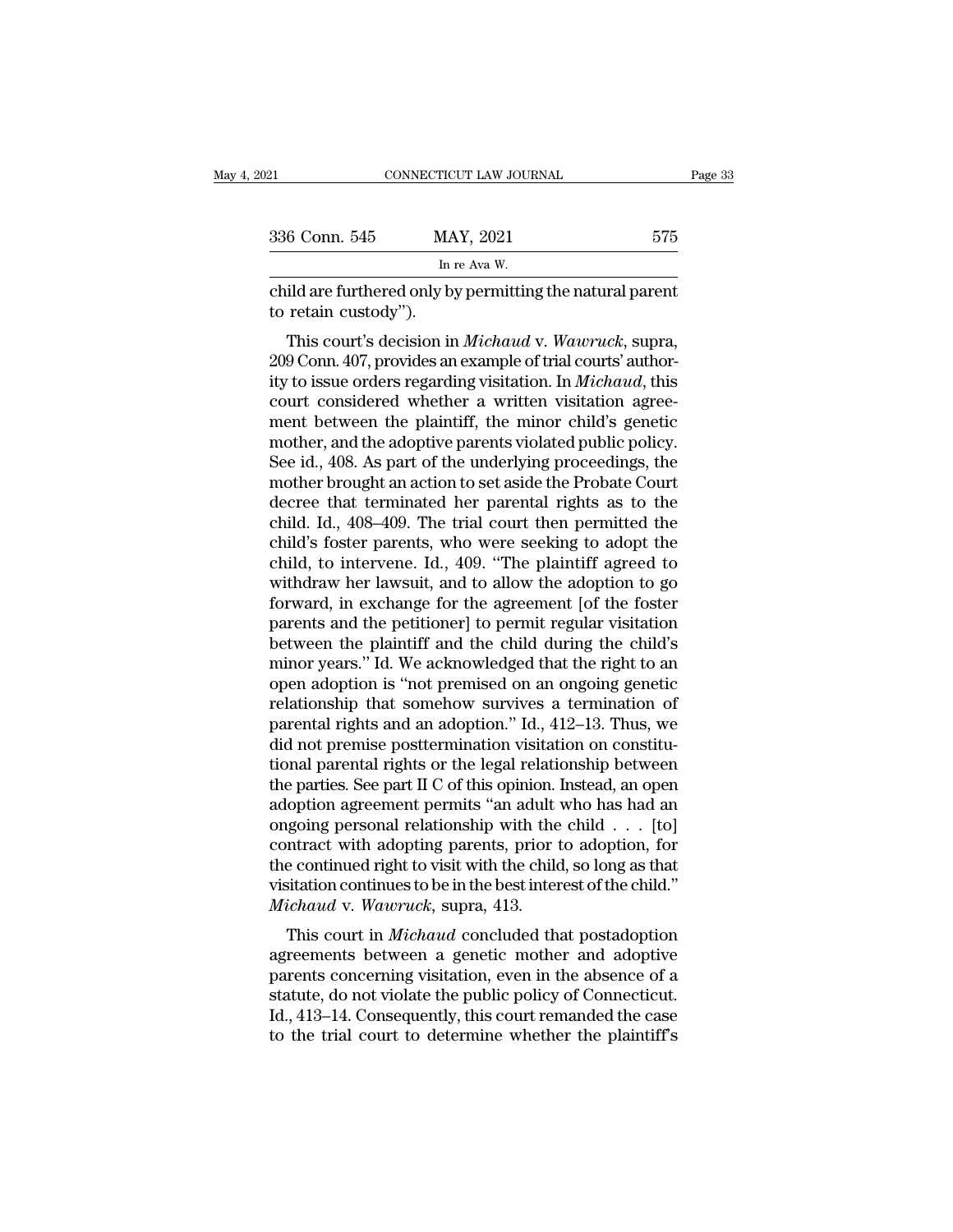|     | CONNECTICUT LAW JOURNAL                                                                                                                                                 | May 4, 2021   |
|-----|-------------------------------------------------------------------------------------------------------------------------------------------------------------------------|---------------|
| 576 | MAY, 2021                                                                                                                                                               | 336 Conn. 545 |
|     | In re Ava W.                                                                                                                                                            |               |
|     | request for an order enforcing the posttermination visi-<br>tation agreement would be in the child's best interest.<br>Id 416 Thus Michaud makes gloor that by the time |               |

the method of the child's best interests.<br>
The alumnost agreement would be in the child's best interest.<br>
The child's best interest.<br>
Id., 416. Thus, *Michaud* makes clear that, by the time<br>
that agg was docided the logisl Id., 416. Thus, *Michaud* makes clear that, by the time that case was decided, the legislature had not expressly abroated the authority to make or enforce orders regard  $MAY, 2021$  336 Conn. 545<br>
In re Ava W.<br>
request for an order enforcing the posttermination visitation agreement would be in the child's best interest.<br>
Id., 416. Thus, *Michaud* makes clear that, by the time<br>
that case wa In re Ava W.<br>
In re Ava W.<br>
request for an order enforcing the posttermination visitation agreement would be in the child's best interest.<br>
Id., 416. Thus, *Michaud* makes clear that, by the time<br>
that case was decided, th in re ava w.<br>
request for an order enforcing the posttermination visitation agreement would be in the child's best interest.<br>
Id., 416. Thus, *Michaud* makes clear that, by the time<br>
that case was decided, the legislature request for an order enforcing the posttermination visitation agreement would be in the child's best interest.<br>Id., 416. Thus, *Michaud* makes clear that, by the time<br>that case was decided, the legislature had not express tation agreement would be in the child's best interest.<br>Id., 416. Thus, *Michaud* makes clear that, by the time<br>that case was decided, the legislature had not expressly<br>abrogated the authority to make or enforce orders re Id., 416. Thus, *Michaud* makes clear that, by the time<br>that case was decided, the legislature had not expressly<br>abrogated the authority to make or enforce orders regard-<br>ing posttermination visitation. On the basis of th that case was decided, the legislature had not expressly<br>abrogated the authority to make or enforce orders regard-<br>ing posttermination visitation. On the basis of the plain<br>meaning of the text and prior interpretations of abrogated the authority to make or enforce orders regard-<br>ing posttermination visitation. On the basis of the plain<br>meaning of the text and prior interpretations of that<br>text, we do not hesitate to conclude that § 46b-121 ing posttermination visitation. On the basis of the plain meaning of the text and prior interpretations of that text, we do not hesitate to conclude that  $\S$  46b-121 (b) (1) grants the Superior Court broad authority to is tion. ) grants the Superior Court broad authority to issue<br>y order necessary or appropriate to secure the wel-<br>re, protection, proper care and suitable support of a<br>ild—including an order for posttermination visita-<br>pn.<br>In fact (1) grants are superior coard broad dialtority to issue<br>any order necessary or appropriate to secure the wel-<br>fare, protection, proper care and suitable support of a<br>child—including an order for posttermination visita-<br>ti

fare, protection, proper care and suitable support of a<br>child—including an order for posttermination visita-<br>tion.<br>In fact, the petitioner does not dispute our conclusion<br>that § 46b-121 (b) (1) constitutes a grant of such the ended on the periodic increase of postermination visitation.<br>
In fact, the petitioner does not dispute our conclusion<br>
that § 46b-121 (b) (1) constitutes a grant of such broad<br>
authority but, instead, urges us to cons ordinal meridiantly and order for possessmilatation visitation.<br>
In fact, the petitioner does not dispute our conclusion<br>
that § 46b-121 (b) (1) constitutes a grant of such broad<br>
authority but, instead, urges us to consi In fact, the petitioner does not dispute our conclusion<br>that § 46b-121 (b) (1) constitutes a grant of such broad<br>authority but, instead, urges us to consider that statute's<br>text in relation to Public Acts 2000, No. 00-137 In fact, the petitioner does not dispute our conclusion<br>that  $\S$  46b-121 (b) (1) constitutes a grant of such broad<br>authority but, instead, urges us to consider that statute's<br>text in relation to Public Acts 2000, No. 00-1 that § 46b-121 (b) (1) constitutes a grant of such broad<br>authority but, instead, urges us to consider that statute's<br>text in relation to Public Acts 2000, No. 00-137, § 1 (P.A.<br>00-137) (codifying § 17a-112 (b) through (h) authority but, instead, urges us to consider that statute's<br>text in relation to Public Acts 2000, No. 00-137, § 1 (P.A.<br>00-137) (codifying § 17a-112 (b) through (h)), governing<br>cooperative postadoption agreements between text in relation to Public Acts 2000, No. 00-137, § 1 (P.A. 00-137) (codifying § 17a-112 (b) through (h)), governing cooperative postadoption agreements between genetic parents and intended adoptive parents. The petitioner 00-137) (codifying § 17a-112 (b) through (h)), governing<br>cooperative postadoption agreements between genetic<br>parents and intended adoptive parents. The petitioner<br>contends that, pursuant to P.A. 00-137, § 1, the legisla-<br> cooperative postadoption agreements between genetic<br>parents and intended adoptive parents. The petitioner<br>contends that, pursuant to P.A. 00-137, § 1, the legisla-<br>ture sought to limit the concededly broad grant of<br>authori parents and intended adoptive parents. The petitioner<br>contends that, pursuant to P.A. 00-137, § 1, the legisla-<br>ture sought to limit the concededly broad grant of<br>authority found in § 46b-121 (b) (1). In the present case, contends that, pursuant to P.A. 00-137, § 1, the legislature sought to limit the concededly broad grant of authority found in § 46b-121 (b) (1). In the present case, the trial court adopted this rationale, relying on § 17 ture sought to limit the concededly broad grant of<br>authority found in § 46b-121 (b) (1). In the present case,<br>the trial court adopted this rationale, relying on § 17a-<br>112 as the law controlling the issue of postterminati authority found in § 46b-121 (b) (1). In the present case,<br>the trial court adopted this rationale, relying on § 17a-<br>112 as the law controlling the issue of posttermination<br>visitation. On the basis of that statute, the tr the trial court adopted this rationale, relying on § 17a-<br>112 as the law controlling the issue of posttermination<br>visitation. On the basis of that statute, the trial court<br>concluded that it lacked authority to issue an or 112 as the law controlling the issue of posttermination<br>visitation. On the basis of that statute, the trial court<br>concluded that it lacked authority to issue an order for<br>posttermination visitation because the respondent visitation. On the basis of that statute, the trial court<br>concluded that it lacked authority to issue an order for<br>posttermination visitation because the respondent had<br>not met the statutory requirements of the 2000 coope concluded that it lacked authority to issue an order for<br>posttermination visitation because the respondent had<br>not met the statutory requirements of the 2000 coopera-<br>tive postadoption agreement legislation, § 17a-112 (b) posttermination visitation because the respondent had<br>not met the statutory requirements of the 2000 coopera-<br>tive postadoption agreement legislation, § 17a-112 (b)<br>through (f). Implicit in the trial court's decision is it not met the statutory requirements of the 2000 cooperative postadoption agreement legislation, § 17a-112 (b) through (f). Implicit in the trial court's decision is its conclusion that § 17a-112 (b) through (f) both limit tive postadoption agreement legislation,  $\S 17a-112$  (b) through (f). Implicit in the trial court's decision is its conclusion that  $\S 17a-112$  (b) through (f) both limit the courts' authority to grant posttermination vis through (f). Implicit in the trial conclusion that  $\S 17a-112$  (b) the courts' authority to grant post under  $\S 46b-121$  (b) (1) and prosttermination visitation in the with the statutory requirements adoption agreement le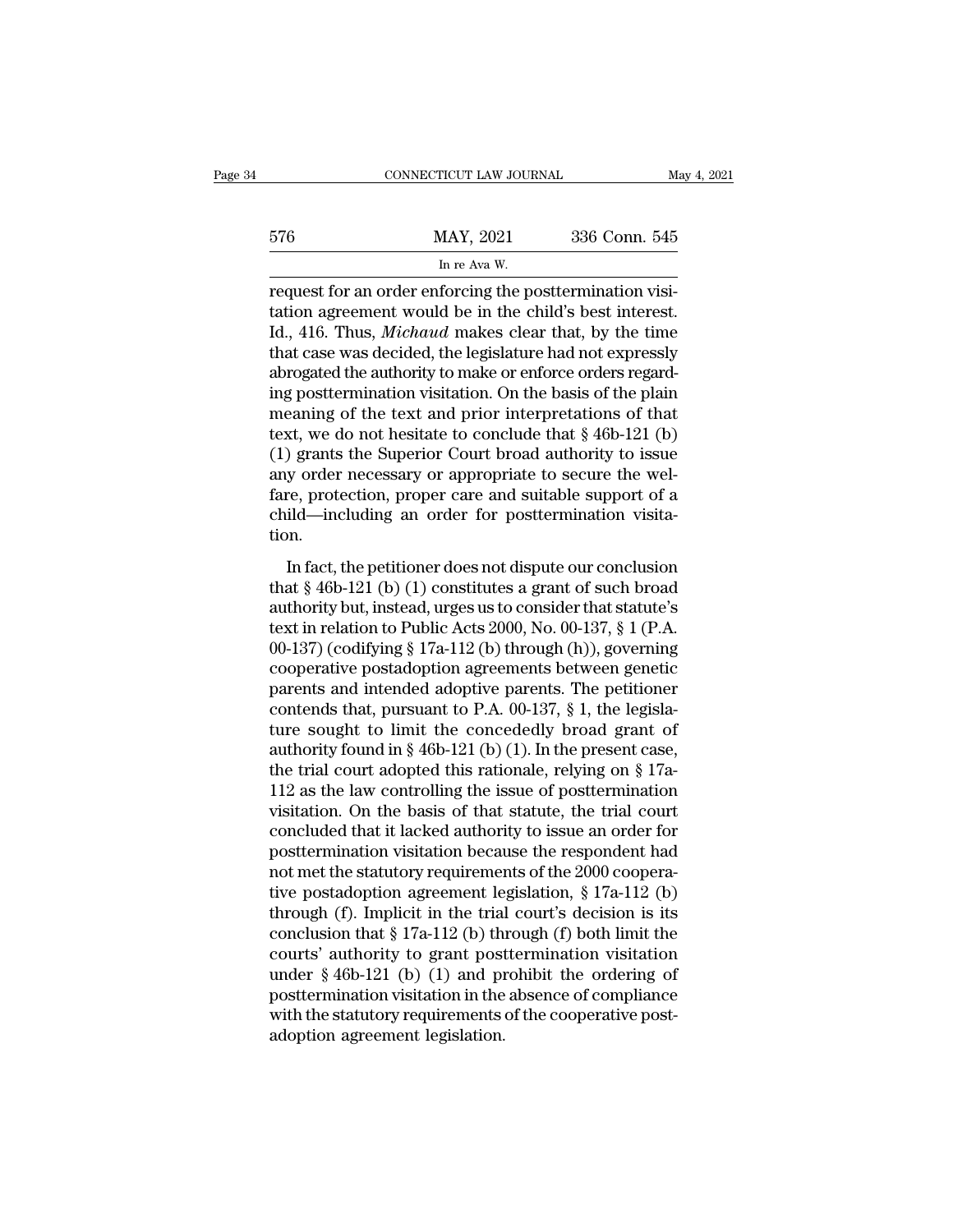| )21           | CONNECTICUT LAW JOURNAL                                                                                                                                                           | Page 35 |
|---------------|-----------------------------------------------------------------------------------------------------------------------------------------------------------------------------------|---------|
| 336 Conn. 545 | MAY, 2021                                                                                                                                                                         | 577     |
|               | In re Ava W.                                                                                                                                                                      |         |
|               | The respondent contends that the trial court improp-<br>erly applied $\S 17a-112$ (b) through (h) because those sub-<br>costions are not a limitation on the count's broad outhor |         |

336 Conn. 545 MAY, 2021 577<br>
In re Ava W.<br>
The respondent contends that the trial court improperly applied § 17a-112 (b) through (h) because those sub-<br>
sections are not a limitation on the court's broad author-<br>
ity unde 336 Conn. 545 MAY, 2021 577<br>
In re Ava W.<br>
The respondent contends that the trial court improperly applied § 17a-112 (b) through (h) because those subsections are not a limitation on the court's broad author-<br>
ity under § 336 Conn. 545 MAY, 2021 577<br>
In re Ava W.<br>
The respondent contends that the trial court improperly applied § 17a-112 (b) through (h) because those subsections are not a limitation on the court's broad authority under § 46 In re Ava W.<br>
The respondent contends that the trial court improperly applied § 17a-112 (b) through (h) because those subsections are not a limitation on the court's broad authority under § 46b-121 (b) (1). In the respond The respondent contends that the trial court improperly applied § 17a-112 (b) through (h) because those subsections are not a limitation on the court's broad authority under § 46b-121 (b) (1). In the respondent's view, § The respondent contends that the trial court improp-<br>erly applied § 17a-112 (b) through (h) because those sub-<br>sections are not a limitation on the court's broad author-<br>ity under § 46b-121 (b) (1). In the respondent's vi erly applied § 17a-112 (b) through (h) because those sub-<br>sections are not a limitation on the court's broad author-<br>ity under § 46b-121 (b) (1). In the respondent's view,<br>§ 46b-121 (b) (1) codified the Superior Court's " sections are not a limitation on the court's broad authority under § 46b-121 (b) (1). In the respondent's view, § 46b-121 (b) (1) codified the Superior Court's "inherent equitable authority at common law to issue any orde ity under § 46b-121 (b) (1). In the respondent's view,<br>§ 46b-121 (b) (1) codified the Superior Court's "inherent<br>equitable authority at common law to issue any order<br>necessary or appropriate to secure the welfare of a chi uitable authority at common law to issue any order<br>cessary or appropriate to secure the welfare of a child<br>mmitted to the court's jurisdiction  $\dots$ . " By<br>acting § 17a-112 (b) through (h), the legislature did<br>t intend to a necessary or appropriate to secure the welfare of a child<br>committed to the court's jurisdiction  $\dots$ . " By<br>enacting § 17a-112 (b) through (h), the legislature did<br>not intend to abrogate that authority.<br>We agree with the r

committed to the court's jurisdiction  $\ldots$   $\ldots$  " By enacting § 17a-112 (b) through (h), the legislature did not intend to abrogate that authority.<br>We agree with the respondent that the trial court in the present case h enacting § 17a-112 (b) through (h), the legislature did<br>not intend to abrogate that authority.<br>We agree with the respondent that the trial court in<br>the present case had authority to grant posttermination<br>visitation. Speci not intend to abrogate that authority.<br>We agree with the respondent that the trial court in<br>the present case had authority to grant posttermination<br>visitation. Specifically, we conclude that the legisla-<br>ture's enactment We agree with the respondent that the trial court in<br>the present case had authority to grant posttermination<br>visitation. Specifically, we conclude that the legisla-<br>ture's enactment of § 17a-112 (b) through (h) did not<br>re We agree with the respondent that the trial court in<br>the present case had authority to grant posttermination<br>visitation. Specifically, we conclude that the legisla-<br>ture's enactment of  $\S 17a-112$  (b) through (h) did not<br> the present case had authority to grant posttermination<br>visitation. Specifically, we conclude that the legisla-<br>ture's enactment of § 17a-112 (b) through (h) did not<br>reflect an intention to abrogate or to limit the courts visitation. Specifically, we conclude that the legislature's enactment of  $\S 17a-112$  (b) through (h) did not reflect an intention to abrogate or to limit the courts' common-law authority, as codified in  $\S 46b-121$  (b) ( ture's enactment of  $\S$  17a-112 (b) through (h) did not<br>reflect an intention to abrogate or to limit the courts'<br>common-law authority, as codified in  $\S$  46b-121 (b) (1),<br>which includes the ability to order postterminatio reflect an intention to abrogate or to limit the courts'<br>common-law authority, as codified in § 46b-121 (b) (1),<br>which includes the ability to order posttermination visi-<br>tation as long as it is necessary or appropriate to common-law authority, as codified in § 46b-121 (b) (1),<br>which includes the ability to order posttermination visi-<br>tation as long as it is necessary or appropriate to secure<br>the welfare, protection, proper care and suitable which includes the ability to<br>tation as long as it is necess<br>the welfare, protection, pr<br>port of the child. Instead, t<br>§ 17a-112 (b) through (h) c<br>process by which parties a<br>adoption agreements.<br>We begin with the statu e welfare, protection, proper care and suitable sup-<br>prt of the child. Instead, the legislature intended that<br>17a-112 (b) through (h) codify and make regular the<br>ocess by which parties accomplish *cooperative* post-<br>option port of the child. Instead, the legislature intended that<br>
§ 17a-112 (b) through (h) codify and make regular the<br>
process by which parties accomplish *cooperative* post-<br>
adoption agreements.<br>
We begin with the statutes at

§ 17a-112 (b) through (h) codify and make regular the<br>process by which parties accomplish *cooperative* post-<br>adoption agreements.<br>We begin with the statutes at issue. As explained,<br>§ 46b-121 (b) (1) sets forth the Superi process by which parties accomplish *cooperative* post-<br>adoption agreements.<br>We begin with the statutes at issue. As explained,<br>§ 46b-121 (b) (1) sets forth the Superior Court's general<br>grant of authority to issue orders adoption agreements.<br>
We begin with the statutes at issue. As explained,<br>
§ 46b-121 (b) (1) sets forth the Superior Court's general<br>
grant of authority to issue orders in juvenile matters.<br>
Section 17a-112 governs termina We begin with the statutes at issue. As explained,  $\S$  46b-121 (b) (1) sets forth the Superior Court's general grant of authority to issue orders in juvenile matters.<br>Section 17a-112 governs termination of parental rights For a court to order termination of parental rights<br>
arents to consent to the termination of their rights<br>
arents to consent to the termination of their rights<br>
<sup>13</sup> For a court to order termination of parental rights, th Section 17a-112 governs termination of parental rights<br>proceedings,<sup>13</sup> and § 17a-112 (a) specifically permits<br>parents to consent to the termination of their rights<br><sup>13</sup> For a court to order termination of parental rights

proceedings,<sup>13</sup> and § 17a-112 (a) specifically permits<br>parents to consent to the termination of their rights<br> $\frac{18}{12}$  For a court to order termination of parental rights, the petitioner must<br>"prove, by clear and convi **parents to consent to the termination of their rights**<br>
<sup>13</sup> For a court to order termination of parental rights, the petitioner must<br>
"prove, by clear and convincing evidence, that: (1) the department has made<br>
reasonab parents to consent to the termination of their rights<br>
<sup>13</sup> For a court to order termination of parental rights, the petitioner must<br>
"prove, by clear and convincing evidence, that: (1) the department has made<br>
reasonable <sup>13</sup> For a court to order termination of parental rights, the petitioner must "prove, by clear and convincing evidence, that: (1) the department has made reasonable efforts to reunify the family; General Statutes § 17a-11 "prove, by clear and convincing evidence, that: (1) the department has made reasonable efforts to reunify the family; General Statutes § 17a-112 (j) (1); (2) termination is in the best interest of the child; General Statu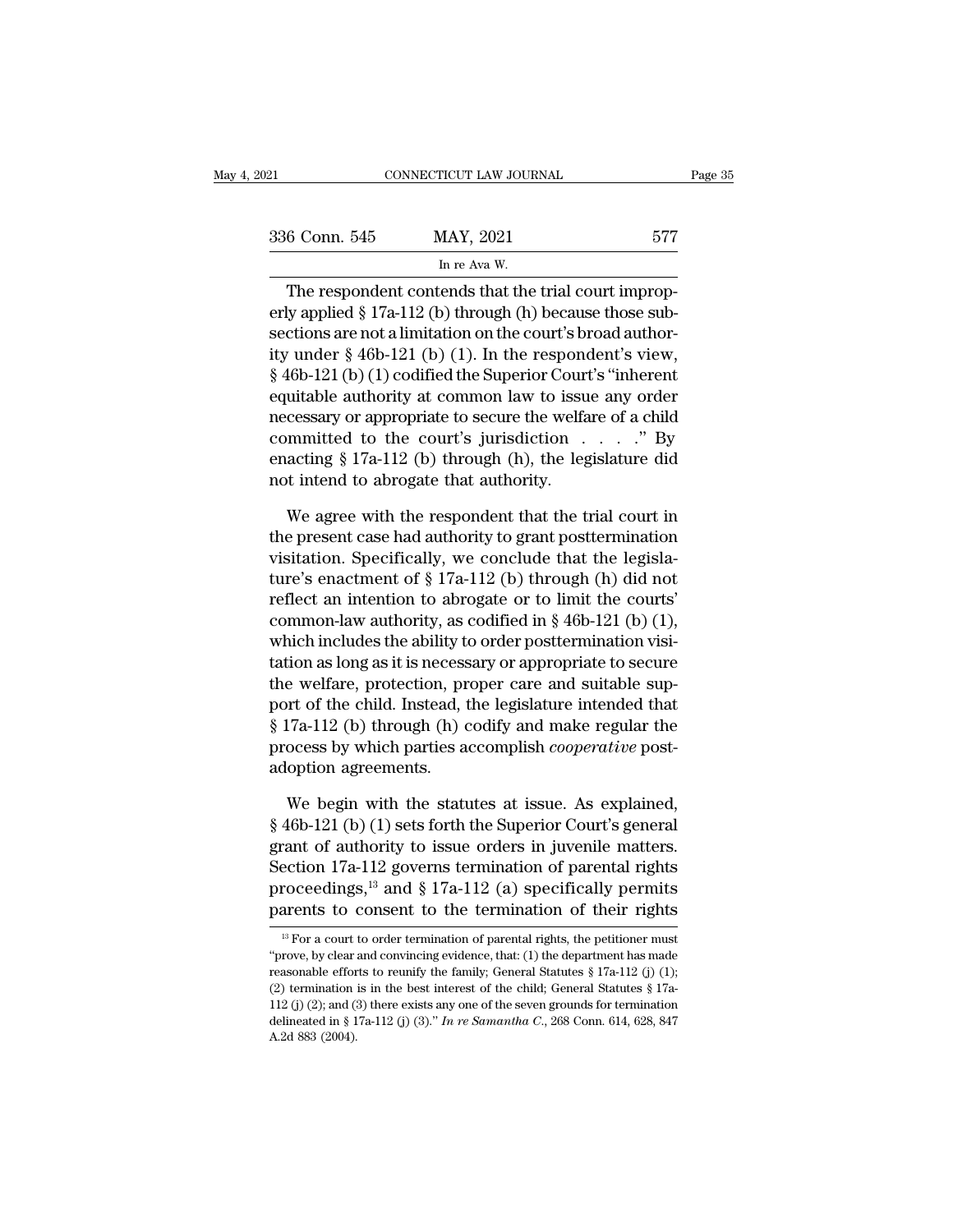|     | CONNECTICUT LAW JOURNAL                                                                                                                                                       | May 4, 2021   |
|-----|-------------------------------------------------------------------------------------------------------------------------------------------------------------------------------|---------------|
| 578 | MAY, 2021                                                                                                                                                                     | 336 Conn. 545 |
|     | In re Ava W.                                                                                                                                                                  |               |
|     | before the court orders termination, so long as they do<br>so voluntarily and knowingly. $^{14}$                                                                              |               |
|     | In 2000, the legislature amended $\S 17a-112$ by enact-<br>ing subsections (b) through (h). See P.A. $00-137$ , $\S 1$ .<br>Those subsections govern cooperative postagention |               |

578 MAY, 2021 336 Conn. 545<br>
In re Ava W.<br>
before the court orders termination, so long as they do<br>
so voluntarily and knowingly.<sup>14</sup><br>
In 2000, the legislature amended § 17a-112 by enact-<br>
ing subsections (b) through (h). In re Ava W.<br>
before the court orders termination, so long as they do<br>
so voluntarily and knowingly.<sup>14</sup><br>
In 2000, the legislature amended  $\S 17a-112$  by enact-<br>
ing subsections (b) through (h). See P.A. 00-137,  $\S 1$ .<br>
T before the court orders termination, so long as they do<br>so voluntarily and knowingly.<sup>14</sup><br>In 2000, the legislature amended  $\S 17a-112$  by enact-<br>ing subsections (b) through (h). See P.A. 00-137,  $\S 1$ .<br>Those subsections g before the court orders termination, so long as they do<br>so voluntarily and knowingly.<sup>14</sup><br>In 2000, the legislature amended  $\S 17a-112$  by enact-<br>ing subsections (b) through (h). See P.A. 00-137,  $\S 1$ .<br>Those subsections g so voluntarily and knowingly."<br>
In 2000, the legislature amended  $\S 17a-112$  by enact-<br>
ing subsections (b) through (h). See P.A. 00-137,  $\S 1$ .<br>
Those subsections govern cooperative postadoption<br>
agreements for postadopt In 2000, the legislature amended  $\S$  17a-112 by enacting subsections (b) through (h). See P.A. 00-137,  $\S$  1.<br>Those subsections govern cooperative postadoption agreements for postadoption visitation between genetic parent ing subsections (b) through (h). See P.A. 00-137, § 1.<br>Those subsections govern cooperative postadoption<br>agreements for postadoption visitation between genetic<br>parents and intended adoptive parents. See General Stat-<br>utes Those subsections govern cooperative postadoption<br>agreements for postadoption visitation between genetic<br>parents and intended adoptive parents. See General Stat-<br>utes § 17a-112 (b) through (h). Subsection (b) enables<br>"bir agreements for postadoption visitation between genetic<br>parents and intended adoptive parents. See General Stat-<br>utes § 17a-112 (b) through (h). Subsection (b) enables<br>"birth parents and an intended adoptive parent [to] en birth parents and an intended adoptive parent [to] enter<br>to a cooperative postadoption agreement regarding<br>pommunication or contact between either or both birth<br>arents and the adopted child."<sup>15</sup> General Statutes § 17a-<br><sup></sup> into a cooperative postadoption agreement regarding<br>communication or contact between either or both birth<br>parents and the adopted child."<sup>15</sup> General Statutes § 17a-<br><sup>14</sup> General Statutes § 17a-112 (a) provides in relevan

acknowledge such consent on a form promulgated by the Office of the Chief Court Administrator evidencing that the parent has voluntarily and knowingly consented to the termination of such parental rights.  $\ldots$ ."<br>
<sup>15</sup> Ge Chief Court Administrator evidencing that the parent has voluntarily and knowingly consented to the termination of such parental rights.  $\ldots$ ."<br><sup>15</sup> General Statutes § 17a-112 (b) provides: "Either or both birth parents knowingly consented to the termination of such parental rights. . . ."<br>
<sup>15</sup> General Statutes § 17a-112 (b) provides: "Either or both birth parents<br>
and an intended adoptive parent may enter into a cooperative postadoptio <sup>15</sup> General Statutes § 17a-112 (b) provides: "Either or both birth parents and an intended adoptive parent may enter into a cooperative postadoption agreement regarding communication or contact between either or both bir and an intended adoptive parent may enter into a cooperative postadoption<br>agreement regarding communication or contact between either or both birth<br>parents and the adopted child. Such an agreement may be entered into if:<br>( agreement regarding communication or contact between either or both birth parents and the adopted child. Such an agreement may be entered into if. (1) The child is in the custody of the Department of Children and Families; parents and the adopted child. Such an agreement may be entered into if: (1) The child is in the custody of the Department of Children and Families; (2) an order terminating parental rights has not yet been entered; and (3 (1) The child is in the custody of the Department of Children and Families;<br>(2) an order terminating parental rights has not yet been entered; and (3)<br>either or both birth parents agree to a voluntary termination of paren (2) an order terminating parental rights has not yet been entered; and (3) either or both birth parents agree to a voluntary termination of parental rights, including an agreement in a case which began as an involuntary t either or both birth parents agree to a voluntary termination of parental rights, including an agreement in a case which began as an involuntary termination of parental rights. The postadoption agreement shall be applicabl rights, including an agreement in a case which began as an involuntary<br>termination of parental rights. The postadoption agreement shall be applica-<br>ble only to a birth parent who is a party to the agreement. Such agreement remination of parental rights. The postadoption agreement shall be applicable only to a birth parent who is a party to the agreement. Such agreement shall be in addition to those under common law. Counsel for the child and termination of parental rights. The postadoption agreement shall be applicable only to a birth parent who is a party to the agreement. Such agreement shall be in addition to those under common law. Counsel for the child an

communication or contact between either or both birth<br>parents and the adopted child."<sup>15</sup> General Statutes § 17a-<br><sup>14</sup> General Statutes § 17a-112 (a) provides in relevant part: "In respect to<br>any child in the custody of t parents and the adopted child."<sup>15</sup> General Statutes § 17a-<br><sup>14</sup> General Statutes § 17a-112 (a) provides in relevant part: "In respect to<br>any child in the custody of the Commissioner of Children and Families in<br>accordance parents and the adopted criticity. The Hereal Statutes  $\frac{1}{8}$  17 a-<br><sup>14</sup> General Statutes  $\frac{8}{9}$  17 a-112 (a) provides in relevant part: "In respect to<br>any child in the custody of the Commissioner of Children and Fa <sup>14</sup> General Statutes § 17a-112 (a) provides in relevant part: "In respect to any child in the custody of the Commissioner of Children and Families in accordance with section 46b-129, either the commissioner, or the attor any child in the custody of the Commissioner of Children and Families in accordance with section 46b-129, either the commissioner, or the attorney who represented such child in a pending or prior proceeding, or an attorney and an exercy who represented such d6b-129, either the commissioner, or the attorney who represented such child in a pending or prior proceeding, or an attorney appointed by the Superior Court on its own motion, or an atto who represented such child in a pending or prior proceeding, or an attorney<br>appointed by the Superior Court on its own motion, or an attorney retained<br>by such child after attaining the age of fourteen, may petition the cou appointed by the Superior Court on its own motion, or an attorney retained<br>by such child after attaining the age of fourteen, may petition the court for<br>the termination of parental rights with reference to such child. The Exposed by such child after attaining the age of fourteen, may petition the court for the termination of parental rights with reference to such child. The petition shall be in the form and contain the information set fort by the termination of parental rights with reference to such child. The petition shall be in the form and contain the information set forth in subsection (b) of section 45a-715, and be subject to the provisions of subsect shall be in the form and contain the information set forth in subsection (b) of section 45a-715, and be subject to the provisions of subsection (c) of said section. If a petition indicates that either or both parents cons of section  $45a-715$ , and be subject to the provisions of subsection (c) of said section. If a petition indicates that either or both parents consent to the termination of their parental rights, or if at any time followin said section. If a petition indicates that either or both parents consent to the termination of their parental rights, or if at any time following the filing of a petition and before the entry of a decree, a parent consen the termination of their parental rights, or if at any time following the filing of a petition and before the entry of a decree, a parent consents to the termination of the parent's parental rights, each consenting parent are the minimal of the parent's parent rights, each consenting parent shall acknowledge such consent on a form promulgated by the Office of the Chief Court Administrator evidencing that the parent has voluntarily and know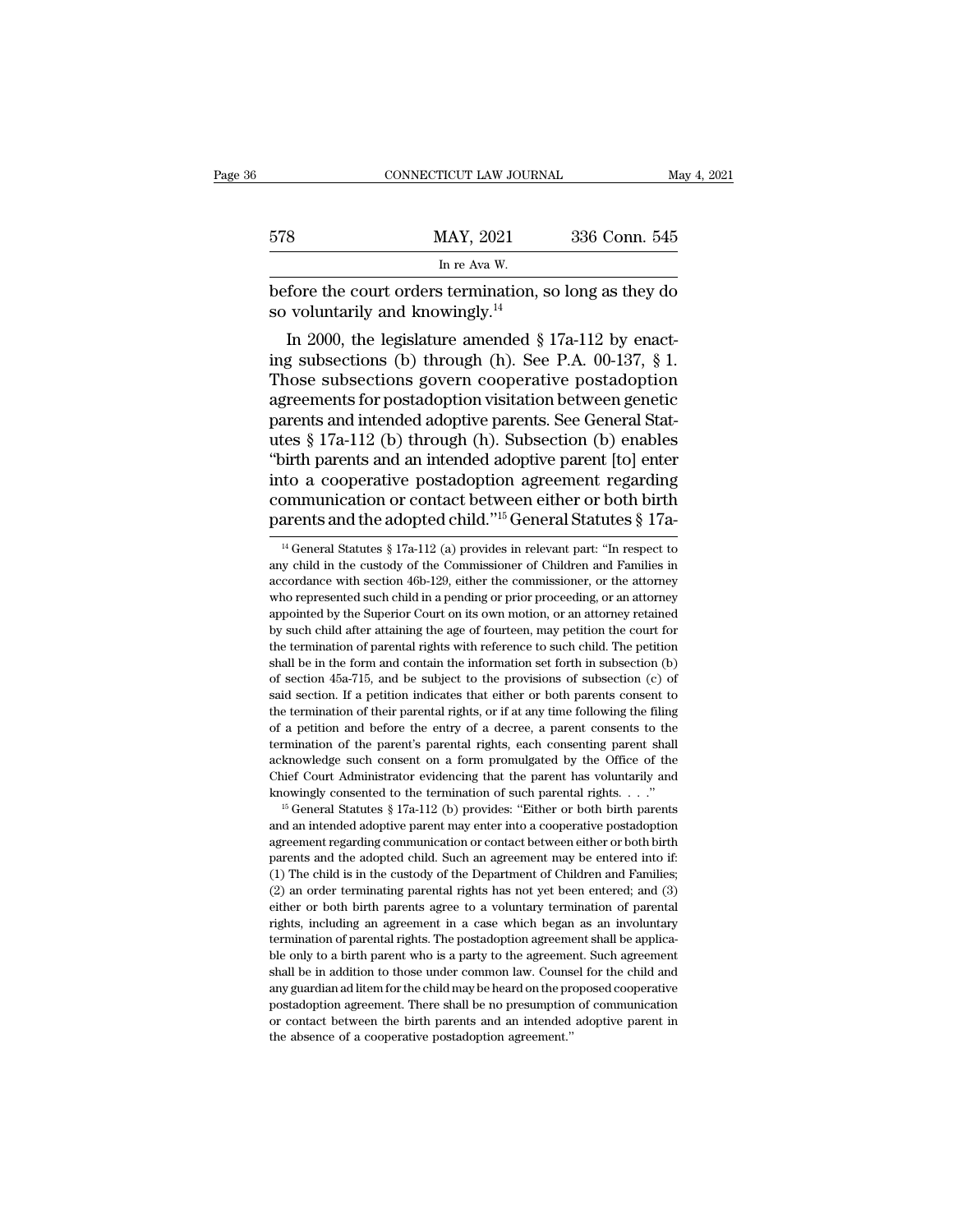| 021           | CONNECTICUT LAW JOURNAL                                                                                                                                                         | Page 37 |
|---------------|---------------------------------------------------------------------------------------------------------------------------------------------------------------------------------|---------|
| 336 Conn. 545 | MAY, 2021                                                                                                                                                                       | 579     |
|               | In re Ava W.                                                                                                                                                                    |         |
|               | 112 (b). Cooperative postadoption agreements are per-<br>mitted under the statute only if " $(1)$ [t] he child is in the<br>quetody of the Department of Children and Families. |         |

336 Conn. 545 MAY, 2021 579<br>
In re Ava W.<br>
112 (b). Cooperative postadoption agreements are per-<br>
mitted under the statute only if "(1) [t]he child is in the<br>
custody of the Department of Children and Families;<br>
(2) an or 336 Conn. 545 MAY, 2021 579<br>
In re Ava W.<br>
Il 2 (b). Cooperative postadoption agreements are permitted under the statute only if "(1) [t]he child is in the custody of the Department of Children and Families;<br>
(2) an order 336 Conn. 545 MAY, 2021 579<br>
In re Ava W.<br>
112 (b). Cooperative postadoption agreements are per-<br>
mitted under the statute only if "(1) [t]he child is in the<br>
custody of the Department of Children and Families;<br>
(2) an or In re Ava W.<br>
In re Ava W.<br>
112 (b). Cooperative postadoption agreements are per-<br>
mitted under the statute only if "(1) [t]he child is in the<br>
custody of the Department of Children and Families;<br>
(2) an order terminating a value of the statute postadoption agreements are per-<br>initted under the statute only if "(1) [t]he child is in the<br>custody of the Department of Children and Families;<br>(2) an order terminating parental rights has not yet 112 (b). Cooperative postadoption agreements are permitted under the statute only if "(1) [t]he child is in the custody of the Department of Children and Families; (2) an order terminating parental rights has not yet been mitted under the statute only if "(1) [t]he child is in the<br>custody of the Department of Children and Families;<br>(2) an order terminating parental rights has not yet been<br>entered; and (3) either or both birth parents agree custody of the Department of Children and Families;<br>(2) an order terminating parental rights has not yet been<br>entered; and (3) either or both birth parents agree to<br>a voluntary termination of parental rights, including an (2) an order terminating parental rights has not yet been<br>entered; and (3) either or both birth parents agree to<br>a voluntary termination of parental rights, including an<br>agreement in a case which began as an involuntary t entered; and (3) either or both birth parents agree to<br>a voluntary termination of parental rights, including an<br>agreement in a case which began as an involuntary ter-<br>mination of parental rights." General Statutes § 17a-1 Frame is a case which began as an involuntary termination of parental rights." General Statutes § 17a-112 (b).<br>Furthermore, the legislature expressly provided at "[s]uch agreement[s] shall be in addition to those der comm mination of parental rights." General Statutes § 17a-112<br>
(b). Furthermore, the legislature expressly provided<br>
that "[s]uch agreement[s] shall be in addition to those<br>
under common law." General Statutes § 17a-112 (b).<br>

that is parental rights. Central statutes  $\frac{1}{3}$  for  $\frac{1}{2}$ <br>
(b). Furthermore, the legislature expressly provided<br>
that "[s]uch agreement[s] shall be in addition to those<br>
under common law." General Statutes  $\frac{1}{3$ (b). Tarafermore, are registrate expressly provided<br>that "[s]uch agreement[s] shall be in addition to those<br>under common law." General Statutes § 17a-112 (b).<br>First, we must determine whether § 17a-112 (b)<br>through (h) abr native procedure of statistics  $\S 17a-112$  (b).<br>First, we must determine whether  $\S 17a-112$  (b)<br>through (h) abrogated a court's common-law authority<br>to issue orders in juvenile matters and thus serves as<br>a limitation on First, we must determine whether § 17a-112 (b).<br>
through (h) abrogated a court's common-law authority<br>
to issue orders in juvenile matters and thus serves as<br>
a limitation on the court's authority to order posttermi-<br>
nat First, we must determine whether § 17a-112 (b)<br>through (h) abrogated a court's common-law authority<br>to issue orders in juvenile matters and thus serves as<br>a limitation on the court's authority to order posttermi-<br>nation v through (h) abrogated a court's common-law authority<br>to issue orders in juvenile matters and thus serves as<br>a limitation on the court's authority to order posttermi-<br>nation visitation. "Our determination of whether  $[\S 17$ to issue orders in juvenile matters and thus serves as<br>a limitation on the court's authority to order posttermi-<br>nation visitation. "Our determination of whether [§ 17a-<br>112 (b) through (h)] abrogate[s] [the common law] . a limitation on the court's authority to order posttermination visitation. "Our determination of whether [§ 17a-<br>112 (b) through (h)] abrogate[s] [the common law] . . .<br>is guided by well established principles. While the l nation visitation. "Our determination of whether [§ 17a-112 (b) through (h)] abrogate[s] [the common law] . . . is guided by well established principles. While the legislature's authority to abrogate the common law is und 112 (b) through (h)] abrogate[s] [the common law] . . .<br>is guided by well established principles. While the legis-<br>lature's authority to abrogate the common law is unde-<br>niable, we will not lightly impute such an intent t is guided by well established principles. While the legis-<br>lature's authority to abrogate the common law is unde-<br>niable, we will not lightly impute such an intent to the<br>legislature....Thus, [w]hen a statute is in deroga lature's authority to abrogate the common law is unde-<br>niable, we will not lightly impute such an intent to the<br>legislature. . . . Thus, [w]hen a statute is in derogation<br>of common law . . . it should receive a strict con miable, we will not lightly impute such an intent to the legislature. . . . Thus, [w]hen a statute is in derogation of common law . . . it should receive a strict construction and is not to be extended, modified, repealed legislature. . . . Thus, [w]hen a statute is in derogation<br>of common law . . . it should receive a strict construc-<br>tion and is not to be extended, modified, repealed or<br>enlarged in its scope by the mechanics of [statutor of common law  $\ldots$  it should receive a strict construction and is not to be extended, modified, repealed or enlarged in its scope by the mechanics of [statutory] construction  $\ldots$  . In determining whether or not a statu tion and is not to be extended, modified, repealed or<br>enlarged in its scope by the mechanics of [statutory]<br>construction.... In determining whether or not a<br>statute abrogates or modifies a [common-law] rule the<br>constructi enlarged in its scope by the mechanics of [statutory]<br>construction. . . . In determining whether or not a<br>statute abrogates or modifies a [common-law] rule the<br>construction must be strict, and the operation of a stat-<br>ute construction. . . . In determining whether or not a<br>statute abrogates or modifies a [common-law] rule the<br>construction must be strict, and the operation of a stat-<br>ute in derogation of the common law is to be limited<br>to m statute abrogates or modifies a [common-law] rule the<br>construction must be strict, and the operation of a stat-<br>ute in derogation of the common law is to be limited<br>to matters clearly brought within its scope. . . . The<br>r construction must be strict, and the operation of a stat-<br>ute in derogation of the common law is to be limited<br>to matters clearly brought within its scope.... The<br>rule that statutes in derogation of the common law are<br>str ute in derogation of the common law is to be limited<br>to matters clearly brought within its scope. . . . The<br>rule that statutes in derogation of the common law are<br>strictly construed can be seen to serve the same policy<br>of *Hungerford Hospital, Within its scope.* . . . . The rule that statutes in derogation of the common law are strictly construed can be seen to serve the same policy of continuity and stability in the legal system as the doc rule that statutes in derogation of the common law are<br>strictly construed can be seen to serve the same policy<br>of continuity and stability in the legal system as the<br>doctrine of stare decisis in relation to case law." (Int strictly construed can be seen to serve the same policy<br>of continuity and stability in the legal system as the<br>doctrine of stare decisis in relation to case law." (Inter-<br>nal quotation marks omitted.) *Chadha* v. *Charlott*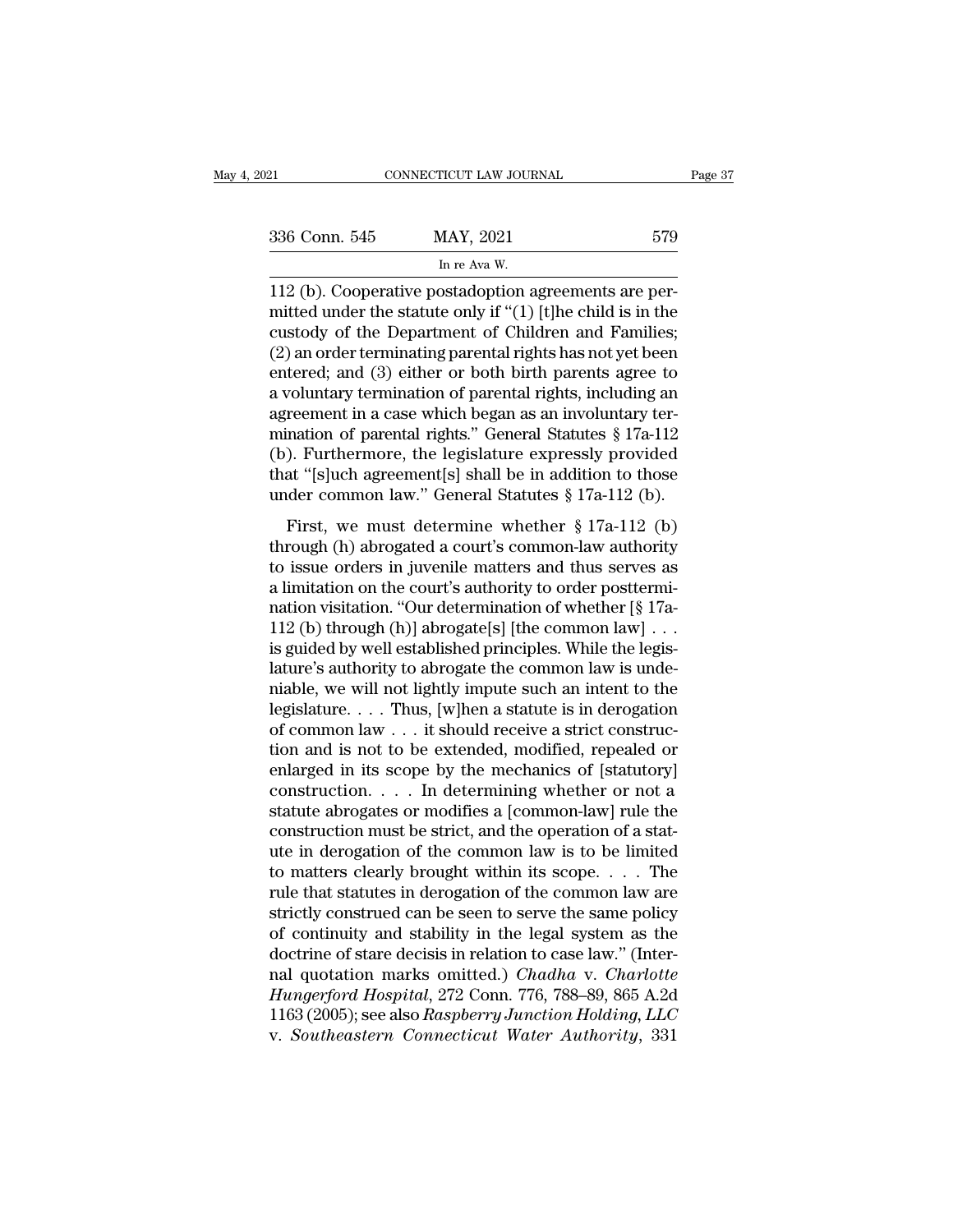|     | CONNECTICUT LAW JOURNAL                               |               | May 4, 2021 |
|-----|-------------------------------------------------------|---------------|-------------|
| 580 | MAY, 2021                                             | 336 Conn. 545 |             |
|     | In re Ava W.                                          |               |             |
|     | Conn 364 370-71 203 A 3d 1224 (2019) (applying strict |               |             |

CONNECTICUT LAW JOURNAL May 4, 202<br>
580 MAY, 2021 336 Conn. 545<br>
In re Ava W.<br>
Conn. 364, 370–71, 203 A.3d 1224 (2019) (applying strict<br>
construction principles to construe text of special act<br>
that codified common law pri 580 MAY, 2021 336 Conn. 545<br>
In re Ava W.<br>
Conn. 364, 370–71, 203 A.3d 1224 (2019) (applying strict<br>
construction principles to construe text of special act<br>
that codified common-law principles and exceptions to<br>
municipal that codified common-law principles and exceptions to municipal immunity).<br>
Same principles and exceptions to municipal immunity). MAY<br>
In re<br>
Conn. 364, 370–71, 203 A.3d<br>
construction principles to<br>
that codified common-law<br>
municipal immunity).<br>
The plainly broad langua In re Ava W.<br>
Solary Broad Manuson Construction principles to construe text of special act<br>
at codified common-law principles and exceptions to<br>
unicipal immunity).<br>
The plainly broad language of § 46b-121 (b) (1), cou-<br> Conn. 364, 370–71, 203 A.3d 1224 (2019) (applying strict<br>construction principles to construe text of special act<br>that codified common-law principles and exceptions to<br>municipal immunity).<br>The plainly broad language of  $\S$ 

Confl. 304, 370–71, 203 A.3d 1224 (2019) (applying strict<br>construction principles to construe text of special act<br>that codified common-law principles and exceptions to<br>municipal immunity).<br>The plainly broad language of § construction principles to construe text of special act<br>that codified common-law principles and exceptions to<br>municipal immunity).<br>The plainly broad language of  $\S 46b-121$  (b) (1), cou-<br>pled with our well established pri that counted common-law principles and exceptions to<br>municipal immunity).<br>The plainly broad language of § 46b-121 (b) (1), cou-<br>pled with our well established principles regarding<br>implied abrogation, fails to demonstrate The plainly broad language of  $\S$  46b-121 (b) (1), coupled with our well established principles regarding<br>implied abrogation, fails to demonstrate a clear intent<br>by the legislature to abrogate the court's authority to<br>iss The plainly broad language of § 46b-121 (b) (1), coupled with our well established principles regarding<br>implied abrogation, fails to demonstrate a clear intent<br>by the legislature to abrogate the court's authority to<br>issue pled with our well established principles regarding<br>implied abrogation, fails to demonstrate a clear intent<br>by the legislature to abrogate the court's authority to<br>issue posttermination visitation orders. Section 17a-112<br>( implied abrogation, fails to demonstrate a clear intent<br>by the legislature to abrogate the court's authority to<br>issue posttermination visitation orders. Section 17a-112<br>(b) establishes requirements for "cooperative postad by the legislature to abrogate the court's authority to<br>issue posttermination visitation orders. Section 17a-112<br>(b) establishes requirements for "cooperative postadop-<br>tion agreements . . . . . " The operation of § 17a-1 issue posttermination visitation orders. Section 17a-112<br>
(b) establishes requirements for "cooperative postadoption agreements . . . . " The operation of  $\S 17a-112$  (b),<br>
then, is limited in scope to those agreements—no (b) establishes requirements for "cooperative postadoption agreements . . . . " The operation of § 17a-112 (b), then, is limited in scope to those agreements—not to contested posttermination visitation orders. Additionall tion agreements . . . . . " The operation of § 17a-112 (b),<br>then, is limited in scope to those agreements—not to<br>contested posttermination visitation orders. Addition-<br>ally, the legislature expressly provided that "[coope then, is limited in scope to those agreements—not to<br>contested posttermination visitation orders. Addition-<br>ally, the legislature expressly provided that "[coopera-<br>tive postadoption] agreement[s] shall be in addition to<br>t contested posttermination visitation orders. Additionally, the legislature expressly provided that "[cooperative postadoption] agreement[s] shall be in addition to those under common law." General Statutes § 17a-112 (b). I ally, the legislature expressly provided that "[cooperative postadoption] agreement[s] shall be in addition to those under common law." General Statutes § 17a-112 (b). It therefore can hardly be argued that this statutory tive postadoption] agreement[s] shall be in addition to<br>those under common law." General Statutes § 17a-112<br>(b). It therefore can hardly be argued that this statutory<br>subsection expressly abrogates the court's authority to those under common law." General Statutes  $\S 17a-112$ <br>(b). It therefore can hardly be argued that this statutory<br>subsection expressly abrogates the court's authority to<br>issue posttermination visitation orders that the cou (b). It therefore can hardly be argued that this statutory<br>subsection expressly abrogates the court's authority to<br>issue posttermination visitation orders that the court<br>finds to be "necessary or appropriate to secure the subsection expressly abrogates the court's authority to<br>issue posttermination visitation orders that the court<br>finds to be "necessary or appropriate to secure the wel-<br>fare, protection, proper care and suitable support"; G issue posttermination visitation orders that the court<br>finds to be "necessary or appropriate to secure the wel-<br>fare, protection, proper care and suitable support"; Gen-<br>eral Statutes § 46b-121 (b) (1); of a child when th finds to be "necessary or appropriate to secure the welfare, protection, proper care and suitable support"; General Statutes  $\S$  46b-121 (b) (1); of a child when the legislation expressly leaves open other types of agreem fare, protection,<br>eral Statutes §<br>legislation expre<br>ments. In the a<br>legislature's int<br>we will not exte<br>a purpose.<br>Despite the a at statutes  $\S$  400-121 (0) (1), or a clind when the gislation expressly leaves open other types of agree-<br>ents. In the absence of language demonstrating the<br>gislature's intent to limit the trial court's authority,<br>e will registation expressly leaves open other types or agreements. In the absence of language demonstrating the legislature's intent to limit the trial court's authority, we will not extend or enlarge its scope to impute such a

Inents. In the absence of language denonstrating the<br>legislature's intent to limit the trial court's authority,<br>we will not extend or enlarge its scope to impute such<br>a purpose.<br>Despite the absence of language expressly l begislature s intent to finit the trial courts authority,<br>we will not extend or enlarge its scope to impute such<br>a purpose.<br>Despite the absence of language expressly limiting<br>courts' authority, the petitioner contends tha the weak with find extend of entarge its scope to impute such<br>a purpose.<br>Despite the absence of language expressly limiting<br>courts' authority, the petitioner contends that § 17a-<br>112 (b) through (h) implicitly limits cour a purpose.<br>
Despite the absence of language expressly limiting<br>
courts' authority, the petitioner contends that § 17a-<br>
112 (b) through (h) implicitly limits courts' authority<br>
because the more specific provisions of § 17 Despite the absence of language expressly limiting<br>courts' authority, the petitioner contends that § 17a-<br>112 (b) through (h) implicitly limits courts' authority<br>because the more specific provisions of § 17a-112 (b)<br>throu courts' authority, the petitioner contends that  $\S 17a-112$  (b) through (h) implicitly limits courts' authority<br>because the more specific provisions of  $\S 17a-112$  (b)<br>through (h) must prevail over the more general provi-112 (b) through (h) implicitly limits courts' authority<br>because the more specific provisions of  $\S 17a-112$  (b)<br>through (h) must prevail over the more general provi-<br>sion of  $\S 46b-121$  (b) (1). "[W]e are mindful of the w because the more specific provisions of  $\S 17a-112$  (b)<br>through (h) must prevail over the more general provi-<br>sion of  $\S 46b-121$  (b) (1). "[W]e are mindful of the well<br>established principle of statutory interpretation th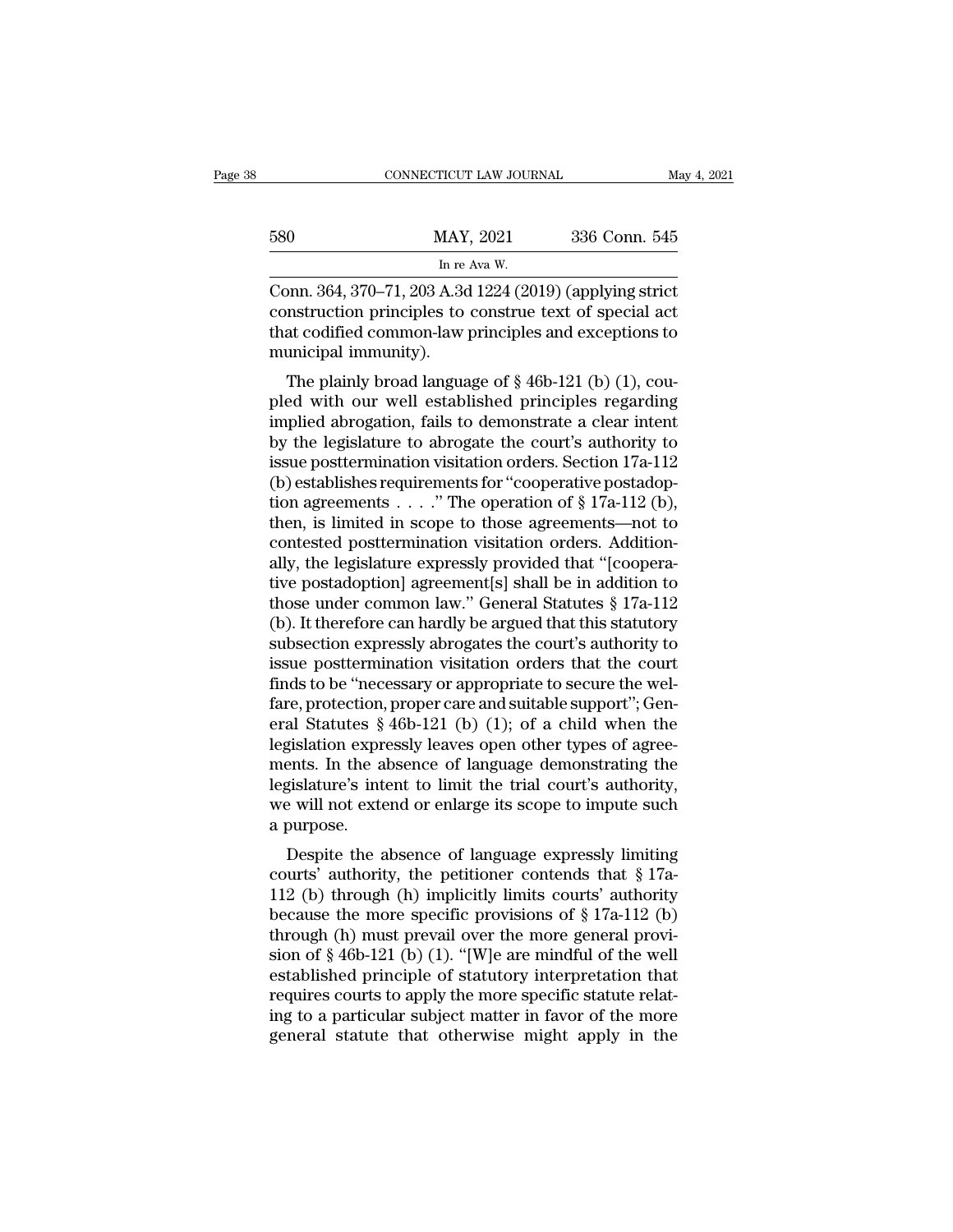| Page 39                                              |
|------------------------------------------------------|
| 581                                                  |
|                                                      |
| absence of the specific statute" (Internal quotation |

EXECTIVE SOURINAL Page 39<br>
absence of the specific statute.'' (Internal quotation<br>
marks omitted.) Studer v. Studer, 320 Conn. 483, 497,<br>
absence of the specific statute.'' (Internal quotation<br>
131 A 3d 340 (2016) 336 Conn. 545 MAY, 2021 581<br>
In re Ava W.<br>
absence of the specific statute." (Internal quotation marks omitted.) *Studer* v. *Studer*, 320 Conn. 483, 497, 131 A.3d 240 (2016). 336 Conn. 545 MA<br>
In real absence of the specific s<br>
marks omitted.) Studer v<br>
131 A.3d 240 (2016).<br>
We agree with the petitive 6 Conn. 545 MAY, 2021 581<br>
In re Ava W.<br>
Sence of the specific statute." (Internal quotation<br>
arks omitted.) *Studer* v. *Studer*, 320 Conn. 483, 497,<br>
1 A.3d 240 (2016).<br>
We agree with the petitioner that § 46b-121 (b) (

In re Ava W.<br>
absence of the specific statute." (Internal quotation<br>
marks omitted.) *Studer* v. *Studer*, 320 Conn. 483, 497,<br>
131 A.3d 240 (2016).<br>
We agree with the petitioner that § 46b-121 (b) (1)<br>
generally grants b absence of the specific statute." (Internal quotation<br>marks omitted.) *Studer* v. *Studer*, 320 Conn. 483, 497,<br>131 A.3d 240 (2016).<br>We agree with the petitioner that § 46b-121 (b) (1)<br>generally grants broad authority to absence of the specific statute. (Internal quotation<br>marks omitted.) *Studer* v. *Studer*, 320 Conn. 483, 497,<br>131 A.3d 240 (2016).<br>We agree with the petitioner that § 46b-121 (b) (1)<br>generally grants broad authority to c that is of the petitioner that  $\S$  46b-121 (b) (1)<br>we agree with the petitioner that  $\S$  46b-121 (b) (1)<br>generally grants broad authority to courts and that<br>" $\S$  17a-112 (b) [and] (c) specifically focus[es] on the<br>issue o We agree with the petitioner that  $\S$  46b-121 (b) (1)<br>generally grants broad authority to courts and that<br>" $\S$  17a-112 (b) [and] (c) specifically focus[es] on the<br>issue of postadoption contact . . . ." We disagree with<br>th We agree with the petitioner that  $\S$  46b-121 (b) (1)<br>generally grants broad authority to courts and that<br>" $\S$  17a-112 (b) [and] (c) specifically focus[es] on the<br>issue of postadoption contact . . . . "We disagree with<br>th generally grants broad authority to courts and that<br>"§ 17a-112 (b) [and] (c) specifically focus[es] on the<br>issue of postadoption contact . . . . ." We disagree with<br>the petitioner, however, that subsections (b) and (c) fit "§ 17a-112 (b) [and] (c) specifically focus[es] on the<br>issue of postadoption contact . . . . " We disagree with<br>the petitioner, however, that subsections (b) and (c) fit<br>within the statutory interpretation principle that issue of postadoption contact . . . . ." We disagree with<br>the petitioner, however, that subsections (b) and (c) fit<br>within the statutory interpretation principle that spe-<br>cific terms must prevail over more general provis the petitioner, however, that subsections (b) and (c) fit<br>within the statutory interpretation principle that spe-<br>cific terms must prevail over more general provisions.<br>According to that general principle, "[w]hen general within the statutory interpretation principle that specific terms must prevail over more general provisions.<br>According to that general principle, "[w]hen general and specific statutes conflict they should be harmoniously cific terms must prevail over more general provisions.<br>According to that general principle, "[w]hen general and<br>specific statutes conflict they should be harmoniously<br>construed so the more specific statute controls." (Int According to that general principle, "[w]hen general and<br>specific statutes conflict they should be harmoniously<br>construed so the more specific statute controls." (Inter-<br>nal quotation marks omitted.) *State* v. *Whitford* specific statutes conflict they should be harmoniously<br>construed so the more specific statute controls." (Inter-<br>nal quotation marks omitted.) *State* v. *Whitford*, 260<br>Conn. 610, 640–41, 799 A.2d 1034 (2002). Section 17 construed so the more specific statute controls." (Inter-<br>nal quotation marks omitted.) *State* v. *Whitford*, 260<br>Conn. 610, 640–41, 799 A.2d 1034 (2002). Section 17a-<br>112 (b) through (h) does not conflict with  $\S$  46b-1 rights and proton marks and its and the v. Whitford, 260<br>Conn. 610, 640–41, 799 A.2d 1034 (2002). Section 17a-<br>112 (b) through (h) does not conflict with § 46b-121 (b)<br>(1) because the former applies only to a narrow subse Conn. 610, 640–41, 799 A.2d 1034 (2002). Section 17a-<br>112 (b) through (h) does not conflict with § 46b-121 (b)<br>(1) because the former applies only to a narrow subset<br>of termination proceedings—proceedings in which par-<br>en 112 (b) through (h) does not conflict with  $\S$  46b-121 (b)<br>(1) because the former applies only to a narrow subset<br>of termination proceedings—proceedings in which par-<br>ents consent to voluntarily relinquish their parental<br> (1) because the former applies only to a narrow subset<br>of termination proceedings—proceedings in which par-<br>ents consent to voluntarily relinquish their parental<br>rights and in which an intended adoptive parent exists<br>and of termination proceedings—proceedings in which parents consent to voluntarily relinquish their parental<br>rights and in which an intended adoptive parent exists<br>and is willing to enter into a contact agreement. See<br>General ents consent to voluntarily relinquish their parental<br>rights and in which an intended adoptive parent exists<br>and is willing to enter into a contact agreement. See<br>General Statutes § 17a-112 (b) and (c). Section 17a-112<br>(b rights and in which an intended adoptive parent exists<br>and is willing to enter into a contact agreement. See<br>General Statutes § 17a-112 (b) and (c). Section 17a-112<br>(b) (3) expressly provides that parents can enter into<br>a and is willing to enter into a contact agreement. See<br>General Statutes § 17a-112 (b) and (c). Section 17a-112<br>(b) (3) expressly provides that parents can enter into<br>a cooperative agreement if "either or both birth parents General Statutes § 17a-112 (b) and (c). Section 17a-112<br>(b) (3) expressly provides that parents can enter into<br>a cooperative agreement if "either or both birth parents<br>agree to a voluntary termination of parental rights<br>(b) (3) expressly provides that parents can enter into a cooperative agreement if "either or both birth parents agree to a voluntary termination of parental rights . . . ." Subdivisions (1) and (2) of  $\S 17a-112$  (c) esta a cooperative agreement if "either or both birth parents<br>agree to a voluntary termination of parental rights<br>...." Subdivisions (1) and (2) of § 17a-112 (c) estab-<br>lish that the Superior Court can issue an order for a<br>coo agree to a voluntary termination of parental rights<br>
...." Subdivisions (1) and (2) of § 17a-112 (c) estab-<br>
lish that the Superior Court can issue an order for a<br>
cooperative agreement only if the "intended adoptive<br>
par ...." Subdivisions (1) and (2) of  $\S 17a-112$  (c) establish that the Superior Court can issue an order for a cooperative agreement only if the "intended adoptive parent consents ... execute[s] a cooperative agreement and lish that the Superior Court can issue an order for a<br>cooperative agreement only if the "intended adoptive<br>parent consents  $\dots$  execute[s] a cooperative agree-<br>ment and file[s] the agreement with the court  $\dots$ ."<br>Read in cooperative agreement only if the "intended adoptive<br>parent consents  $\ldots$  execute[s] a cooperative agreement and file[s] the agreement with the court  $\ldots$ ."<br>Read in combination, those subdivisions presume that<br>the paren visitation. Fin and metally the agreement what the court  $\ldots$  and in combination, those subdivisions presume that e parent is voluntarily consenting to relinquish his or  $\bf r$  parental rights and coming to an agreement with e intend read in combination, those subdivisions presume that<br>the parent is voluntarily consenting to relinquish his or<br>her parental rights and coming to an agreement with<br>the intended adoptive parents regarding postadoption<br>visita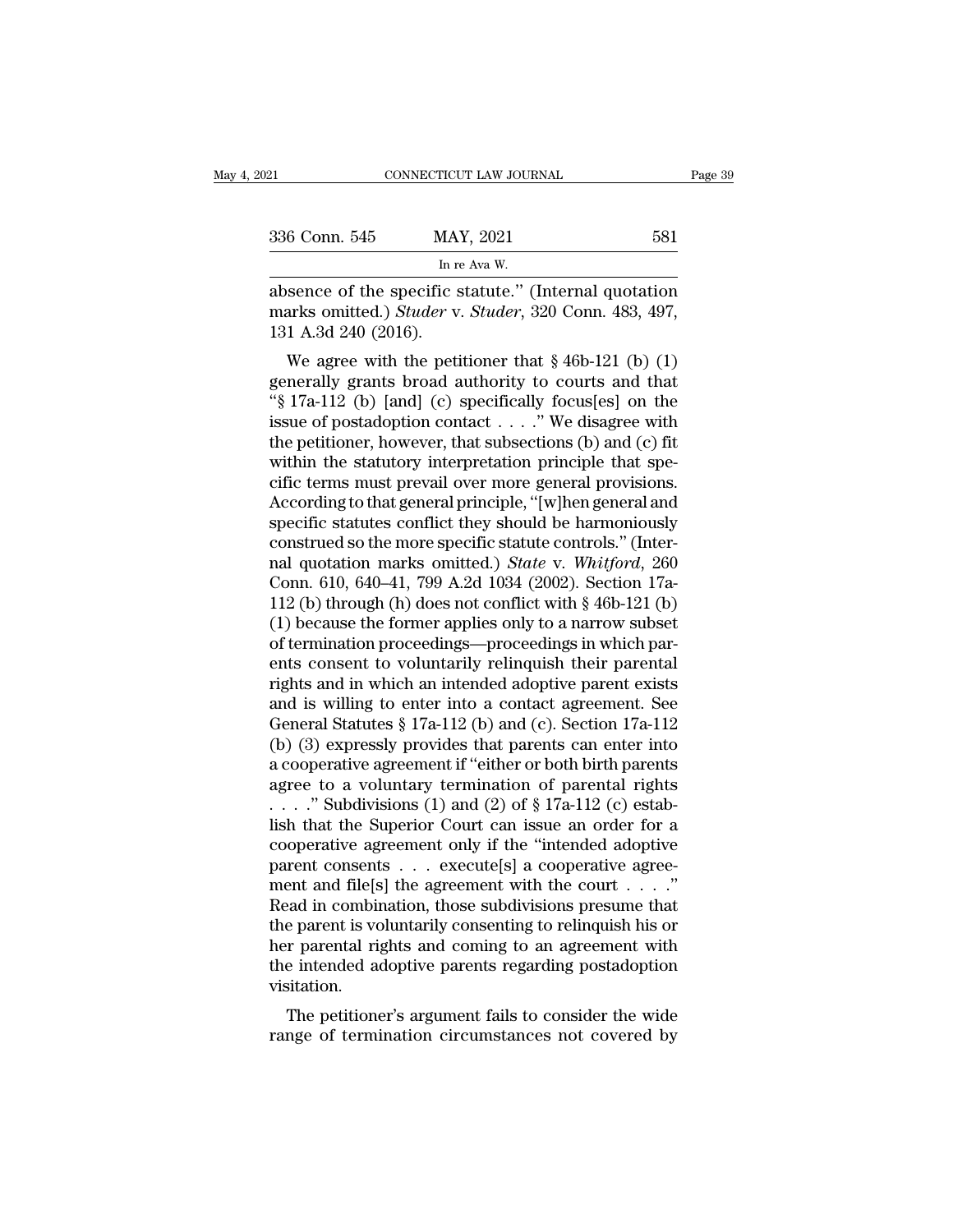## EXECUTE CONNECTICUT LAW JOURNAL May 4, 2021<br>582 MAY, 2021 336 Conn. 545<br>In re Ava W. ricut LAW JOUR<br>MAY, 2021<br>In re Ava W.<br>b) including t

CONNECTICUT LAW JOURNAL May 4, 202<br>
582 MAY, 2021 336 Conn. 545<br>
In re Ava W.<br>
§ 17a-112 (b) through (h), including those in the present<br>
case. For example, many biological parents *contest* the<br>
termination of their paren Example: MAY, 2021 336 Conn. 545<br>
In re Ava W.<br>
S 17a-112 (b) through (h), including those in the present<br>
case. For example, many biological parents *contest* the<br>
termination of their parental rights. See, e.g., *In re*<br> termination of their parental rights. See, e.g., *In re*<br>
Wareholden (h), including those in the present<br>
rese. For example, many biological parents *contest* the<br>
termination of their parental rights. See, e.g., *In re*<br> *MAY*, 2021 336 Conn. 545<br> *In re Ava W.*<br> *S* 17a-112 (b) through (h), including those in the present<br>
case. For example, many biological parents *contest* the<br>
termination of their parental rights. See, e.g., *In re<br>
Wal* (b)  $\frac{\ln 11}{\ln \text{e} + \ln 4}$  and  $\frac{\ln 12}{\ln \text{e} + \ln 4}$  and  $\frac{\ln \text{e} + \ln 4}{\ln \text{e} + \ln 4}$  and  $\frac{\ln \text{e} + \ln 4}{\ln \text{e} + \ln 4}$  and  $\frac{\ln \text{e} + \ln 4}{\ln \text{e} + \ln 4}$  and  $\frac{\ln \ln 4}{\ln 4}$  and  $\frac{\ln \ln 4}{\ln 4}$  and  $\frac{\ln \ln 4}{\ln 4$ In re Ava W.<br>
§ 17a-112 (b) through (h), including those in the present<br>
case. For example, many biological parents *contest* the<br>
termination of their parental rights. See, e.g., *In re<br>
Walker C*., 195 Conn. App. 604, 60 § 17a-112 (b) through (h), including those in the present case. For example, many biological parents *contest* the termination of their parental rights. See, e.g., *In re Walker C.*, 195 Conn. App. 604, 609, 226 A.3d 175 case. For example, many biological parents *contest* the<br>termination of their parental rights. See, e.g., *In re*<br>Walker C., 195 Conn. App. 604, 609, 226 A.3d 175 (2020)<br>(petitioner filed petition for termination of paren termination of their parental rights. See, e.g., In re<br>Walker C., 195 Conn. App. 604, 609, 226 A.3d 175 (2020)<br>(petitioner filed petition for termination of parental<br>rights, and trial commenced); In re Ryan R., 102 Conn.<br> *Walker C.*, 195 Conn. App. 604, 609, 226 A.3d 175 (2020)<br>(petitioner filed petition for termination of parental<br>rights, and trial commenced); *In re Ryan R.*, 102 Conn.<br>App. 608, 616, 926 A.2d 690 (parents contested term (petitioner filed petition for termination of parental<br>rights, and trial commenced);  $In re Ryan R$ , 102 Conn.<br>App. 608, 616, 926 A.2d 690 (parents contested termi-<br>nation of parental rights, and trial continued for more<br>than fou rights, and trial commenced); *In re Ryan R*., 102 Conn.<br>App. 608, 616, 926 A.2d 690 (parents contested termination of parental rights, and trial continued for more<br>than four months), cert. denied, 284 Conn. 923, 933 A.2d App. 608, 616, 926 A.2d 690 (parents contested termination of parental rights, and trial continued for more than four months), cert. denied, 284 Conn. 923, 933 A.2d 724 (2007), and cert. denied, 284 Conn. 924, 933 A.2d 72 nation of parental rights, and<br>than four months), cert. denied<br>724 (2007), and cert. denied,<br>724 (2007). Furthermore, the caware that, sometimes, there a<br>parents waiting to assume the r<br>of parenting the child.<sup>16</sup><br>Needless an four months), cert. denied, 284 Conn. 923, 933 A.2d<br>4 (2007), and cert. denied, 284 Conn. 924, 933 A.2d<br>4 (2007). Furthermore, the courts of this state are well<br>vare that, sometimes, there are no intended adoptive<br>rent 724 (2007), and cert. denied, 284 Conn. 924, 933 A.2d<br>
724 (2007). Furthermore, the courts of this state are well<br>
aware that, sometimes, there are no intended adoptive<br>
parents waiting to assume the rights and responsibi

 $W^{22}$  (2007). Furthermore, the courts of this state are well<br>aware that, sometimes, there are no intended adoptive<br>parents waiting to assume the rights and responsibilities<br>of parenting the child.<sup>16</sup><br>Needless to say, w aware that, sometimes, there are no intended adoptive<br>parents waiting to assume the rights and responsibilities<br>of parenting the child.<sup>16</sup><br>Needless to say, we cannot presume that every termi-<br>nation path has a prospectiv parents waiting to assume the rights and responsibilities<br>of parenting the child.<sup>16</sup><br>Needless to say, we cannot presume that every termi-<br>nation path has a prospective adoptive family with<br>which a parent may negotiate. U of parenting the child.<sup>16</sup><br>Needless to say, we cannot presume that every termi-<br>nation path has a prospective adoptive family with<br>which a parent may negotiate. Under a plain reading<br>of the statute, § 17a-112 (b) through Needless to say, we cannot presume that every termination path has a prospective adoptive family with which a parent may negotiate. Under a plain reading of the statute,  $\S$  17a-112 (b) through (h) is itself limited in sc nation path has a prospective adoptive family with<br>which a parent may negotiate. Under a plain reading<br>of the statute, § 17a-112 (b) through (h) is itself limited<br>in scope but does not limit the court's authority under<br>§ which a parent may negotiate. Under a plain reading<br>of the statute, § 17a-112 (b) through (h) is itself limited<br>in scope but does not limit the court's authority under<br>§ 46b-121 (b) (1). Section 17a-112 (b) through (h) do of the statute, § 17a-112 (b) through (h) is itself limited<br>in scope but does not limit the court's authority under<br>§ 46b-121 (b) (1). Section 17a-112 (b) through (h) does<br>not take precedence over § 46b-121 (b) (1) but, r in scope but does not limit the court's authority under<br> $\S$  46b-121 (b) (1). Section 17a-112 (b) through (h) does<br>not take precedence over  $\S$  46b-121 (b) (1) but, rather,<br>governs a narrower subset of circumstances in whi § 46b-121 (b) (1). Section 17a-112 (b) through (h) does<br>not take precedence over § 46b-121 (b) (1) but, rather,<br>governs a narrower subset of circumstances in which<br>termination and adoption are contemplated and negoti-<br>ate not take precedence over § 46b-121 (b) (1) but, rather,<br>governs a narrower subset of circumstances in which<br>termination and adoption are contemplated and negoti-<br>ated. Section 46b-121 (b) (1) governs the court's author-<br>i governs a narrower substemination and adoption<br>ated. Section 46b-121 (b)<br>ity over circumstances the<br>postadoption agreemen<br>authority to issue orders if<br>the present case.<sup>17</sup> by over circumstances that fall outside of cooperative<br>ostadoption agreements and grants courts broad<br>uthority to issue orders in those circumstances, namely,<br>ne present case.<sup>17</sup><br><sup>16</sup> We therefore reject the petitioner's postadoption agreements and grants courts broad<br>authority to issue orders in those circumstances, namely,<br>the present case.<sup>17</sup><br> $\frac{16}{16}$  We therefore reject the petitioner's argument that recognizing the trial<br>court's

authority to issue orders in those circumstances, namely,<br>the present case.<sup>17</sup><br> $\frac{16 \text{ We therefore reject the pertinent to her position of the total cost of the total cost of the total cost of the total cost of the fundamental rights of adaptive parents because not all termination procedures involve adoptive parents or identified potential adoptive parents.$ the present case.<sup>17</sup><br>
<sup>16</sup> We therefore reject the petitioner's argument that recognizing the trial<br>
court's authority to order posttermination visitation would necessarily<br>
infringe on the fundamental rights of adoptive The present case.<br>
<sup>16</sup> We therefore reject the petitioner's argument that recognizing the trial court's authority to order posttermination visitation would necessarily infringe on the fundamental rights of adoptive paren court's authority to order posttermination visitation would necessarily infringe on the fundamental rights of adoptive parents because not all termination proceedings involve adoptive parents or identified potential adopt

infringe on the fundamental rights of adoptive parents because not all termination proceedings involve adoptive parents or identified potential adoptive parents.<br>
<sup>17</sup> As evidence that the legislature intended to limit tr nation proceedings involve adoptive parents or identified potential adoptive parents.<br>
<sup>17</sup> As evidence that the legislature intended to limit trial courts' authority<br>
to order posttermination visitation, the petitioner p tive parents.<br>
<sup>17</sup> As evidence that the legislature intended to limit trial courts' authority<br>
<sup>17</sup> As evidence that the legislature intended to limit trial courts' authority<br>
to order posttermination visitation, the pet  $^{17}$  As evidence that the legislature intended to limit trial courts' authority to order posttermination visitation, the petitioner points to § 17a-112 (b), which provides in relevant part that "[t]here shall be no pres to order posttermination visitation, the petitioner points to  $\S 17a-112$  (b), which provides in relevant part that "[t]here shall be no presumption of communication or contact between the birth parents and an intended ad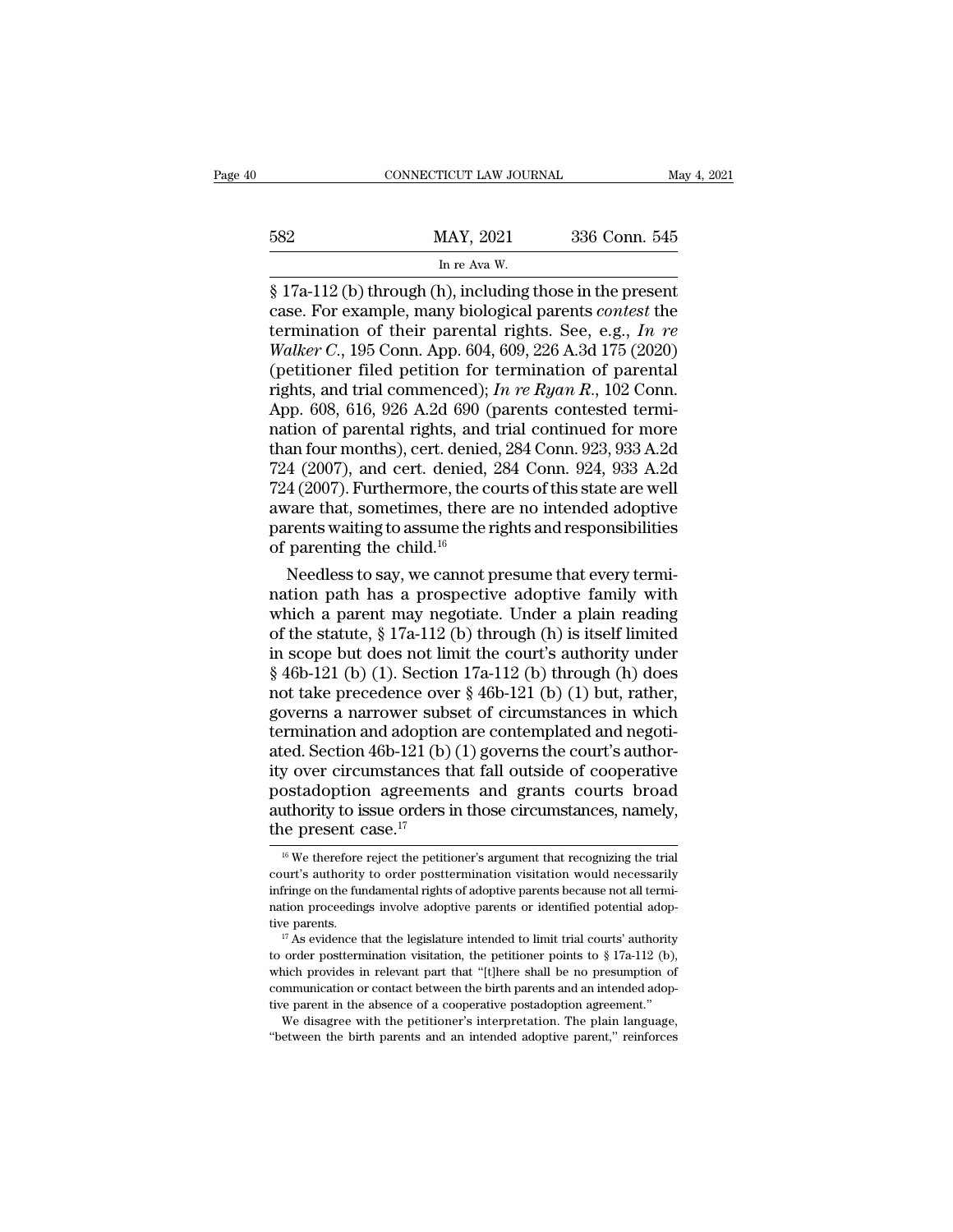| 2021          | CONNECTICUT LAW JOURNAL                                                                                            | Page 41 |
|---------------|--------------------------------------------------------------------------------------------------------------------|---------|
|               |                                                                                                                    |         |
| 336 Conn. 545 | MAY, 2021                                                                                                          | 583     |
|               | In re Ava W.                                                                                                       |         |
|               | The present case does not fall within those specific<br>circumstances and, therefore, $\S 17a-112$ (b) through (h) |         |

336 Conn. 545 MAY, 2021 583<br>
In re Ava W.<br>
The present case does not fall within those specific<br>
circumstances and, therefore, § 17a-112 (b) through (h)<br>
does not apply to limit the court's broad authority under<br>
s 40-121 336 Conn. 545 MAY, 2021 583<br>
In re Ava W.<br>
The present case does not fall within those specific<br>
circumstances and, therefore, § 17a-112 (b) through (h)<br>
does not apply to limit the court's broad authority under<br>
§ 46b-12 336 Conn. 545 MAY, 2021 583<br>
In re Ava W.<br>
The present case does not fall within those specific<br>
circumstances and, therefore, § 17a-112 (b) through (h)<br>
does not apply to limit the court's broad authority under<br>
§ 46b-12 In re Ava W.<br>
The present case does not fall within those specific<br>
circumstances and, therefore, § 17a-112 (b) through (h)<br>
does not apply to limit the court's broad authority under<br>
§ 46b-121 (b) (1) to issue a postterm The present case does not fall within those specific<br>circumstances and, therefore,  $\S$  17a-112 (b) through (h)<br>does not apply to limit the court's broad authority under<br> $\S$  46b-121 (b) (1) to issue a posttermination visit The present case does not fail within those specific<br>circumstances and, therefore, § 17a-112 (b) through (h)<br>does not apply to limit the court's broad authority under<br>§ 46b-121 (b) (1) to issue a posttermination visitatio § 46b-121 (b) (1) to issue a posttermination visitation order. During the termination proceeding in the present case, the respondent did not voluntarily consent to relinquishing her parental rights and did not enter into order. During the termination proceeding in the present<br>case, the respondent did not voluntarily consent to<br>relinquishing her parental rights and did not enter into<br>our interpretation that  $\S 17a-112$  (b) applies only to

case, the respondent did not voluntarily consent to<br>relinquishing her parental rights and did not enter into<br>our interpretation that  $\S 17a-112$  (b) applies only to voluntary open adoption<br>termination circumstances. In ad relinquishing her parental rights and did not enter into<br>
our interpretation that § 17a-112 (b) applies only to voluntary open adoption<br>
termination circumstances. In addition, "no presumption of communication"<br>
does not The extent that  $\S 17a-112$  (b) applies only to voluntary open adoption<br>miniation circumstances. In addition, "no presumption of communication"<br>res not expressly preclude a court from ordering communication if it<br>ems it n our interpretation that § 17a-112 (b) applies only to voluntary open adoption termination circumstances. In addition, "no presumption of communication" does not expressly preclude a court from ordering communication if it

be mination circumstances. In addition, "no presumption of communication"<br>does not expressly preclude a court from ordering communication if it<br>deems it necessary or appropriate to secure the welfare of the child.<br>To the e does not expressly preclude a court from ordering communication if it deems it necessary or appropriate to secure the welfare of the child. To the extent that any ambiguity exists, the legislative history surrounding the deems it necessary or appropriate to secure the welfare of the child.<br>To the extent that any ambiguity exists, the legislative history surrounding<br>the adoption of § 17a-112 (b) through (h) cuts against the petitioner's arg To the extent that any ambiguity exists, the legislative history surrounding the adoption of  $\S 17a-112$  (b) through (h) cuts against the petitioner's argument. During the Judiciary Committee hearings, Kristine Ragaglia, The adoption of § 17a-112 (b) through (h) cuts against the petitioner's argument. During the Judiciary Committee hearings, Kristine Ragaglia, then Commissioner of Children and Families, stated that the purpose of § 17a-11 ment. During the Judiciary Committee hearings, Kristine Ragaglia, then<br>ment. During the Judiciary Committee hearings, Kristine Ragaglia, then<br>Commissioner of Children and Families, stated that the purpose of § 17a-<br>112 (b) From Summissioner of Children and Families, stated that the purpose of §17a-<br>112 (b) through (h) was to "[create] a recognition for enforceability of open<br>adoptions in Connecticut through the Superior Court." Conn. Joint S 112 (b) through (h) was to "[create] a recognition for enforceability of open adoptions in Connecticut through the Superior Court." Conn. Joint Standing Committee Hearings, Judiciary, Pt. 4, 2000 Sess., p. 1320. David D. Fraction, in Connecticut through the Superior Court." Conn. Joint Standing Committee Hearings, Judiciary, Pt. 4, 2000 Sess., p. 1320. David D. Biklen, the Executive Director of the Connecticut Law Revision Commission, test Committee Hearings, Judiciary, Pt. 4, 2000 Sess., p. 1320. David D. Biklen, the Executive Director of the Connecticut Law Revision Commission, testified that the purpose of an open adoption is to "assist a biological paren be Executive Director of the Connecticut Law Revision Commission, testi-<br>fied that the purpose of an open adoption is to "assist a biological parent<br>in feeling secure in terminating parental rights in a voluntary fashion. fied that the purpose of an open adoption is to "assist a biological parent<br>in feeling secure in terminating parental rights in a voluntary fashion. If that<br>person, that parent can be part of a process to find where that c fied that the purpose of an open adoption is to "assist a biological parent in feeling secure in terminating parental rights in a voluntary fashion. If that person, that parent can be part of a process to find where that c In written testimony, Raphael L. Podolsky of the Legal Assistance Source Center of Connection in allowing a termination to proceed voluntarily without having to through a contested termination process. And that's what this be going and be part of potentially ongoing contacts, that may assist that<br>person in allowing a termination to proceed voluntarily without having to<br>go through a contested termination process. And that's what this process<br>

person in allowing a termination to proceed voluntarily without having to go through a contested termination process. And that's what this process is all about on the cooperative agreement." Id., pp. 1332–33. In written te problem at our sected termination process. And that's what this process<br>is all about on the cooperative agreement." Id., pp. 1332–33.<br>In written testimony, Raphael L. Podolsky of the Legal Assistance<br>Resource Center of Con between the cooperative agreement." Id, pp. 1332–33.<br>In written testimony, Raphael L. Podolsky of the Legal Assistance<br>Resource Center of Connecticut, Inc., stated that "[House Bill] 5707 explicitly<br>makes open adoption agr In written testimony, Raphael L. Podolsky of the Legal Assistance<br>Resource Center of Connecticut, Inc., stated that "[House Bill] 5707 explicitly<br>makes open adoption agreements enforceable if the termination of parental<br>ri makes open adoption agreements enforceable if the termination of parential makes open adoption agreements enforceable if the termination of parental rights is 'voluntary.' Sometimes such an agreement may be negotiated betw makes open adoption agreements enforceable if the termination of parental<br>rights is 'voluntary.' Sometimes such an agreement may be negotiated<br>between the parties in a case which began as an involuntary termination.<br>It is Fights is 'voluntary'. Sometimes such an agreement may be negotiated between the parties in a case which began as an involuntary termination.<br>It is not clear whether such cases are covered by this bill. The bill should ma ings, and the parties in a case which began as<br>between the parties in a case which began as<br>It is not clear whether such cases are covered<br>make clear that they are, by adding at the end<br>places): '... including an agreement is not clear whether such cases are covered by this bill. The bill should ake clear whether such cases are covered by this bill. The bill should ake clear that they are, by adding at the end of I. 34 (and other equivalent make clear that they are, by adding at the end of I. 34 (and other equivalent places): '... including an agreement in a case which began as an involuntary termination of parental rights.' " Conn. Joint Standing Committee

places):  $\cdot$ ... including an agreement in a case which began as an involuntary termination of parental rights.' " Conn. Joint Standing Committee Hearings, Judiciary, Pt. 5, 2000 Sess., p. 1572.<br>Regarding the common-law a France termination of parental rights.'" Conn. Joint Standing Committee Hearings, Judiciary, Pt. 5, 2000 Sess., p. 1572.<br>Regarding the common-law authority prior to the enactment of § 17a-112 (b) through (h), Judge F. Paul ings, Judiciary, Pt. 5, 2000 Sess., p. 1572.<br>
Regarding the common-law authority prior to the enactment of § 17a-112<br>
(b) through (h), Judge F. Paul Kurmay, then Probate Court Administrator,<br>
submitted written testimony st Regarding the common-law authority prior to the enactment of § 17a-112 (b) through (h), Judge F. Paul Kurmay, then Probate Court Administrator, submitted written testimony stating that, "[s]ince 'open adoptions' are alrea (b) through (h), Judge F. Paul Kurmay, then Probate Court Administrator, submitted written testimony stating that, "[s]ince 'open adoptions' are already permitted under Connecticut common law and since this [b]ill purport submitted written testimony stating that, "[s]ince 'open adoptions' are already permitted under Connecticut common law and since this [b]ill purports to set forth the technical procedures for entering into open adoption ag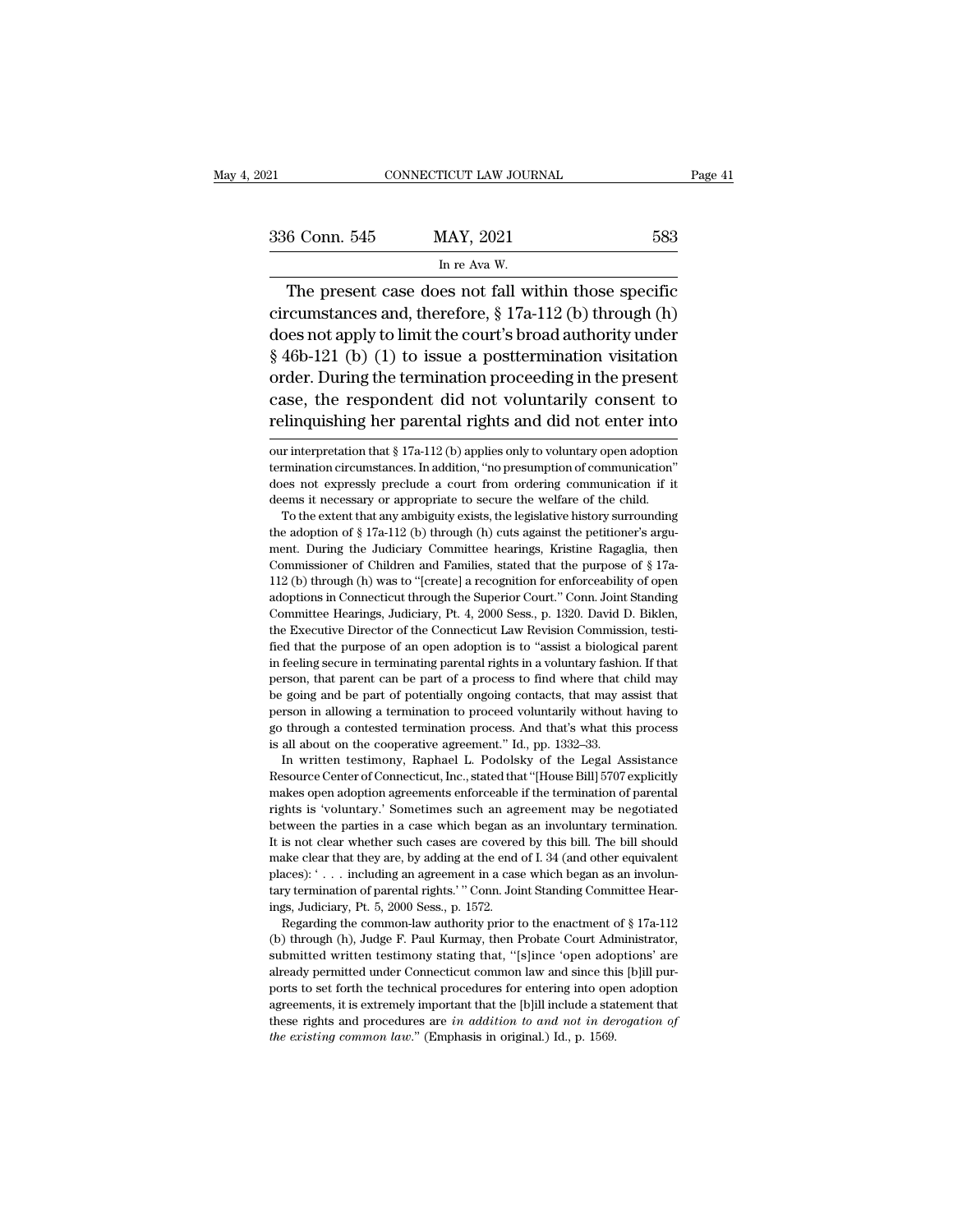|     | CONNECTICUT LAW JOURNAL                                | May 4, 2021   |
|-----|--------------------------------------------------------|---------------|
| 584 | MAY, 2021                                              | 336 Conn. 545 |
|     | In re Ava W.                                           |               |
|     | a written agreement with the intended adontive narents |               |

CONNECTICUT LAW JOURNAL May 4, 2021<br>
MAY, 2021 336 Conn. 545<br>
In re Ava W.<br>
a written agreement with the intended adoptive parents<br>
to continue visitation. To the contrary, the trial court to continue visitation. To the contrary, the trial court<br>proceeded through the adjudicatory and dispositional<br>proceeded through the adjudicatory and dispositional<br>proceeded through the adjudicatory and dispositional<br>procee  $\frac{\text{MAX, 2021}}{\text{In re Ava W.}}$ <br>  $\frac{\text{In re Ava W.}}{\text{In re Ava W.}}$ <br>
a written agreement with the intended adoptive parents<br>
to continue visitation. To the contrary, the trial court<br>
proceeded through the adjudicatory and dispositional<br>  $\frac{\text{MAX, 2021}}{\text{In re Ava W.}}$ <br>
In re Ava W.<br>
a written agreement with the intended adoptive parents<br>
to continue visitation. To the contrary, the trial court<br>
proceeded through the adjudicatory and dispositional<br>
phases of th In re Ava W.<br>
a written agreement with the intended adoptive parents<br>
to continue visitation. To the contrary, the trial court<br>
proceeded through the adjudicatory and dispositional<br>
phases of the termination proceeding, as In re Ava W.<br>
a written agreement with the intended adoptive parents<br>
to continue visitation. To the contrary, the trial court<br>
proceeded through the adjudicatory and dispositional<br>
phases of the termination proceeding, as a written agreement with the intended adoptive parents<br>to continue visitation. To the contrary, the trial court<br>proceeded through the adjudicatory and dispositional<br>phases of the termination proceeding, as mandated by<br>stat to continue visitation. To the contrary, the trial court<br>proceeded through the adjudicatory and dispositional<br>phases of the termination proceeding, as mandated by<br>statute. During that proceeding, and prior to the termi-<br>na proceeded through the adjudicatory and dispositional<br>phases of the termination proceeding, as mandated by<br>statute. During that proceeding, and prior to the termi-<br>nation of the respondent's parental rights, counsel for<br>the phases of the termination proceeding, as mandated by<br>statute. During that proceeding, and prior to the termi-<br>nation of the respondent's parental rights, counsel for<br>the child requested that the court consider whether<br>pos statute. During that proceeding, and prior to the termi-<br>nation of the respondent's parental rights, counsel for<br>the child requested that the court consider whether<br>posttermination visitation would serve the best interest<br> mation of the respondent's parental rights, counsel for<br>the child requested that the court consider whether<br>posttermination visitation would serve the best interest<br>of the child. After concluding the proceedings, the tria the child requested that the court consider whether<br>posttermination visitation would serve the best interest<br>of the child. After concluding the proceedings, the trial<br>court correctly determined that it lacked authority to posttermination visitation would serve the best interest<br>of the child. After concluding the proceedings, the trial<br>court correctly determined that it lacked authority to<br>consider posttermination contact pursuant to § 17a-1 of the child. After concluding the proceedings, the trial<br>court correctly determined that it lacked authority to<br>consider posttermination contact pursuant to  $\S 17a-112$ <br>(b) through (h) because the statutory requirements court correctly determined that it lacked authority to<br>consider posttermination contact pursuant to § 17a-112<br>(b) through (h) because the statutory requirements had<br>not been met. However, the trial court improperly failed<br> consider posttermination contact pursuant to  $\S$  17a-112<br>(b) through (h) because the statutory requirements had<br>not been met. However, the trial court improperly failed<br>to consider its broader authority under  $\S$  46b-121 child. Forecall the three considers its broader authority under  $\S$  46b-121 (b), which permits it to order posttermination visitation it is necessary or appropriate to secure the welfare, otection, proper care and suitable suppo (1), which permits it to order posttermination visitation<br>if it is necessary or appropriate to secure the welfare,<br>protection, proper care and suitable support of the<br>child.<br>Section 17a-112 (b) through (h) establishes the

The is in the operator of the velocity, which permiss help of the velocity of the child.<br>
Section 17a-112 (b) through (h) establishes the require-<br>
ments for open adoption agreements. Those require-<br>
ments help to clarify  $\mu$  is necessary or appropriate to secure are weitare,<br>protection, proper care and suitable support of the<br>child.<br>Section 17a-112 (b) through (h) establishes the require-<br>ments for open adoption agreements. Those require child.<br>Section 17a-112 (b) through (h) establishes the require-<br>ments for open adoption agreements. Those require-<br>ments help to clarify the open adoption process to the<br>benefit of all parties involved—trial courts, the p Section 17a-112 (b) through (h) establishes the require-<br>ments for open adoption agreements. Those require-<br>ments help to clarify the open adoption process to the<br>benefit of all parties involved—trial courts, the peti-<br>ti Section 17a-112 (b) through (h) establishes the requirements for open adoption agreements. Those requirements help to clarify the open adoption process to the benefit of all parties involved—trial courts, the petitioner, ments for open adoption agreements. Those requirements help to clarify the open adoption process to the benefit of all parties involved—trial courts, the petitioner, biological parents, and intended adoptive parents. Altho ments help to clarify the open adoption process to the<br>benefit of all parties involved—trial courts, the peti-<br>tioner, biological parents, and intended adoptive par-<br>ents. Although § 17a-112 (b) through (h), governing<br>coop benefit of all parties involved—trial courts, the petitioner, biological parents, and intended adoptive parents. Although § 17a-112 (b) through (h), governing cooperative postadoption agreements, might provide the best cha tioner, biological parents, and intended adoptive parents. Although § 17a-112 (b) through (h), governing<br>cooperative postadoption agreements, might provide<br>the best chance for a parent to negotiate posttermina-<br>tion visita ents. Although § 17a-112 (b) through (h), governing<br>cooperative postadoption agreements, might provide<br>the best chance for a parent to negotiate posttermina-<br>tion visitation, we see no evidence in these statutes of<br>the le cooperative postadoption agreements, might provide<br>the best chance for a parent to negotiate posttermina-<br>tion visitation, we see no evidence in these statutes of<br>the legislature's intent to limit the trial court's author the best chance for a parent to negotiate posttermination visitation, we see no evidence in these statutes of the legislature's intent to limit the trial court's authority to issue any order "necessary or appropriate" to tion visitation, we see no evidence in these statutes of<br>the legislature's intent to limit the trial court's authority<br>to issue any order "necessary or appropriate" to "secure<br>the welfare, protection, proper care and suit the legislature's intent to limit the trial court's authority<br>to issue any order "necessary or appropriate" to "secure<br>the welfare, protection, proper care and suitable sup-<br>port of a child . . . . ." General Statutes  $\S$ to issue any order "necessary or appropriate" to "secure<br>the welfare, protection, proper care and suitable sup-<br>port of a child  $\ldots$ ." General Statutes § 46b-121 (b)<br>(1). To the contrary, we can infer from the statutes t the welfare, protection, proper care and suitable support of a child  $\ldots$ ." General Statutes § 46b-121 (b) (1). To the contrary, we can infer from the statutes that the legislature intended to grant authority to the tria port of a child  $\ldots$ ." General Statutes § 46b-121 (b) (1). To the contrary, we can infer from the statutes that the legislature intended to grant authority to the trial courts to issue any order that would best serve the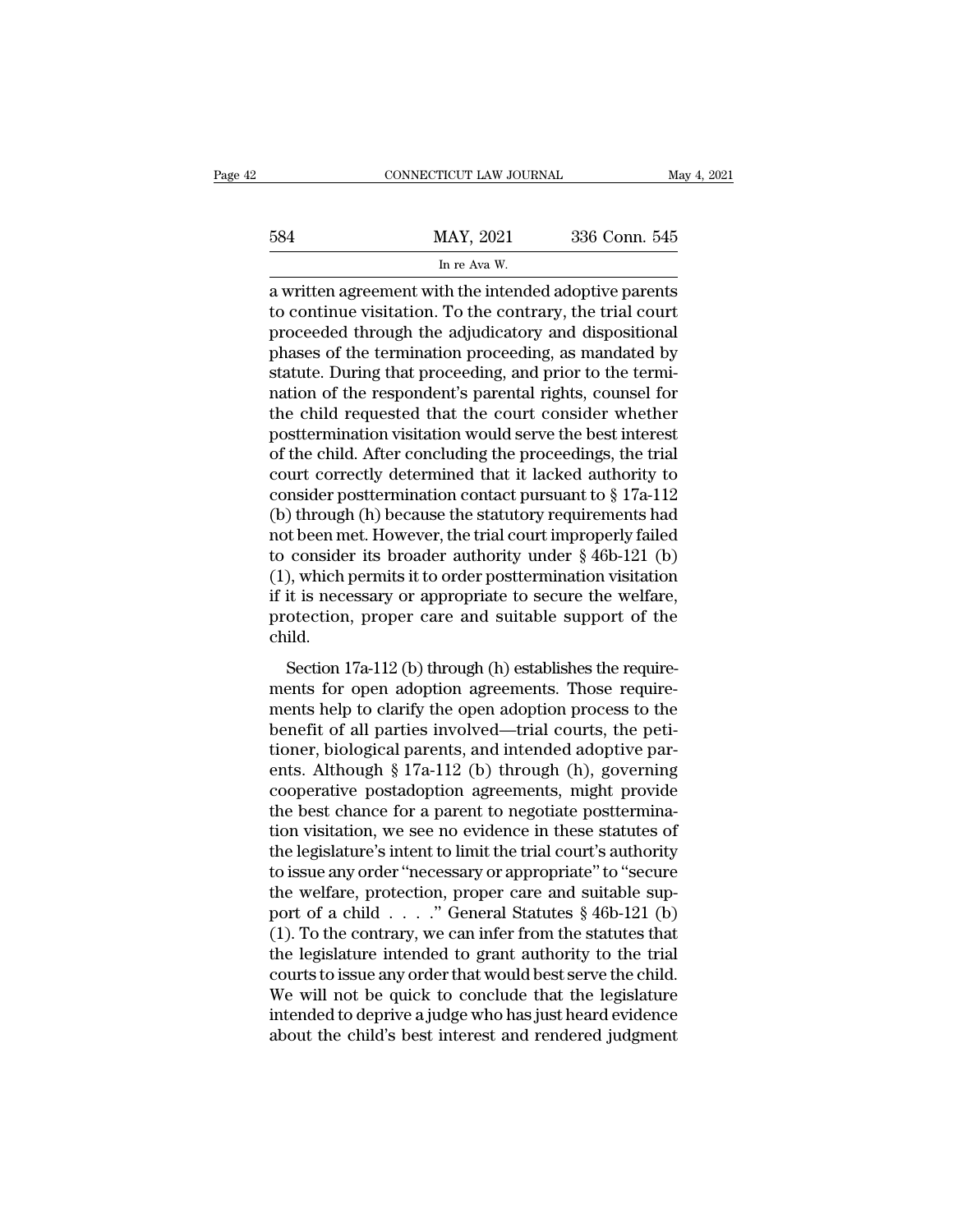| 021           | CONNECTICUT LAW JOURNAL                                                                                                                                                      | Page 43 |
|---------------|------------------------------------------------------------------------------------------------------------------------------------------------------------------------------|---------|
| 336 Conn. 545 | MAY, 2021                                                                                                                                                                    | 585     |
|               | In re Ava W.                                                                                                                                                                 |         |
|               | from entertaining and ruling on a motion that could help<br>to secure the welfare of the child. Especially because<br>that conclusion could doprive a child faced with tormi |         |

336 Conn. 545 MAY, 2021 585<br>
In re Ava W.<br>
from entertaining and ruling on a motion that could help<br>
to secure the welfare of the child. Especially because<br>
that conclusion could deprive a child, faced with termi-<br>
patien 336 Conn. 545 MAY, 2021 585<br>
In re Ava W.<br>
from entertaining and ruling on a motion that could help<br>
to secure the welfare of the child. Especially because<br>
that conclusion could deprive a child, faced with termi-<br>
nation 336 Conn. 545 MAY, 2021 585<br>
In re Ava W.<br>
from entertaining and ruling on a motion that could help<br>
to secure the welfare of the child. Especially because<br>
that conclusion could deprive a child, faced with termi-<br>
nation In re Ava W.<br>
In re Ava W.<br>
from entertaining and ruling on a motion that could help<br>
to secure the welfare of the child. Especially because<br>
that conclusion could deprive a child, faced with termi-<br>
nation of parental ri In re Ava W.<br>
from entertaining and ruling on a motion that could help<br>
to secure the welfare of the child. Especially because<br>
that conclusion could deprive a child, faced with termi-<br>
nation of parental rights, of a pot from entertaining and ruling on a motion that could help<br>to secure the welfare of the child. Especially because<br>that conclusion could deprive a child, faced with termi-<br>nation of parental rights, of a potentially positive to secure the welfare of the child. Especially because<br>that conclusion could deprive a child, faced with termi-<br>nation of parental rights, of a potentially positive con-<br>nection to the child's past and future, a deprivatio that conclusion could deprive a child, faced with termination of parental rights, of a potentially positive connection to the child's past and future, a deprivation we are not in a position to evaluate. Our juvenile matter nation of parental rights, of a potentially positive con-<br>nection to the child's past and future, a deprivation we<br>are not in a position to evaluate. Our juvenile matters<br>judges are presented with myriad situations, in so nection to the child's past and future, a deprivation we<br>are not in a position to evaluate. Our juvenile matters<br>judges are presented with myriad situations, in some<br>of which a child might benefit from continued visitatio are not in a position to evaluate. Our juvenile matters<br>judges are presented with myriad situations, in some<br>of which a child might benefit from continued visitation<br>by a parent. Perhaps this is not one; we will not preju judges are presented with myriad situations, in some<br>of which a child might benefit from continued visitation<br>by a parent. Perhaps this is not one; we will not prejudge<br>that. Section 17a-112 (b) through (h) governs coopera of which a child might benefit from continued visitation<br>by a parent. Perhaps this is not one; we will not prejudge<br>that. Section 17a-112 (b) through (h) governs coopera-<br>tive postadoption agreements, but it does not limit by a parent. Perhaps this is not one; we will not prejudge<br>that. Section 17a-112 (b) through (h) governs coopera-<br>tive postadoption agreements, but it does not limit the<br>trial court's broad authority pursuant to § 46b-121 that. Section 17a-112 (b) through (h) govern<br>tive postadoption agreements, but it does no<br>trial court's broad authority pursuant to  $\S$  4<br>(1) and does not take precedence over the t<br>broad authority to issue orders. Theref On the basis of the trial court's coad authority to issue orders. Therefore, the trial court's<br>correctly concluded that it lacked authority to issue<br>order of posttermination visitation.<br>B<br>On the basis of the trial court's

### B

broad authority to issue orders. Therefore, the trial court<br>incorrectly concluded that it lacked authority to issue<br>an order of posttermination visitation.<br>B<br>On the basis of the trial court's incorrect determina-<br>tion that incorrectly concluded that it lacked authority to issue<br>an order of posttermination visitation.<br>B<br>On the basis of the trial court's incorrect determina-<br>tion that it lacked authority to issue an order for postter-<br>mination EXEC INTERNATION STATE THE THE THE THREE THE THREE THREE THREE THREE THREE THIRD ON the basis of the trial court's incorrect determination that it lacked authority to issue an order for posttermination visitation, the resp B<br>
On the basis of the trial court's incorrect determina-<br>
tion that it lacked authority to issue an order for postter-<br>
mination visitation, the respondent asks that we reverse<br>
the trial court's order denying posttermina Shapes of the trial court's incorrect determination that it lacked authority to issue an order for posttermination visitation, the respondent asks that we reverse the trial court's order denying posttermination visitation On the basis of the trial court's incorrect determination that it lacked authority to issue an order for posttermination visitation, the respondent asks that we reverse the trial court's order denying posttermination visit tion that it lacked authority to issue an order for postter-<br>mination visitation, the respondent asks that we reverse<br>the trial court's order denying posttermination visitation<br>and remand the case for a dispositional heari mination visitation, the respondent asks that we reverse<br>the trial court's order denying posttermination visitation<br>and remand the case for a dispositional hearing to con-<br>sider the merits of whether a posttermination visi the trial court's order denying posttermination visitation<br>and remand the case for a dispositional hearing to con-<br>sider the merits of whether a posttermination visitation<br>order would be in the best interest of the child. and remand the case for a dispositional hearing to consider the merits of whether a posttermination visitation<br>order would be in the best interest of the child. By con-<br>trast, the petitioner argues that, even if the trial sider the merits of whether a posttermination visitation<br>order would be in the best interest of the child. By con-<br>trast, the petitioner argues that, even if the trial court<br>had authority to grant posttermination visitatio order would be in the best interest of the child. By contrast, the petitioner argues that, even if the trial court<br>had authority to grant posttermination visitation, we<br>should uphold its order on the alternative ground th trast, the petitioner argues that, even if the trial court<br>had authority to grant posttermination visitation, we<br>should uphold its order on the alternative ground that<br>it correctly determined that posttermination visitati had authority to grant posttermination visitation, we<br>should uphold its order on the alternative ground that<br>it correctly determined that posttermination visitation<br>would not be in the child's best interest. After reviewshould uphold its order on the alternative ground that<br>it correctly determined that posttermination visitation<br>would not be in the child's best interest. After review-<br>ing the record in its entirety, we conclude that the it correctly determined that posttermination visitation<br>would not be in the child's best interest. After review-<br>ing the record in its entirety, we conclude that the trial<br>court, believing that it lacked authority to orde would not be in the child's best interest. After reviewing the record in its entirety, we conclude that the trial court, believing that it lacked authority to order postter-<br>mination visitation pursuant to  $\S 17a-112$  (b) ing the record in its entirety, we conclude that the trial<br>court, believing that it lacked authority to order postter-<br>mination visitation pursuant to  $\S 17a-112$  (b) through<br>(h), declined to consider whether postterminat court, believing that it lacked authority to order postter-<br>mination visitation pursuant to § 17a-112 (b) through<br>(h), declined to consider whether posttermination visi-<br>tation would be necessary or appropriate to secure t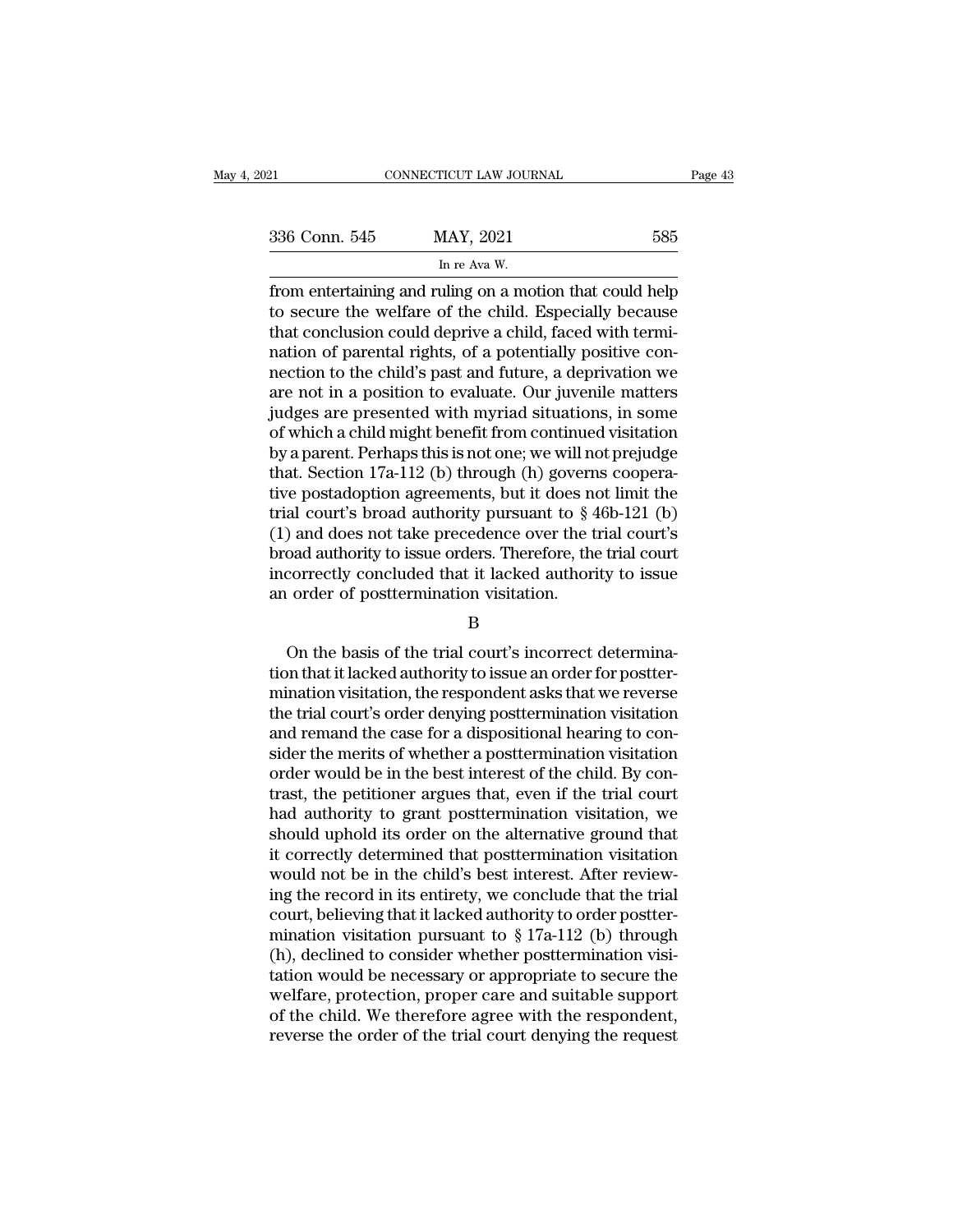|     | CONNECTICUT LAW JOURNAL                               | May 4, 2021   |
|-----|-------------------------------------------------------|---------------|
| 586 | MAY, 2021                                             | 336 Conn. 545 |
|     | In re Ava W.                                          |               |
|     | for posttermination visitation and remand the case to |               |

FORMECTICUT LAW JOURNAL May 4, 2021<br>
FORMAL MAY, 2021 336 Conn. 545<br>
In re Ava W.<br>
For posttermination visitation, and remand the case to<br>
the trial court for it to evaluate whether posttermination<br>
visitation would be "no 586 MAY, 2021 336 Conn. 545<br>
In re Ava W.<br>
for posttermination visitation, and remand the case to<br>
the trial court for it to evaluate whether posttermination<br>
visitation would be "necessary or appropriate to secure<br>
the we  $\frac{\text{MAX, 2021}}{\text{In re Ava W.}}$ <br>
In re Ava W.<br>
for posttermination visitation, and remand the case to<br>
the trial court for it to evaluate whether posttermination<br>
visitation would be "necessary or appropriate to secure<br>
the wel 586 MAY, 2021 336 Conn. 545<br>
In re Ava W.<br>
for posttermination visitation, and remand the case to<br>
the trial court for it to evaluate whether posttermination<br>
visitation would be "necessary or appropriate to secure<br>
the w In re Ava W.<br>
for posttermination visitation, and remand the case to<br>
the trial court for it to evaluate whether posttermination<br>
visitation would be "necessary or appropriate to secure<br>
the welfare, protection, proper ca for postterm<br>the trial cour<br>visitation wo<br>the welfare,<br>port of [the]<br>(b) (1).<br>The follow The following additional procedural history is neces-<br>The following additional professory or appropriate to secure<br>e welfare, protection, proper care and suitable sup-<br>prof of [the] child  $\ldots$  ." General Statutes § 46b-1 First the transformation is bevariate whether posttermination<br>visitation would be "necessary or appropriate to secure<br>the welfare, protection, proper care and suitable sup-<br>port of [the] child . . . . . " General Statutes

visitation would be hecessary of appropriate to secure<br>the welfare, protection, proper care and suitable sup-<br>port of [the] child  $\ldots$ ." General Statutes § 46b-121<br>(b) (1).<br>The following additional procedural history is the wender, protection, proper care and suitable sup-<br>port of [the] child . . . . ." General Statutes § 46b-121<br>(b) (1).<br>The following additional procedural history is neces-<br>sary to our review of this issue. During the te (b) (1).<br>The following additional procedural history is necessary to our review of this issue. During the termination<br>of parental rights proceeding, the attorney for the child,<br>on several occasions, attempted to introduce (b) (1).<br>The following additional procedural history is necessary to our review of this issue. During the termination<br>of parental rights proceeding, the attorney for the child,<br>on several occasions, attempted to introduce The following additional procedural history is necessary to our review of this issue. During the termination<br>of parental rights proceeding, the attorney for the child,<br>on several occasions, attempted to introduce evidence<br> sary to our review of this issue. During the termination<br>of parental rights proceeding, the attorney for the child,<br>on several occasions, attempted to introduce evidence<br>that posttermination visitation would serve the welf of parental rights proceeding, the attorney for the child,<br>on several occasions, attempted to introduce evidence<br>that posttermination visitation would serve the welfare<br>of the child. First, counsel for the child asked the on several occasions, attempted to introduce evidence<br>that posttermination visitation would serve the welfare<br>of the child. First, counsel for the child asked the peti-<br>tioner's social worker assigned to the case if "conti that posttermination visitation would serve the welfare<br>of the child. First, counsel for the child asked the peti-<br>tioner's social worker assigned to the case if "continued<br>contact would be harmful to [the child]," at whic of the child. First, counsel for the child asked the petitioner's social worker assigned to the case if "continued contact would be harmful to [the child]," at which point counsel for the petitioner objected on the ground tioner's social worker assigned to the case if "continued contact would be harmful to [the child]," at which point counsel for the petitioner objected on the ground that the question called for speculation. The trial court contact would be harmful to [the child]," at which point<br>counsel for the petitioner objected on the ground that<br>the question called for speculation. The trial court sus-<br>tained the objection. Next, counsel for the child as counsel for the petitioner objected on the ground that<br>the question called for speculation. The trial court sus-<br>tained the objection. Next, counsel for the child asked<br>if the social worker had had conversations with the f the question called for speculation. The trial court sus-<br>tained the objection. Next, counsel for the child asked<br>if the social worker had had conversations with the foster<br>mother indicating that she was willing to maintai tained the objection. Next, counsel for the child asked<br>if the social worker had had conversations with the foster<br>mother indicating that she was willing to maintain con-<br>tact with the biological mother and to accept the b if the social worker had had conversations with the foster<br>mother indicating that she was willing to maintain con-<br>tact with the biological mother and to accept the biolog-<br>ical mother's phone calls. Counsel for the petiti mother indicating that she was willing to maintain contact with the biological mother and to accept the biological mother's phone calls. Counsel for the petitioner again objected as to the question's relevance. The trial c tact with the biological mother and to accept the biological mother's phone calls. Counsel for the petitioner<br>again objected as to the question's relevance. The trial<br>court permitted the child's counsel to explain the rele ical mother's phone calls. Counsel for the petitioner<br>again objected as to the question's relevance. The trial<br>court permitted the child's counsel to explain the rele-<br>vance. Counsel stated, "Your Honor, I would argue that again objected as to the question's relevance. The trial<br>court permitted the child's counsel to explain the rele-<br>vance. Counsel stated, "Your Honor, I would argue that<br>it's relevant in the court's consideration of any ord court permitted the child's counsel to explain the relevance. Counsel stated, "Your Honor, I would argue that it's relevant in the court's consideration of any order of postadoption—posttermination or postadoption contact. Finally, during closing arguments, counsel for the identical form and not the identical form of the petition of the petition of the state of the state of the state of the petitioner's counsel.<br>Finally, during closing argum reflexant in the court's consideration of any order<br>of postadoption—posttermination or postadoption con-<br>tact." The trial court then asked how it had any control<br>over that and how it could legally do so, after which it<br>sus

or postadoption—postermination or postadoption contact." The trial court then asked how it had any control<br>over that and how it could legally do so, after which it<br>sustained the objection of the petitioner's counsel.<br>Final right wiseless approach that visitation is free which it sustained the objection of the petitioner's counsel.<br>Finally, during closing arguments, counsel for the child "ask[ed] [the] court to consider the issue of post-<br>ter over that and now it could legany do so, after which it<br>sustained the objection of the petitioner's counsel.<br>Finally, during closing arguments, counsel for the<br>child "ask[ed] [the] court to consider the issue of post-<br>term sustained the objection of the pertitoner's counser.<br>Finally, during closing arguments, counsel for the<br>child "ask[ed] [the] court to consider the issue of post-<br>termination and postadoption contact, taking a child-<br>center Finally, during closing arguments, counsel for the<br>child "ask[ed] [the] court to consider the issue of post-<br>termination and postadoption contact, taking a child-<br>centered approach that visitation is [the child's] right,<br>n child "ask[ed] [the] court to consider the issue of post-<br>termination and postadoption contact, taking a child-<br>centered approach that visitation is [the child's] right,<br>not her foster parent's right, nor her birth parents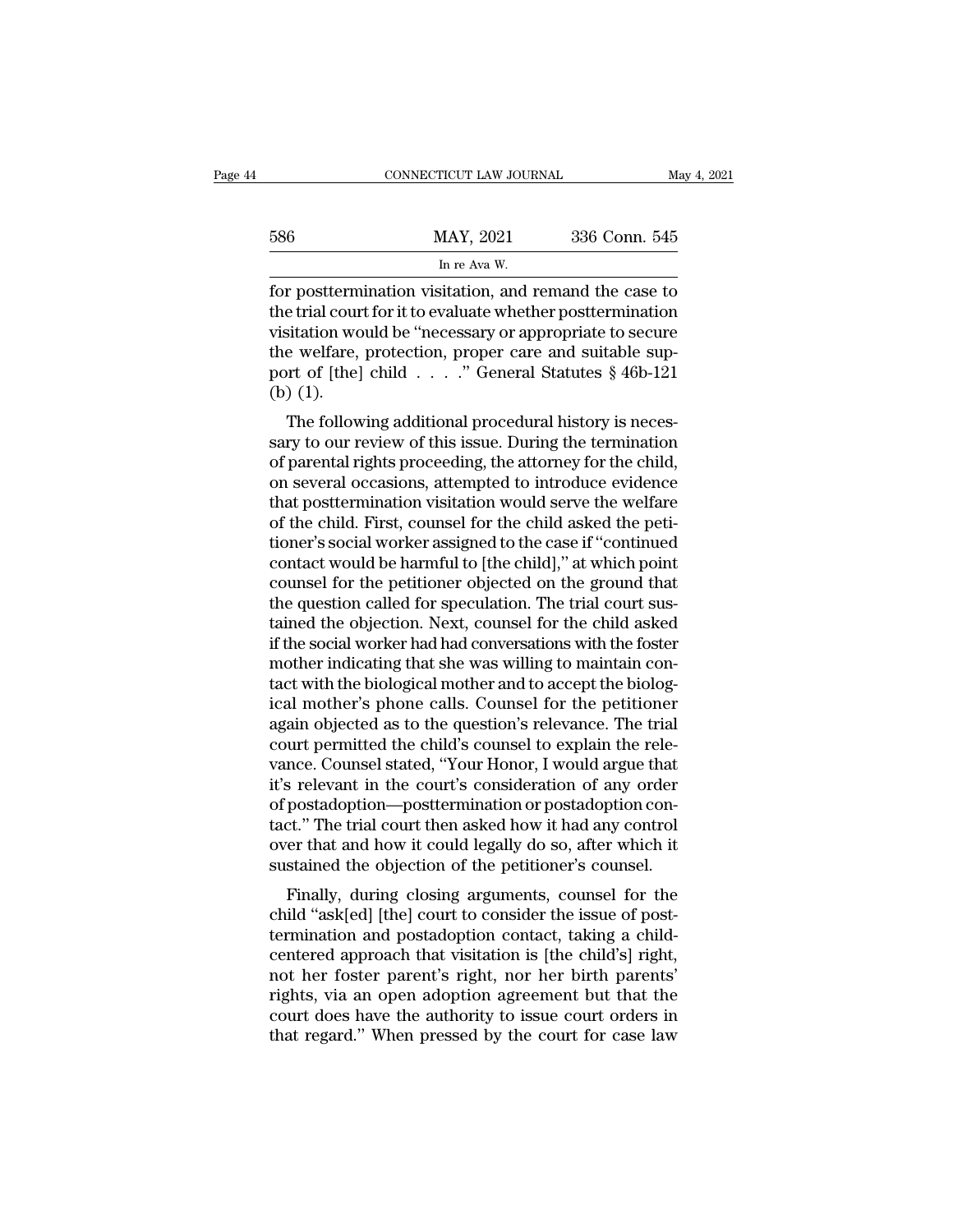| )21           | CONNECTICUT LAW JOURNAL                              | Page 45 |
|---------------|------------------------------------------------------|---------|
| 336 Conn. 545 | MAY, 2021                                            | 587     |
|               | In re Ava W.                                         |         |
|               | supporting that position counsel responded that "the |         |

Fage 45<br>
Supporting that position, counsel responded that "the<br>
court has equitable authority . . . to issue these<br>
ordors "Counsel wont on to state that even though the 336 Conn. 545 MAY, 2021 587<br>
In re Ava W.<br>
supporting that position, counsel responded that "the<br>
court has equitable authority . . . to issue these<br>
orders." Counsel went on to state that, even though the<br>
"parents [worel 336 Conn. 545 MAY, 2021 587<br>
In re Ava W.<br>
supporting that position, counsel responded that "the court has equitable authority . . . to issue these<br>
orders." Counsel went on to state that, even though the "parents [were] 336 Conn. 545 MAY, 2021 587<br>
In re Ava W.<br>
supporting that position, counsel responded that "the<br>
court has equitable authority . . . to issue these<br>
orders." Counsel went on to state that, even though the<br>
"parents [were For Fig. 1983.<br>
In re Ava W.<br>
supporting that position, counsel responded that "the<br>
court has equitable authority . . . to issue these<br>
orders." Counsel went on to state that, even though the<br>
"parents [were] not in a pl  $\frac{\ln \text{Re} \text{ A} \text{v}_{\text{B}}}{\text{F}}$  supporting that position, counsel responded that "the court has equitable authority . . . to issue these orders." Counsel went on to state that, even though the "parents [were] not in a pl supporting that position, counsel responded that "the<br>court has equitable authority  $\ldots$  to issue these<br>orders." Counsel went on to state that, even though the<br>"parents [were] not in a place to regain custody  $\ldots$ <br>a par court has equitable authority . . . to issue these<br>orders." Counsel went on to state that, even though the<br>"parents [were] not in a place to regain custody . . .<br>a parent's unfitness does not necessarily signify [his or<br>he orders." Counsel went on to state that, even though the<br>"parents [were] not in a place to regain custody . . .<br>a parent's unfitness does not necessarily signify [his or<br>her] inability to play a positive role in [the] chil "parents [were] not in a place to regain custody . . . .<br>a parent's unfitness does not necessarily signify [his or<br>her] inability to play a positive role in [the] children's<br>life; nor does it necessarily signify the absen a parent's unfitness does not necessarily signify [his or<br>her] inability to play a positive role in [the] children's<br>life; nor does it necessarily signify the absence of an<br>emotional bond or attachment. Posttermination con her] inability to play a positive role in [the] children's<br>life; nor does it necessarily signify the absence of an<br>emotional bond or attachment. Posttermination contact<br>. . . with birth parents can enable children, and [th life; nor does it necessarily signify the absence of an<br>emotional bond or attachment. Posttermination contact<br>... with birth parents can enable children, and [the<br>child], specifically, to feel connected to her past while<br>a emotional bond or attachment. Posttermination contact<br>
. . . with birth parents can enable children, and [the<br>
child], specifically, to feel connected to her past while<br>
also allowing . . . the removal of circumstances tha . . . with birth parents can enable children, and [the child], specifically, to feel connected to her past while also allowing . . . the removal of circumstances that brought us here . . . . Specifically, I would ask [the child], specifically, to feel connected to her past while<br>also allowing . . . the removal of circumstances that<br>brought us here  $\dots$  . Specifically, I would ask [the]<br>court to consider awarding up to four visits per year, also allowing  $\ldots$  the removal of circumstances that<br>brought us here  $\ldots$ . Specifically, I would ask [the]<br>court to consider awarding up to four visits per year,<br>as well as cards and photos, between [the child] and her<br> brought us here  $\dots$  . Specifically, I would ask [the]<br>court to consider awarding up to four visits per year,<br>as well as cards and photos, between [the child] and her<br>parents  $\dots$  as such continued contact  $\dots$  would be<br>i and the consider awarding the briefs of the child] and her<br>rents  $\dots$  as such continued contact  $\dots$  would be<br>her best interest to do so and to maintain that relation-<br>ip." The court did not make a determination at that<br>m memorals  $\ldots$  as such continued contact  $\ldots$  would be in her best interest to do so and to maintain that relationship." The court did not make a determination at that time but asked the parties to submit briefs on the i

 $\mu$  in her best interest to do so and to maintain that relationship." The court did not make a determination at that time but asked the parties to submit briefs on the issue.<br>After considering the briefs, the trial court miner best method to be so and to maintain diartements.<br>
Ship." The court did not make a determination at that<br>
time but asked the parties to submit briefs on the issue.<br>
After considering the briefs, the trial court issu time but asked the parties to submit briefs on the issue.<br>After considering the briefs, the trial court issued a<br>memorandum of decision on the request for visitation,<br>holding "that an order mandating postadoption contact<br> After considering the briefs, the trial court issued a<br>memorandum of decision on the request for visitation,<br>holding "that an order mandating postadoption contact<br>between the child and the biological mother will not<br>be or After considering the briefs, the trial court issued a<br>memorandum of decision on the request for visitation,<br>holding "that an order mandating postadoption contact<br>between the child and the biological mother will not<br>be or memorandum of decision on the request for visitation,<br>holding "that an order mandating postadoption contact<br>between the child and the biological mother will not<br>be ordered under the present circumstances  $\dots$ ."<br>The court holding "that an order mandating postadoption contact<br>between the child and the biological mother will not<br>be ordered under the present circumstances  $\dots$ ."<br>The court listed three reasons for not ordering "post-<br>adoption between the child and the biological mother will not<br>be ordered under the present circumstances  $\dots$ ."<br>The court listed three reasons for not ordering "post-<br>adoption contact  $\dots$ ." The court stated that "(1)<br>there is no be ordered under the present circumstances  $\dots$  ."<br>The court listed three reasons for not ordering "post-<br>adoption contact  $\dots$ ." The court stated that "(1)<br>there is no cooperative postadoption agreement between<br>the parti The court listed three reasons for not ordering "post-<br>adoption contact . . . . ." The court stated that "(1)<br>there is no cooperative postadoption agreement between<br>the parties, (2) the court has not determined whether<br>po adoption contact  $\dots$   $\cdot$  " The court stated that "(1)<br>there is no cooperative postadoption agreement between<br>the parties, (2) the court has not determined whether<br>postadoption contact is in the best interest of the chil there is no cooperative postadoption agreement between<br>the parties, (2) the court has not determined whether<br>postadoption contact is in the best interest of the child,<br>and (3) there is no presumption that the child has con the parties, (2) the court has not determined whether<br>postadoption contact is in the best interest of the child,<br>and (3) there is no presumption that the child has con-<br>tact with a biological parent whose parental rights w postadoption contact is in the best interest of the child,<br>and (3) there is no presumption that the child has con-<br>tact with a biological parent whose parental rights were<br>terminated, absent a cooperative postadoption agre and (3) there is no presumption that the child has contact with a biological parent whose parental rights were<br>terminated, absent a cooperative postadoption agreement. See General Statutes  $\S 17a-112$  (b) through (f)."<br>As tact with a biological parent whose parental rights were<br>terminated, absent a cooperative postadoption agree-<br>ment. See General Statutes § 17a-112 (b) through (f)."<br>As part of its analysis, the court stated that it found<br>t terminated, absent a cooperat<br>ment. See General Statutes § 1<br>As part of its analysis, the cc<br>that "no credible evidence was<br>nation of parental rights] tria<br>that continued contact with th<br>the best interest of the child."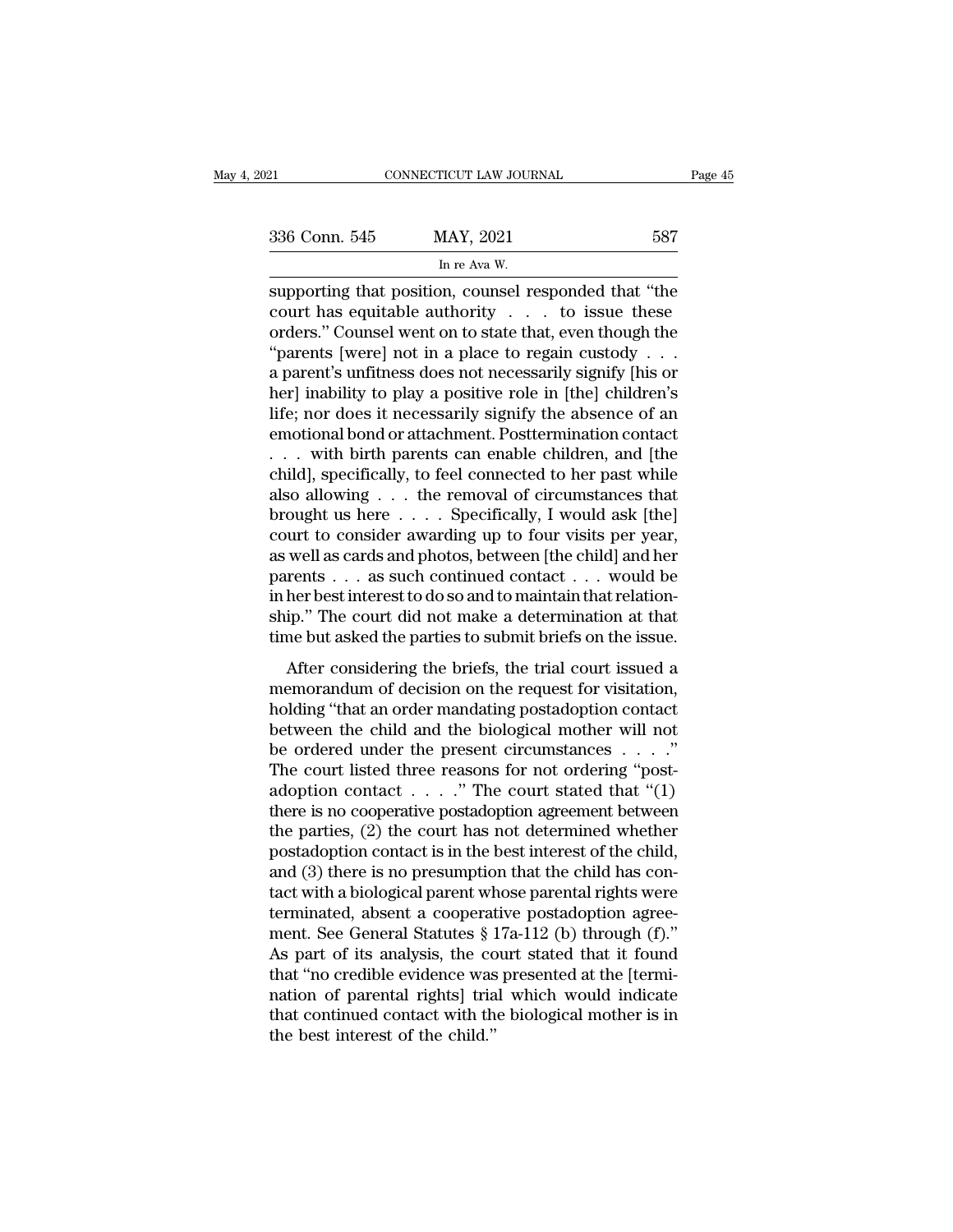|     | CONNECTICUT LAW JOURNAL                                    | May 4, 2021   |
|-----|------------------------------------------------------------|---------------|
| 588 | MAY, 2021                                                  | 336 Conn. 545 |
|     | In re Ava W.                                               |               |
|     | It is this last single sentence that the netitioner relies |               |

CONNECTICUT LAW JOURNAL May 4, 2021<br>
B MAY, 2021 336 Conn. 545<br>
In re Ava W.<br>
It is this last single sentence that the petitioner relies<br>
in support of her argument that the trial court found<br>
at posttermination visitation 588 MAY, 2021 336 Conn. 545<br>
In re Ava W.<br>
It is this last single sentence that the petitioner relies<br>
on in support of her argument that the trial court found<br>
that posttermination visitation would not be in the<br>
child's 588 MAY, 2021 336 Conn. 545<br>
In re Ava W.<br>
It is this last single sentence that the petitioner relies<br>
on in support of her argument that the trial court found<br>
that posttermination visitation would not be in the<br>
child's 588 MAY, 2021 336 Conn. 545<br>
In re Ava W.<br>
It is this last single sentence that the petitioner relies<br>
on in support of her argument that the trial court found<br>
that posttermination visitation would not be in the<br>
child's In re Ava W.<br>
It is this last single sentence that the petitioner relies<br>
on in support of her argument that the trial court found<br>
that posttermination visitation would not be in the<br>
child's best interest. At most, howev In re Ava W.<br>
It is this last single sentence that the petitioner relies<br>
on in support of her argument that the trial court found<br>
that posttermination visitation would not be in the<br>
child's best interest. At most, howe It is this last single sentence that the petitioner relies<br>on in support of her argument that the trial court found<br>that posttermination visitation would not be in the<br>child's best interest. At most, however, we read that<br> on in support of her argument that the trial court found<br>that posttermination visitation would not be in the<br>child's best interest. At most, however, we read that<br>statement to warrant remand rather than affirmance.<br>Under o that posttermination visitation would not be in the child's best interest. At most, however, we read that statement to warrant remand rather than affirmance.<br>Under one interpretation, the statement is inconsistent with th child's best interest. At most, however, we read that<br>statement to warrant remand rather than affirmance.<br>Under one interpretation, the statement is inconsistent<br>with the trial court's previous statement in its memoran-<br>d statement to warrant remand rather than affirmance.<br>Under one interpretation, the statement is inconsistent<br>with the trial court's previous statement in its memoran-<br>dum of decision that "the court has not determined<br>wheth Under one interpretation, the statement is inconsistent<br>with the trial court's previous statement in its memoran-<br>dum of decision that "the court has not determined<br>whether postadoption contact is in the best interest of<br> with the trial court's previous statement in its memorandum of decision that "the court has not determined<br>whether postadoption contact is in the best interest of<br>the child . . . . ." Inconsistent statements can warrant<br>r dum of decision that "the court has not determined<br>whether postadoption contact is in the best interest of<br>the child . . . . ." Inconsistent statements can warrant<br>reversal of a trial court's order. *In re Pedro J. C.*, 1 whether postadoption contact is in the best interest of<br>the child . . . . ." Inconsistent statements can warrant<br>reversal of a trial court's order. *In re Pedro J. C.*, 154<br>Conn. App. 517, 531, 105 A.3d 943 (2014) ("[t]he the child  $\ldots$  ." Inconsistent statements can warrant<br>reversal of a trial court's order. *In re Pedro J. C.*, 154<br>Conn. App. 517, 531, 105 A.3d 943 (2014) ("[t]here are<br>instances in which the trial court's orders warrant reversal of a trial court's order. *In re Pedro J. C.*, 154<br>Conn. App. 517, 531, 105 A.3d 943 (2014) ("[t]here are<br>instances in which the trial court's orders warrant rever-<br>sal because they are logically inconsistent rul Conn. App. 517, 531, 105 A.3d 943 (2014) ("[t]here are<br>instances in which the trial court's orders warrant rever-<br>sal because they are logically inconsistent rulings"),<br>overruled in part on other grounds by *In re Henrry* instances in which the trial court's orders warrant reversal because they are logically inconsistent rulings"),<br>overruled in part on other grounds by  $In$   $re$   $Henry$   $P$ .<br> $B.-P., 327$  Conn. 312, 173 A.3d 928 (2017). This incons sal because they are logically inconsistent rulings"),<br>overruled in part on other grounds by *In re Henrry P*.<br>*B.-P.*, 327 Conn. 312, 173 A.3d 928 (2017). This inconsis-<br>tency, in addition to the trial court's misapprehe overruled in part on other grounds by *In re Henrry P.*<br>B.-P., 327 Conn. 312, 173 A.3d 928 (2017). This inconsis-<br>tency, in addition to the trial court's misapprehension<br>that § 17a-112 (b) through (f), rather than § 46b-1 B.-P., 327 Conn. 312, 173 A.3d 928 (2017). This inconsis-<br>tency, in addition to the trial court's misapprehension<br>that § 17a-112 (b) through (f), rather than § 46b-121<br>(b) (1), governed the respondent's request, warrants a tency, in addition to the trial court's misapprehension<br>that  $\S 17a-112$  (b) through (f), rather than  $\S 46b-121$ <br>(b) (1), governed the respondent's request, warrants a<br>remand of the case to the trial court. Under another that  $\S 17a-112$  (b) through (f), rather than  $\S 46b-121$ <br>(b) (1), governed the respondent's request, warrants a<br>remand of the case to the trial court. Under another inter-<br>pretation, the trial court's statements were not (b) (1), governed the respondent's request, warrants a<br>remand of the case to the trial court. Under another inter-<br>pretation, the trial court's statements were not incon-<br>sistent in that the reason it found no credible evi remand of the case to the trial court. Under another inter-<br>pretation, the trial court's statements were not incon-<br>sistent in that the reason it found no credible evidence<br>presented that posttermination visitation would b remand. Metal in that the reason is round its erroring evidence<br>esented that posttermination visitation would be in<br>e best interest of the child was because it did not believe<br>had the authority to admit or to consider postterminapresented and posternalized. Therefore the best interest of the child was because it did not believe<br>it had the authority to admit or to consider posttermina-<br>tion visitation evidence. Either interpretation warrants<br>remand

it had the authority to admit or to consider posttermination visitation evidence. Either interpretation warrants<br>remand.<br>Additionally, remand is appropriate in the present<br>case because we are setting forth, for the first t to consider postermination visitation evidence. Either interpretation warrants<br>remand.<br>Additionally, remand is appropriate in the present<br>case because we are setting forth, for the first time, the<br>standard and potential co remand.<br>
Additionally, remand is appropriate in the present<br>
case because we are setting forth, for the first time, the<br>
standard and potential considerations for trial courts<br>
to consider when evaluating whether postterm Additionally, remand is appropriate in the present<br>case because we are setting forth, for the first time, the<br>standard and potential considerations for trial courts<br>to consider when evaluating whether posttermination<br>visit Additionally, remand is appropriate in the present<br>case because we are setting forth, for the first time, the<br>standard and potential considerations for trial courts<br>to consider when evaluating whether posttermination<br>visi case because we are setting forth, for the first time, the standard and potential considerations for trial courts to consider when evaluating whether posttermination visitation should be ordered within the context of a te standard and potential considerations for trial courts<br>to consider when evaluating whether posttermination<br>visitation should be ordered within the context of a<br>termination proceeding. See *Cefaratti* v. Aranow, 321<br>Conn. 5 to consider when evaluating whether posttermination<br>visitation should be ordered within the context of a<br>termination proceeding. See *Cefaratti* v. Aranow, 321<br>Conn. 593, 625, 141 A.3d 752 (2016) (remanding case<br>after adop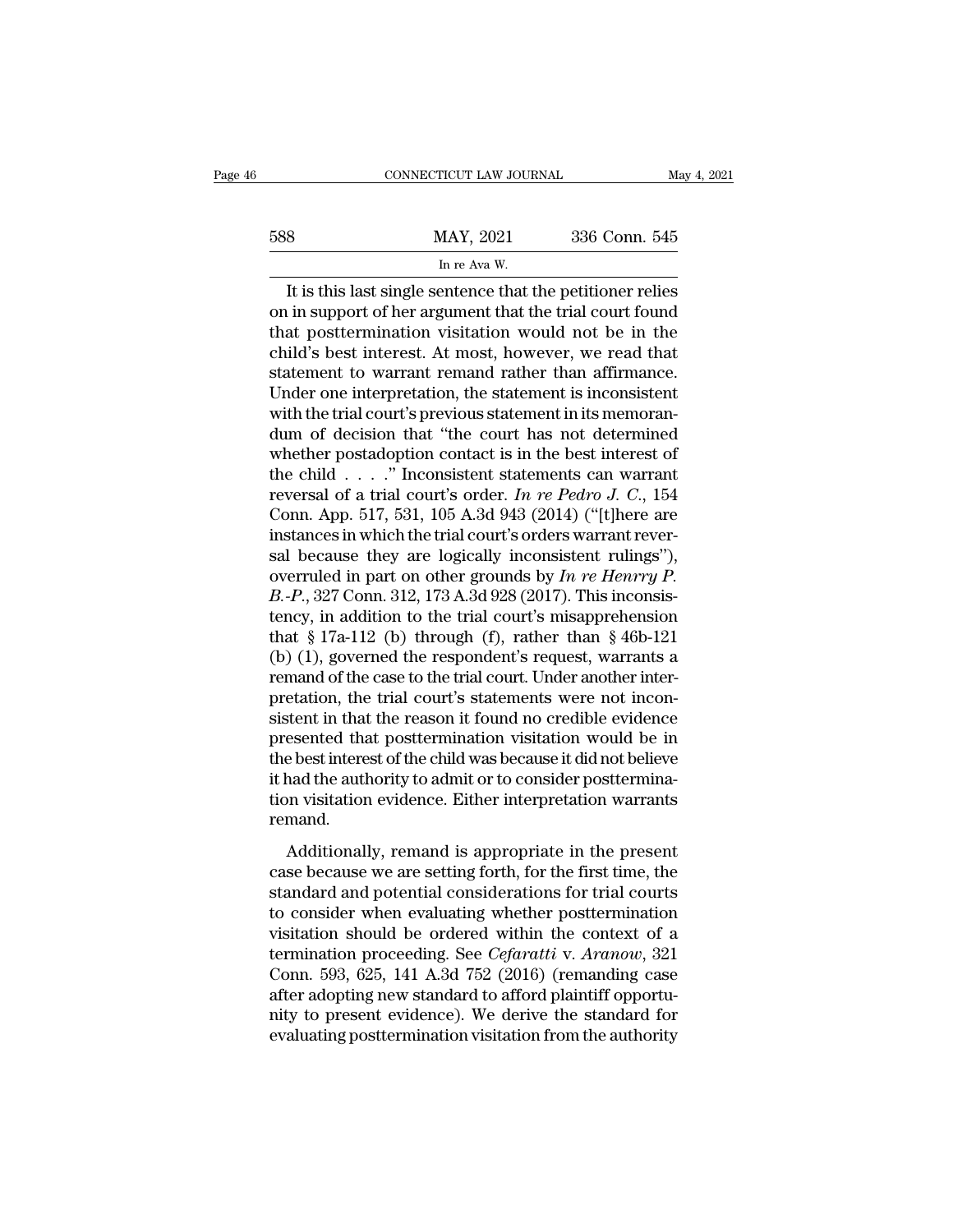| 336 Conn. 545 |  |
|---------------|--|
|               |  |

|  |  |  | --- |
|--|--|--|-----|

ricut LAW JOUR<br>MAY, 2021<br>In re Ava W.<br>3. under § 46b ERECTIVE CONNECTICUT LAW JOURNAL Page 47<br>
336 Conn. 545 MAY, 2021 589<br>
In re Ava W.<br>
France is a 46b-121 (b) (1)—"the Superior Court shall have authority to make and enforce 336 Conn. 545 MAY, 2021 589<br>
In re Ava W.<br>
granted to trial courts under § 46b-121 (b) (1)—"the<br>
Superior Court shall have authority to make and enforce<br>
such orders . . . necessary or appropriate to secure<br>
the welfare pr 336 Conn. 545 MAY, 2021 589<br>
In re Ava W.<br>
granted to trial courts under § 46b-121 (b) (1)—"the<br>
Superior Court shall have authority to make and enforce<br>
such orders . . . necessary or appropriate to secure<br>
the welfare, 336 Conn. 545 MAY, 2021 589<br>
In re Ava W.<br>
granted to trial courts under § 46b-121 (b) (1)—"the<br>
Superior Court shall have authority to make and enforce<br>
such orders . . . necessary or appropriate to secure<br>
the welfare, In re Ava W.<br>
granted to trial courts under § 46b-121 (b) (1)—"the<br>
Superior Court shall have authority to make and enforce<br>
such orders . . . necessary or appropriate to secure<br>
the welfare, protection, proper care and s have broad authority in juvenile matters, that broad authority is superior Court shall have authority to make and enforce such orders . . . necessary or appropriate to secure the welfare, protection, proper care and suita granted to trial courts under § 46b-121 (b) (1)—"the<br>Superior Court shall have authority to make and enforce<br>such orders . . . necessary or appropriate to secure<br>the welfare, protection, proper care and suitable sup-<br>port Superior Court shall have authority to make and enforce<br>such orders  $\ldots$  necessary or appropriate to secure<br>the welfare, protection, proper care and suitable sup-<br>port of a child  $\ldots$ ." Even though, as explained, courts such orders  $\ldots$  necessary or appropriate to secure<br>the welfare, protection, proper care and suitable sup-<br>port of a child  $\ldots$ ." Even though, as explained, courts<br>have broad authority in juvenile matters, that broad<br>au the welfare, protection, proper care and suitable support of a child . . . ." Even though, as explained, courts<br>have broad authority in juvenile matters, that broad<br>authority has been codified in § 46b-121 (b) (1), which<br> port of a child . . . ." Even though, as explained, courts<br>have broad authority in juvenile matters, that broad<br>authority has been codified in § 46b-121 (b) (1), which<br>defines the contours of the courts' authority to issu have broad authority in juvenile matters, that broad authority has been codified in § 46b-121 (b) (1), which defines the contours of the courts' authority to issue orders "necessary or appropriate to secure the welfare, p authority has been codified in § 46b-121 (b) (1), which<br>defines the contours of the courts' authority to issue<br>orders "necessary or appropriate to secure the welfare,<br>protection, proper care and suitable support of a chil defines the contours of the courts' authority to issue<br>orders "necessary or appropriate to secure the welfare,<br>protection, proper care and suitable support of a child<br>...." General Statutes § 46b-121 (b) (1). Although the<br> orders "necessary or appropriate to secure the welfare,<br>protection, proper care and suitable support of a child<br> $\ldots$ ." General Statutes § 46b-121 (b) (1). Although the<br>respondent in the present case contends that any pos protection, proper care and suitable support of a child<br>  $\ldots$  ." General Statutes § 46b-121 (b) (1). Although the<br>
respondent in the present case contends that any post-<br>
termination visitation should be evaluated on the ...." General Statutes § 46b-121 (b) (1). Although the respondent in the present case contends that any post-<br>termination visitation should be evaluated on the basis<br>of the child's best interest, we conclude that the more respondent in the present case contends that any post-<br>termination visitation should be evaluated on the basis<br>of the child's best interest, we conclude that the more<br>prudent approach when evaluating whether posttermi-<br>na termination visitation should be evaluated on the basis<br>of the child's best interest, we conclude that the more<br>prudent approach when evaluating whether posttermi-<br>nation visitation should be ordered is to adhere to the<br>s of the child's best interest, we conclude that the more<br>prudent approach when evaluating whether posttermi-<br>nation visitation should be ordered is to adhere to the<br>standard that the legislature expressly adopted—"nec-<br>essa prudent approach when evaluating whether posttermination visitation should be ordered is to adhere to the standard that the legislature expressly adopted—"necessary or appropriate to secure the welfare, protection, proper nation visitation should be ordered is to adhere to the<br>standard that the legislature expressly adopted—"nec-<br>essary or appropriate to secure the welfare, protection,<br>proper care and suitable support of [the] child . . . standard that the legislature expressly adopted—"nec-<br>essary or appropriate to secure the welfare, protection,<br>proper care and suitable support of [the] child . . . ."<br>General Statutes § 46b-121 (b) (1); see *Burkert* v. essary or appropriate to secure the wy<br>proper care and suitable support of [<br>General Statutes § 46b-121 (b) (1); see<br>*Plus of Naugatuck, Inc.*, 216 Conn. 6<br>(1990) (concluding that General Stat<br>seq. limited common-law remed effect that statistic suppose of  $[are]$  critics  $\cdot \cdot \cdot$ .<br>
eneral Statistics § 46b-121 (b) (1); see *Burkert* v. *Petrol*<br>
us of *Naugatuck*, *Inc.*, 216 Conn. 65, 73, 579 A.2d 26<br>
990) (concluding that General Statistics Plus of Naugatuck, Inc., 216 Conn. 65, 73, 579 A.2d 26<br>(1990) (concluding that General Statutes § 52-572n et<br>seq. limited common-law remedy for certain claims but<br>did not foreclose other claims).<br>Whether to order postterm

(1990) (concluding that General Statutes  $\S$  52-572n et<br>seq. limited common-law remedy for certain claims but<br>did not foreclose other claims).<br>Whether to order posttermination visitation is, of<br>course, a question of fact (1888) (concluding that defined backards  $\frac{1}{3}$  of  $\frac{1}{2}$  or  $\frac{1}{2}$  or  $\frac{1}{2}$  or  $\frac{1}{2}$  or  $\frac{1}{2}$  or  $\frac{1}{2}$  or  $\frac{1}{2}$  or  $\frac{1}{2}$  or  $\frac{1}{2}$  or  $\frac{1}{2}$  or  $\frac{1}{2}$  or  $\frac{1}{2}$  or  $\frac{1}{2}$  o that the solution is in the best interests of<br>did not foreclose other claims).<br>Whether to order posttermination visitation is, of<br>course, a question of fact for the trial court, "which has<br>the parties before it and is in Whether to order posttermination visitation is, of<br>course, a question of fact for the trial court, "which has<br>the parties before it and is in the best position to analyze<br>all of the factors which go into the ultimate conc Whether to order posttermination visitation is, of<br>course, a question of fact for the trial court, "which has<br>the parties before it and is in the best position to analyze<br>all of the factors which go into the ultimate concl course, a question of fact for the trial court, "which has<br>the parties before it and is in the best position to analyze<br>all of the factors which go into the ultimate conclusion<br>that [posttermination visitation is in the b the parties before it and is in the best position to analyze<br>all of the factors which go into the ultimate conclusion<br>that [posttermination visitation is in the best interest<br>of the child]." (Internal quotation marks omit all of the factors which go into the ultimate conclusion<br>that [posttermination visitation is in the best interest<br>of the child]." (Internal quotation marks omitted.) In<br>re Juvenile Appeal (Docket No. 9489), 183 Conn. 11,<br> that [posttermination visitation is in the best interest<br>of the child]." (Internal quotation marks omitted.) In<br>*re Juvenile Appeal (Docket No. 9489)*, 183 Conn. 11,<br>14, 438 A.2d 801 (1981); see id. (concluding that trial of the child]." (Internal quotation marks omitted.) In<br>re Juvenile Appeal (Docket No. 9489), 183 Conn. 11,<br>14, 438 A.2d 801 (1981); see id. (concluding that trial<br>court's findings on abandonment supported conclu-<br>sion). O re Juvenile Appeal (Docket No. 9489), 183 Conn. 11, 14, 438 A.2d 801 (1981); see id. (concluding that trial court's findings on abandonment supported conclusion). Our dedicated trial court judges, who adjudicate juvenile m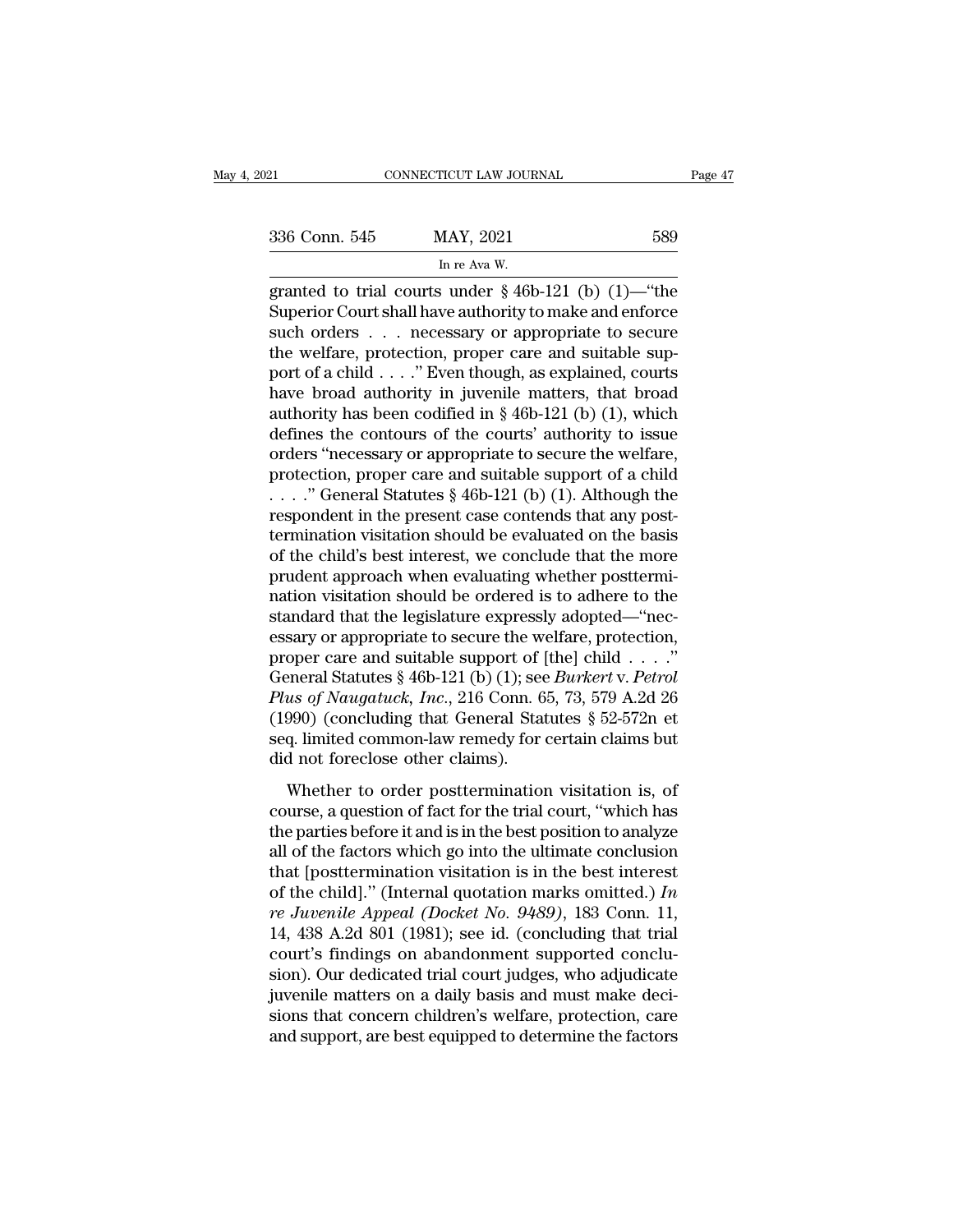|     | CONNECTICUT LAW JOURNAL                                  | May 4, 2021   |
|-----|----------------------------------------------------------|---------------|
| 590 | MAY, 2021                                                | 336 Conn. 545 |
|     | In re Ava W.                                             |               |
|     | worthy of consideration in making this finding. As exam- |               |

CONNECTICUT LAW JOURNAL<br>
MAY, 2021 336 Conn. 545<br>
In re Ava W.<br>
Worthy of consideration in making this finding. As examples—which are neither exclusive nor all-inclusive best 590 MAY, 2021 336 Conn. 545<br>
In re Ava W.<br>
worthy of consideration in making this finding. As examples—which are neither exclusive nor all-inclusive—<br>
a trial court may want to consider the child's wishes,<br>
the birth  $\frac{\text{MAY, 2021}}{\text{ln re Ava W.}}$ <br>  $\frac{\text{ln re Ava W.}}{\text{worthy of consideration in making this finding. As examples—which are neither exclusive nor all-inclusive—a trial court may want to consider the child's wishes, the birth parent's expressed interest, the frequency and quality of visitation between the child and birth parent.}$ 590 MAY, 2021 336 Conn. 545<br>
In re Ava W.<br>
worthy of consideration in making this finding. As examples—which are neither exclusive nor all-inclusive—<br>
a trial court may want to consider the child's wishes,<br>
the birth pare In re Ava W.<br>
In re Ava W.<br>
worthy of consideration in making this finding. As examples—which are neither exclusive nor all-inclusive—<br>
a trial court may want to consider the child's wishes,<br>
the birth parent's expressed i  $\frac{\ln \text{re} \text{ Ava W}}{\ln \text{re} \text{ Ava W}}$ <br>worthy of consideration in making this finding. As examples—which are neither exclusive nor all-inclusive—<br>a trial court may want to consider the child's wishes,<br>the birth parent's express worthy of consideration in making this finding. As examples—which are neither exclusive nor all-inclusive—<br>a trial court may want to consider the child's wishes,<br>the birth parent's expressed interest, the frequency and<br>qua ples—which are neither exclusive nor all-inclusive—<br>a trial court may want to consider the child's wishes,<br>the birth parent's expressed interest, the frequency and<br>quality of visitation between the child and birth parent<br>p a trial court may want to consider the child's wishes,<br>the birth parent's expressed interest, the frequency and<br>quality of visitation between the child and birth parent<br>prior to the termination of the parent's parental ri the birth parent's expressed interest, the frequency and<br>quality of visitation between the child and birth parent<br>prior to the termination of the parent's parental rights,<br>the strength of the emotional bond between the chi prior to the termination of the parent's parental rights,<br>the strength of the emotional bond between the child<br>and the birth parent, any interference with present cus-<br>todial arrangements, and any impact on the adoption<br>p the strength of the emotional bond between the child<br>and the birth parent, any interference with present cus-<br>todial arrangements, and any impact on the adoption<br>prospects for the child. See *In re Adoption of Rico*,<br>supra and the birth parent, any interference with present custodial arrangements, and any impact on the adoption<br>prospects for the child. See *In re Adoption of Rico*,<br>supra, 453 Mass. 754–55 (court explained circumstances<br>in wh todial arrangements, and any impact on the adoption<br>prospects for the child. See *In re Adoption of Rico*,<br>supra, 453 Mass. 754–55 (court explained circumstances<br>in which order for posttermination visitation may be<br>appropr prospects for the child. See *In re Adoption of Rico*,<br>supra, 453 Mass. 754–55 (court explained circumstances<br>in which order for posttermination visitation may be<br>appropriate and warranted); see also A. Williams, Note,<br>"Re supra, 453 Mass. 754–55 (court explained circumstances<br>in which order for posttermination visitation may be<br>appropriate and warranted); see also A. Williams, Note,<br>"Rethinking Social Severance: Post-Termination Con-<br>tact B in which order for posttermination visitation may be<br>appropriate and warranted); see also A. Williams, Note,<br>"Rethinking Social Severance: Post-Termination Con-<br>tact Between Birth Parents and Children," 41 Conn. L.<br>Rev. 60 appropriate and warranted); see also A. Williams, Note,<br>
"Rethinking Social Severance: Post-Termination Contact Between Birth Parents and Children," 41 Conn. L.<br>
Rev. 609, 636 (2008) (listing factors to consider for<br>
postt Friedmiking Social Severance: Post-Terntination Concentrict Between Birth Parents and Children," 41 Conn. L.<br>Fig. 809, 636 (2008) (listing factors to consider for stetermination visitation). Trial courts should, of<br>urree, Exact Between Birth Parents and Children, 41 Conn. L.<br>
Rev. 609, 636 (2008) (listing factors to consider for<br>
posttermination visitation). Trial courts should, of<br>
course, evaluate those considerations independently<br>
from

course, evaluate those considerations independently<br>from the termination of parental rights considerations.<sup>18</sup><br>Finally, we note that trial courts maintain jurisdiction<br>over proceedings concerning children committed to th Finally, we note that trial courts maintain jurisdiction<br>over proceedings concerning children committed to the<br> $\frac{18}{10}$  To be clear, our holding and analysis in the present case are limited to<br>the procedural postter by Finally, we note that trial courts maintain jurisdiction<br>over proceedings concerning children committed to the<br> $\frac{1}{8}$  To be clear, our holding and analysis in the present case are limited to<br>the proceeding in which she over proceedings concerning children committed to the  $\frac{1}{18}$  To be clear, our holding and analysis in the present case are limited to the procedural posture by which the respondent sought posttermination visitation. S <sup>18</sup> To be clear, our holding and analysis in the present case are limited to the procedural posture by which the respondent sought posttermination visitation. Specifically, she requested posttermination visitation *durin* <sup>a</sup> To be clear, our holding and analysis in the present case are limited to the procedural posttre by which the respondent sought posttermination visitation. Specifically, she requested posttermination visitation *during* the procedural posture by which the respondent sought posttermination<br>visitation. Specifically, she requested posttermination visitation *during* a<br>proceeding in which she was the respondent and the petitioner sought to<br>t visitation. Specifically, she requested posttermination visitation *during* a proceeding in which she was the respondent and the petitioner sought to terminate her parental rights. At that time, the trial court had the ap proceeding in which she was the respondent and the petitioner sought to terminate her parental rights. At that time, the trial court had the appropriate parties and evidence before it to consider her request as "necessary terminate her parental rights. At that time, the trial court had the appropriate parties and evidence before it to consider her request as "necessary or appropriate to secure the welfare, protection, proper care and suita parties and evidence before it to consider her request as "necessary or appropriate to secure the welfare, protection, proper care and suitable support of [the] child . . . ." General Statutes § 46b-121 (b) (1). We do not appropriate to secure the weltare, protection, proper care and suitable support of [the] child . . . ." General Statutes § 46b-121 (b) (1). We do not opine upon whether a trial court has authority to consider a request fo support of [the] child  $\ldots$   $\ldots$  General Statutes § 40b-121 (b) (1). We do not opine upon whether a trial court has authority to consider a request for posttermination visitation made *after* parental rights have been t opine upon whether a trial court has authority to consider a request for posttermination visitation made *after* parental rights have been terminated. In that kind of case, we might be required to examine a variety of con posttermination visitation made *after* parental rights have been terminated.<br>In that kind of case, we might be required to examine a variety of constitu-<br>tional rights and statutory authority not implicated in the presen In that kind of case, we might be required to examine a variety of constitutional rights and statutory authority not implicated in the present case, namely, but not exclusively, whether the parent whose rights have been te tional rights and statutory authority not implicated in the present case, namely, but not exclusively, whether the parent whose rights have been terminated has the right to pursue posttermination visitation and whether th namely, but not exclusively, whether the parent whose rights have been terminated has the right to pursue posttermination visitation has been abrogated by the visitation statute. See General Statutes § 46b-59 (b); see als terminated has the right to pursue posttermination visitation and whether<br>the trial court's authority to grant posttermination visitation has been abro-<br>gated by the visitation statute. See General Statutes § 46b-59 (b); the trial court's authority to grant posttermination vis<br>gated by the visitation statute. See General Statutes<br> $In re Andrew C$ , Docket No. H-12-CP11013647-A, 2<br>(Conn. Super. April 19, 2011) (explaining that perm<br>rights have been t